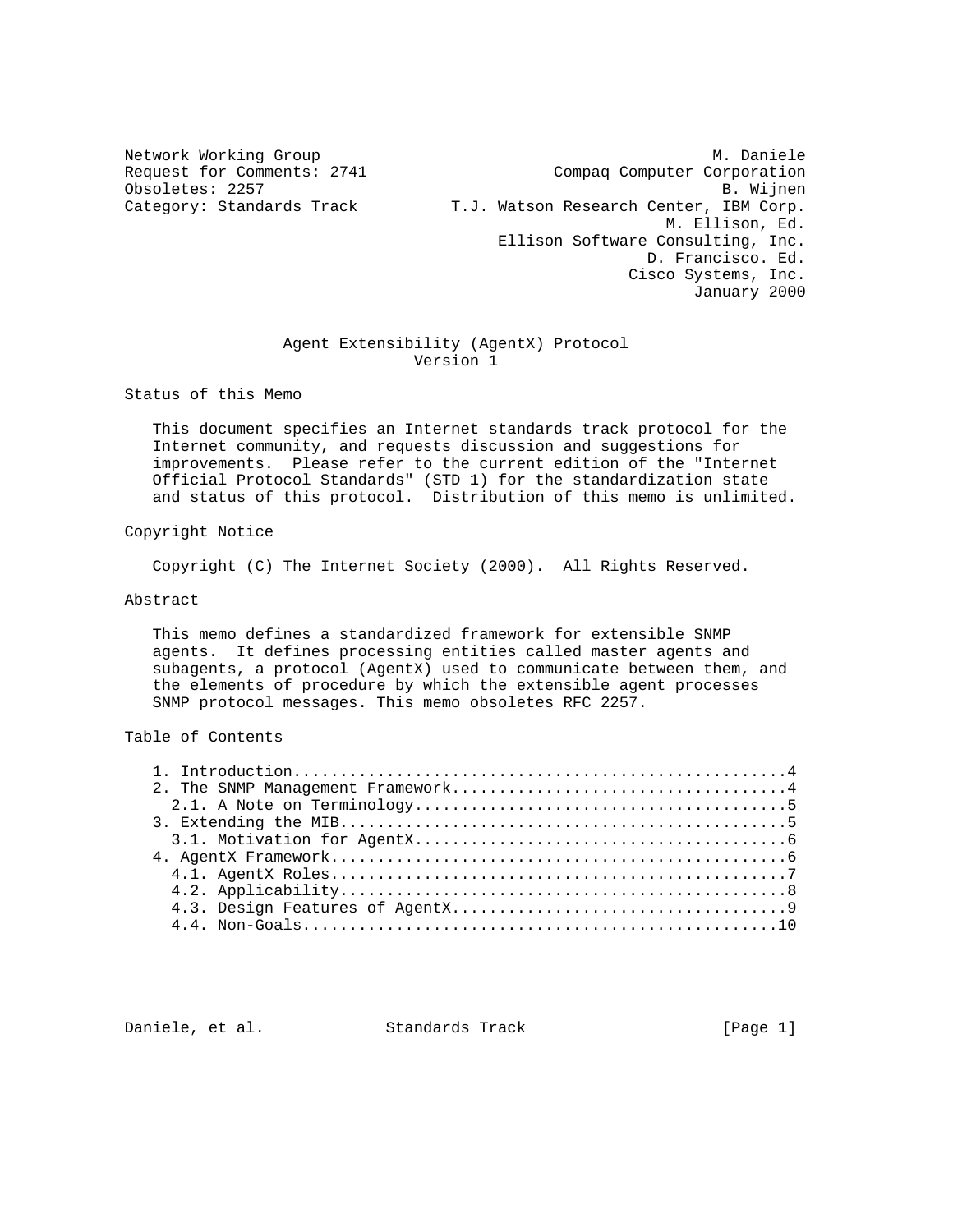| 6.2.4. The agentx-Unregister-PDU27                                                             |  |
|------------------------------------------------------------------------------------------------|--|
|                                                                                                |  |
| 6.2.6. The agentx-GetNext-PDU30<br>6.2.7. The agentx-GetBulk-PDU32                             |  |
| 6.2.8. The agentx-TestSet-PDU34                                                                |  |
| 6.2.9. The agentx-CommitSet, -UndoSet, -CleanupSet PDUs35                                      |  |
| 6.2.10. The agentx-Notify-PDU36                                                                |  |
|                                                                                                |  |
| 6.2.12. The agentx-IndexAllocate-PDU37                                                         |  |
| 6.2.13. The agentx-IndexDeallocate-PDU38                                                       |  |
| 6.2.14. The agentx-AddAgentCaps-PDU39                                                          |  |
| $6.2.15$ . The agentx-RemoveAgentCaps-PDU41                                                    |  |
| $6.2.16$ . The agentx-Response-PDU43                                                           |  |
|                                                                                                |  |
| 7.1. Processing AgentX Administrative Messages45                                               |  |
| 7.1.1. Processing the agentx-Open-PDU46                                                        |  |
| 7.1.2. Processing the agentx-IndexAllocate-PDU47                                               |  |
| 7.1.3. Processing the agentx-IndexDeallocate-PDU49                                             |  |
| 7.1.4. Processing the agentx-Register-PDU50                                                    |  |
| 7.1.4.1. Handling Duplicate and Overlapping Subtrees50                                         |  |
|                                                                                                |  |
| 7.1.4.2.1. Registration Priority51                                                             |  |
| 7.1.4.2.2. Index Allocation51                                                                  |  |
|                                                                                                |  |
| 7.1.5. Processing the agentx-Unregister-PDU55                                                  |  |
| 7.1.6. Processing the agentx-AddAgentCaps-PDU55                                                |  |
| 7.1.7. Processing the agentx-RemoveAgentCaps-PDU55<br>7.1.8. Processing the agentx-Close-PDU56 |  |
|                                                                                                |  |
| 7.1.10. Processing the agentx-Notify-PDU56                                                     |  |
| 7.1.11. Processing the agentx-Ping-PDU57                                                       |  |
| 7.2. Processing Received SNMP Protocol Messages58                                              |  |
|                                                                                                |  |
|                                                                                                |  |
|                                                                                                |  |
|                                                                                                |  |
|                                                                                                |  |

Daniele, et al. Standards Track [Page 2]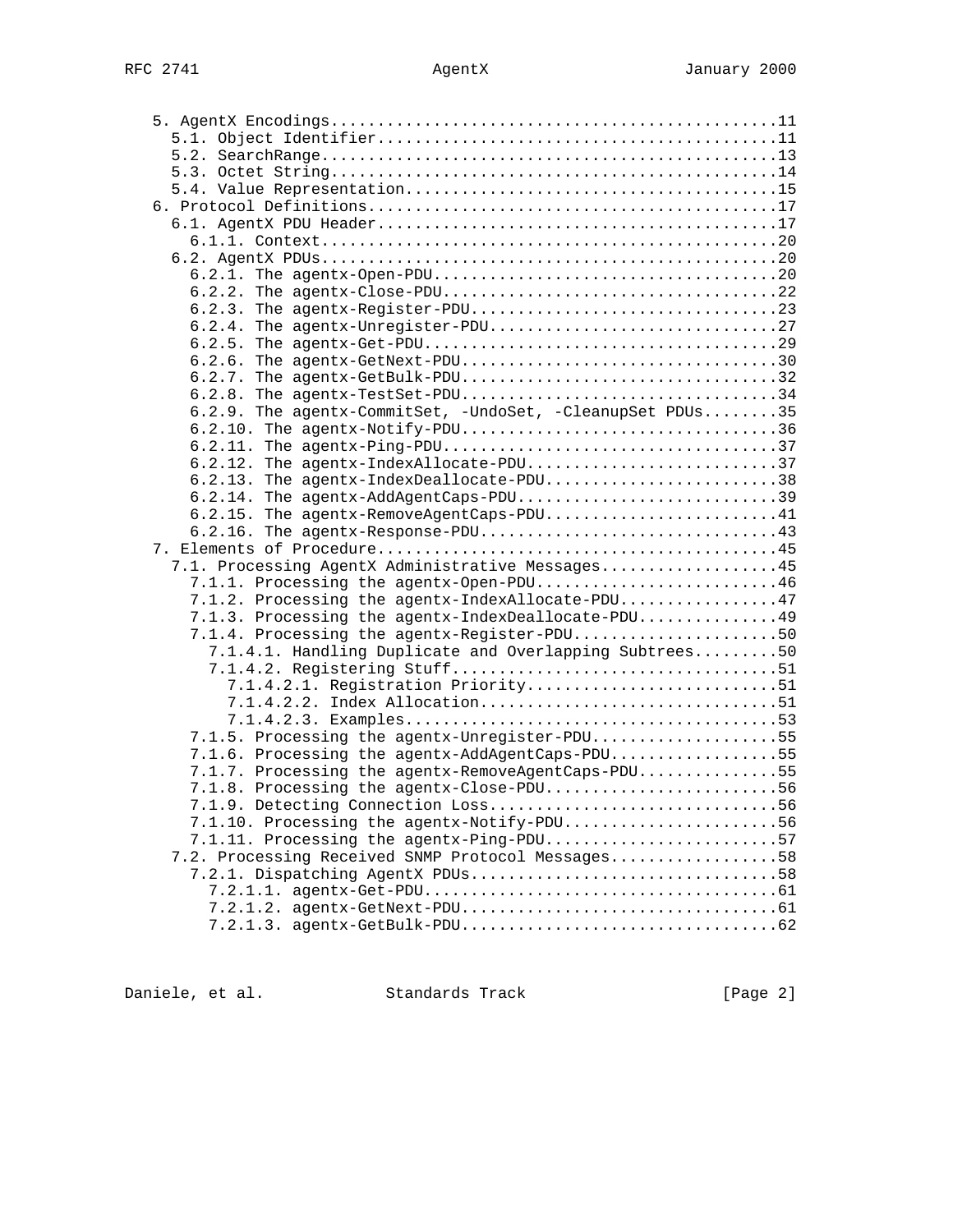7.2.1.4. agentx-TestSet-PDU..................................63 7.2.1.5. Dispatch............................................64 7.2.2. Subagent Processing.....................................64 7.2.3. Subagent Processing of agentx-Get, GetNext, GetBulk-PDUs65 7.2.3.1. Subagent Processing of the agentx-Get-PDU...........65 7.2.3.2. Subagent Processing of the agentx-GetNext-PDU.......66 7.2.3.3. Subagent Processing of the agentx-GetBulk-PDU.......66 7.2.4. Subagent Processing of agentx-TestSet, -CommitSet, -UndoSet, -CleanupSet-PDUs..............................67 7.2.4.1. Subagent Processing of the agentx-TestSet-PDU.......68 7.2.4.2. Subagent Processing of the agentx-CommitSet-PDU.....69 7.2.4.3. Subagent Processing of the agentx-UndoSet-PDU.......69 7.2.4.4. Subagent Processing of the agentx-CleanupSet-PDU....70 7.2.5. Master Agent Processing of AgentX Responses.............70 7.2.5.1. Common Processing of All AgentX Response PDUs.......70 7.2.5.2. Processing of Responses to agentx-Get-PDUs..........70 7.2.5.3. Processing of Responses to agentx-GetNext-PDU and agentx-GetBulk-PDU..................................71 7.2.5.4. Processing of Responses to agentx-TestSet-PDUs......72 7.2.5.5. Processing of Responses to agentx-CommitSet-PDUs....73 7.2.5.6. Processing of Responses to agentx-UndoSet-PDUs......74 7.2.6. Sending the SNMP Response-PDU...........................74 7.2.7. MIB Views...............................................74 7.3. State Transitions...........................................75 7.3.1. Set Transaction States..................................75 7.3.2. Transport Connection States..................................77 7.3.3. Session States..........................................78 8. Transport Mappings..............................................79 8.1. AgentX over TCP.............................................79 8.1.1. Well-known Values.......................................79 8.1.2. Operation...............................................79 8.2. AgentX over UNIX-domain Sockets.............................80 8.2.1. Well-known Values.......................................80 8.2.2. Operation...............................................80 9. Security Considerations.........................................81 10. Acknowledgements...............................................82 11. Authors' and Editor's Addresses................................83 12. References.....................................................84 13. Notices........................................................86 Appendix A. Changes relative to RFC 2257 ...............................87 Full Copyright Statement ..........................................91

Daniele, et al. Standards Track [Page 3]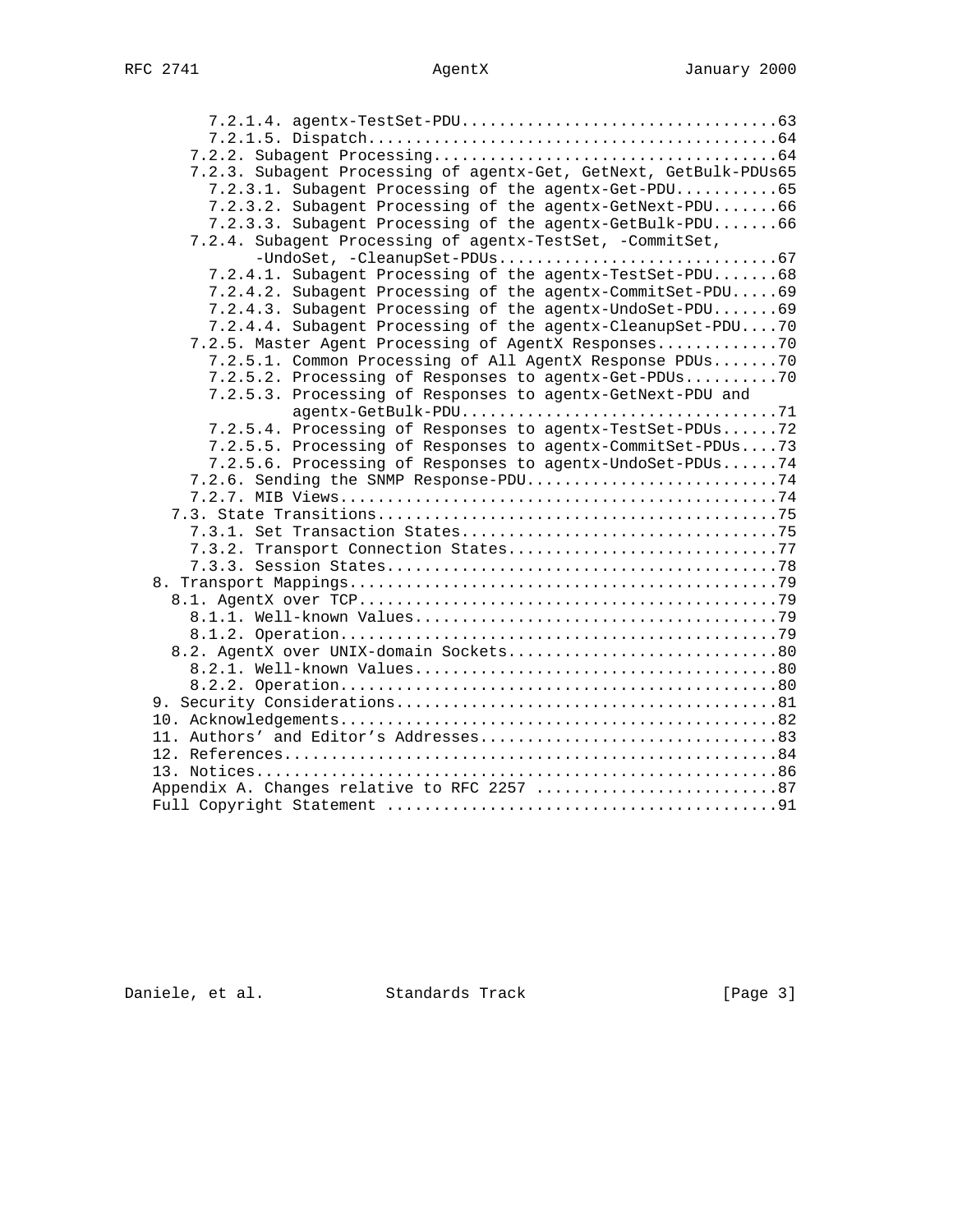1. Introduction

 This memo defines a standardized framework for extensible SNMP agents. It defines processing entities called master agents and subagents, a protocol (AgentX) used to communicate between them, and the elements of procedure by which the extensible agent processes SNMP protocol messages.

 This memo obsoletes RFC 2257. It is worth noting that most of the changes are for the purpose of clarification. The only changes affecting AgentX protocol messages on the wire are:

- The agentx-Notify-PDU and agentx-Close-PDU now generate an agentx-Response-PDU
- Three new error codes are available: parseFailed(266), requestDenied(267), and processingError(268)

Appendix A provides a detailed list of changes relative to RFC 2257.

 The key words "MUST", "MUST NOT", "REQUIRED", "SHALL", "SHALL NOT", "SHOULD", "SHOULD NOT", "RECOMMENDED", "MAY", and "OPTIONAL" in this document are to be interpreted as described in [27].

2. The SNMP Management Framework

 The SNMP Management Framework presently consists of five major components:

An overall architecture, described in RFC 2571 [1].

 Mechanisms for describing and naming objects and events for the purpose of management. The first version of this Structure of Management Information (SMI) is called SMIv1 and described in STD 16, RFC 1155 [2], STD 16, RFC 1212 [3] and RFC 1215 [4]. The second version, called SMIv2, is described in STD 58, RFC 2578 [5], STD 58, RFC 2579 [6] and STD 58, RFC 2580 [7].

 Message protocols for transferring management information. The first version of the SNMP message protocol is called SNMPv1 and described in STD 15, RFC 1157 [8]. A second version of the SNMP message protocol, which is not an Internet standards track protocol, is called SNMPv2c and described in RFC 1901 [9] and RFC 1906 [10]. The third version of the message protocol is called SNMPv3 and described in RFC 1906 [10], RFC 2572 [11] and RFC 2574 [12].

 Protocol operations for accessing management information. The first set of protocol operations and associated PDU formats is described in

Daniele, et al. Standards Track [Page 4]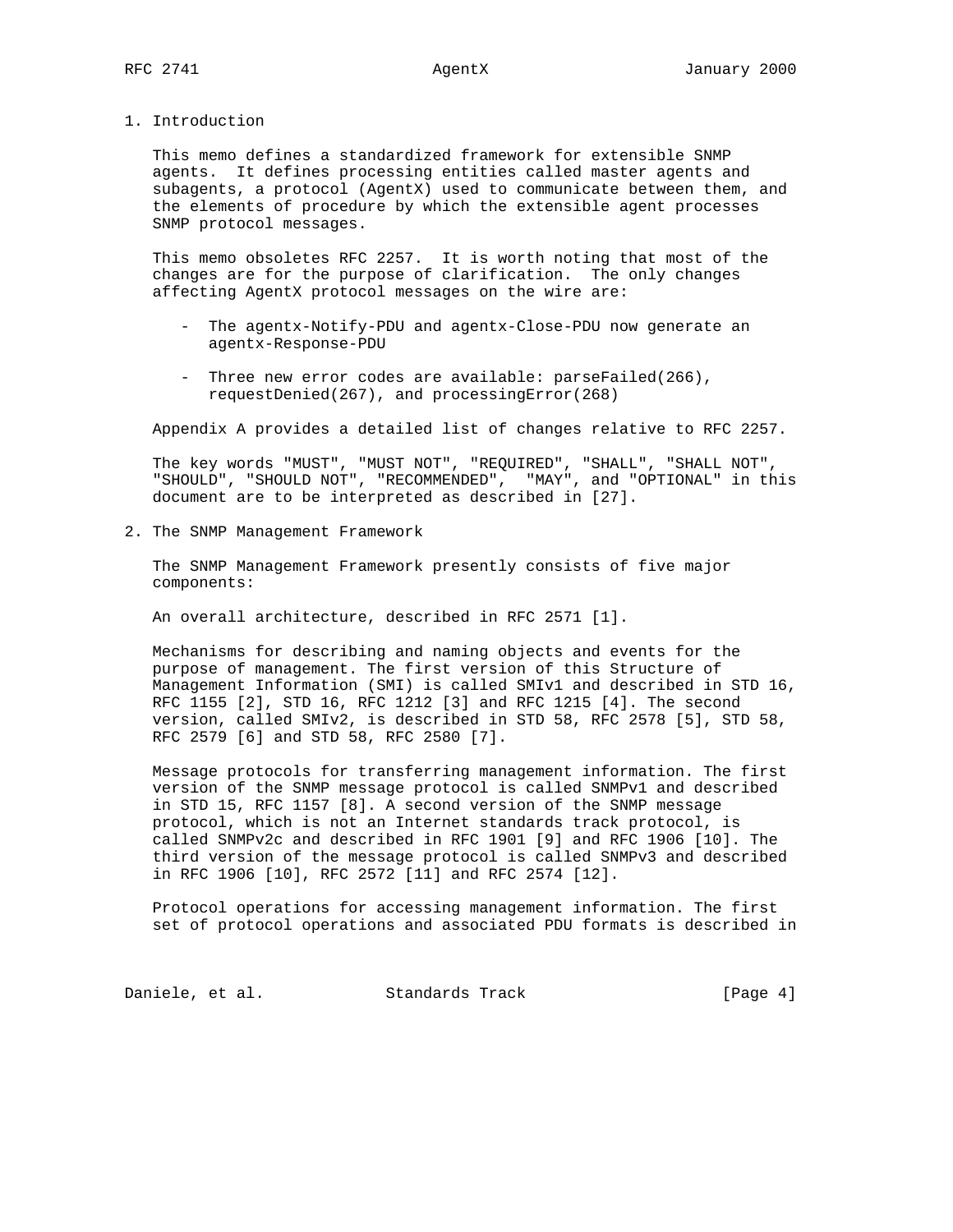STD 15, RFC 1157 [8]. A second set of protocol operations and associated PDU formats is described in RFC 1905 [13].

 A set of fundamental applications described in RFC 2573 [14] and the view-based access control mechanism described in RFC 2575 [15].

 A more detailed introduction to the current SNMP Management Framework can be found in RFC 2570 [16].

 Managed objects are accessed via a virtual information store, termed the Management Information Base or MIB. Objects in the MIB are defined using the mechanisms defined in the SMI.

2.1. A Note on Terminology

 The term "variable" refers to an instance of a non-aggregate object type defined according to the conventions set forth in the SMIv2 (STD 58, RFC 2578, [5]) or the textual conventions based on the SMIv2 (STD 58, RFC 2579 [6]). The term "variable binding" normally refers to the pairing of the name of a variable and its associated value. However, if certain kinds of exceptional conditions occur during processing of a retrieval request, a variable binding will pair a name and an indication of that exception.

A variable-binding list is a simple list of variable bindings.

 The name of a variable is an OBJECT IDENTIFIER, which is the concatenation of the OBJECT IDENTIFIER of the corresponding object type together with an OBJECT IDENTIFIER fragment identifying the instance. The OBJECT IDENTIFIER of the corresponding object-type is called the OBJECT IDENTIFIER prefix of the variable.

3. Extending the MIB

 New MIB modules that extend the Internet-standard MIB are continuously being defined by various IETF working groups. It is also common for enterprises or individuals to create or extend enterprise-specific or experimental MIBs.

 As a result, managed devices are frequently complex collections of manageable components that have been independently installed on a managed node. Each component provides instrumentation for the managed objects defined in the MIB module(s) it implements.

 The SNMP framework does not describe how the set of managed objects supported by a particular agent may be changed dynamically.

Daniele, et al. Standards Track [Page 5]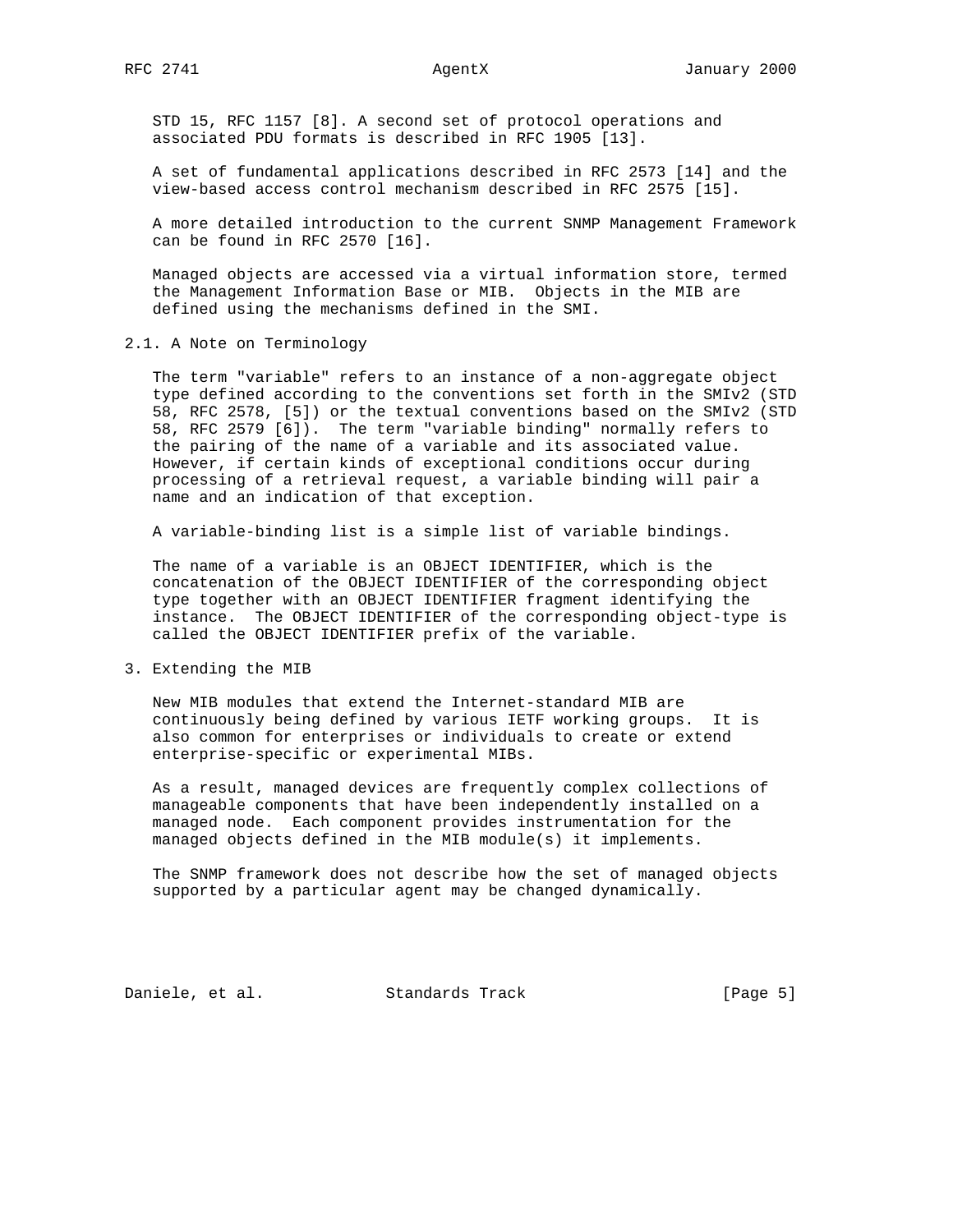## 3.1. Motivation for AgentX

 This very real need to dynamically extend the management objects within a node has given rise to a variety of "extensible agents", which typically comprise

- a "master" agent that is available on the standard transport address and that accepts SNMP protocol messages
- a set of "subagents" that each contain management instrumentation
- a protocol that operates between the master agent and subagents, permitting subagents to "connect" to the master agent, and the master agent to multiplex received SNMP protocol messages amongst the subagents.
- a set of tools to aid subagent development, and a runtime (API) environment that hides much of the protocol operation between a subagent and the master agent.

 The wide deployment of extensible SNMP agents, coupled with the lack of Internet standards in this area, makes it difficult to field SNMP-manageable applications. A vendor may have to support several different subagent environments (APIs) in order to support different target platforms.

 It can also become quite cumbersome to configure subagents and (possibly multiple) master agents on a particular managed node.

 Specifying a standard protocol for agent extensibility (AgentX) provides the technical foundation required to solve both of these problems. Independently developed AgentX-capable master agents and subagents will be able to interoperate at the protocol level. Vendors can continue to differentiate their products in all other respects.

4. AgentX Framework

 Within the SNMP framework, a managed node contains a processing entity, called an agent, which has access to management information.

 Within the AgentX framework, an agent is further defined to consist of:

Daniele, et al. Standards Track [Page 6]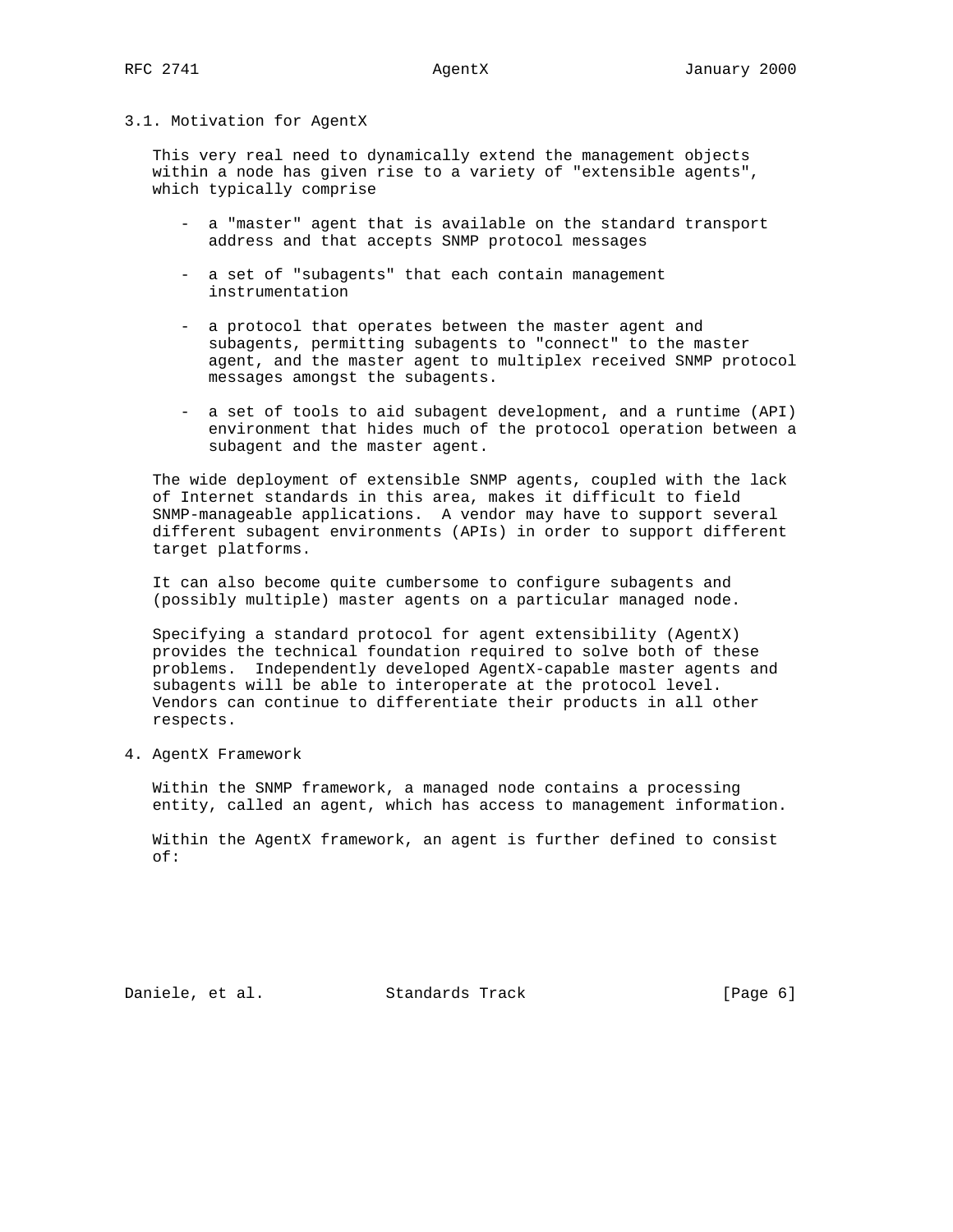- a single processing entity called the master agent, which sends and receives SNMP protocol messages in an agent role (as specified by the SNMP framework documents) but typically has little or no direct access to management information.
- zero or more processing entities called subagents, which are "shielded" from the SNMP protocol messages processed by the master agent, but which have access to management information.

 The master and subagent entities communicate via AgentX protocol messages, as specified in this memo. Other interfaces (if any) on these entities, and their associated protocols, are outside the scope of this document. While some of the AgentX protocol messages appear similar in syntax and semantics to the SNMP, bear in mind that AgentX is not SNMP.

 The internal operations of AgentX are invisible to an SNMP entity operating in a manager role. From a manager's point of view, an extensible agent behaves exactly as would a non-extensible (monolithic) agent that has access to the same management instrumentation.

 This transparency to managers is a fundamental requirement of AgentX, and is what differentiates AgentX subagents from SNMP proxy agents.

4.1. AgentX Roles

 An entity acting in a master agent role performs the following functions:

- Accepts AgentX session establishment requests from subagents.
- Accepts registration of MIB regions by subagents.
- Sends and accepts SNMP protocol messages on the agent's specified transport addresses.
- Implements the agent role Elements of Procedure specified for the administrative framework applicable to the SNMP protocol message, except where they specify performing management operations. (The application of MIB views, and the access control policy for the managed node, are implemented by the master agent.)
- Provides instrumentation for the MIB objects defined in RFC 1907 [17], and for any MIB objects relevant to any administrative framework it supports.

Daniele, et al. Standards Track [Page 7]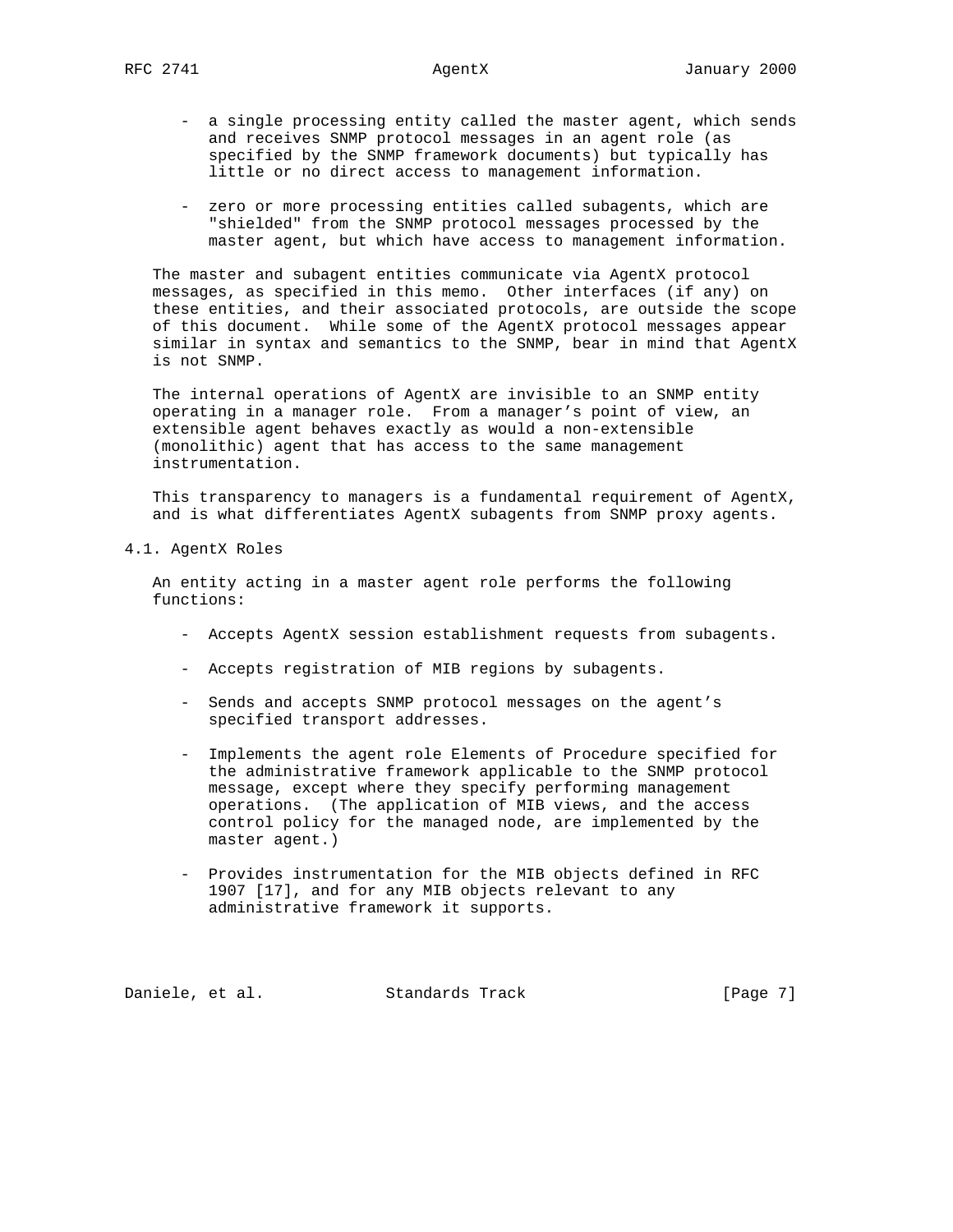- Sends and receives AgentX protocol messages to access management information, based on the current registry of MIB regions.
- Forwards notifications on behalf of subagents.

An entity acting in a subagent role performs the following functions:

- Initiates AgentX sessions with the master agent.
- Registers MIB regions with the master agent.
- Instantiates managed objects.
- Binds OIDs within its registered MIB regions to actual variables.
- Performs management operations on variables.
- Initiates notifications.

## 4.2. Applicability

 It is intended that this memo specify the smallest amount of required behavior necessary to achieve the largest benefit, that is, to cover a very large number of possible MIB implementations and configurations with minimum complexity and low "cost of entry".

This section discusses several typical usage scenarios.

 1) Subagents implement separate MIB modules -- for example, subagent 'A' implements "mib-2", subagent 'B' implements "host-resources".

 It is anticipated that this will be the most common subagent configuration.

 2) Subagents implement rows in a "simple table". A simple table is one in which row creation is not specified, and for which the MIB does not define an object that counts entries in the table. Examples of simple tables are rdbmsDbTable, udpTable, and hrSWRunTable.

 This is the most commonly defined type of MIB table, and probably represents the next most typical configuration that AgentX would support.

Daniele, et al. Standards Track [Page 8]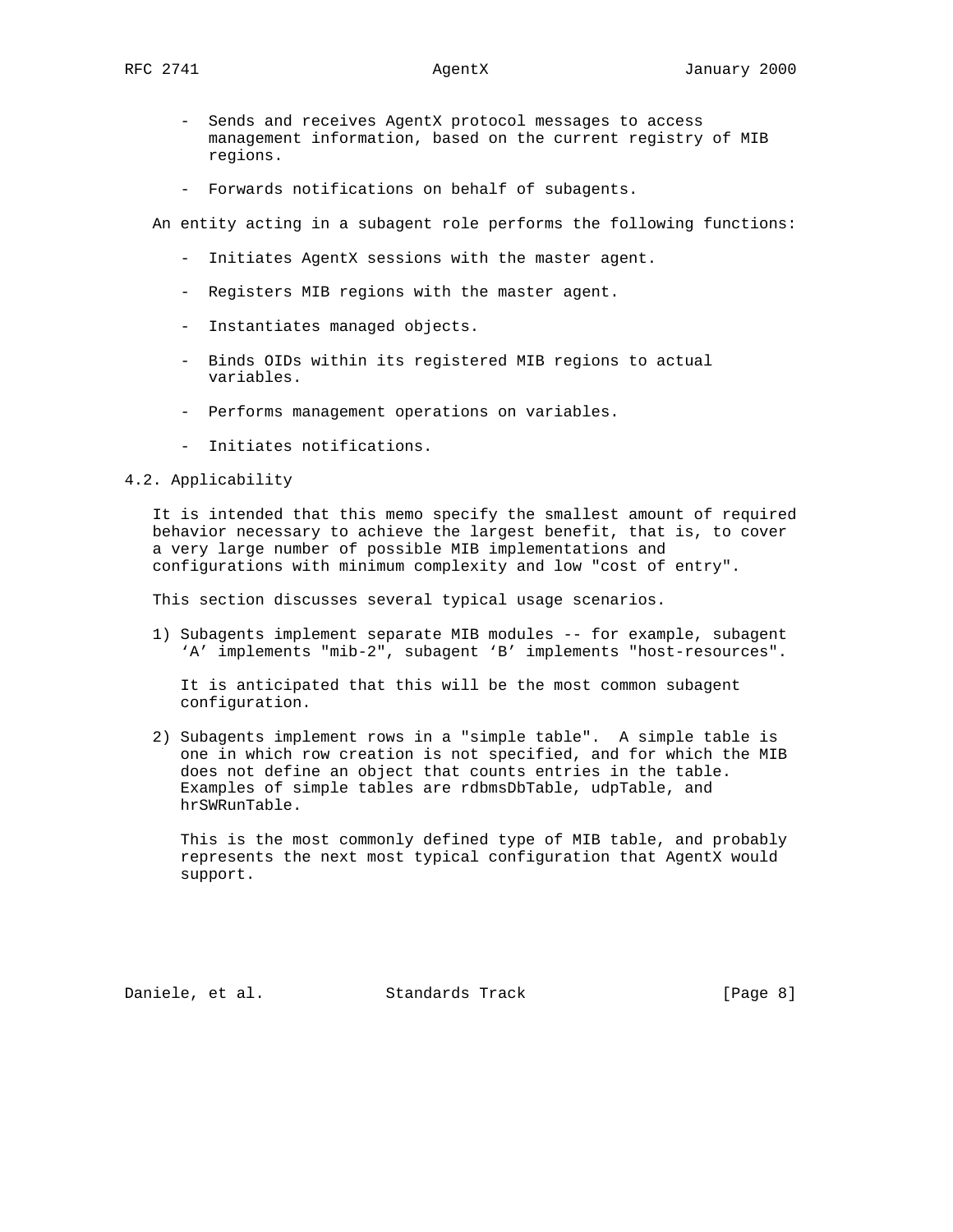3) Subagents share MIBs along non-row partitions. Subagents register "chunks" of the MIB that represent multiple rows, due to the nature of the MIB's index structure. Examples include registering ipNetToMediaEntry.n, where n represents the ifIndex value for an interface implemented by the subagent, and tcpConnEntry.a.b.c.d, where a.b.c.d represents an IP address on an interface implemented by the subagent.

 AgentX supports these three common configurations, and all permutations of them, completely. The consensus is that they comprise a very large majority of current and likely future uses of multi-vendor extensible agent configurations.

- 4) Subagents implement rows in tables that permit row creation, for example, the RMON historyControlTable. To implement row creation in such tables, at least one AgentX subagent must register at a point "higher" in the OID tree than an individual row (per AgentX's dispatching procedure).
- 5) Subagents implement rows in tables whose MIB also defines an object that counts entries in the table, for example the MIB-2 ifTable (due to ifNumber). The subagent that implements such a counter object (like ifNumber) must go beyond AgentX to correctly implement it. This is an implementation issue (and most new MIB designs no longer include such objects).

 Scenarios in these latter 2 categories were thought to occur somewhat rarely in configurations where subagents are independently implemented by different vendors. The focus of a standard protocol, however, must be in just those areas where multi-vendor interoperability must be assured.

 Note that it would be inefficient (due to AgentX registration overhead) to share a table among AgentX subagents if the table contains very dynamic instances, and each subagent registers fully qualified instances. ipRouteTable could be an example of such a table in some environments.

4.3. Design Features of AgentX

The primary features of the design described in this memo are:

 1) A general architectural division of labor between master agent and subagent: The master agent is MIB ignorant and SNMP omniscient, while the subagent is SNMP ignorant and MIB omniscient (for the MIB variables it instantiates). That is, master agents, exclusively, are concerned with SNMP protocol operations and the translations to and from AgentX protocol operations needed to

Daniele, et al. Standards Track [Page 9]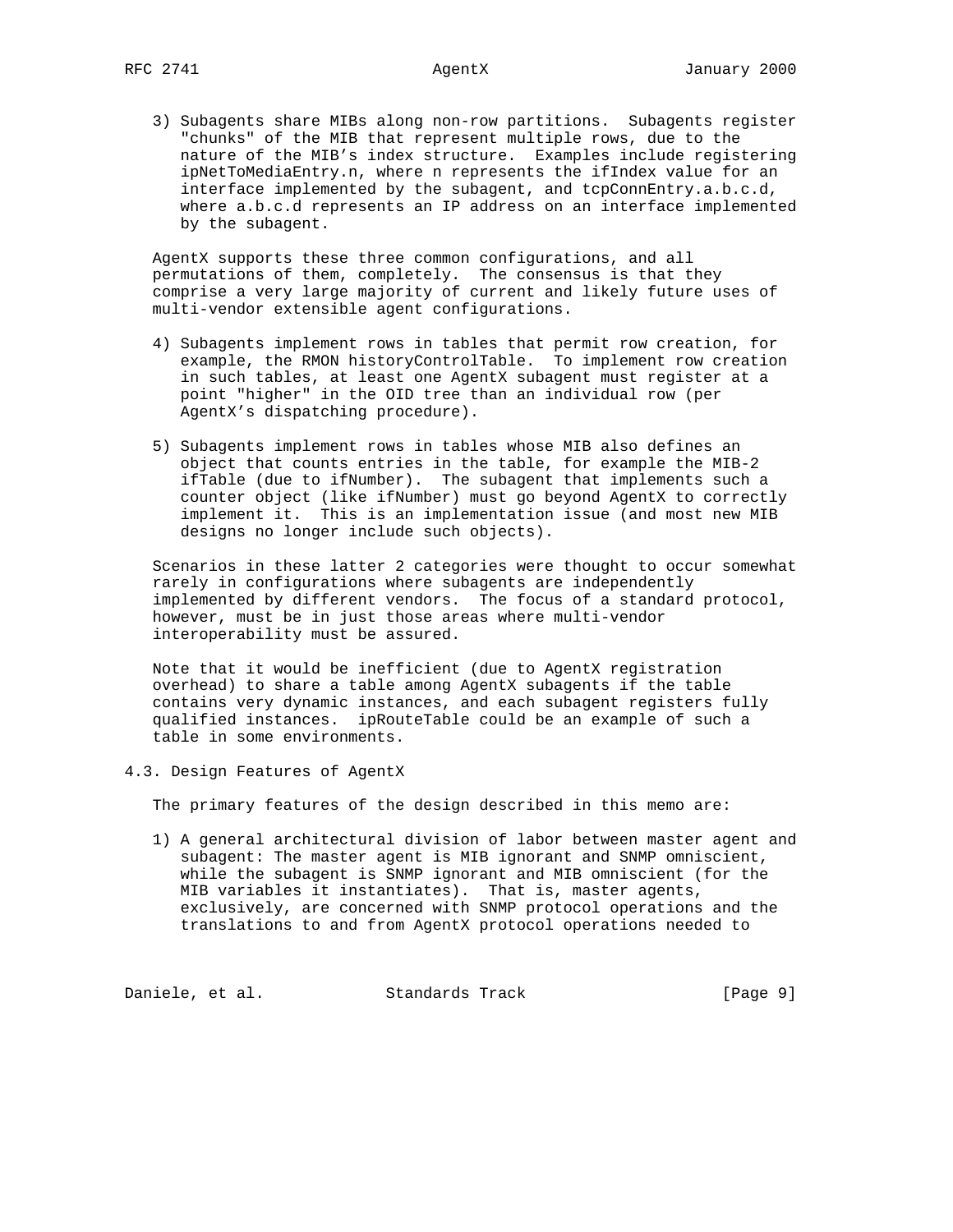carry them out; subagents are exclusively concerned with management instrumentation; and neither should intrude on the other's territory.

- 2) A standard protocol and "rules of engagement" to enable interoperability between management instrumentation and extensible agents.
- 3) Mechanisms for independently developed subagents to integrate into the extensible agent on a particular managed node in such a way that they need not be aware of any other existing subagents.
- 4) A simple, deterministic registry and dispatching algorithm. For a given extensible agent configuration, there is a single subagent who is "authoritative" for any particular region of the MIB (where "region" may extend from an entire MIB down to a single object instance).
- 5) Performance considerations. It is likely that the master agent and all subagents will reside on the same host, and in such cases AgentX is more a form of inter-process communication than a traditional communications protocol.

Some of the design decisions made with this in mind include:

- 32-bit alignment of data within PDUs
- Native byte-order encoding by subagents
- Large AgentX PDU payload sizes.
- 4.4. Non-Goals
	- 1) Subagent-to-subagent communication. This is out of scope, due to the security ramifications and complexity involved.
	- 2) Subagent access (via the master agent) to MIB variables. This is not addressed, since various other mechanisms are available and it was not a fundamental requirement.
	- 3) The ability to accommodate every conceivable extensible agent configuration option. This was the most contentious aspect in the development of this protocol. In essence, certain features currently available in some commercial extensible agent products are not included in AgentX. Although useful or even vital in some implementation strategies, the rough consensus was that these features were not appropriate for an Internet Standard, or not

Daniele, et al. Standards Track [Page 10]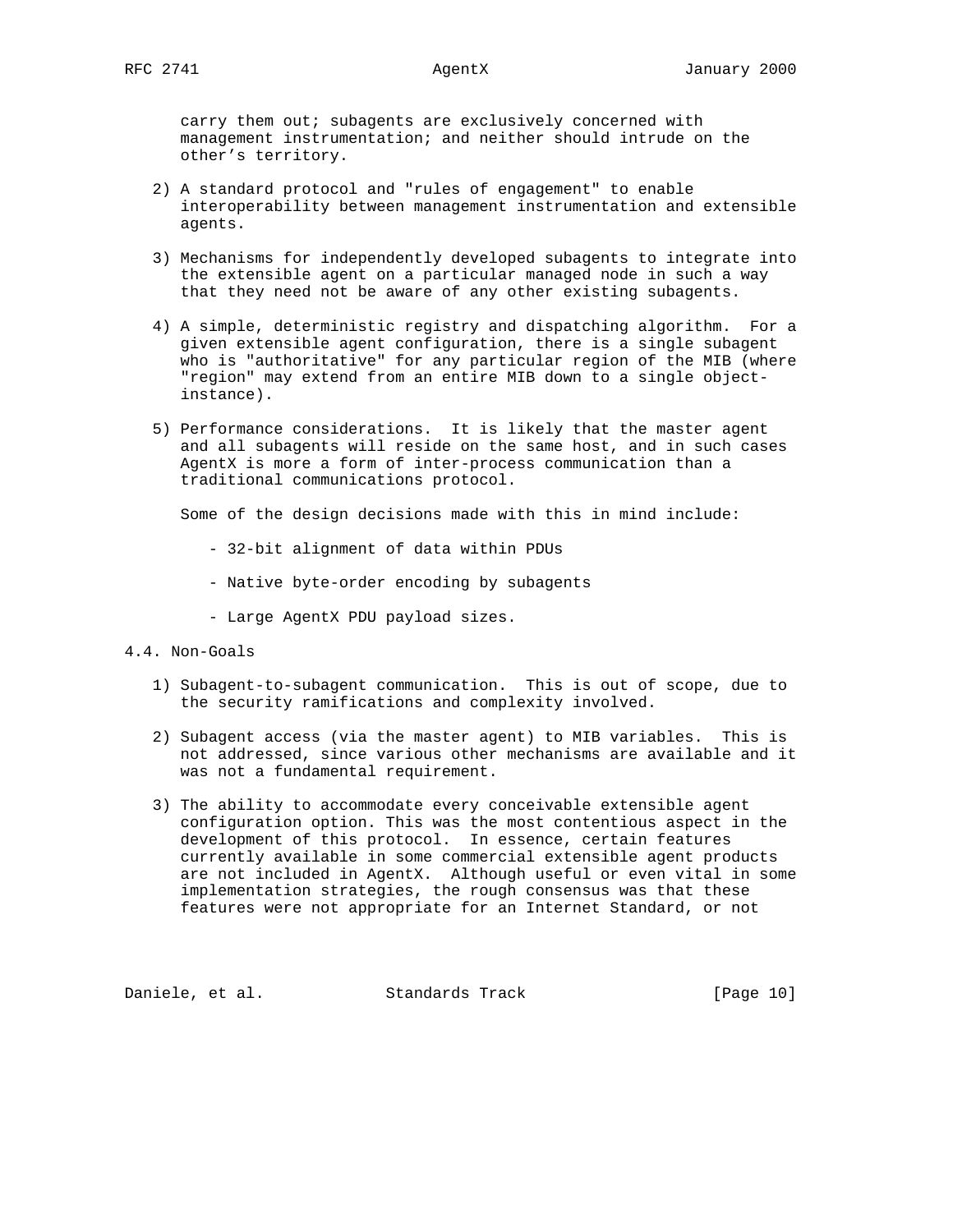typically required for independently developed subagents to coexist. The set of supported extensible agent configurations is described above, in Section 4.2, "Applicability".

 Some possible future version of the AgentX protocol may provide coverage for one or more of these "non-goals" or for new goals that might be identified after greater deployment experience.

# 5. AgentX Encodings

 AgentX PDUs consist of a common header, followed by PDU-specific data of variable length. Unlike SNMP PDUs, AgentX PDUs are not encoded using the BER (as specified in ISO 8824 [18]), but are transmitted as a contiguous byte stream. The data within this stream is organized to provide natural alignment with respect to the start of the PDU, permitting direct (integer) access by the processing entities.

 The first four fields in the header are single-byte values. A bit (NETWORK\_BYTE\_ORDER) in the third field (h.flags) is used to indicate the byte ordering of all multi-byte integer values in the PDU, including those which follow in the header itself. This is described in more detail in Section 6.1, "AgentX PDU Header", below.

 PDUs are depicted in this memo using the following convention (where byte 1 is the first transmitted byte):

| byte 1 | byte 2 | byte 3 | byte 4 |  |
|--------|--------|--------|--------|--|
| byte 5 | byte 6 | byte 7 | byte 8 |  |

Fields marked "<reserved>" are reserved for future use and must be zero-filled.

5.1. Object Identifier

 An object identifier is encoded as a 4-byte header, followed by a variable number of contiguous 4-byte fields representing sub identifiers. This representation (termed Object Identifier) is as follows:

Daniele, et al. Standards Track [Page 11]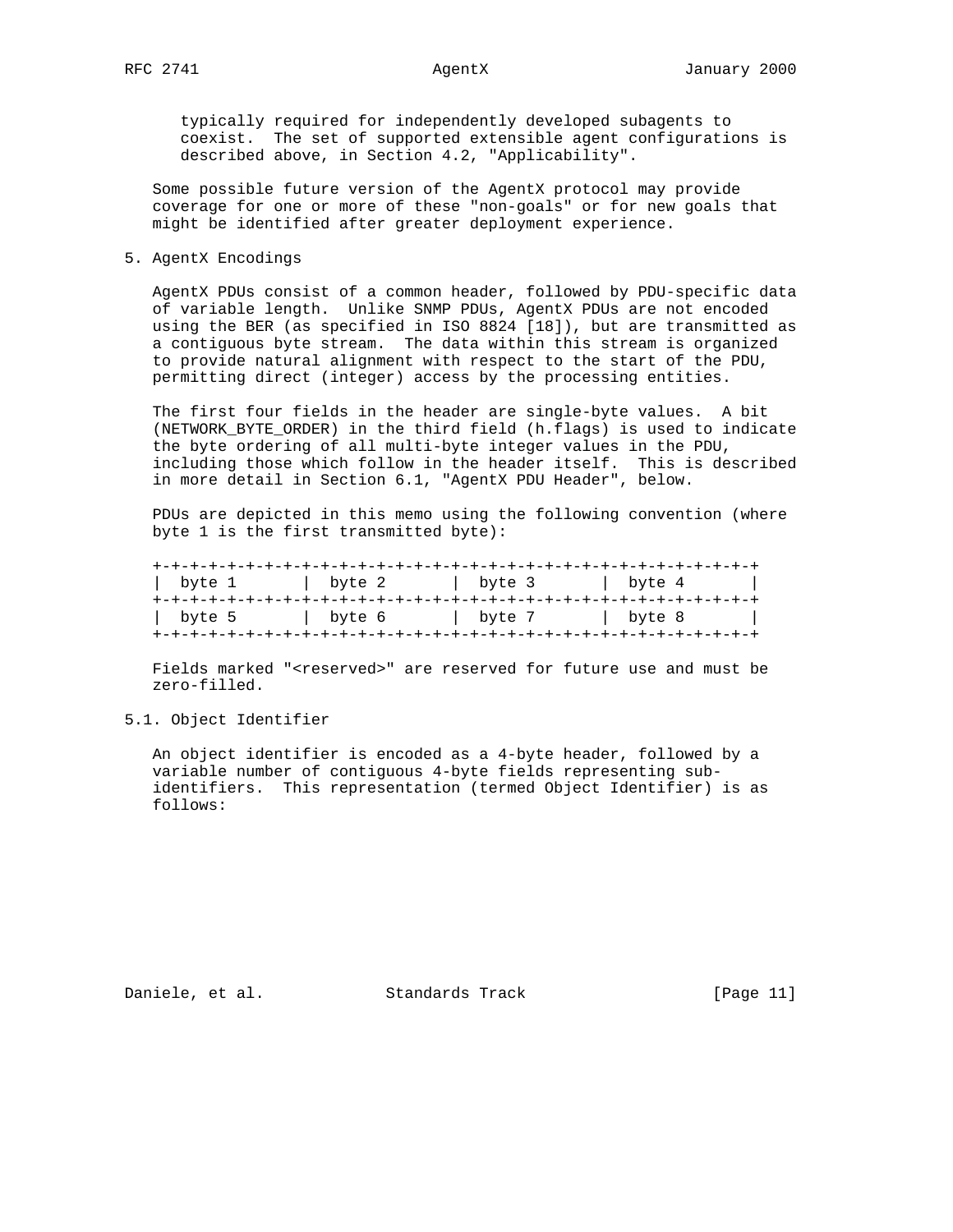Object Identifier

 +-+-+-+-+-+-+-+-+-+-+-+-+-+-+-+-+-+-+-+-+-+-+-+-+-+-+-+-+-+-+-+-+ | n\_subid | prefix | include | <reserved> | +-+-+-+-+-+-+-+-+-+-+-+-+-+-+-+-+-+-+-+-+-+-+-+-+-+-+-+-+-+-+-+-+ | sub-identifier #1 | +-+-+-+-+-+-+-+-+-+-+-+-+-+-+-+-+-+-+-+-+-+-+-+-+-+-+-+-+-+-+-+-+ +-+-+-+-+-+-+-+-+-+-+-+-+-+-+-+-+-+-+-+-+-+-+-+-+-+-+-+-+-+-+-+-+ sub-identifier #n\_subid +-+-+-+-+-+-+-+-+-+-+-+-+-+-+-+-+-+-+-+-+-+-+-+-+-+-+-+-+-+-+-+-+

Object Identifier header fields:

n\_subid

 The number (0-128) of sub-identifiers in the object identifier. An ordered list of "n\_subid" 4-byte sub-identifiers follows the 4-byte header.

## prefix

 An unsigned value used to reduce the length of object identifier encodings. A non-zero value "x" is interpreted as the first sub-identifier after "internet" (1.3.6.1), and indicates an implicit prefix "internet.x" to the actual sub identifiers encoded in the Object Identifier. For example, a prefix field value 2 indicates an implicit prefix "1.3.6.1.2". A value of 0 in the prefix field indicates there is no prefix to the sub-identifiers.

include

 Used only when the Object Identifier is the start of a SearchRange, as described in section 5.2, "SearchRange".

sub-identifier 1, 2, ... n\_subid

 A 4-byte unsigned integer, encoded according to the header's NETWORK\_BYTE\_ORDER bit.

 A null Object Identifier consists of the 4-byte header with all bytes set to 0.

Daniele, et al. Standards Track [Page 12]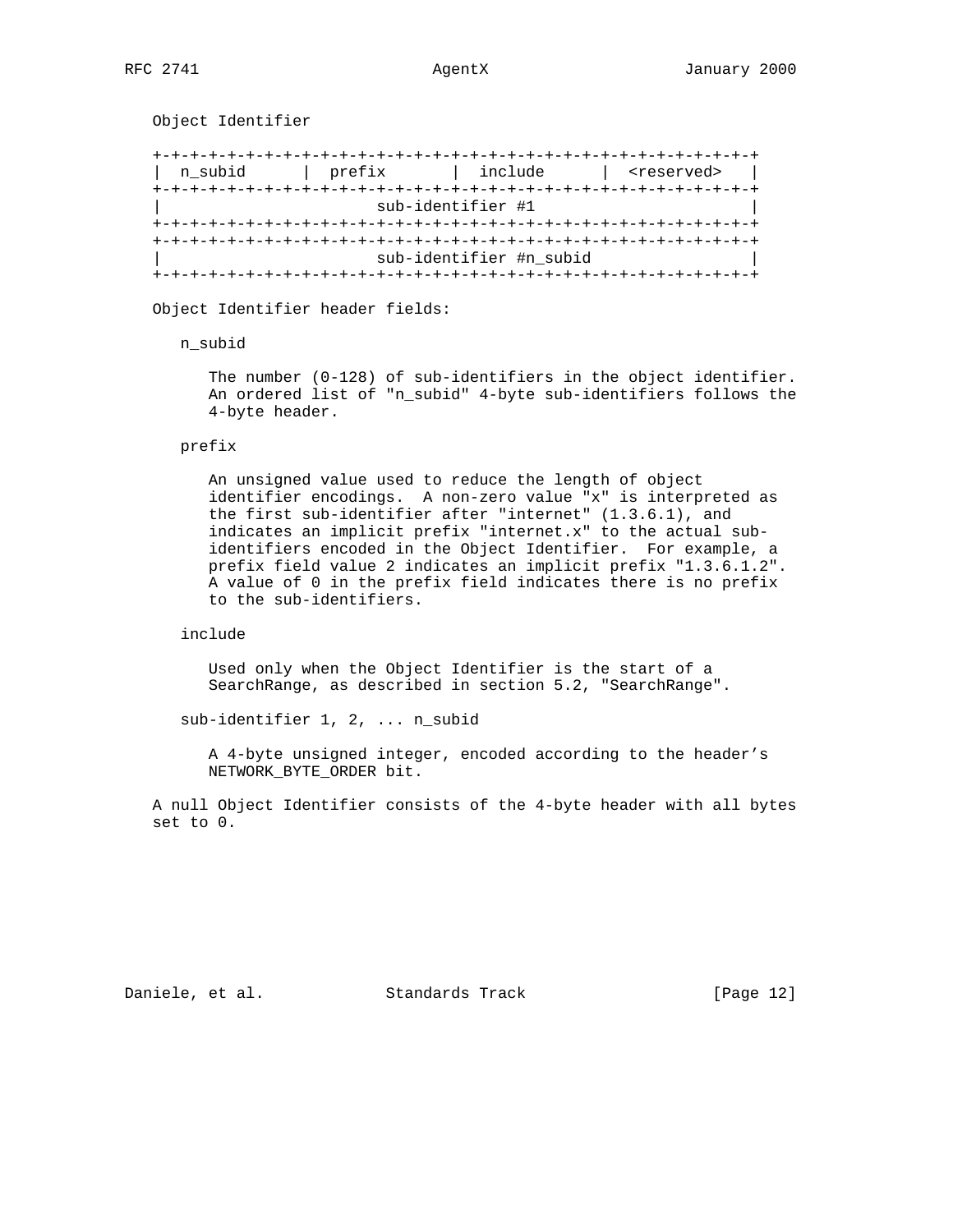Examples:

sysDescr.0 (1.3.6.1.2.1.1.1.0)

| キーキーキー                    |                                      |   |  |
|---------------------------|--------------------------------------|---|--|
|                           | $\begin{array}{ccc} \end{array}$ 2 0 | O |  |
|                           |                                      |   |  |
| $+ - + - + - -$           | +-+-+-+-+-+-+-+-+-+-+-+-+-+-+-+-+    |   |  |
| $+ - + - + - + - + - + -$ |                                      |   |  |
| +-+-+-+-+-+-+             |                                      |   |  |
|                           |                                      |   |  |

# 1.2.3.4

| $+ - + - +$                              | $\Omega$ | -+-+-+-+-+-+-+-+-+-+-+-+<br>$\overline{0}$ |  |
|------------------------------------------|----------|--------------------------------------------|--|
| $+ - + - +$<br>$+ - + - + - + - + - + -$ |          |                                            |  |
|                                          |          |                                            |  |
|                                          |          |                                            |  |
|                                          |          |                                            |  |

# 5.2. SearchRange

 A SearchRange consists of two Object Identifiers. In its communication with a subagent, the master agent uses a SearchRange to identify a requested variable binding, and, in GetNext and GetBulk operations, to set an upper bound on the names of managed object instances the subagent may send in reply.

 The first Object Identifier in a SearchRange (called the starting OID) indicates the beginning of the range. It is frequently (but not necessarily) the name of a requested variable binding.

 The "include" field in this OID's header is a boolean value (0 or 1) indicating whether or not the starting OID is included in the range.

 The second object identifier (ending OID) indicates the non-inclusive end of the range, and its "include" field is always 0. A null value for ending OID indicates an unbounded SearchRange.

Daniele, et al. Standards Track [Page 13]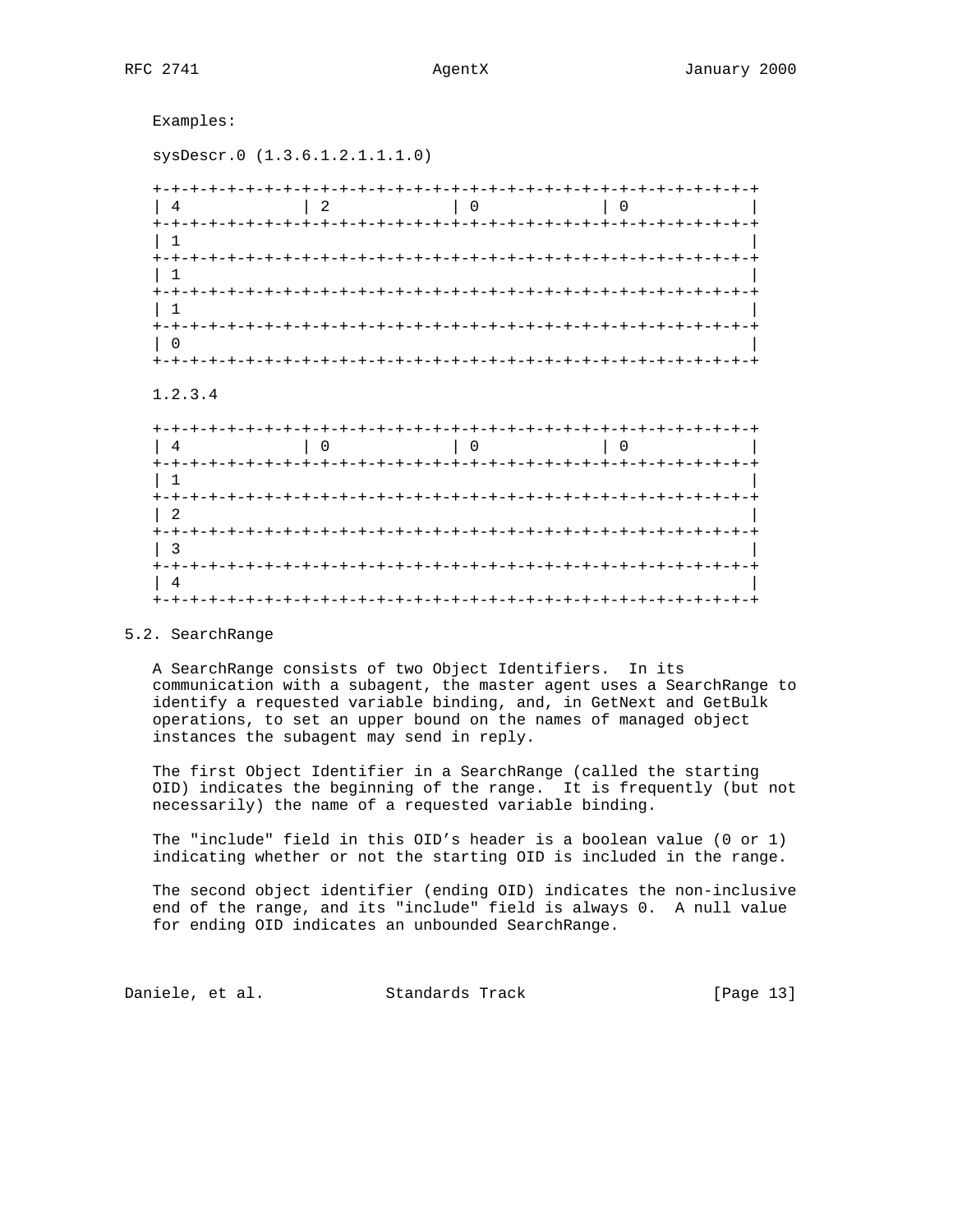Example: To indicate a search range from 1.3.6.1.2.1.25.2 (inclusive) to 1.3.6.1.2.1.25.2.1 (exclusive), the SearchRange would be:

| 3                                                                  | $\overline{2}$ |         |                  |              |                                 |
|--------------------------------------------------------------------|----------------|---------|------------------|--------------|---------------------------------|
| $^{+}$                                                             |                |         |                  |              |                                 |
| 1                                                                  |                |         |                  |              |                                 |
| $+ - + - +$<br>25                                                  |                | -+-+-+- |                  |              | -+-+-+-+-+-+-+-+-+-+-+-+-+      |
| +-+-+-+-+-+-+                                                      |                |         | $-+ - + - + - +$ | -+-+-+-+     | -+-+-                           |
| 2<br>$+-+$                                                         |                |         |                  |              |                                 |
| -+-                                                                |                |         |                  | -+-+-+-+-+   |                                 |
|                                                                    |                |         |                  |              |                                 |
| 4                                                                  | 2              |         |                  |              |                                 |
|                                                                    |                |         |                  | -+-+-+-+-+-+ |                                 |
| 25                                                                 |                |         |                  |              |                                 |
|                                                                    |                | キーキーキ   |                  |              | -+-+-+-+-+-+-+-+-+-+-+-+-+-+-+- |
| (end)<br>$+ - + - +$<br>$\pm$<br>$+ - + - +$<br>+-+-+-+-+-+-+<br>2 |                |         |                  |              |                                 |

A SearchRangeList is a contiguous list of SearchRanges.

# 5.3. Octet String

 An octet string is represented by a contiguous series of bytes, beginning with a 4-byte integer (encoded according to the header's NETWORK\_BYTE\_ORDER bit) whose value is the number of octets in the octet string, followed by the octets themselves. This representation is termed an Octet String. If the last octet does not end on a 4 byte offset from the start of the Octet String, padding bytes are appended to achieve alignment of following data. This padding must be added even if the Octet String is the last item in the PDU. Padding bytes must be zero filled.

Daniele, et al. Standards Track [Page 14]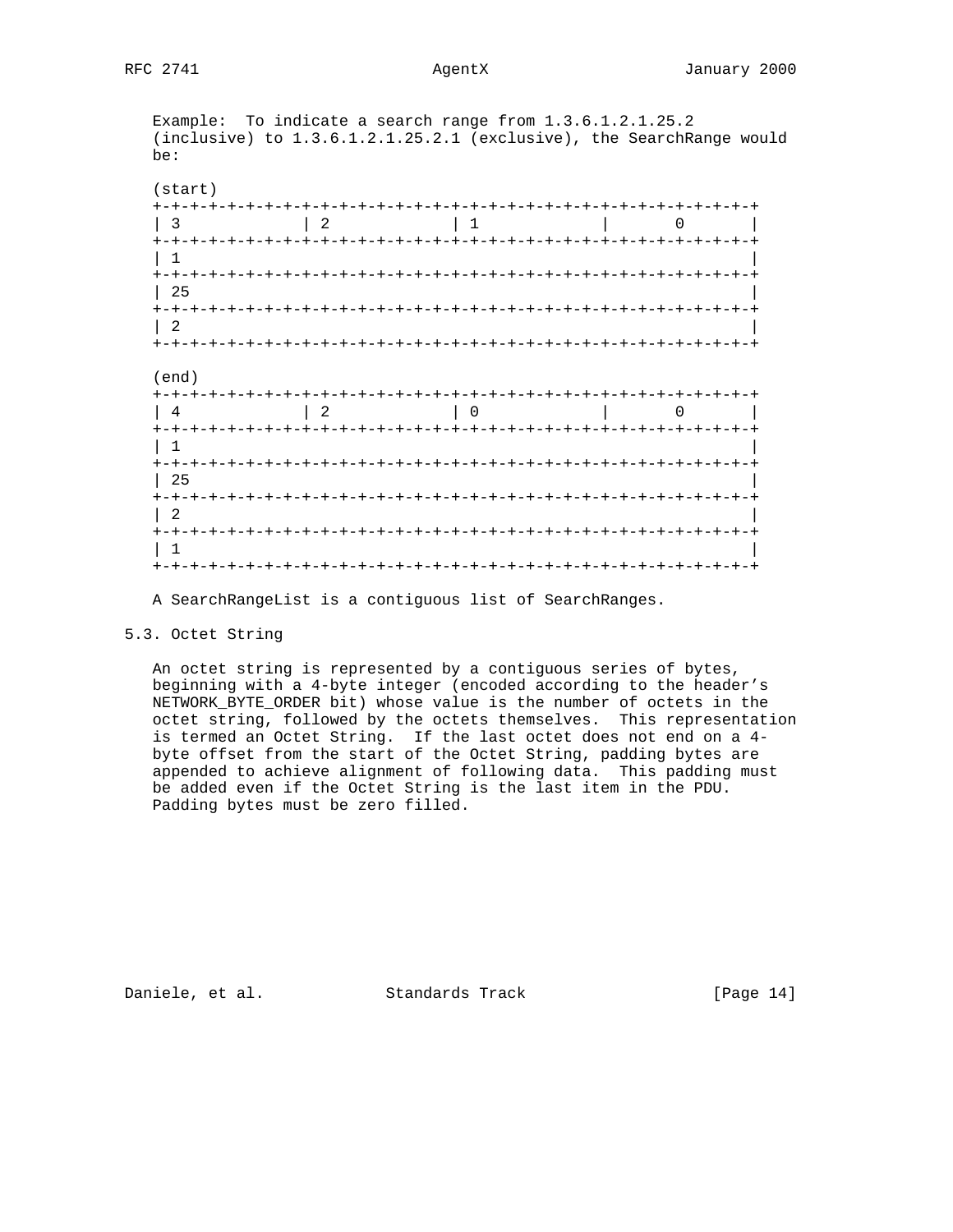+-+-+-+-+-+-+-+-+-+-+-+-+-+-+-+-+-+-+-+-+-+-+-+-+-+-+-+-+-+-+-+-+ Octet String Length (L) +-+-+-+-+-+-+-+-+-+-+-+-+-+-+-+-+-+-+-+-+-+-+-+-+-+-+-+-+-+-+-+-+ | Octet 1 | Octet 2 | Octet 3 | Octet 4 | +-+-+-+-+-+-+-+-+-+-+-+-+-+-+-+-+-+-+-+-+-+-+-+-+-+-+-+-+-+-+-+-+ +-+-+-+-+-+-+-+-+-+-+-+-+-+-+-+-+-+-+-+-+-+-+-+-+-+-+-+-+-+-+-+-+  $\hbox{\rm Octet L - 1}$   $\hbox{\rm Octet L}$   $\hbox{\rm L}$   $\hbox{\rm P}$  Padding (as required)  $\hbox{\rm I}$ +-+-+-+-+-+-+-+-+-+-+-+-+-+-+-+-+-+-+-+-+-+-+-+-+-+-+-+-+-+-+-+-+

A null Octet String consists of a 4-byte length field set to 0.

5.4. Value Representation

 Variable bindings may be encoded within the variable-length portion of some PDUs. The representation of a variable binding (termed a VarBind) consists of a 2-byte type field, a name (Object Identifier), and the actual value data.

VarBind

 +-+-+-+-+-+-+-+-+-+-+-+-+-+-+-+-+-+-+-+-+-+-+-+-+-+-+-+-+-+-+-+-+ v.type  $|$  <reserved> +-+-+-+-+-+-+-+-+-+-+-+-+-+-+-+-+-+-+-+-+-+-+-+-+-+-+-+-+-+-+-+-+

(v.name)

| n subid | prefix |                         |  |  |
|---------|--------|-------------------------|--|--|
|         |        |                         |  |  |
|         |        | sub-identifier #1       |  |  |
|         |        |                         |  |  |
|         |        |                         |  |  |
|         |        | sub-identifier #n subid |  |  |
|         |        |                         |  |  |

(v.data)

| data |
|------|
|      |
|      |
| data |
|      |

VarBind fields:

v.type

 Indicates the variable binding's syntax, and must be one of the following values:

Daniele, et al. Standards Track [Page 15]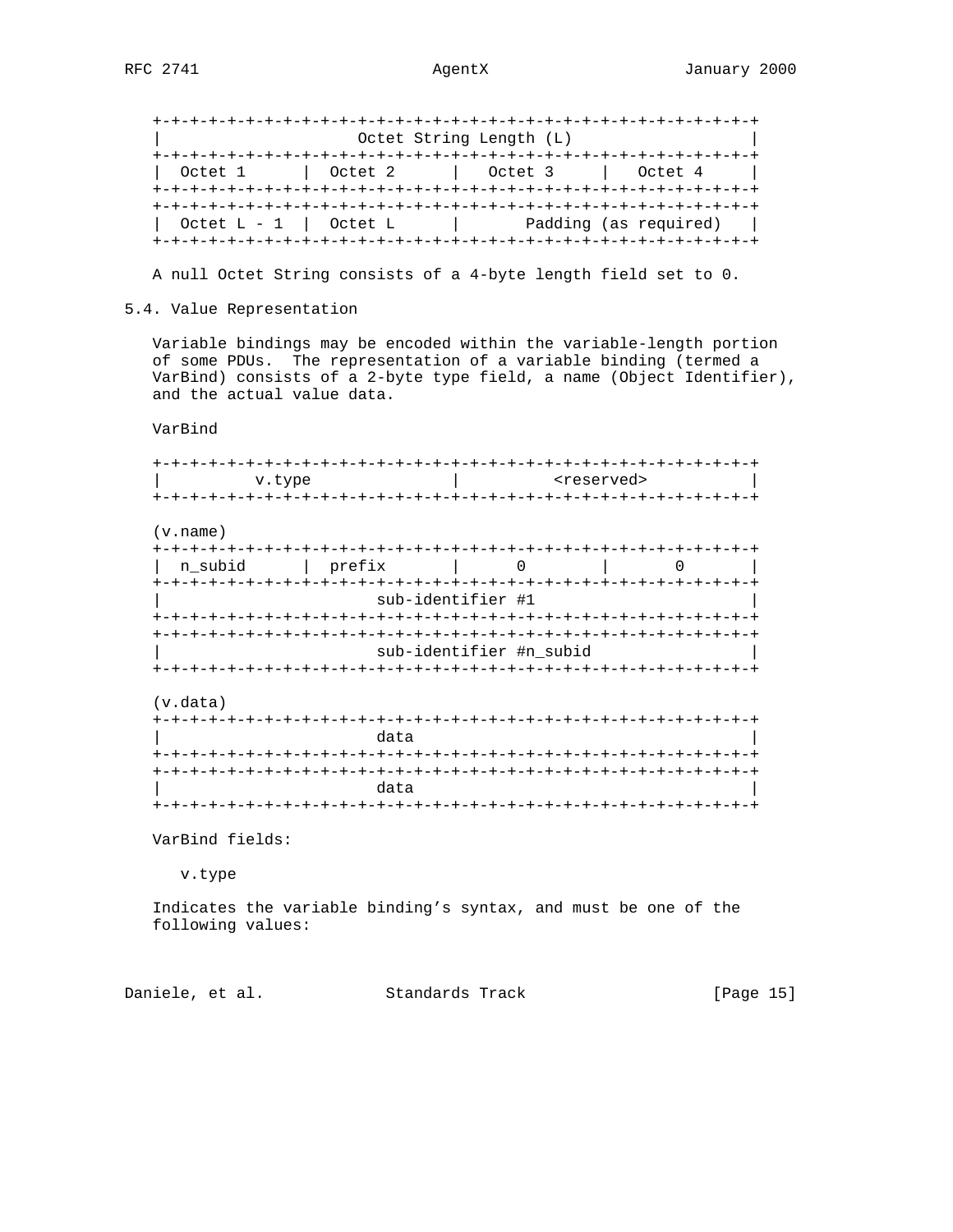| Integer           | $(2)$ ,   |
|-------------------|-----------|
| Octet String      | $(4)$ ,   |
| Null              | $(5)$ ,   |
| Object Identifier | $(6)$ ,   |
| IpAddress         | $(64)$ ,  |
| Counter32         | $(65)$ ,  |
| Gauge32           | $(66)$ ,  |
| TimeTicks         | $(67)$ ,  |
| Opaque            | $(68)$ ,  |
| Counter64         | $(70)$ ,  |
| noSuchObject      | $(128)$ , |
| noSuchInstance    | $(129)$ , |
| endOfMibView      | (130)     |

### v.name

The Object Identifier which names the variable.

## v.data

The actual value, encoded as follows:

- Integer, Counter32, Gauge32, and TimeTicks are encoded as 4 contiguous bytes, according to the header's NETWORK\_BYTE\_ORDER bit.
- Counter64 is encoded as 8 contiguous bytes, according to the header's NETWORK BYTE ORDER bit.
- Object Identifiers are encoded as described in section 5.1, Object Identifier.
- IpAddress, Opaque, and Octet String are all octet strings and are encoded as described in section 5.3, "Octet String", Octet String. Note that the octets used to represent IpAddress are always ordered most significant to least significant.

 Value data always follows v.name whenever v.type is one of the above types. These data bytes are present even if they will not be used (as, for example, in certain types of index allocation).

 - Null, noSuchObject, noSuchInstance, and endOfMibView do not contain any encoded value. Value data never follows v.name in these cases.

Daniele, et al. Standards Track [Page 16]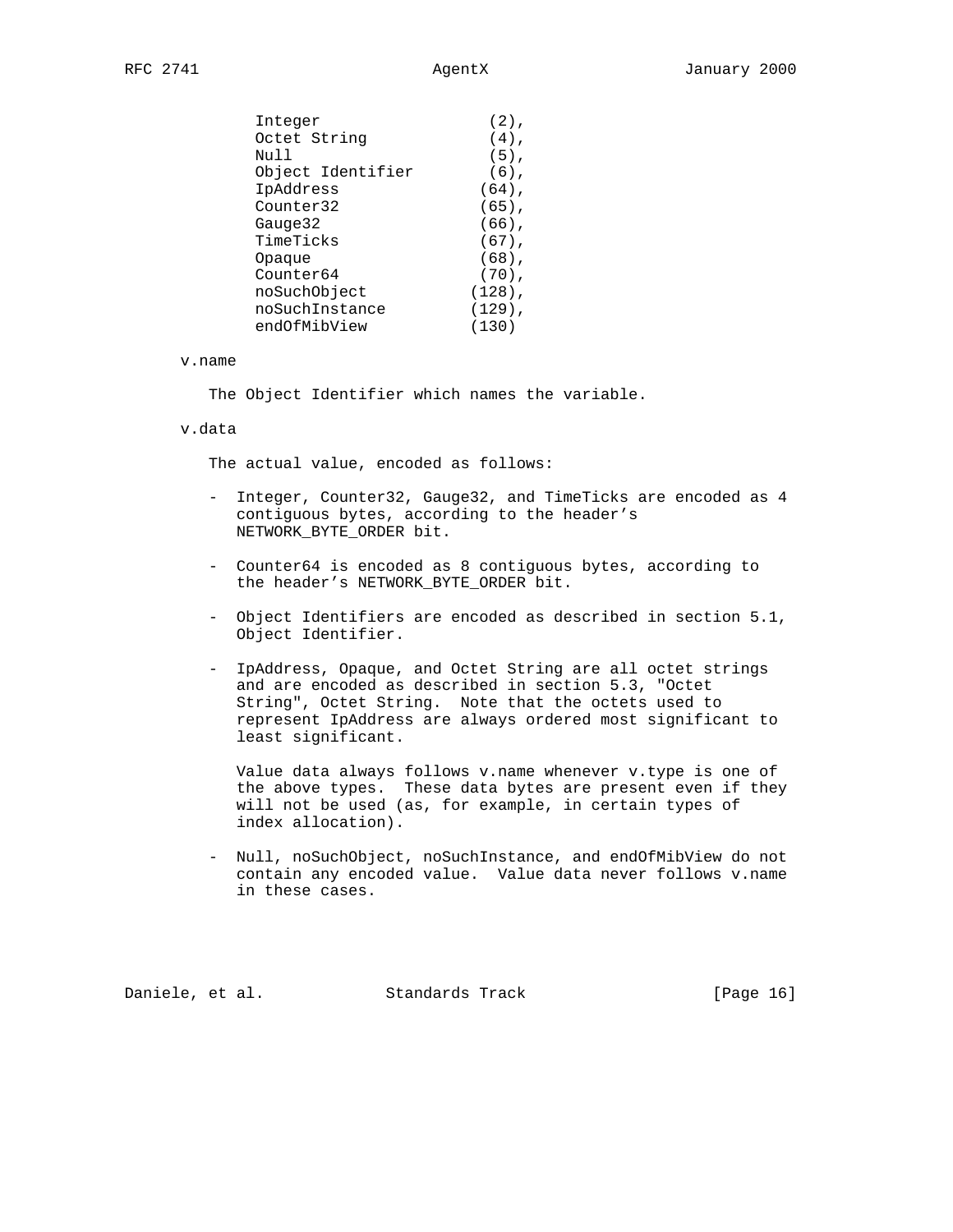Note that the VarBind itself does not contain the value size. That information is implied for the fixed-length types, and explicitly contained in the encodings of variable-length types Object Identifier and Octet String).

 A VarBindList is a contiguous list of VarBinds. Within a VarBindList, a particular VarBind is identified by an index value. The first VarBind in a VarBindList has index value 1, the second has index value 2, and so on.

- 6. Protocol Definitions
- 6.1. AgentX PDU Header

The AgentX PDU header is a fixed-format, 20-octet structure:

 +-+-+-+-+-+-+-+-+-+-+-+-+-+-+-+-+-+-+-+-+-+-+-+-+-+-+-+-+-+-+-+-+ | h.version | h.type | h.flags | <reserved> | +-+-+-+-+-+-+-+-+-+-+-+-+-+-+-+-+-+-+-+-+-+-+-+-+-+-+-+-+-+-+-+-+ h.sessionID +-+-+-+-+-+-+-+-+-+-+-+-+-+-+-+-+-+-+-+-+-+-+-+-+-+-+-+-+-+-+-+-+ h.transactionID +-+-+-+-+-+-+-+-+-+-+-+-+-+-+-+-+-+-+-+-+-+-+-+-+-+-+-+-+-+-+-+-+ h.packetID +-+-+-+-+-+-+-+-+-+-+-+-+-+-+-+-+-+-+-+-+-+-+-+-+-+-+-+-+-+-+-+-+ h.payload\_length +-+-+-+-+-+-+-+-+-+-+-+-+-+-+-+-+-+-+-+-+-+-+-+-+-+-+-+-+-+-+-+-+

An AgentX PDU header contains the following fields:

h.version

The version of the AgentX protocol (1 for this memo).

## h.type

The PDU type; one of the following values:

| agentx-Open-PDU       | $(1)$ , |
|-----------------------|---------|
| agentx-Close-PDU      | $(2)$ , |
| agentx-Register-PDU   | $(3)$ , |
| agentx-Unregister-PDU | $(4)$ , |
| agentx-Get-PDU        | $(5)$ , |
| agentx-GetNext-PDU    | $(6)$ , |
| agentx-GetBulk-PDU    | $(7)$ , |
| agentx-TestSet-PDU    | $(8)$ , |
| agentx-CommitSet-PDU  | $(9)$ , |
| agentx-UndoSet-PDU    |         |
|                       |         |

Daniele, et al. Standards Track [Page 17]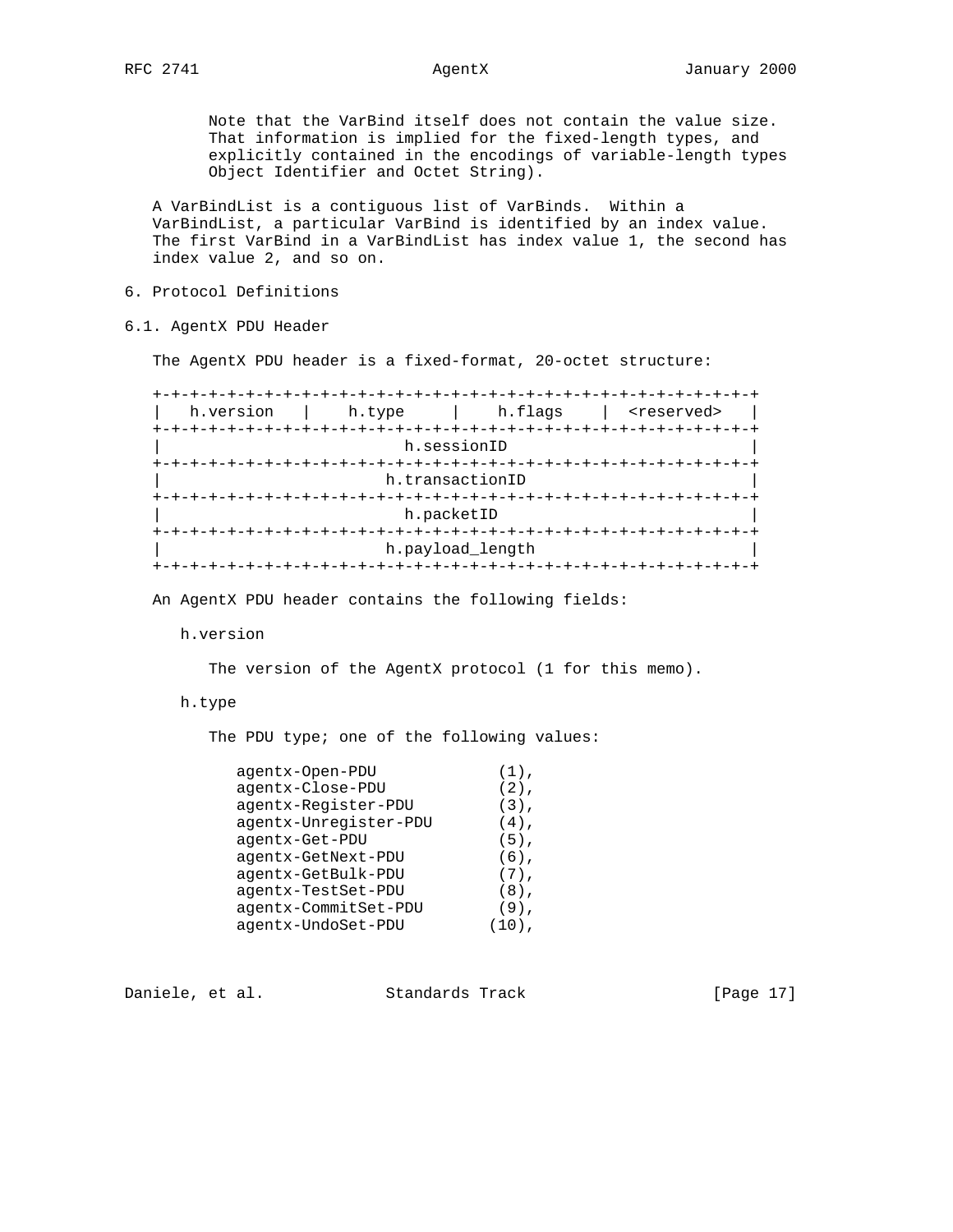| agentx-CleanupSet-PDU            | $(11)$ , |
|----------------------------------|----------|
| agentx-Notify-PDU                | $(12)$ , |
| agentx-Ping-PDU                  | $(13)$ . |
| agentx-IndexAllocate-PDU         | $(14)$ . |
| agentx-IndexDeallocate-PDU       | $(15)$ , |
| agentx-AddAgentCaps-PDU          | $(16)$ . |
| agentx-RemoveAgentCaps-PDU (17), |          |
| agentx-Response-PDU              | (18)     |
|                                  |          |

 The set of PDU types for "administrative processing" are 1-4 and 12-17. The set of PDU types for "SNMP request processing" are 5-11.

## h.flags

 A bitmask, with bit 0 the least significant bit. The bit definitions are as follows:

| Bit     | Definition            |
|---------|-----------------------|
|         |                       |
|         | INSTANCE REGISTRATION |
|         | NEW INDEX             |
|         | ANY INDEX             |
|         | NON DEFAULT CONTEXT   |
|         | NETWORK BYTE ORDER    |
| $5 - 7$ | (reserved)            |

 The NETWORK\_BYTE\_ORDER bit applies to all multi-byte integer values in the entire AgentX packet, including the remaining header fields. If set, then network byte order (most significant byte first; "big endian") is used. If not set, then least significant byte first ("little endian") is used.

The NETWORK\_BYTE\_ORDER bit applies to all AgentX PDUs.

 The NON\_DEFAULT\_CONTEXT bit is used only in the AgentX PDUs described in section 6.1.1, "Context".

 The NEW\_INDEX and ANY\_INDEX bits are used only within the agentx-IndexAllocate-, and -IndexDeallocate-PDUs.

 The INSTANCE\_REGISTRATION bit is used only within the agentx-Register-PDU.

Daniele, et al. Standards Track [Page 18]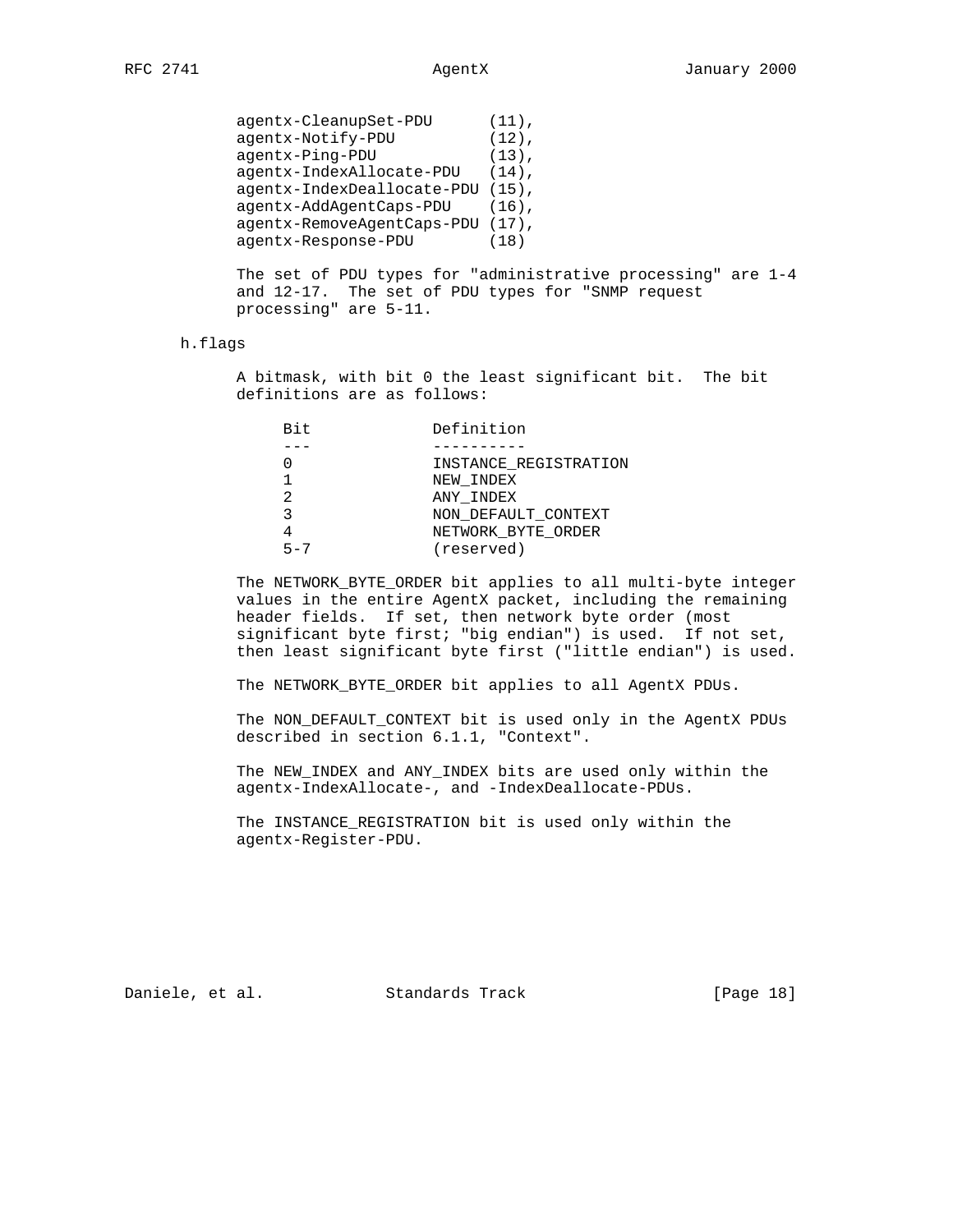# h.sessionID

 The session ID uniquely identifies a session over which AgentX PDUs are exchanged between a subagent and the master agent. The session ID has no significance and no defined value in the agentx-Open-PDU sent by a subagent to open a session with the master agent; in this case, the master agent will assign a unique session ID that it will pass back in the corresponding agentx-Response-PDU. From that point on, that same session ID will appear in every AgentX PDU exchanged over that session between the master and the subagent. A subagent may establish multiple AgentX sessions by sending multiple agentx-Open-PDUs to the master agent.

 In master agents that support multiple transport protocols, the sessionID should be globally unique rather than unique just to a particular transport.

### h.transactionID

 The transaction ID uniquely identifies, for a given session, the single SNMP management request (and single SNMP PDU) with which an AgentX PDU is associated. If a single SNMP management request results in multiple AgentX PDUs being sent by the master agent with the same session ID, each of these AgentX PDUs must contain the same transaction ID; conversely, AgentX PDUs sent during a particular session, that result from distinct SNMP management requests, must have distinct transaction IDs within the limits of the 32 bit field).

 Note that the transaction ID is not the same as the SNMP PDU's request-id (as described in section 4.1 of RFC 1905 [13], nor is it the same as the SNMP Message's msgID (as described in section 6.2 of RFC 2572 [11]), nor can it be, since a master agent might receive SNMP requests with the same request-ids or msgIDs from different managers.

 The transaction ID has no significance and no defined value in AgentX administrative PDUs, i.e., AgentX PDUs that are not associated with an SNMP management request.

### h.packetID

 A packet ID generated by the sender for all AgentX PDUs except the agentx-Response-PDU. In an agentx-Response-PDU, the packet ID must be the same as that in the received AgentX PDU to which it is a response. A master agent might

Daniele, et al. Standards Track [Page 19]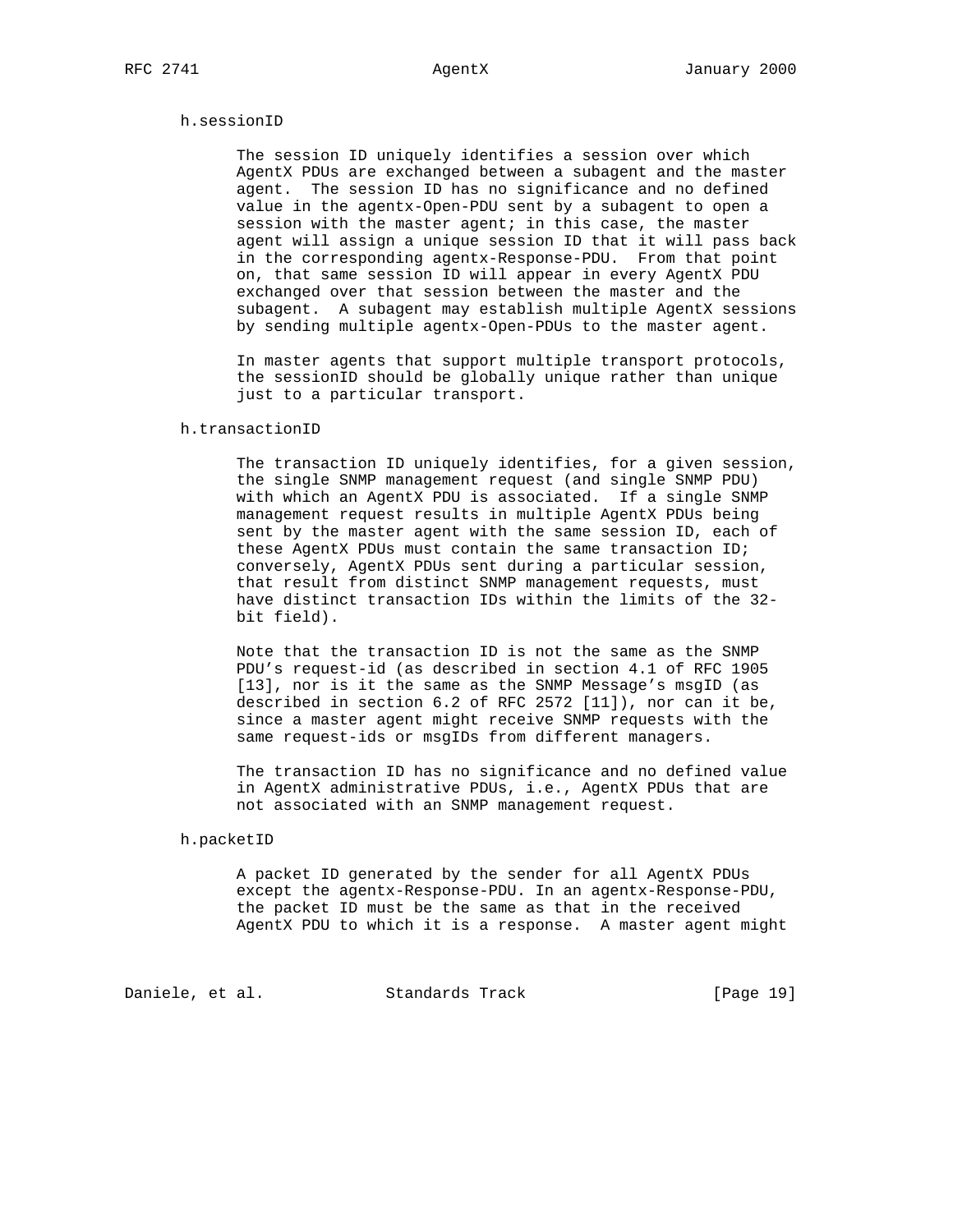use this field to associate subagent response PDUs with their corresponding request PDUs. A subagent might use this field to correlate responses to multiple (batched) registrations.

h.payload\_length

 The size in octets of the PDU contents, excluding the 20 byte header. As a result of the encoding schemes and PDU layouts, this value will always be either 0, or a multiple of 4.

# 6.1.1. Context

 In the SNMPv1 or SNMPv2c, the community string may be used as an index into a local repository of configuration information that may include community profiles or more complex context information. In SNMPv3 this notion of "context" is formalized (see section 3.3.1 in RFC 2571 [1].

 AgentX provides a mechanism for transmitting a context specification within relevant PDUs, but does not place any constraints on the content of that specification.

 An optional context field may be present in the agentx-Register-, UnRegister-, AddAgentCaps-, RemoveAgentCaps-, Get-, GetNext-, GetBulk-, IndexAllocate-, IndexDeallocate-, Notify-, TestSet-, and Ping- PDUs.

 If the NON\_DEFAULT\_CONTEXT bit in the AgentX header field h.flags is clear, then there is no context field in the PDU, and the operation refers to the default context. (This does not mean there is a zero length Octet String, it means there is no Octet String present.) If the NON\_DEFAULT\_CONTEXT bit is set, then a context field immediately follows the AgentX header, and the operation refers to that specific context. The context is represented as an Octet String. There are no constraints on its length or contents.

 Thus, all of these AgentX PDUs (that is, those listed immediately above) refer to, or "indicate" a context, which is either the default context, or a non-default context explicitly named in the PDU.

### 6.2. AgentX PDUs

### 6.2.1. The agentx-Open-PDU

 An agentx-Open-PDU is generated by a subagent to request establishment of an AgentX session with the master agent.

Daniele, et al. Standards Track [Page 20]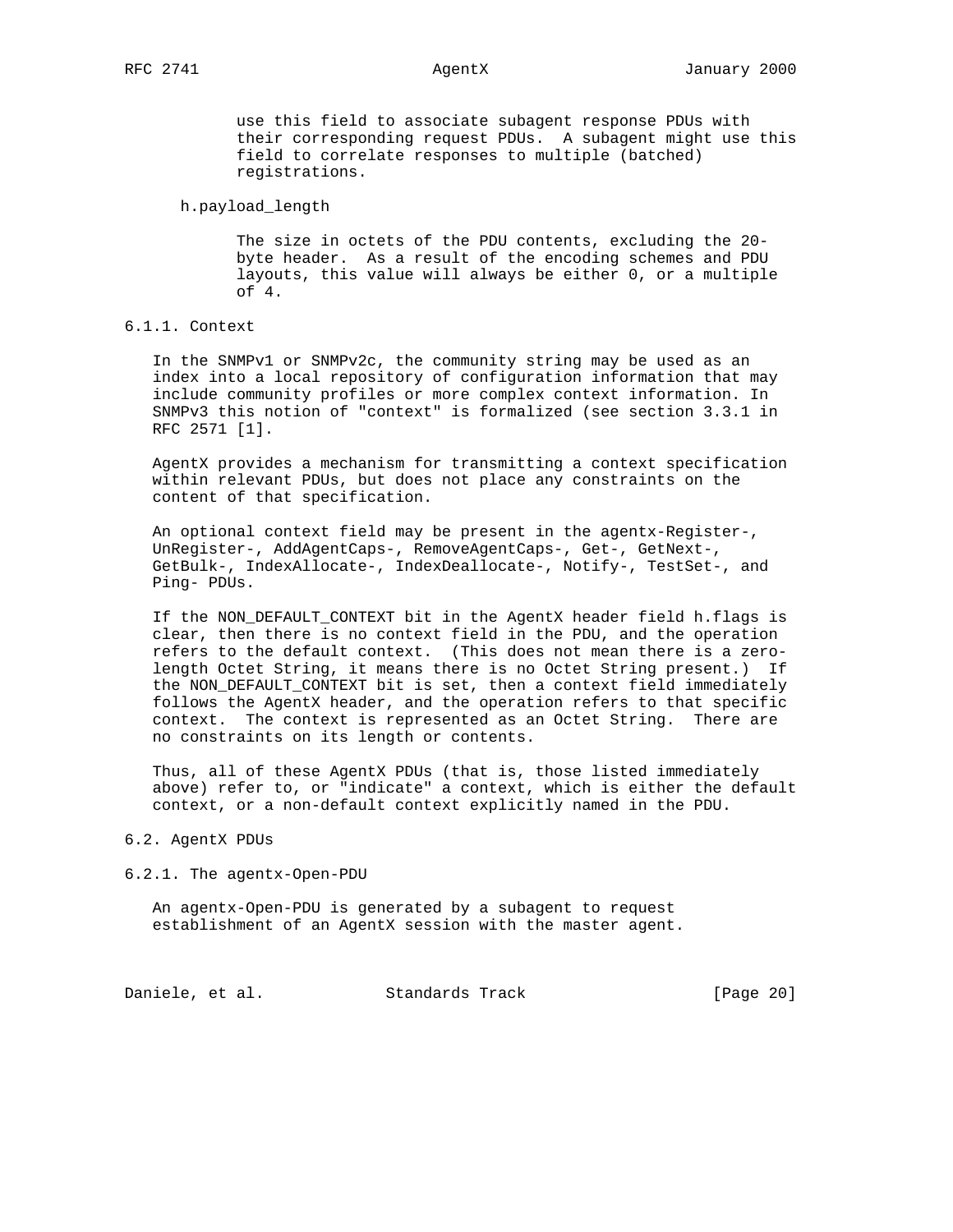(AgentX header) | h.version (1) | h.type (1) | h.flags | <reserved> | h.sessionID h.transactionID h.packetID h.payload\_length  $\mathbb{R}$ o.timeout <reserved>  $(o.id)$ | n\_subid | prefix | 0 | <reserved> | subidentifier #1 subidentifier #n\_subid (o.descr) Octet String Length (L) | Octet 1 | Octet 2 | Octet 3 | Octet 4 | Octet  $L - 1$  | Octet  $L$  | Padding (as required) | 

An agentx-Open-PDU contains the following fields:

o.timeout

The length of time, in seconds, that a master agent should allow to elapse after dispatching a message on a session before it regards the subagent as not responding. This is the default value for the session, and may be overridden by

Daniele, et al. Standards Track  $[Page 21]$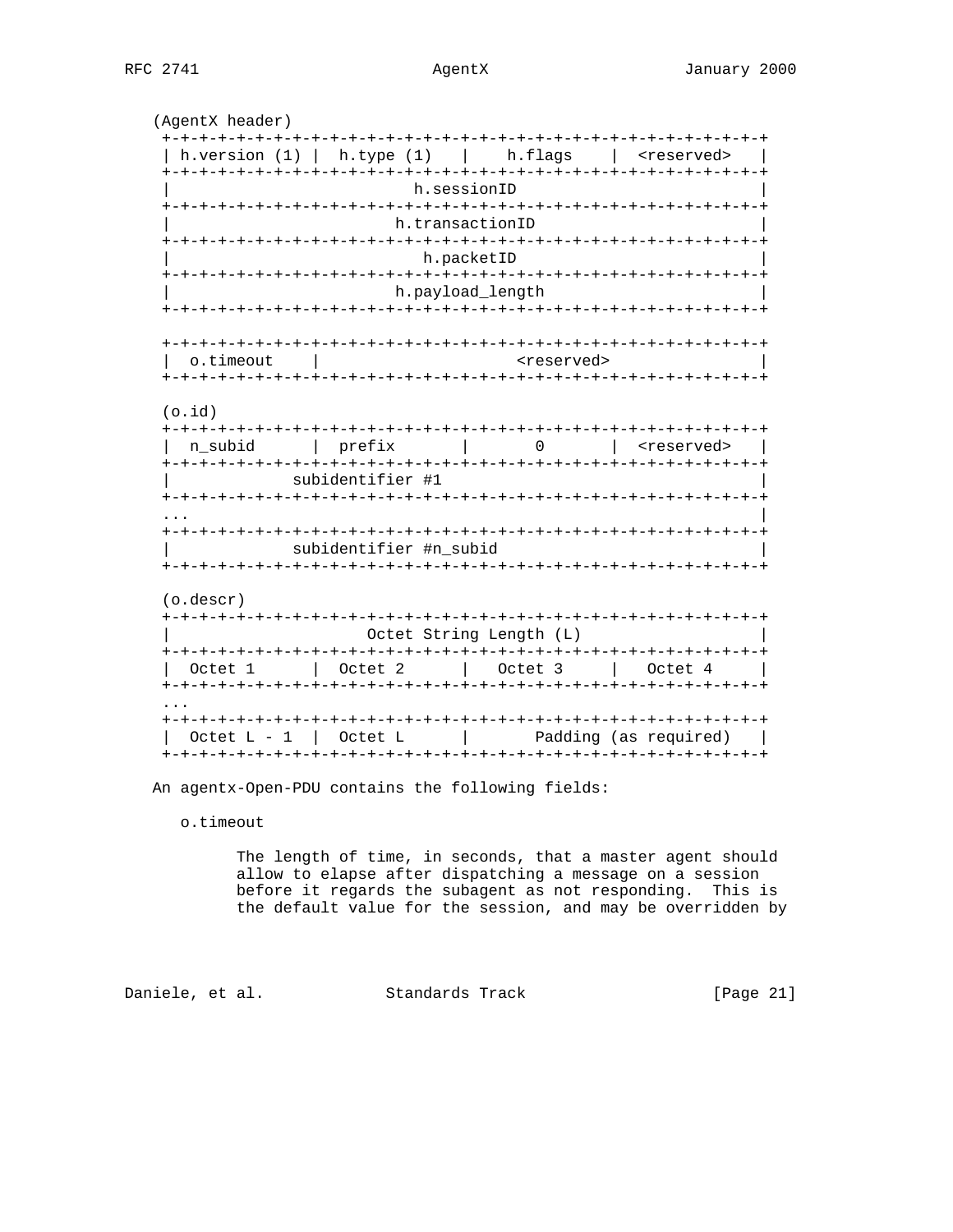values associated with specific registered MIB regions. The default value of 0 indicates that there is no session-wide default value.

o.id

 An Object Identifier that identifies the subagent. Subagents that do not support such an notion may send a null Object Identifier.

o.descr

 An Octet String containing a DisplayString describing the subagent.

6.2.2. The agentx-Close-PDU

 An agentx-Close-PDU issued by either a subagent or the master agent terminates an AgentX session.

(AgentX header)

| h.type (2) h.flags<br>h.version (1) |                                                                | <reserved></reserved> |
|-------------------------------------|----------------------------------------------------------------|-----------------------|
| h.sessionID                         |                                                                |                       |
| h.transactionID                     |                                                                |                       |
| h.packetID                          |                                                                |                       |
| h.payload length                    |                                                                |                       |
|                                     |                                                                |                       |
| c.reason                            | <reserved><br/>-+-+-+-+-+-+-+-+-+-+-+-+-+-+-+-+-+-+</reserved> |                       |

An agentx-Close-PDU contains the following field:

c.reason

 An enumerated value that gives the reason that the master agent or subagent closed the AgentX session. This field may take one of the following values:

Daniele, et al. Standards Track [Page 22]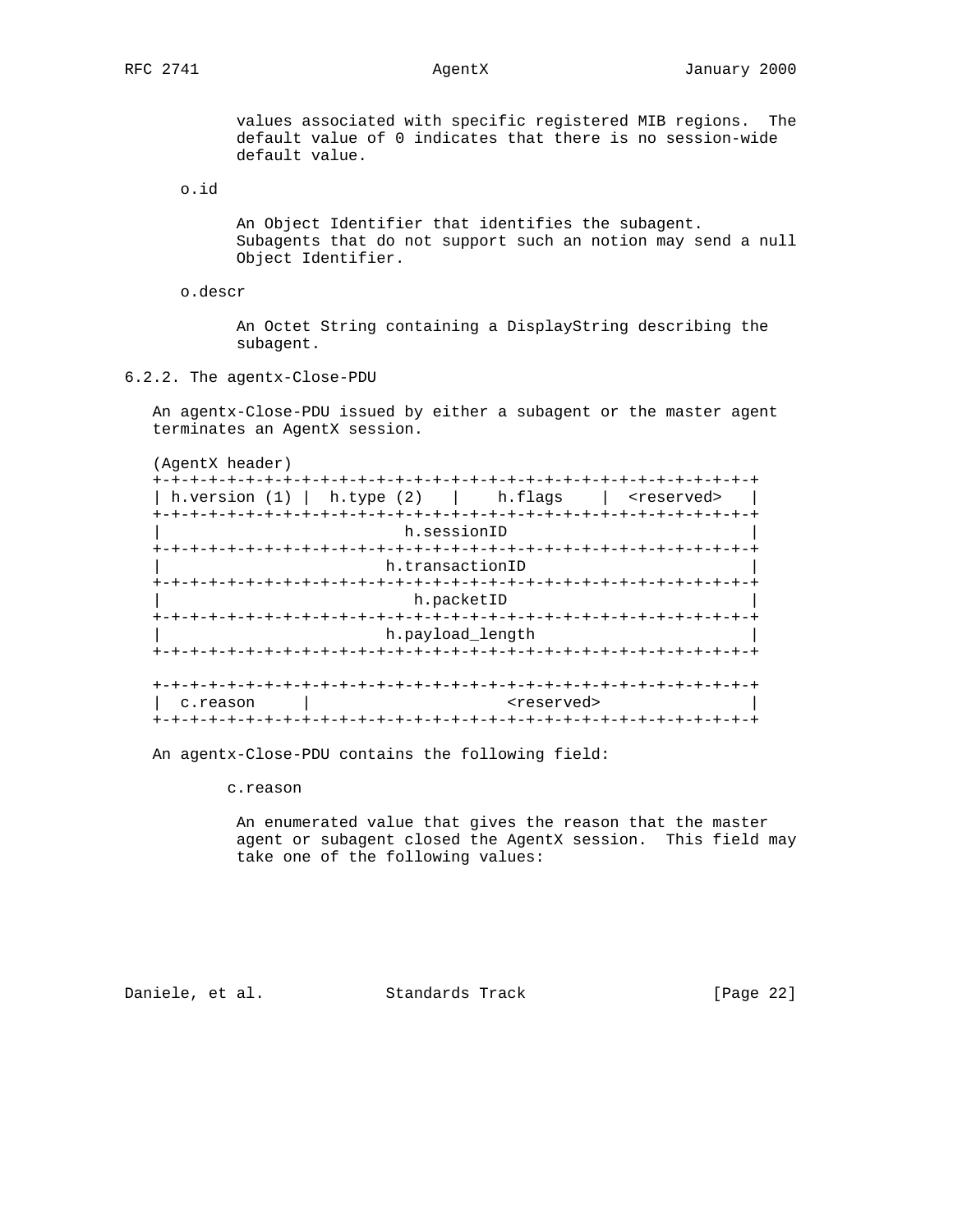reasonOther(1) None of the following reasons reasonParseError(2) Too many AgentX parse errors from peer reasonProtocolError(3) Too many AgentX protocol errors from peer reasonTimeouts(4) Too many timeouts waiting for peer

 reasonShutdown(5) Sending entity is shutting down

 reasonByManager(6) Due to Set operation; this reason code can be used only by the master agent, in response to an SNMP management request.

6.2.3. The agentx-Register-PDU

 An agentx-Register-PDU is generated by a subagent for each region of the MIB variable naming tree (within one or more contexts) that it wishes to support.

| (AgentX header)                          |                            |                       |
|------------------------------------------|----------------------------|-----------------------|
|                                          |                            |                       |
| h.version $(1)$   h.type $(3)$   h.flags |                            | <reserved></reserved> |
|                                          |                            |                       |
|                                          | h.sessionID                |                       |
|                                          |                            |                       |
|                                          | h.transactionID            |                       |
|                                          | +-+-+-+-+-+-+-+-+-+-+-+-+- |                       |
|                                          | h.packetID                 |                       |
|                                          |                            |                       |
|                                          | h.payload length           |                       |
|                                          |                            |                       |

Daniele, et al. Standards Track [Page 23]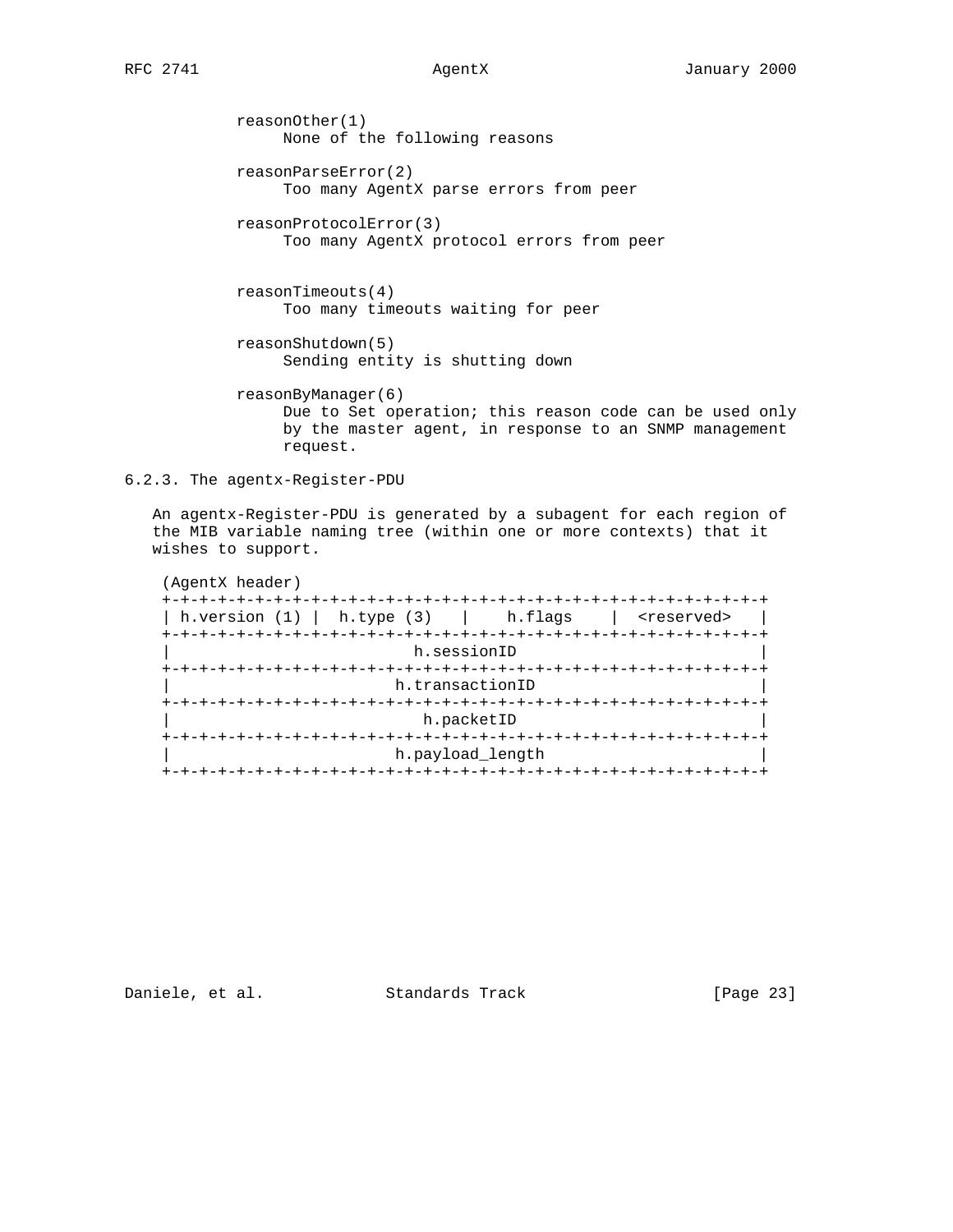(r.context) (OPTIONAL) +-+-+-+-+-+-+-+-+-+-+-+-+-+-+-+-+-+-+-+-+-+-+-+-+-+-+-+-+-+-+-+-+ Octet String Length (L) +-+-+-+-+-+-+-+-+-+-+-+-+-+-+-+-+-+-+-+-+-+-+-+-+-+-+-+-+-+-+-+-+ | Octet 1 | Octet 2 | Octet 3 | Octet 4 | +-+-+-+-+-+-+-+-+-+-+-+-+-+-+-+-+-+-+-+-+-+-+-+-+-+-+-+-+-+-+-+-+ ... +-+-+-+-+-+-+-+-+-+-+-+-+-+-+-+-+-+-+-+-+-+-+-+-+-+-+-+-+-+-+-+-+  $\text{Octet L - 1}$   $\text{Octet L}$  | Padding (as required) | +-+-+-+-+-+-+-+-+-+-+-+-+-+-+-+-+-+-+-+-+-+-+-+-+-+-+-+-+-+-+-+-+ +-+-+-+-+-+-+-+-+-+-+-+-+-+-+-+-+-+-+-+-+-+-+-+-+-+-+-+-+-+-+-+-+ | r.timeout | r.priority | r.range\_subid | <reserved> | +-+-+-+-+-+-+-+-+-+-+-+-+-+-+-+-+-+-+-+-+-+-+-+-+-+-+-+-+-+-+-+-+ (r.subtree) +-+-+-+-+-+-+-+-+-+-+-+-+-+-+-+-+-+-+-+-+-+-+-+-+-+-+-+-+-+-+-+-+ | n\_subid | prefix | 0 | <reserved> | +-+-+-+-+-+-+-+-+-+-+-+-+-+-+-+-+-+-+-+-+-+-+-+-+-+-+-+-+-+-+-+-+ sub-identifier #1 +-+-+-+-+-+-+-+-+-+-+-+-+-+-+-+-+-+-+-+-+-+-+-+-+-+-+-+-+-+-+-+-+ ... +-+-+-+-+-+-+-+-+-+-+-+-+-+-+-+-+-+-+-+-+-+-+-+-+-+-+-+-+-+-+-+-+ sub-identifier #n\_subid +-+-+-+-+-+-+-+-+-+-+-+-+-+-+-+-+-+-+-+-+-+-+-+-+-+-+-+-+-+-+-+-+ (r.upper\_bound) +-+-+-+-+-+-+-+-+-+-+-+-+-+-+-+-+-+-+-+-+-+-+-+-+-+-+-+-+-+-+-+-+ | optional upper-bound sub-identifier | +-+-+-+-+-+-+-+-+-+-+-+-+-+-+-+-+-+-+-+-+-+-+-+-+-+-+-+-+-+-+-+-+

An agentx-Register-PDU contains the following fields:

r.context

An optional non-default context.

r.timeout

 The length of time, in seconds, that a master agent should allow to elapse after dispatching a message on a session before it regards the subagent as not responding. r.timeout applies only to messages that concern MIB objects within r.subtree. It overrides both the session's default value (if any) indicated when the AgentX session with the master agent was established, and the master agent's default timeout. The default value for r.timeout is 0 (no override).

Daniele, et al. Standards Track [Page 24]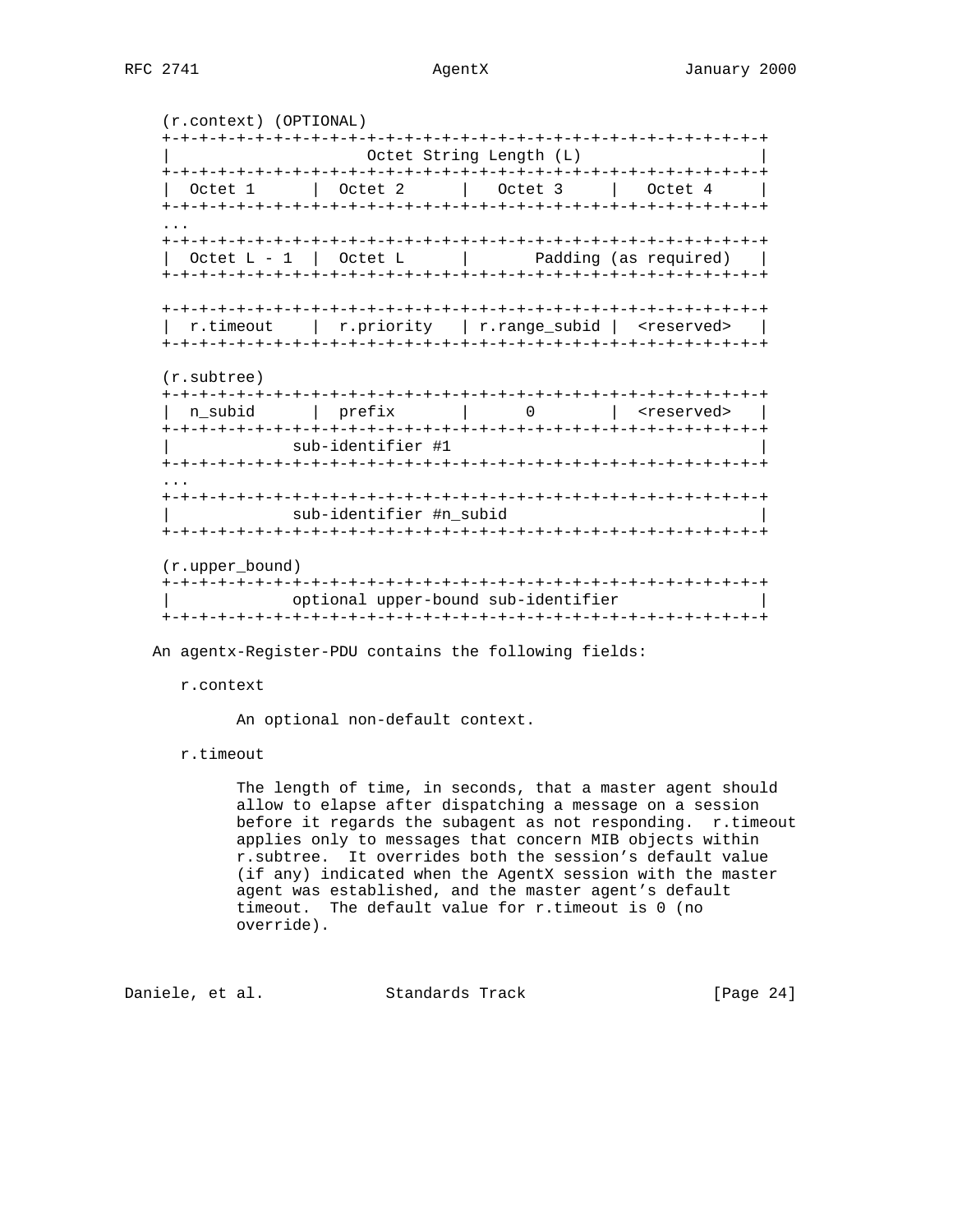## r.priority

 A value between 1 and 255, used to achieve a desired configuration when different sessions register identical or overlapping regions. Subagents with no particular knowledge of priority should register with the default value of 127.

 In the master agent's dispatching algorithm, smaller values of r.priority take precedence over larger values, as described in section 7.1.4.1, "Handling Duplicate and Overlapping Subtrees".

## r.subtree

 An Object Identifier that names the basic subtree of a MIB region for which a subagent indicates its support. The term "subtree" is used generically here, it may represent a fully-qualified instance name, a partial instance name, a MIB table, an entire MIB, etc.

The choice of what to register is implementation-specific; this memo does not specify permissible values. Standard practice however is for a subagent to register at the highest level of the naming tree that makes sense. Registration of fully- qualified instances is typically done only when a subagent can perform management operations only on particular rows of a conceptual table.

 If r.subtree is in fact a fully qualified instance name, the INSTANCE\_REGISTRATION bit in h.flags must be set, otherwise it must be cleared. The master agent may save this information to optimize subsequent operational dispatching.

# r.range\_subid

 Permits specifying a range in place of one of r.subtree's sub-identifiers. If this value is 0, no range is being specified and there is no r.upper\_bound field present in the PDU. In this case the MIB region being registered is the single subtree named by r.subtree.

 Otherwise the "r.range\_subid"-th sub-identifier in r.subtree is a range lower bound, and the range upper bound sub identifier (r.upper\_bound) immediately follows r.subtree. In this case the MIB region being registered is the union of the subtrees formed by enumerating this range.

Daniele, et al. Standards Track [Page 25]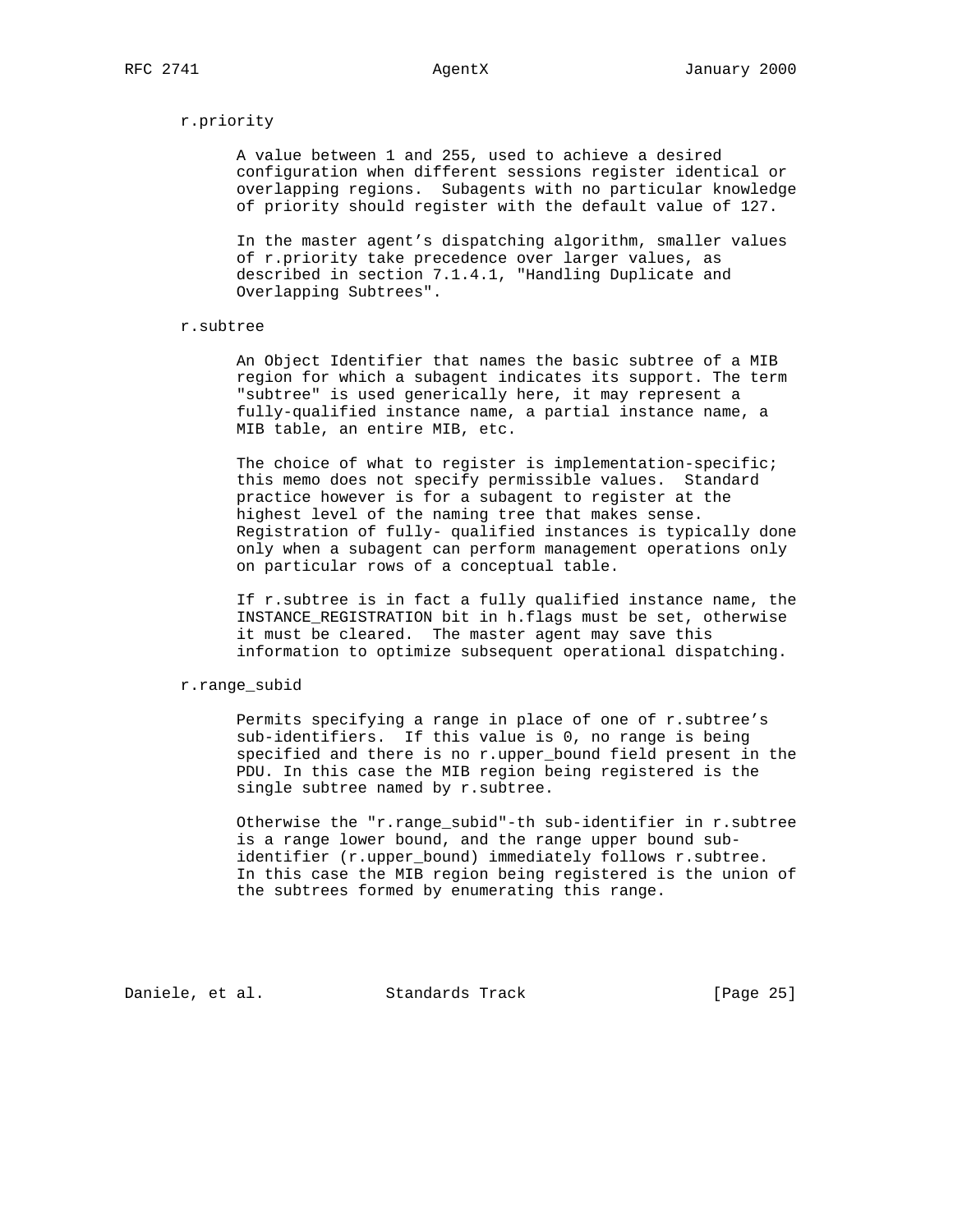Note that r.range\_subid indicates the (1-based) index of this sub-identifier within the OID represented by r.subtree, regardless of whether or not r.subtree is encoded using a prefix. (See the example below.)

# r.upper\_bound

 The upper bound of a sub-identifier's range. This field is present only if r.range\_subid is not 0.

 The use of r.range\_subid and r.upper\_bound provide a general shorthand mechanism for specifying a MIB region. For example, if r.subtree is the OID 1.3.6.1.2.1.2.2.1.1.7, r.range\_subid is 10, and r.upper\_bound is 22, the specified MIB region can be denoted 1.3.6.1.2.1.2.2.1.[1-22].7. Registering this region is equivalent to registering the union of subtrees

 1.3.6.1.2.1.2.2.1.1.7 1.3.6.1.2.1.2.2.1.2.7 1.3.6.1.2.1.2.2.1.3.7 ... 1.3.6.1.2.1.2.2.1.22.7

> One expected use of this mechanism is registering a conceptual row with a single PDU. In the example above, the MIB region happens to be row 7 of the RFC 1573 ifTable. The actual PDU would be:

## (AgentX header)

| h.version $(1)$   h.type $(3)$   h.flags   <reserved></reserved> |                  |                                   |                       |
|------------------------------------------------------------------|------------------|-----------------------------------|-----------------------|
|                                                                  |                  |                                   |                       |
|                                                                  | h.sessionID      |                                   |                       |
|                                                                  |                  |                                   |                       |
|                                                                  | h.transactionID  |                                   |                       |
|                                                                  |                  |                                   |                       |
|                                                                  | h.packetID       |                                   |                       |
| -+-+-+-+-+-+-+                                                   |                  |                                   |                       |
|                                                                  | h.payload length |                                   |                       |
|                                                                  |                  |                                   |                       |
|                                                                  |                  |                                   |                       |
|                                                                  |                  |                                   |                       |
| r.priority   10<br>r.timeout                                     |                  |                                   | <reserved></reserved> |
| +-+-+-+-+-+-+-+                                                  |                  | +-+-+-+-+-+-+-+-+-+-+-+-+-+-+-+-+ |                       |

Daniele, et al. Standards Track [Page 26]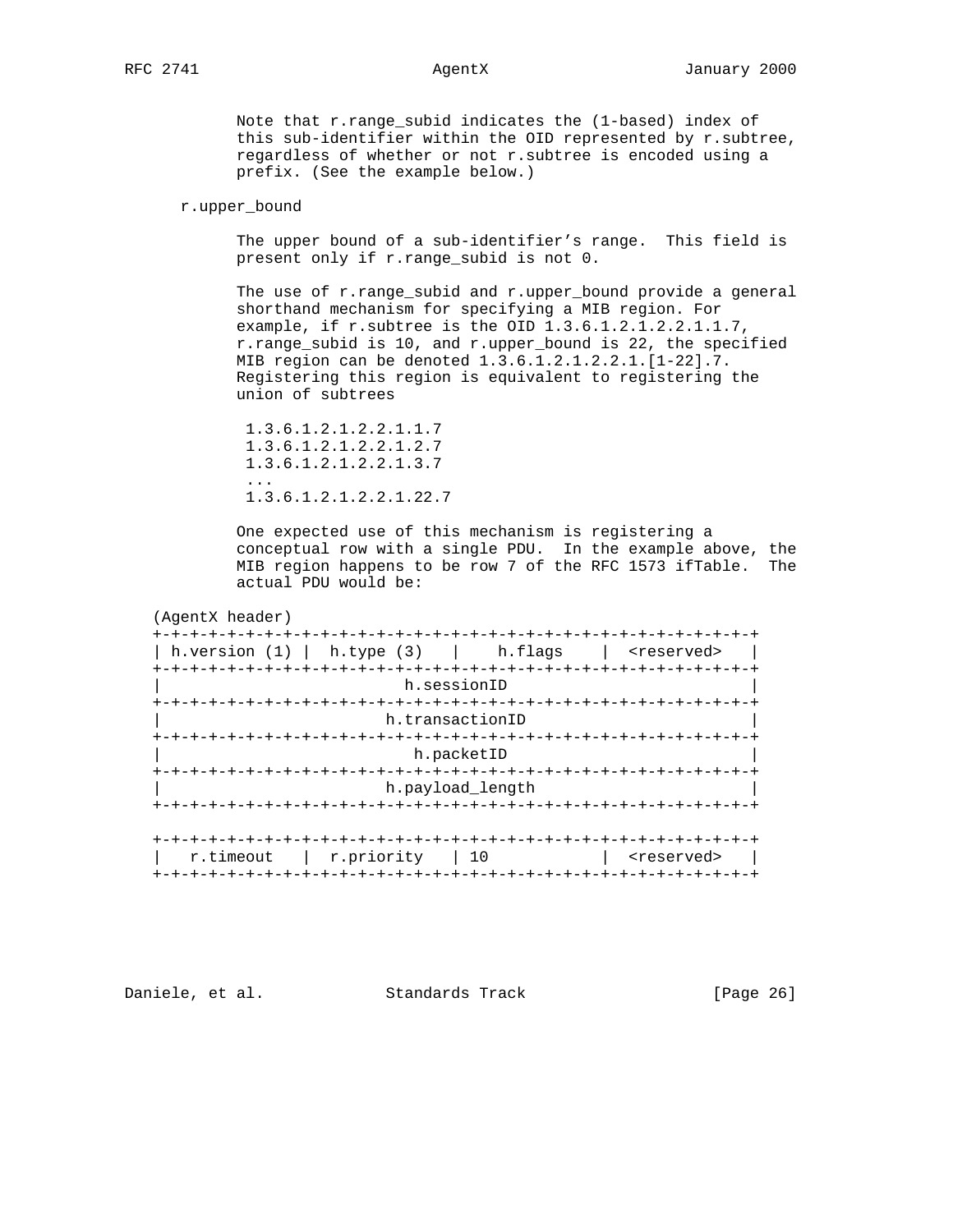(r.subtree) +-+-+-+-+-+-+-+-+-+-+-+-+-+-+-+-+-+-+-+-+-+-+-+-+-+-+-+-+-+-+-+-+ | 6 | 2 | 0 | <reserved> | +-+-+-+-+-+-+-+-+-+-+-+-+-+-+-+-+-+-+-+-+-+-+-+-+-+-+-+-+-+-+-+-+ | 1 | +-+-+-+-+-+-+-+-+-+-+-+-+-+-+-+-+-+-+-+-+-+-+-+-+-+-+-+-+-+-+-+-+ | 2 | +-+-+-+-+-+-+-+-+-+-+-+-+-+-+-+-+-+-+-+-+-+-+-+-+-+-+-+-+-+-+-+-+ | 2 | +-+-+-+-+-+-+-+-+-+-+-+-+-+-+-+-+-+-+-+-+-+-+-+-+-+-+-+-+-+-+-+-+ | 1 | +-+-+-+-+-+-+-+-+-+-+-+-+-+-+-+-+-+-+-+-+-+-+-+-+-+-+-+-+-+-+-+-+ | 1 | +-+-+-+-+-+-+-+-+-+-+-+-+-+-+-+-+-+-+-+-+-+-+-+-+-+-+-+-+-+-+-+-+ | 7 | +-+-+-+-+-+-+-+-+-+-+-+-+-+-+-+-+-+-+-+-+-+-+-+-+-+-+-+-+-+-+-+-+ (r.upper\_bound) +-+-+-+-+-+-+-+-+-+-+-+-+-+-+-+-+-+-+-+-+-+-+-+-+-+-+-+-+-+-+-+-+ | 22 |

 Note again that here r.range\_subid is 10, even though n\_subid in r.subtree is only 6.

+-+-+-+-+-+-+-+-+-+-+-+-+-+-+-+-+-+-+-+-+-+-+-+-+-+-+-+-+-+-+-+-+

 r.range\_subid may be used at any level within a subtree, it need not represent row-level registration. This mechanism may be used in any way that is convenient for a subagent to achieve its registrations.

# 6.2.4. The agentx-Unregister-PDU

 The agentx-Unregister-PDU is sent by a subagent to remove a MIB region that was previously registered on this session.

| h.sessionID<br>h.transactionID<br>h.packetID<br>+-+-+-+-+-+ | h.version $(1)$ h.type $(4)$ h.flags |                  | <reserved></reserved> |
|-------------------------------------------------------------|--------------------------------------|------------------|-----------------------|
|                                                             |                                      |                  |                       |
|                                                             |                                      |                  |                       |
|                                                             |                                      |                  |                       |
|                                                             |                                      |                  |                       |
|                                                             |                                      |                  |                       |
|                                                             |                                      |                  |                       |
|                                                             |                                      |                  |                       |
|                                                             |                                      | h.payload_length |                       |

Daniele, et al. Standards Track [Page 27]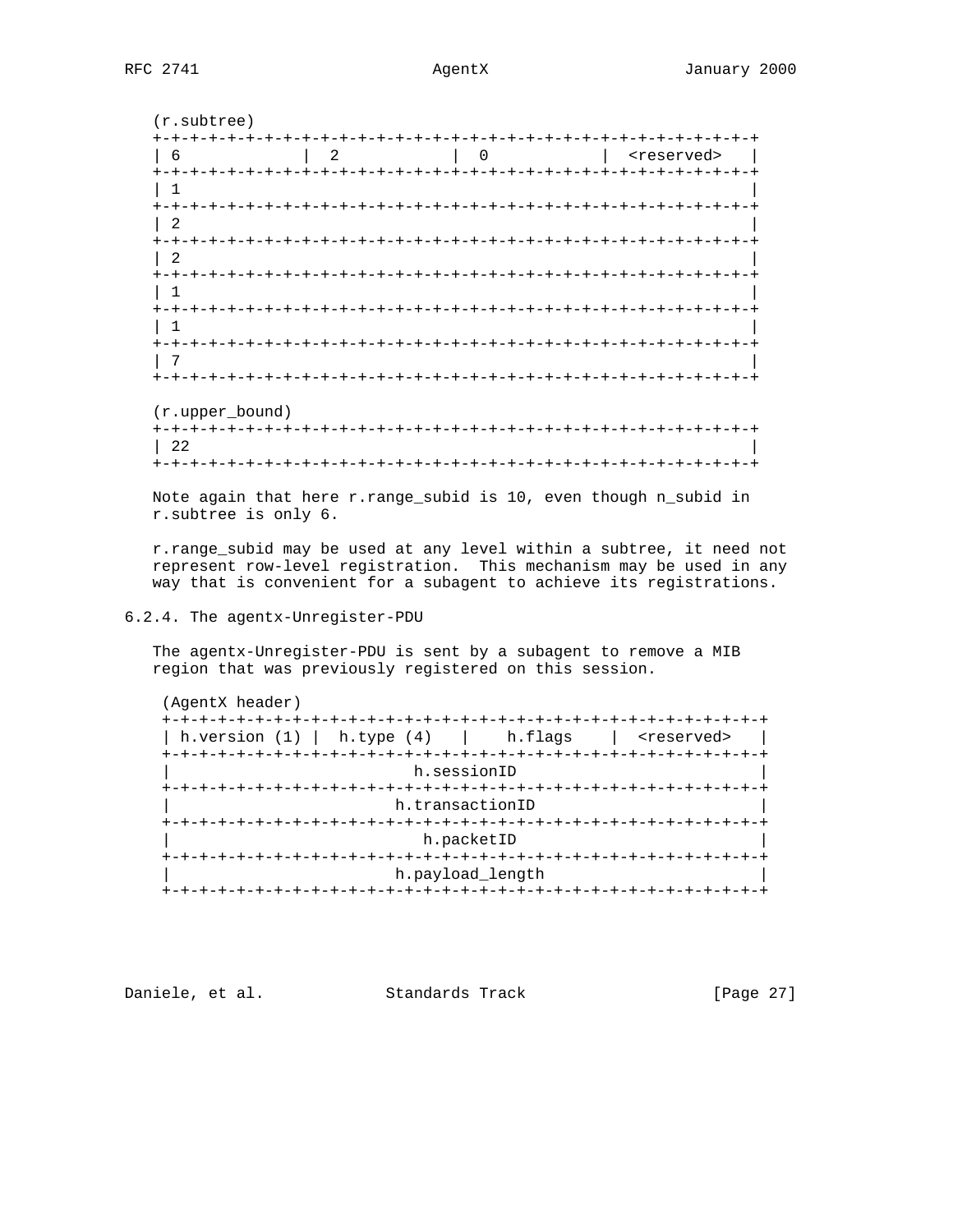(u.context) OPTIONAL +-+-+-+-+-+-+-+-+-+-+-+-+-+-+-+-+-+-+-+-+-+-+-+-+-+-+-+-+-+-+-+-+ Octet String Length (L) +-+-+-+-+-+-+-+-+-+-+-+-+-+-+-+-+-+-+-+-+-+-+-+-+-+-+-+-+-+-+-+-+ | Octet 1 | Octet 2 | Octet 3 | Octet 4 | +-+-+-+-+-+-+-+-+-+-+-+-+-+-+-+-+-+-+-+-+-+-+-+-+-+-+-+-+-+-+-+-+ ... +-+-+-+-+-+-+-+-+-+-+-+-+-+-+-+-+-+-+-+-+-+-+-+-+-+-+-+-+-+-+-+-+  $\text{Octet L - 1}$   $\text{Octet L}$  | Padding (as required) | +-+-+-+-+-+-+-+-+-+-+-+-+-+-+-+-+-+-+-+-+-+-+-+-+-+-+-+-+-+-+-+-+ +-+-+-+-+-+-+-+-+-+-+-+-+-+-+-+-+-+-+-+-+-+-+-+-+-+-+-+-+-+-+-+-+ | <reserved> | u.priority | u.range\_subid | <reserved> | +-+-+-+-+-+-+-+-+-+-+-+-+-+-+-+-+-+-+-+-+-+-+-+-+-+-+-+-+-+-+-+-+ (u.subtree) +-+-+-+-+-+-+-+-+-+-+-+-+-+-+-+-+-+-+-+-+-+-+-+-+-+-+-+-+-+-+-+-+ | n\_subid | prefix | 0 | <reserved> | +-+-+-+-+-+-+-+-+-+-+-+-+-+-+-+-+-+-+-+-+-+-+-+-+-+-+-+-+-+-+-+-+ sub-identifier #1 +-+-+-+-+-+-+-+-+-+-+-+-+-+-+-+-+-+-+-+-+-+-+-+-+-+-+-+-+-+-+-+-+ ... +-+-+-+-+-+-+-+-+-+-+-+-+-+-+-+-+-+-+-+-+-+-+-+-+-+-+-+-+-+-+-+-+ sub-identifier #n\_subid +-+-+-+-+-+-+-+-+-+-+-+-+-+-+-+-+-+-+-+-+-+-+-+-+-+-+-+-+-+-+-+-+ (u.upper\_bound) +-+-+-+-+-+-+-+-+-+-+-+-+-+-+-+-+-+-+-+-+-+-+-+-+-+-+-+-+-+-+-+-+ | optional upper-bound sub-identifier | +-+-+-+-+-+-+-+-+-+-+-+-+-+-+-+-+-+-+-+-+-+-+-+-+-+-+-+-+-+-+-+-+

An agentx-Unregister-PDU contains the following fields:

u.context

An optional non-default context.

u.priority

The priority at which this region was originally registered.

u.subtree

 Indicates a previously-registered region of the MIB that a subagent no longer wishes to support.

Daniele, et al. Standards Track [Page 28]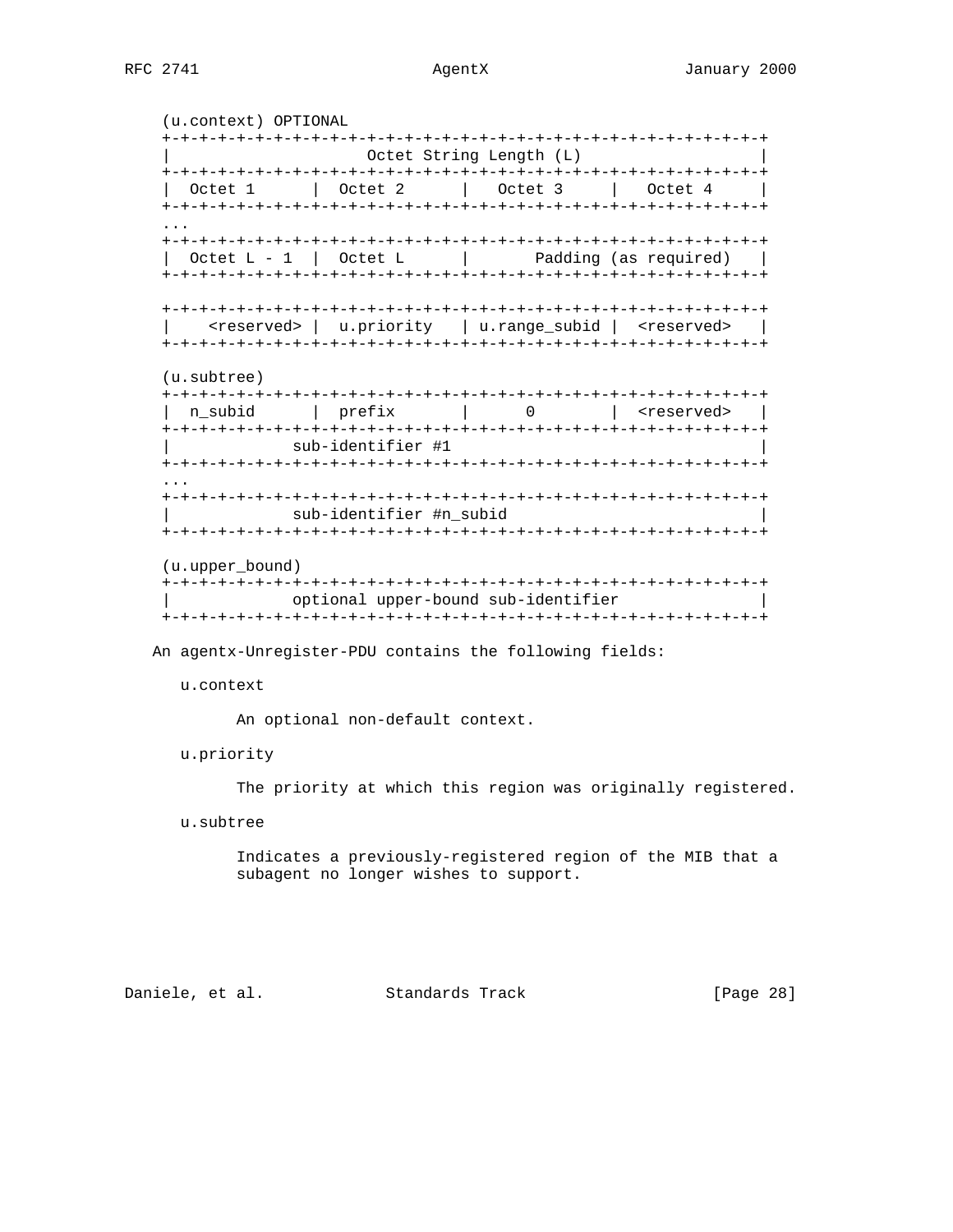u.range\_subid

Indicates a sub-identifier in u.subtree is a range lower bound.

u.upper\_bound

The upper bound of the range sub-identifier. This field is present in the PDU only if u.range\_subid is not 0.

6.2.5. The agentx-Get-PDU

(AgentX header) | h.version (1) | h.type (5) | h.flags | <reserved> | h.sessionID h.transactionID h.packetID h.payload\_length (g.context) OPTIONAL Octet String Length (L)  $\sim$  1 Octet  $L - 1$  | Octet  $L$  | Padding (as required) |  $(g.sr)$  $(stat 1)$ | n\_subid | prefix | include | <reserved> |

sub-identifier #1  $\mathbf{1}$ sub-identifier #n\_subid 

Daniele, et al. Standards Track [Page 29]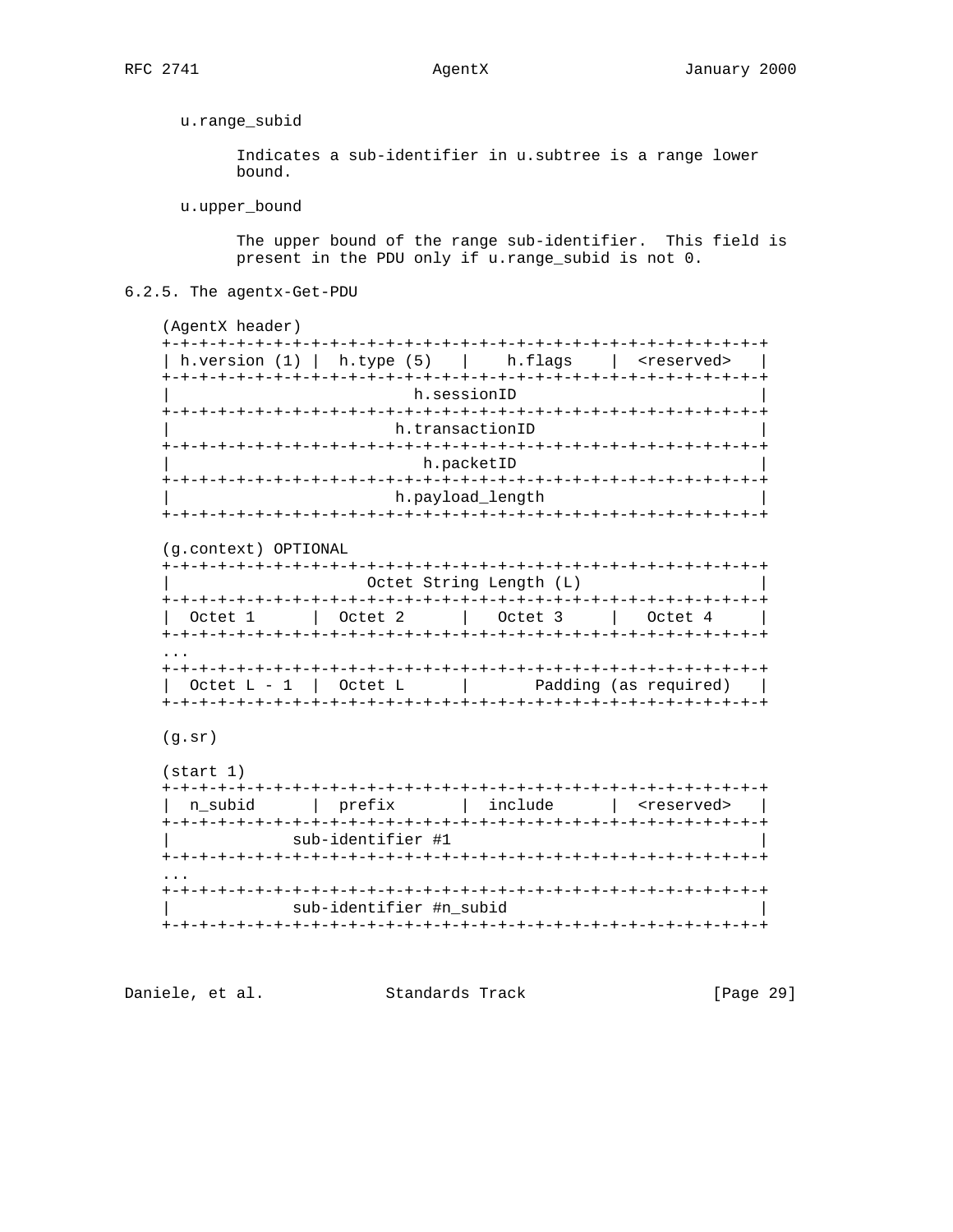(end 1) +-+-+-+-+-+-+-+-+-+-+-+-+-+-+-+-+-+-+-+-+-+-+-+-+-+-+-+-+-+-+-+-+ | 0 | 0 | 0 | 0 | +-+-+-+-+-+-+-+-+-+-+-+-+-+-+-+-+-+-+-+-+-+-+-+-+-+-+-+-+-+-+-+-+ ... (start n) +-+-+-+-+-+-+-+-+-+-+-+-+-+-+-+-+-+-+-+-+-+-+-+-+-+-+-+-+-+-+-+-+ | n\_subid | prefix | include | <reserved> | +-+-+-+-+-+-+-+-+-+-+-+-+-+-+-+-+-+-+-+-+-+-+-+-+-+-+-+-+-+-+-+-+ sub-identifier #1 +-+-+-+-+-+-+-+-+-+-+-+-+-+-+-+-+-+-+-+-+-+-+-+-+-+-+-+-+-+-+-+-+ ... +-+-+-+-+-+-+-+-+-+-+-+-+-+-+-+-+-+-+-+-+-+-+-+-+-+-+-+-+-+-+-+-+ sub-identifier #n\_subid +-+-+-+-+-+-+-+-+-+-+-+-+-+-+-+-+-+-+-+-+-+-+-+-+-+-+-+-+-+-+-+-+ (end n) +-+-+-+-+-+-+-+-+-+-+-+-+-+-+-+-+-+-+-+-+-+-+-+-+-+-+-+-+-+-+-+-+ | 0 | 0 | 0 | 0 | +-+-+-+-+-+-+-+-+-+-+-+-+-+-+-+-+-+-+-+-+-+-+-+-+-+-+-+-+-+-+-+-+

An agentx-Get-PDU contains the following fields:

g.context

An optional non-default context.

g.sr

 A SearchRangeList containing the requested variables for this session. Within the agentx-Get-PDU, the Ending OIDs within SearchRanges are null-valued Object Identifiers.

# 6.2.6. The agentx-GetNext-PDU

 (AgentX header) +-+-+-+-+-+-+-+-+-+-+-+-+-+-+-+-+-+-+-+-+-+-+-+-+-+-+-+-+-+-+-+-+ | h.version (1) | h.type (6) | h.flags | <reserved> | +-+-+-+-+-+-+-+-+-+-+-+-+-+-+-+-+-+-+-+-+-+-+-+-+-+-+-+-+-+-+-+-+ h.sessionID +-+-+-+-+-+-+-+-+-+-+-+-+-+-+-+-+-+-+-+-+-+-+-+-+-+-+-+-+-+-+-+-+ h.transactionID +-+-+-+-+-+-+-+-+-+-+-+-+-+-+-+-+-+-+-+-+-+-+-+-+-+-+-+-+-+-+-+-+ h.packetID +-+-+-+-+-+-+-+-+-+-+-+-+-+-+-+-+-+-+-+-+-+-+-+-+-+-+-+-+-+-+-+-+ h.payload\_length +-+-+-+-+-+-+-+-+-+-+-+-+-+-+-+-+-+-+-+-+-+-+-+-+-+-+-+-+-+-+-+-+

Daniele, et al. Standards Track [Page 30]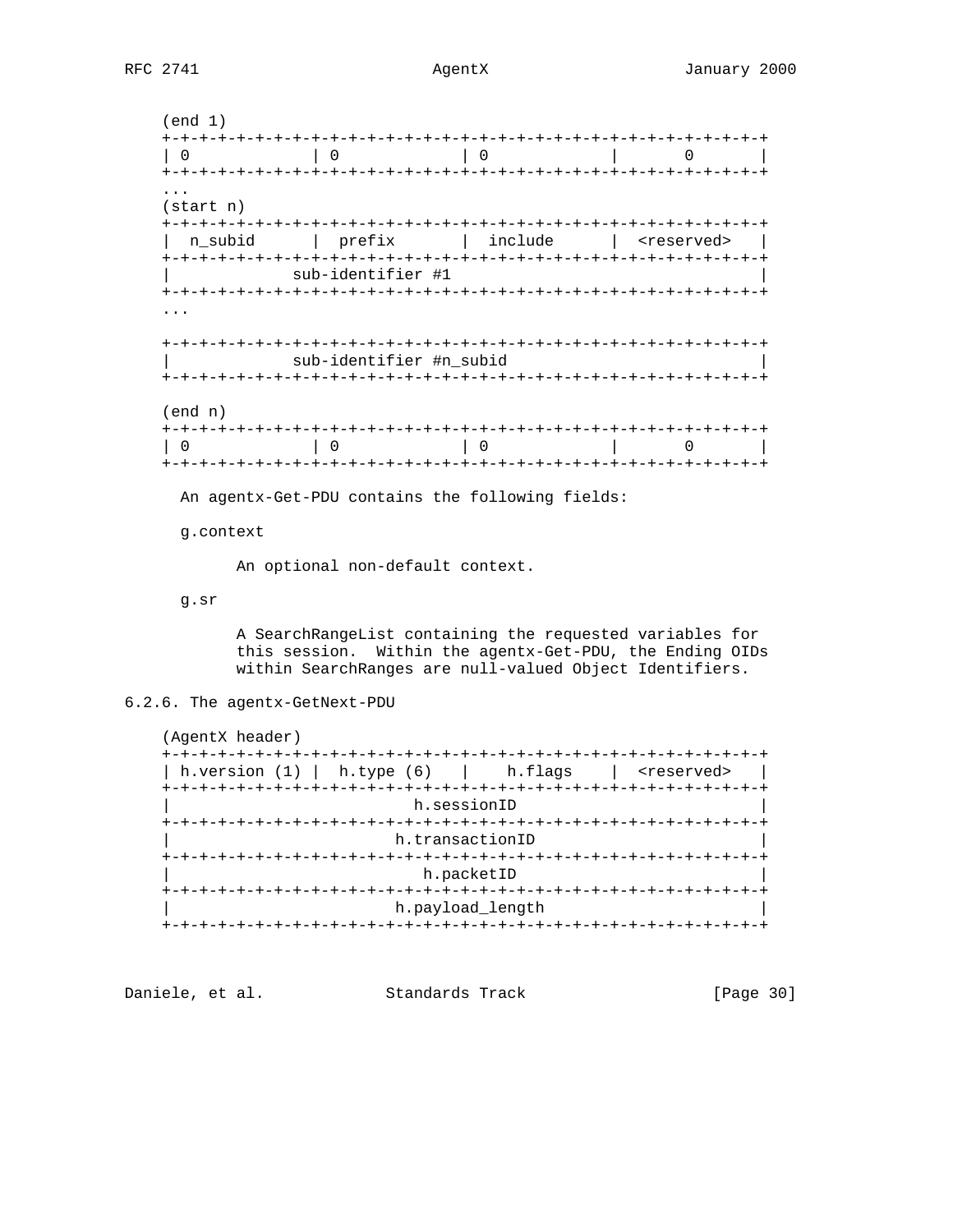(g.context) OPTIONAL Octet String Length (L) | Octet 1 | Octet 2 | Octet 3 | Octet 4 | Octet  $L - 1$  | Octet  $L$  $\mathbb{R}^n$ Padding (as required) |  $(g.sr)$  $(\text{start} 1)$ | n\_subid | prefix | include | <reserved> | sub-identifier #1 sub-identifier #n subid  $(end 1)$ n\_subid | prefix | 0 | <reserved> | sub-identifier #1 sub-identifier #n\_subid  $(\text{start} \space n)$ | n\_subid | prefix | include | <reserved> | sub-identifier #1 sub-identifier #n\_subid 

Daniele, et al. Standards Track

[Page 31]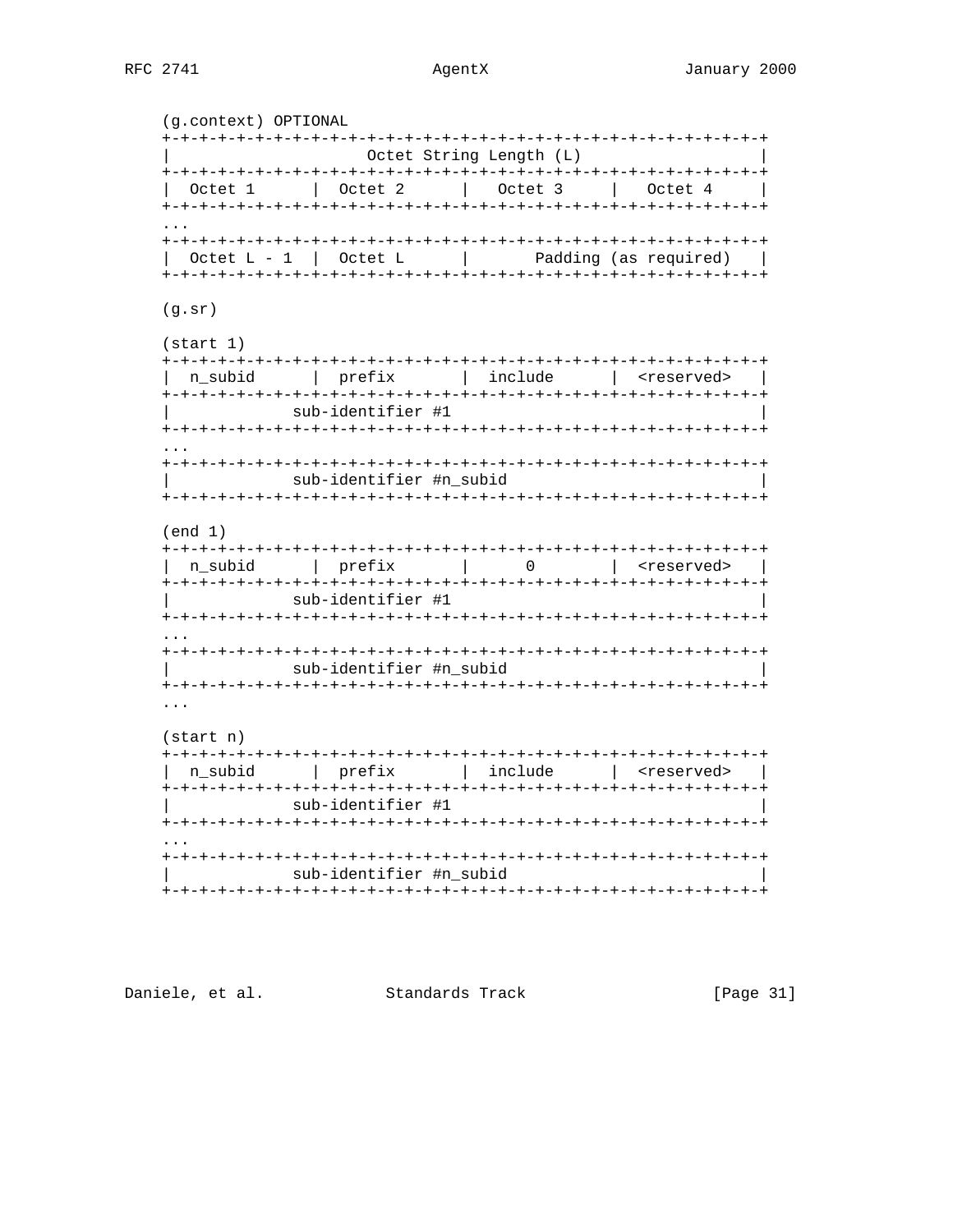(end n) +-+-+-+-+-+-+-+-+-+-+-+-+-+-+-+-+-+-+-+-+-+-+-+-+-+-+-+-+-+-+-+-+ | n\_subid | prefix | 0 | <reserved> | +-+-+-+-+-+-+-+-+-+-+-+-+-+-+-+-+-+-+-+-+-+-+-+-+-+-+-+-+-+-+-+-+ | sub-identifier #1 | +-+-+-+-+-+-+-+-+-+-+-+-+-+-+-+-+-+-+-+-+-+-+-+-+-+-+-+-+-+-+-+-+ ... +-+-+-+-+-+-+-+-+-+-+-+-+-+-+-+-+-+-+-+-+-+-+-+-+-+-+-+-+-+-+-+-+ sub-identifier #n\_subid +-+-+-+-+-+-+-+-+-+-+-+-+-+-+-+-+-+-+-+-+-+-+-+-+-+-+-+-+-+-+-+-+ ...

An agentx-GetNext-PDU contains the following fields:

g.context

An optional non-default context.

g.sr

 A SearchRangeList containing the requested variables for this session.

6.2.7. The agentx-GetBulk-PDU

 (AgentX header) +-+-+-+-+-+-+-+-+-+-+-+-+-+-+-+-+-+-+-+-+-+-+-+-+-+-+-+-+-+-+-+-+ | h.version (1) | h.type (7) | h.flags | <reserved> | +-+-+-+-+-+-+-+-+-+-+-+-+-+-+-+-+-+-+-+-+-+-+-+-+-+-+-+-+-+-+-+-+ h.sessionID +-+-+-+-+-+-+-+-+-+-+-+-+-+-+-+-+-+-+-+-+-+-+-+-+-+-+-+-+-+-+-+-+ h.transactionID +-+-+-+-+-+-+-+-+-+-+-+-+-+-+-+-+-+-+-+-+-+-+-+-+-+-+-+-+-+-+-+-+ h.packetID +-+-+-+-+-+-+-+-+-+-+-+-+-+-+-+-+-+-+-+-+-+-+-+-+-+-+-+-+-+-+-+-+ h.payload\_length +-+-+-+-+-+-+-+-+-+-+-+-+-+-+-+-+-+-+-+-+-+-+-+-+-+-+-+-+-+-+-+-+

Daniele, et al. Standards Track [Page 32]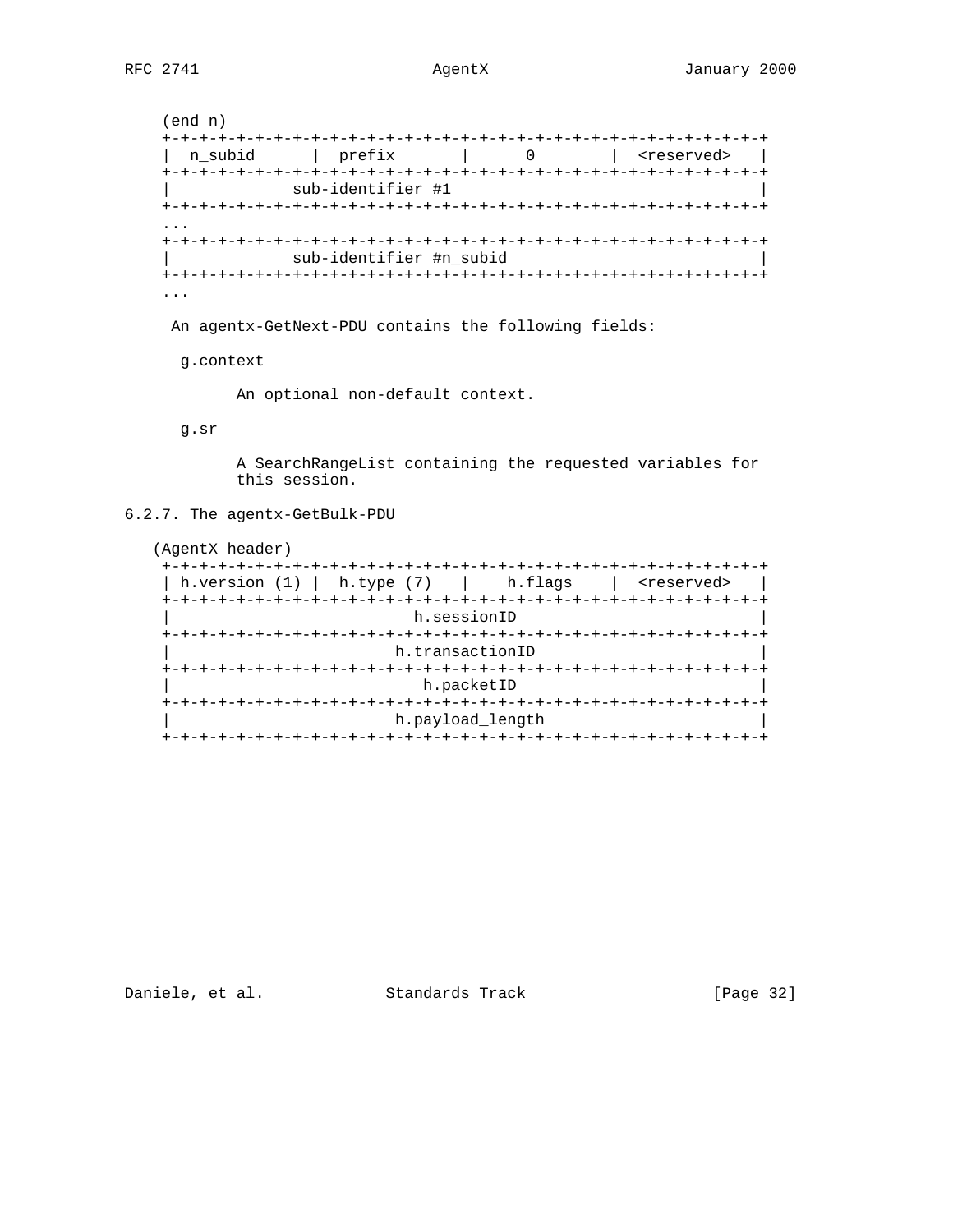```
 (g.context) OPTIONAL
   +-+-+-+-+-+-+-+-+-+-+-+-+-+-+-+-+-+-+-+-+-+-+-+-+-+-+-+-+-+-+-+-+
                       Octet String Length (L)
   +-+-+-+-+-+-+-+-+-+-+-+-+-+-+-+-+-+-+-+-+-+-+-+-+-+-+-+-+-+-+-+-+
     | Octet 1 | Octet 2 | Octet 3 | Octet 4 |
   +-+-+-+-+-+-+-+-+-+-+-+-+-+-+-+-+-+-+-+-+-+-+-+-+-+-+-+-+-+-+-+-+
...
   +-+-+-+-+-+-+-+-+-+-+-+-+-+-+-+-+-+-+-+-+-+-+-+-+-+-+-+-+-+-+-+-+
    \text{Octet L - 1} \text{Octet L} | Padding (as required) |
   +-+-+-+-+-+-+-+-+-+-+-+-+-+-+-+-+-+-+-+-+-+-+-+-+-+-+-+-+-+-+-+-+
   +-+-+-+-+-+-+-+-+-+-+-+-+-+-+-+-+-+-+-+-+-+-+-+-+-+-+-+-+-+-+-+-+
               g.non_repeaters | g.max_repetitions
   +-+-+-+-+-+-+-+-+-+-+-+-+-+-+-+-+-+-+-+-+-+-+-+-+-+-+-+-+-+-+-+-+
   (g.sr)
   ...
```
An agentx-GetBulk-PDU contains the following fields:

g.context

An optional non-default context.

g.non\_repeaters

 The number of variables in the SearchRangeList that are not repeaters.

g.max\_repetitions

 The maximum number of repetitions requested for repeating variables.

g.sr

 A SearchRangeList containing the requested variables for this session.

Daniele, et al. Standards Track [Page 33]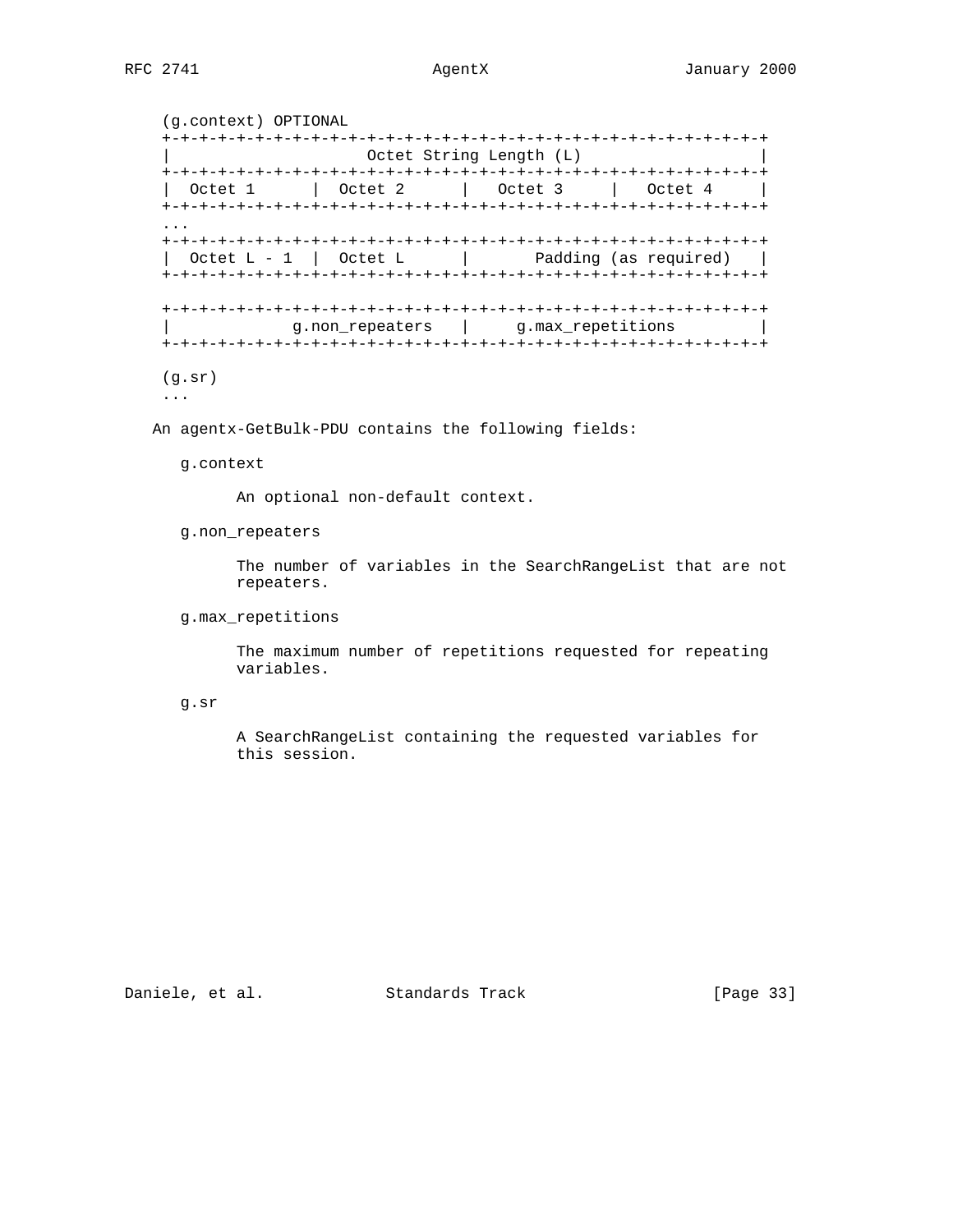# 6.2.8. The agentx-TestSet-PDU

```
(AgentX header)
```

|                      | h.version $(1)$   h.type $(8)$   h.flags |                                                       | s reserved>           |
|----------------------|------------------------------------------|-------------------------------------------------------|-----------------------|
|                      | h.sessionID                              |                                                       |                       |
|                      |                                          |                                                       |                       |
|                      | h.transactionID                          |                                                       |                       |
|                      |                                          | h.packetID                                            |                       |
|                      |                                          | h.payload length                                      |                       |
|                      |                                          |                                                       |                       |
| (t.context) OPTIONAL |                                          |                                                       |                       |
|                      |                                          | Octet String Length (L)                               |                       |
|                      |                                          |                                                       |                       |
| Octet 1              |                                          | Octet 2   Octet 3                                     | Octet 4               |
|                      |                                          |                                                       |                       |
|                      |                                          |                                                       |                       |
|                      | Octet $L - 1$   Octet $L$                |                                                       | Padding (as required) |
|                      |                                          |                                                       |                       |
|                      |                                          |                                                       |                       |
| (t.vb)               |                                          |                                                       |                       |
| (VarBind 1)          |                                          |                                                       |                       |
|                      |                                          |                                                       |                       |
| v.type               |                                          | <reserved></reserved>                                 |                       |
| n subid l            | prefix                                   | $\mathcal{L} = \{1, \ldots, n\}$<br>$0 \qquad \qquad$ | <reserved></reserved> |
|                      |                                          |                                                       |                       |
|                      | sub-identifier #1                        |                                                       |                       |
|                      |                                          |                                                       |                       |
|                      |                                          | sub-identifier #n subid                               |                       |
|                      |                                          |                                                       |                       |
|                      | data                                     |                                                       |                       |
|                      |                                          |                                                       |                       |
|                      | data                                     |                                                       |                       |
|                      | -+-+-+-+-+-+-+-+-+-+-+-+-+-              |                                                       |                       |

Daniele, et al. Standards Track

[Page 34]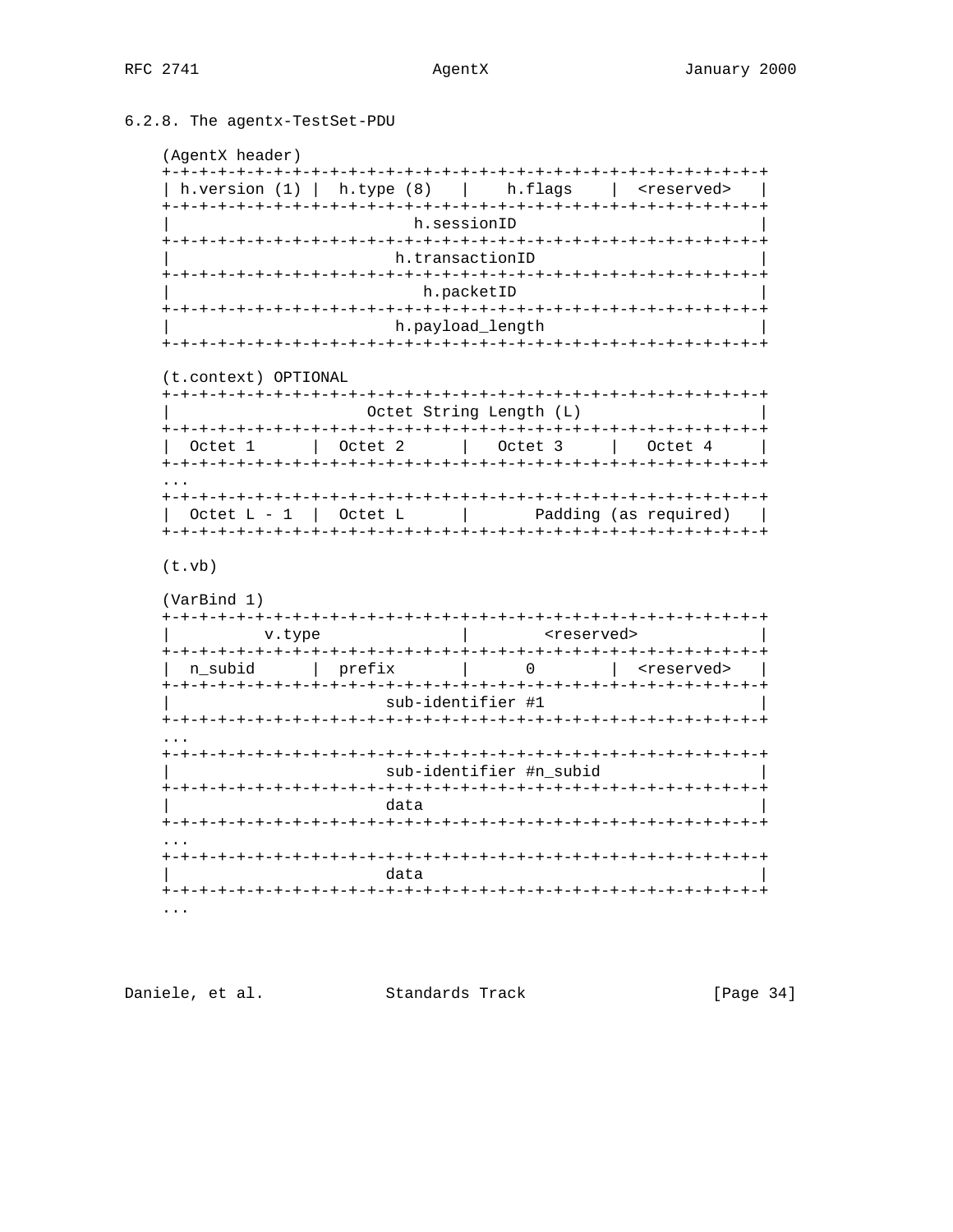|                         |                                  |                         | <reserved></reserved>                 |
|-------------------------|----------------------------------|-------------------------|---------------------------------------|
| $+ - + - +$<br>n subid  | prefix                           | -+-<br>$\mathbf 0$      | <reserved></reserved>                 |
|                         | $- + - + -$<br>sub-identifier #1 |                         | +-+-+-+-+-+-+-+-+-+-+-+-+-+-+-+-+-+-+ |
|                         |                                  |                         |                                       |
|                         |                                  |                         |                                       |
|                         |                                  | sub-identifier #n_subid |                                       |
|                         |                                  |                         |                                       |
|                         | data<br>-+-+-+-+-+-+-+-+-+-+     |                         | -+-+-+-+-+-+-+-+-+                    |
|                         |                                  |                         |                                       |
| $+ - + - + - + - + - +$ |                                  |                         | -+-+-+-+-+-+-+-+-+-+-+-+              |

An agentx-TestSet-PDU contains the following fields:

t.context

An optional non-default context.

t.vb

 A VarBindList containing the requested VarBinds for this subagent.

6.2.9. The agentx-CommitSet, -UndoSet, -CleanupSet PDUs

These PDUs consist of the AgentX header only.

 The agentx-CommitSet-, -UndoSet-, and -Cleanup-PDUs are used in processing an SNMP SetRequest operation.

Daniele, et al. Standards Track [Page 35]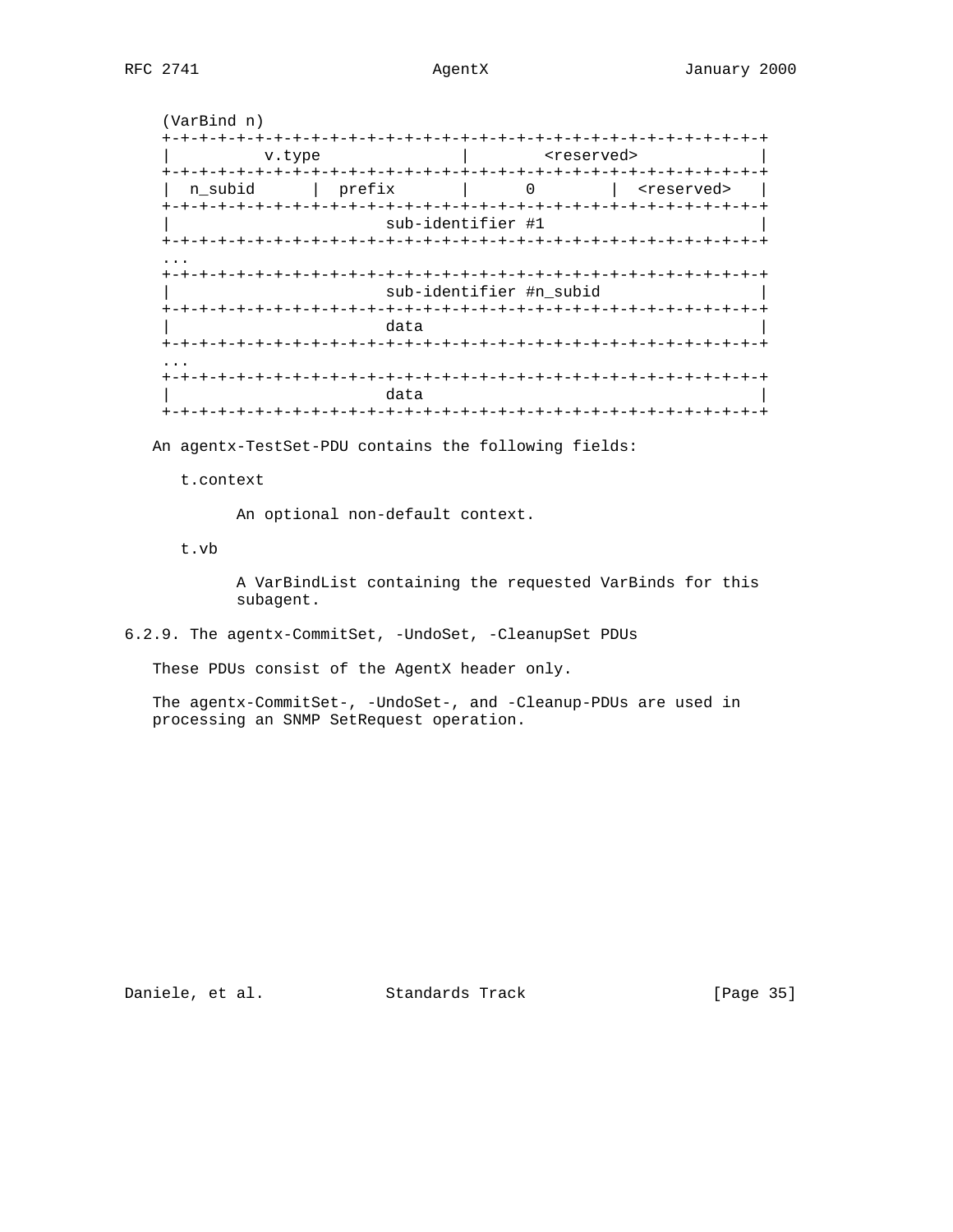6.2.10. The agentx-Notify-PDU

 An agentx-Notify-PDU is sent by a subagent to cause the master agent to forward a notification.

(AgentX header)

| h.version $(1)$      | h.type $(12)$   h.flags |                 |                         | <reserved></reserved> |
|----------------------|-------------------------|-----------------|-------------------------|-----------------------|
|                      |                         | h.sessionID     |                         |                       |
|                      |                         |                 |                         |                       |
|                      |                         | h.transactionID |                         |                       |
|                      |                         |                 |                         |                       |
|                      |                         | h.packetID      |                         |                       |
|                      |                         |                 |                         |                       |
|                      |                         |                 | h.payload length        |                       |
|                      |                         |                 |                         |                       |
|                      |                         |                 |                         |                       |
| (n.context) OPTIONAL |                         |                 |                         |                       |
|                      |                         |                 |                         |                       |
|                      |                         |                 | Octet String Length (L) |                       |
|                      |                         |                 |                         |                       |
|                      |                         |                 |                         |                       |

 ... +-+-+-+-+-+-+-+-+-+-+-+-+-+-+-+-+-+-+-+-+-+-+-+-+-+-+-+-+-+-+-+-+ | Octet L - 1 | Octet L | Padding (as required) | +-+-+-+-+-+-+-+-+-+-+-+-+-+-+-+-+-+-+-+-+-+-+-+-+-+-+-+-+-+-+-+-+

(n.vb)

...

An agentx-Notify-PDU contains the following fields:

n.context

An optional non-default context.

n.vb

 A VarBindList whose contents define the actual PDU to be sent. This memo places the following restrictions on its contents:

 - If the subagent supplies sysUpTime.0, it must be present as the first varbind.

Daniele, et al. Standards Track [Page 36]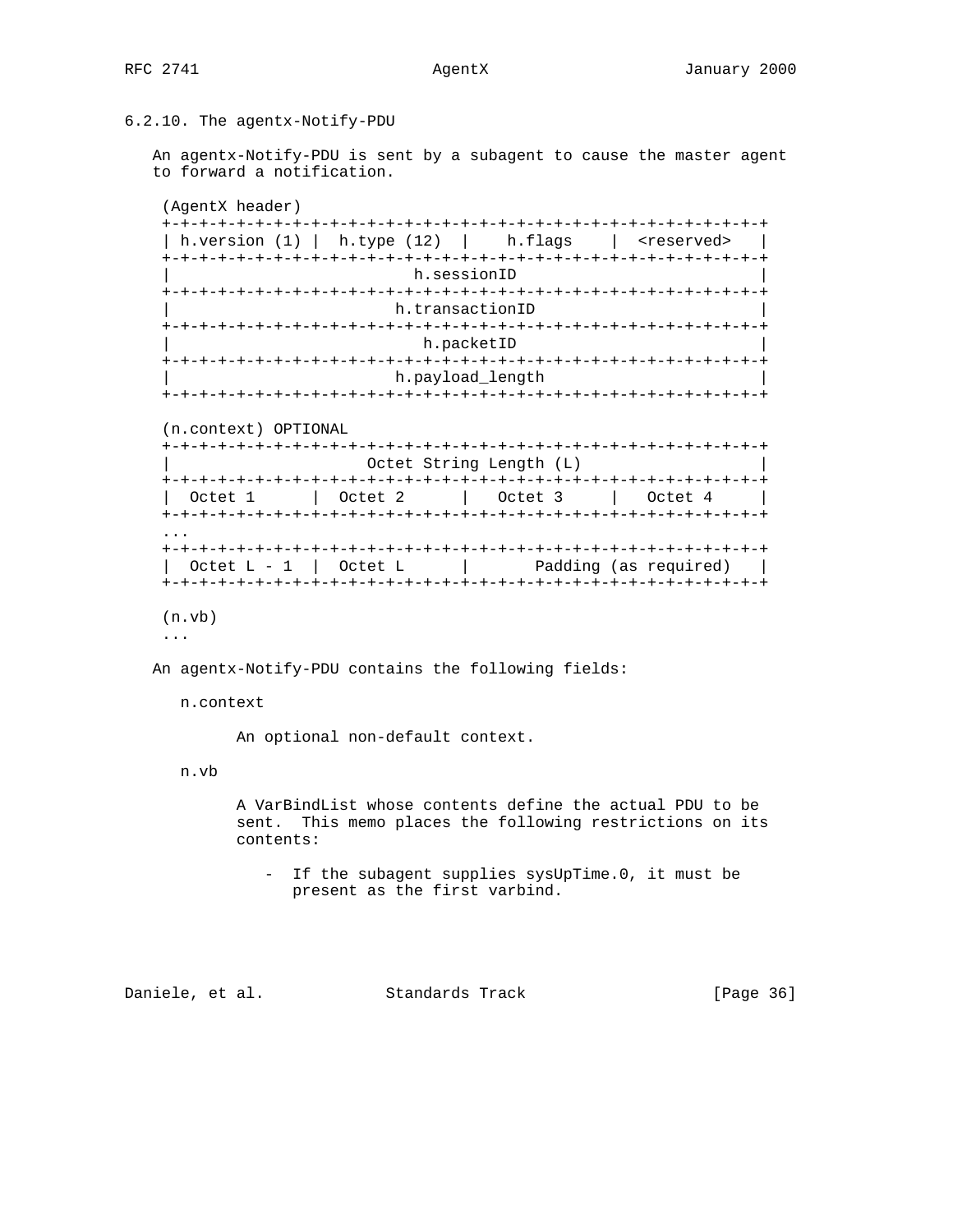- snmpTrapOID.0 must be present, as the second varbind if sysUpTime.0 was supplied, as the first if it was not.

6.2.11. The agentx-Ping-PDU

 The agentx-Ping-PDU is sent by a subagent to the master agent to monitor the master agent's ability to receive and send AgentX PDUs over their AgentX session.

| h.version (1) |                   | $\vert$ h.type $(13)$ $\vert$ h.flags | <reserved></reserved>  |
|---------------|-------------------|---------------------------------------|------------------------|
|               |                   |                                       |                        |
|               | h.sessionID       |                                       |                        |
|               |                   |                                       |                        |
|               | h.transactionID   |                                       |                        |
|               | +-+-+-+-+-+-+-+-+ |                                       | -+-+-+-+-+-+-+-+-+-+-+ |
|               | h.packetID        |                                       |                        |
|               |                   | +-+-+-+-+-+-+-+-+-+                   | --+-+-+-+-+-+-+-+-+-   |

### (p.context) OPTIONAL

|         |         | Octet String Length (L)<br>-+-+-+-+-+-+-+-+-+-+-+-+-+-+-+-+-+-+-+- |         |
|---------|---------|--------------------------------------------------------------------|---------|
| Octet 1 | Octet 2 | Octet 3                                                            | Octet 4 |
|         |         |                                                                    |         |
|         |         |                                                                    |         |
|         |         |                                                                    |         |

An agentx-Ping-PDU may contain the following field:

p.context

An optional non-default context.

 Using p.context a subagent can retrieve the sysUpTime value for a specific context, if required.

6.2.12. The agentx-IndexAllocate-PDU

 An agentx-IndexAllocate-PDU is sent by a subagent to request allocation of a value for specific index objects. Refer to section 7.1.4.2, "Registering Stuff", for suggested usage.

Daniele, et al. Standards Track [Page 37]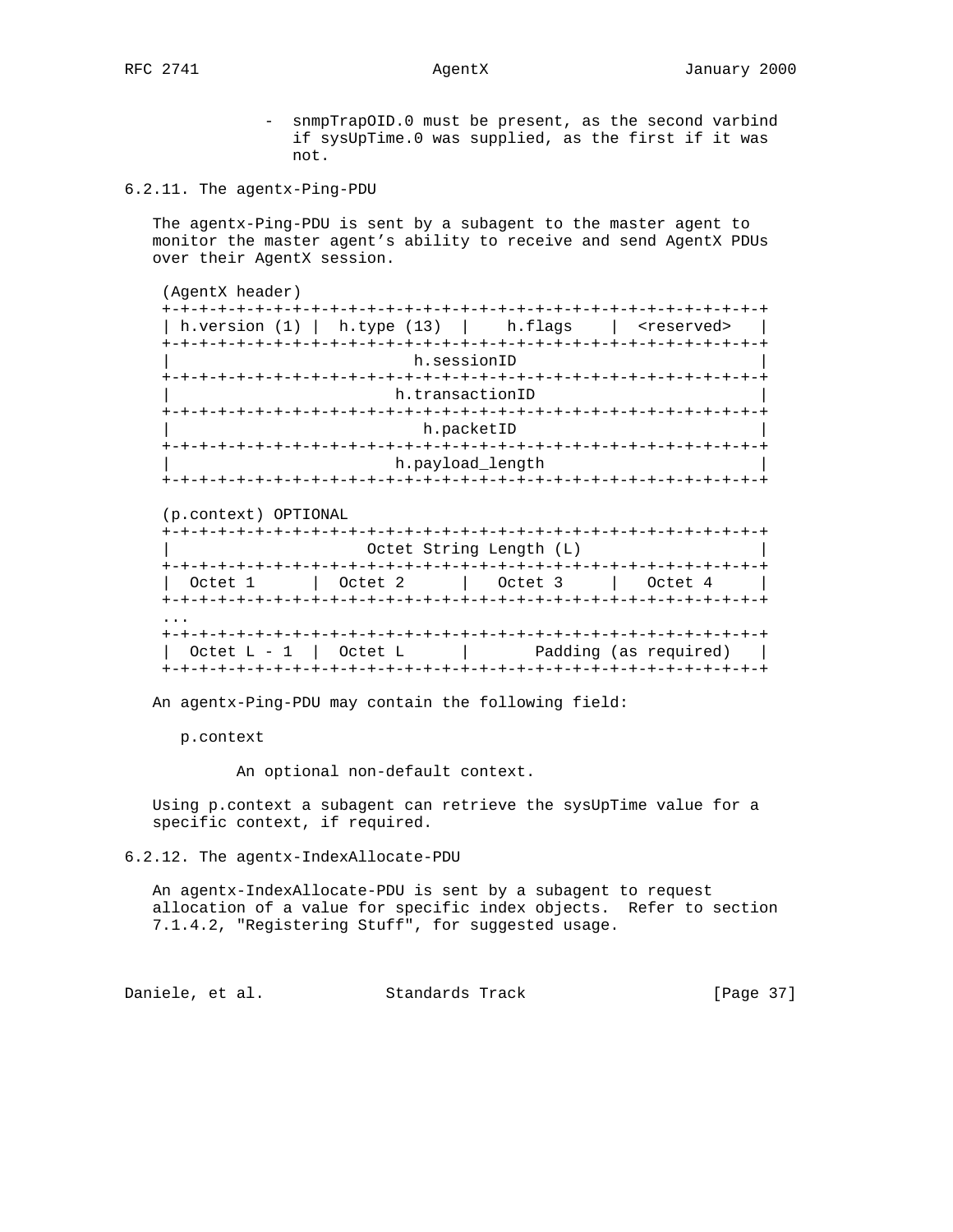(AgentX header) +-+-+-+-+-+-+-+-+-+-+-+-+-+-+-+-+-+-+-+-+-+-+-+-+-+-+-+-+-+-+-+-+ | h.version (1) | h.type (14) | h.flags | <reserved> | +-+-+-+-+-+-+-+-+-+-+-+-+-+-+-+-+-+-+-+-+-+-+-+-+-+-+-+-+-+-+-+-+ h.sessionID +-+-+-+-+-+-+-+-+-+-+-+-+-+-+-+-+-+-+-+-+-+-+-+-+-+-+-+-+-+-+-+-+ h.transactionID +-+-+-+-+-+-+-+-+-+-+-+-+-+-+-+-+-+-+-+-+-+-+-+-+-+-+-+-+-+-+-+-+ h.packetID +-+-+-+-+-+-+-+-+-+-+-+-+-+-+-+-+-+-+-+-+-+-+-+-+-+-+-+-+-+-+-+-+ h.payload\_length +-+-+-+-+-+-+-+-+-+-+-+-+-+-+-+-+-+-+-+-+-+-+-+-+-+-+-+-+-+-+-+-+ (i.context) OPTIONAL +-+-+-+-+-+-+-+-+-+-+-+-+-+-+-+-+-+-+-+-+-+-+-+-+-+-+-+-+-+-+-+-+ Octet String Length (L) +-+-+-+-+-+-+-+-+-+-+-+-+-+-+-+-+-+-+-+-+-+-+-+-+-+-+-+-+-+-+-+-+ | Octet 1 | Octet 2 | Octet 3 | Octet 4 | +-+-+-+-+-+-+-+-+-+-+-+-+-+-+-+-+-+-+-+-+-+-+-+-+-+-+-+-+-+-+-+-+ ... +-+-+-+-+-+-+-+-+-+-+-+-+-+-+-+-+-+-+-+-+-+-+-+-+-+-+-+-+-+-+-+-+  $\text{Octet L - 1}$   $\text{Octet L}$  | Padding (as required) | +-+-+-+-+-+-+-+-+-+-+-+-+-+-+-+-+-+-+-+-+-+-+-+-+-+-+-+-+-+-+-+-+ (i.vb)

...

An agentx-IndexAllocate-PDU contains the following fields:

i.context

An optional non-default context.

i.vb

 A VarBindList containing the index names and values requested for allocation.

6.2.13. The agentx-IndexDeallocate-PDU

 An agentx-IndexDeallocate-PDU is sent by a subagent to release previously allocated index values.

Daniele, et al. Standards Track [Page 38]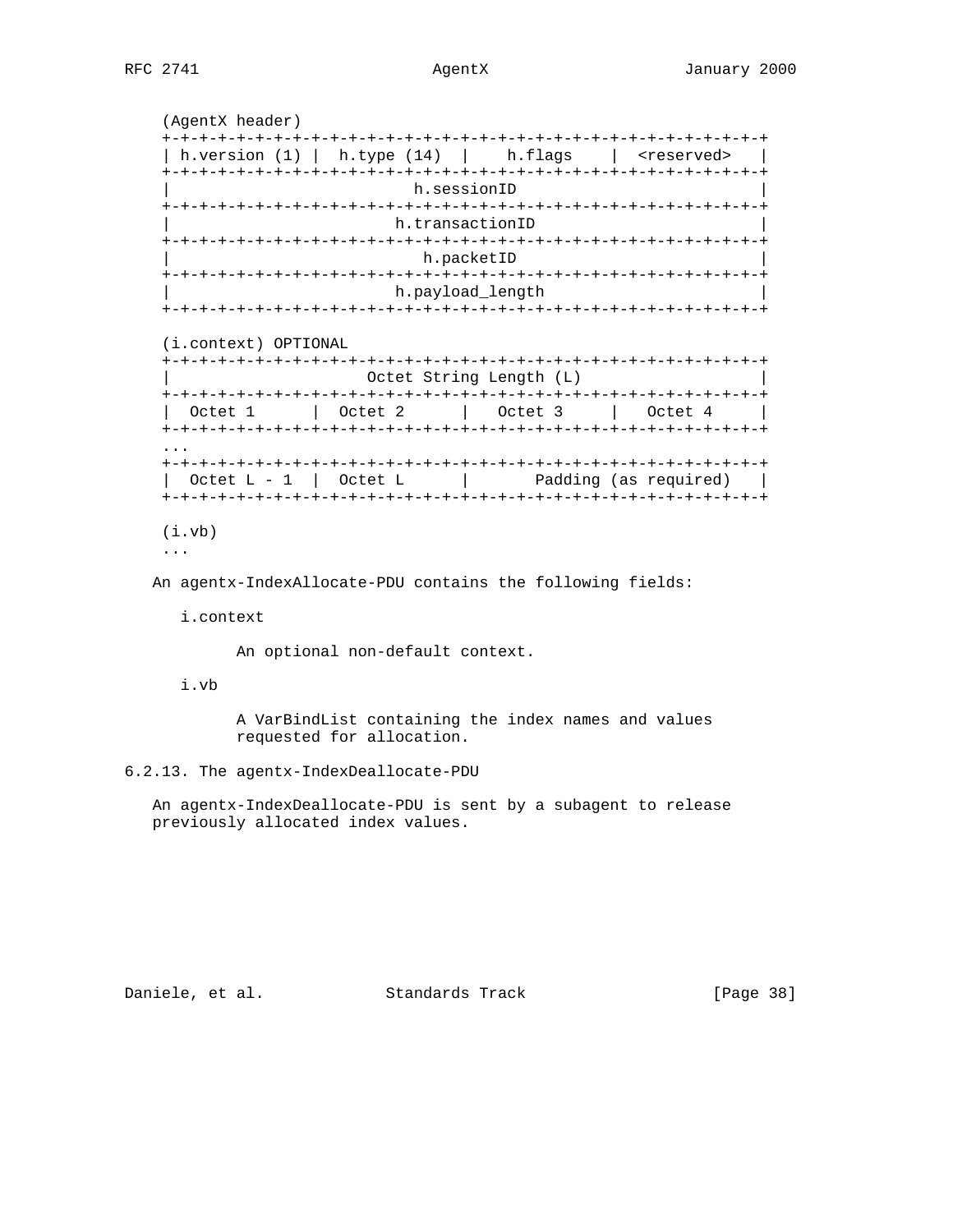| h.version $(1)$           |         | h.type $(15)$   h.flags   | steserved> |
|---------------------------|---------|---------------------------|------------|
|                           |         |                           |            |
|                           |         | h.sessionID               |            |
|                           |         |                           |            |
|                           |         | h.transactionID           |            |
|                           |         |                           |            |
|                           |         | h.packetID                |            |
|                           |         |                           |            |
|                           |         | h.payload_length          |            |
|                           |         |                           |            |
| (i.context) OPTIONAL      |         |                           |            |
|                           |         | Octet String Length (L)   |            |
| Octet 1                   | Octet 2 | Octet 3                   | Octet 4    |
|                           |         |                           |            |
| Octet $L - 1$   Octet $L$ |         | and Padding (as required) |            |

```
 (i.vb)
...
```
An agentx-IndexDeallocate-PDU contains the following fields:

i.context

An optional non-default context.

i.vb

 A VarBindList containing the index names and values to be released.

6.2.14. The agentx-AddAgentCaps-PDU

 An agentx-AddAgentCaps-PDU is generated by a subagent to inform the master agent of agent capabilities for the specified session.

Daniele, et al. Standards Track [Page 39]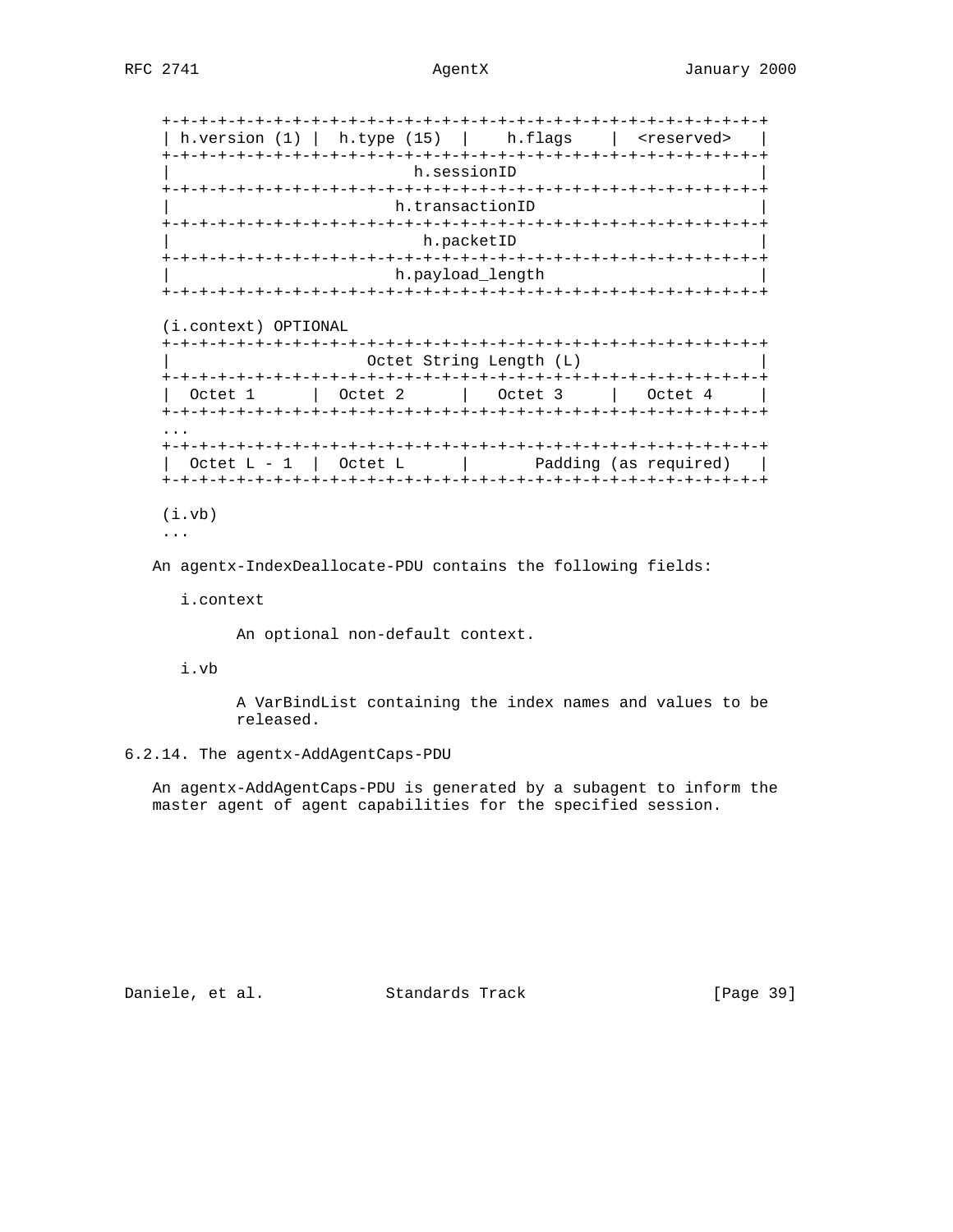(AgentX header) | h.version (1) | h.type (16) | h.flags | <reserved> | h.sessionID h.transactionID h.packetID h.payload\_length (a.context) (OPTIONAL) Octet String Length (L) | Octet 1 | Octet 2 | Octet 3 | Octet 4 Octet  $L - 1$  | Octet  $L$  | Optional Padding |  $(a.id)$ n\_subid | prefix | 0 | <reserved> | sub-identifier #1 sub-identifier #n\_subid  $(a.descr)$ Octet String Length (L) | Octet 1 | Octet 2 | Octet 3 | Octet 4 | Octet L - 1 | Octet L | | Optional Padding | 

Daniele, et al. Standards Track

 $[Page 40]$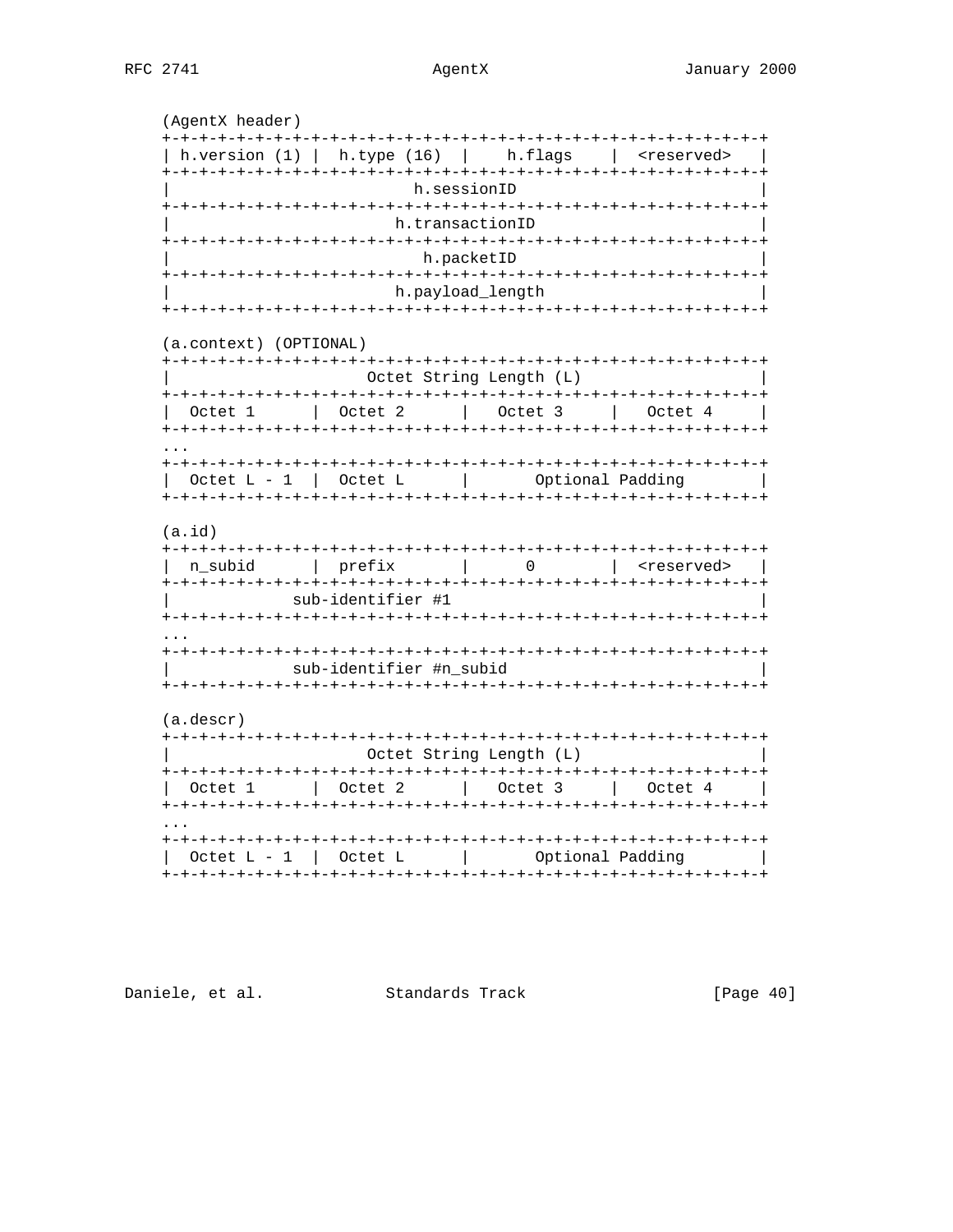An agentx-AddAgentCaps-PDU contains the following fields:

a.context

An optional non-default context.

a.id

 An Object Identifier containing the value of an invocation of the AGENT-CAPABILITIES macro, which the master agent exports as a value of sysORID for the indicated context. (Recall that the value of an invocation of an AGENT- CAPABILITIES macro is an object identifier that describes a precise level of support with respect to implemented MIB modules. A more complete discussion of the AGENT- CAPABILITIES macro and related sysORID values can be found in section 6 of STD 58, RFC 2580 [7].)

# a.descr

 An Octet String containing a DisplayString to be used as the value of sysORDescr corresponding to the sysORID value above.

6.2.15. The agentx-RemoveAgentCaps-PDU

 An agentx-RemoveAgentCaps-PDU is generated by a subagent to request that the master agent stop exporting a particular value of sysORID. This value must have previously been advertised by the subagent in an agentx-AddAgentCaps-PDU for this session.

| h.version (1) | $\vert$ h.type (17) $\vert$ h.flags | <reserved></reserved> |
|---------------|-------------------------------------|-----------------------|
|               | h.sessionID                         |                       |
|               |                                     |                       |
|               | h.transactionID                     |                       |
|               |                                     |                       |
|               | h.packetID                          |                       |
|               |                                     |                       |

Daniele, et al. Standards Track [Page 41]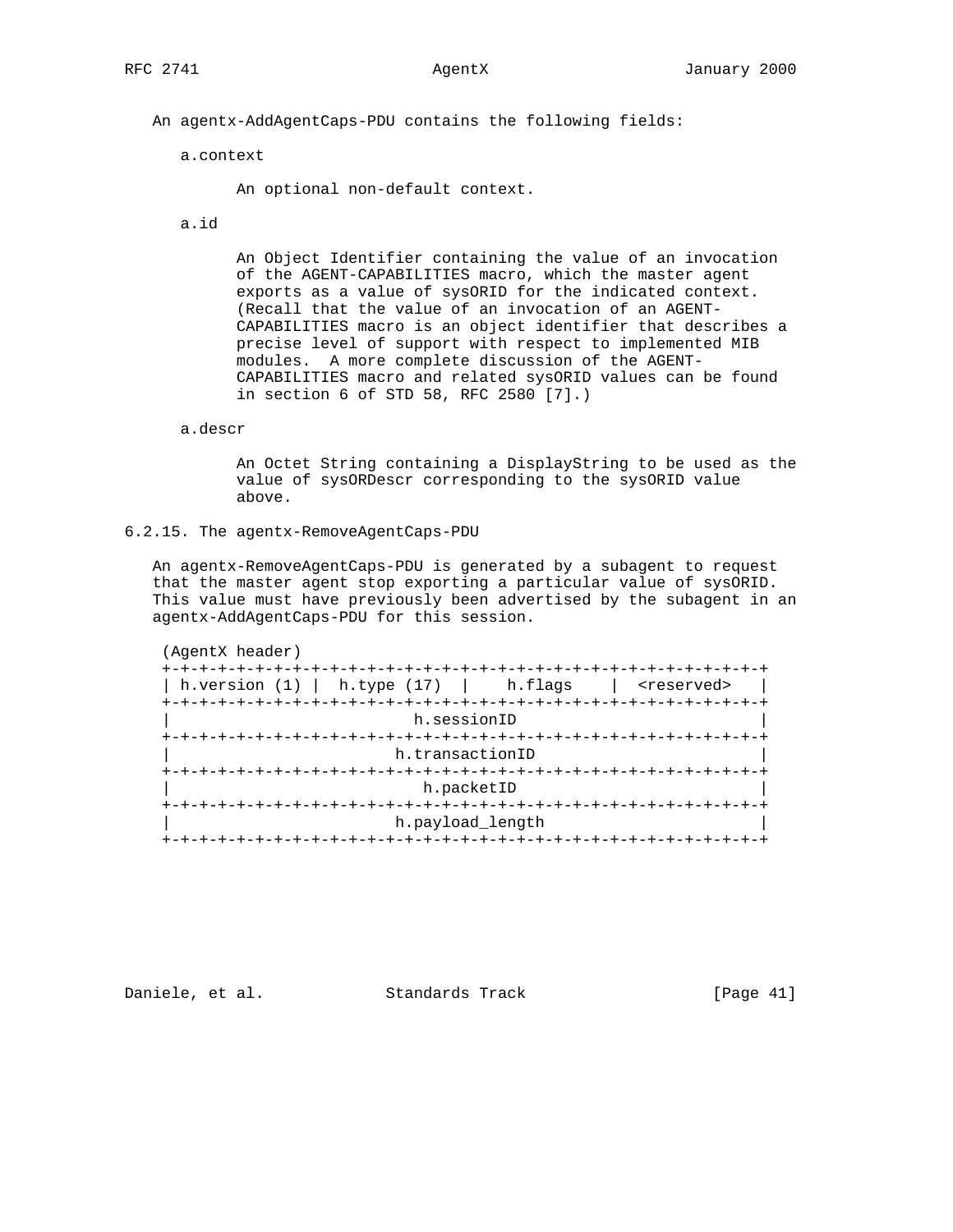```
 (a.context) (OPTIONAL)
   +-+-+-+-+-+-+-+-+-+-+-+-+-+-+-+-+-+-+-+-+-+-+-+-+-+-+-+-+-+-+-+-+
                       Octet String Length (L)
   +-+-+-+-+-+-+-+-+-+-+-+-+-+-+-+-+-+-+-+-+-+-+-+-+-+-+-+-+-+-+-+-+
   | Octet 1 | Octet 2 | Octet 3 | Octet 4 |
   +-+-+-+-+-+-+-+-+-+-+-+-+-+-+-+-+-+-+-+-+-+-+-+-+-+-+-+-+-+-+-+-+
...
   +-+-+-+-+-+-+-+-+-+-+-+-+-+-+-+-+-+-+-+-+-+-+-+-+-+-+-+-+-+-+-+-+
    \text{Octet L - 1} | Octet L | Optional Padding
   +-+-+-+-+-+-+-+-+-+-+-+-+-+-+-+-+-+-+-+-+-+-+-+-+-+-+-+-+-+-+-+-+
   (a.id)
   +-+-+-+-+-+-+-+-+-+-+-+-+-+-+-+-+-+-+-+-+-+-+-+-+-+-+-+-+-+-+-+-+
   | n_subid | prefix | 0 | <reserved> |
   +-+-+-+-+-+-+-+-+-+-+-+-+-+-+-+-+-+-+-+-+-+-+-+-+-+-+-+-+-+-+-+-+
                | sub-identifier #1 |
   +-+-+-+-+-+-+-+-+-+-+-+-+-+-+-+-+-+-+-+-+-+-+-+-+-+-+-+-+-+-+-+-+
   ...
   +-+-+-+-+-+-+-+-+-+-+-+-+-+-+-+-+-+-+-+-+-+-+-+-+-+-+-+-+-+-+-+-+
              sub-identifier #n_subid
   +-+-+-+-+-+-+-+-+-+-+-+-+-+-+-+-+-+-+-+-+-+-+-+-+-+-+-+-+-+-+-+-+
```
An agentx-RemoveAgentCaps-PDU contains the following fields:

## a.context

An optional non-default context.

# a.id

 An ObjectIdentifier containing the value of sysORID that should no longer be exported.

Daniele, et al. Standards Track [Page 42]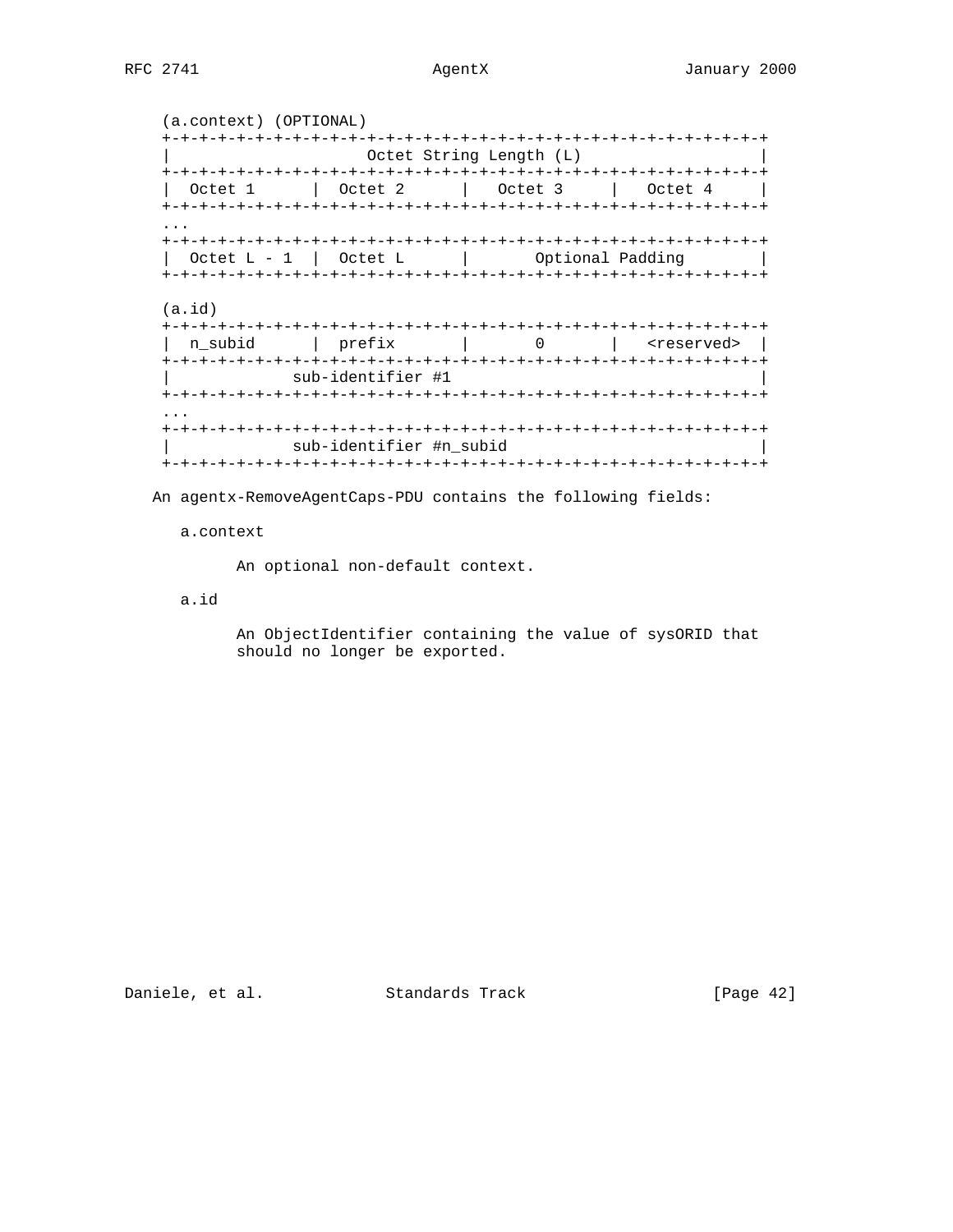# 6.2.16. The agentx-Response-PDU

 +-+-+-+-+-+-+-+-+-+-+-+-+-+-+-+-+-+-+-+-+-+-+-+-+-+-+-+-+-+-+-+-+ | h.version (1) | h.type (18) | h.flags | <reserved> | +-+-+-+-+-+-+-+-+-+-+-+-+-+-+-+-+-+-+-+-+-+-+-+-+-+-+-+-+-+-+-+-+ h.sessionID +-+-+-+-+-+-+-+-+-+-+-+-+-+-+-+-+-+-+-+-+-+-+-+-+-+-+-+-+-+-+-+-+ h.transactionID +-+-+-+-+-+-+-+-+-+-+-+-+-+-+-+-+-+-+-+-+-+-+-+-+-+-+-+-+-+-+-+-+ h.packetID +-+-+-+-+-+-+-+-+-+-+-+-+-+-+-+-+-+-+-+-+-+-+-+-+-+-+-+-+-+-+-+-+ h.payload\_length +-+-+-+-+-+-+-+-+-+-+-+-+-+-+-+-+-+-+-+-+-+-+-+-+-+-+-+-+-+-+-+-+ +-+-+-+-+-+-+-+-+-+-+-+-+-+-+-+-+-+-+-+-+-+-+-+-+-+-+-+-+-+-+-+-+ res.sysUpTime +-+-+-+-+-+-+-+-+-+-+-+-+-+-+-+-+-+-+-+-+-+-+-+-+-+-+-+-+-+-+-+-+ res.error | res.index +-+-+-+-+-+-+-+-+-+-+-+-+-+-+-+-+-+-+-+-+-+-+-+-+-+-+-+-+-+-+-+-+ ...

An agentx-Response-PDU contains the following fields:

### h.sessionID

 If this is a response to an agentx-Open-PDU, then it contains the new and unique sessionID (as assigned by the master agent) for this session.

 Otherwise it must be identical to the h.sessionID value in the PDU to which this PDU is a response.

# h.transactionID

 Must be identical to the h.transactionID value in the PDU to which this PDU is a response.

 In an agentx response PDU from the master agent to the subagent, the value of h.transactionID has no significance and can be ignored by the subagent.

# h.packetID

 Must be identical to the h.packetID value in the PDU to which this PDU is a response.

Daniele, et al. Standards Track [Page 43]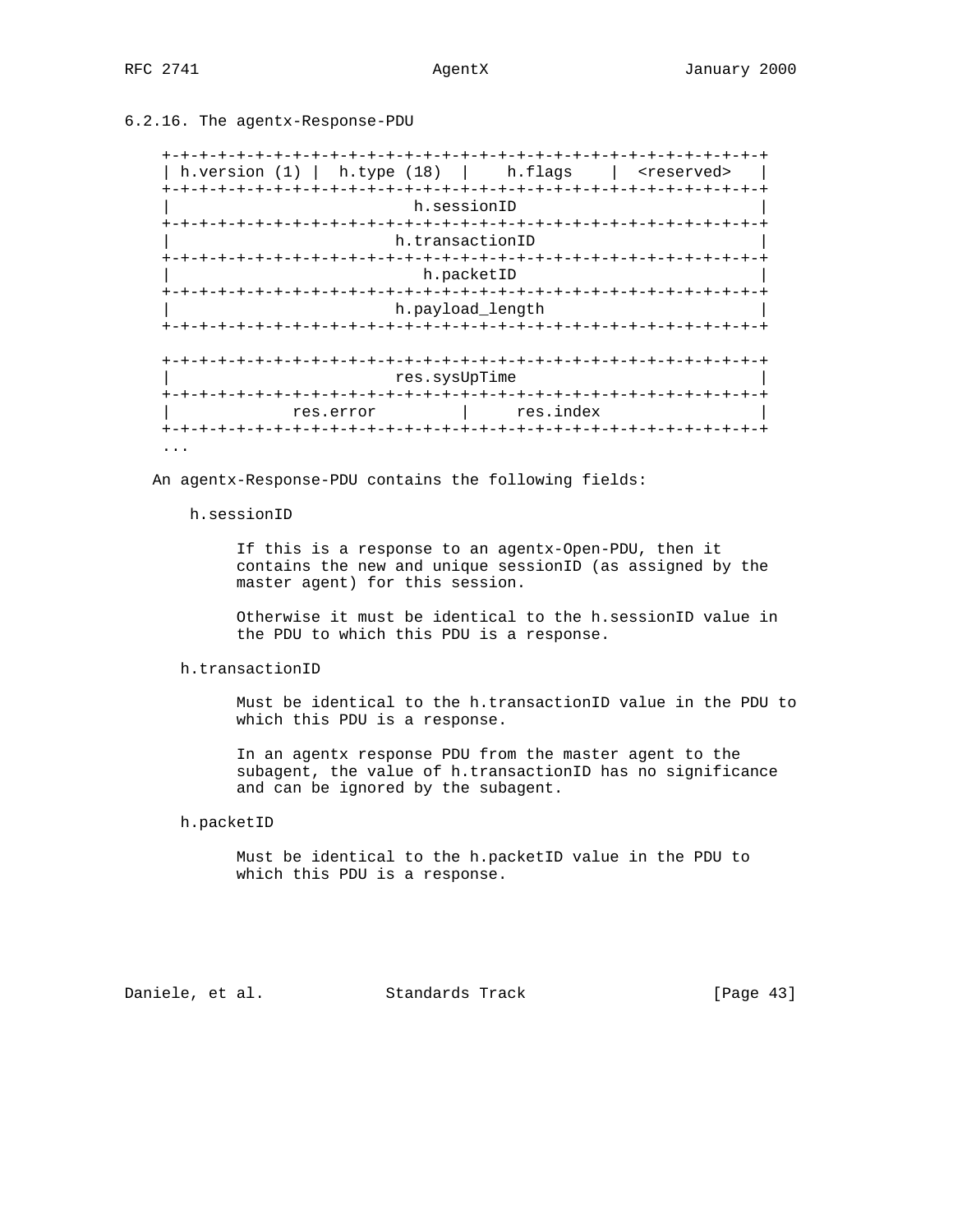### res.sysUpTime

 This field contains the current value of sysUpTime for the context indicated within the PDU to which this PDU is a response. It is relevant only in agentx response PDUs sent from the master agent to a subagent in response to the set of administrative PDUs listed in section 6.1, "AgentX PDU Header".

 In an agentx response PDU from the subagent to the master agent, the value of res.sysUpTime has no significance and is ignored by the master agent.

### res.error

 Indicates error status. Within responses to the set of "administrative" PDU types listed in section 6.1, "AgentX PDU Header", values are limited to the following:

| noAgentXError         | $(0)$ .   |
|-----------------------|-----------|
| openFailed            | $(256)$ , |
| notOpen               | $(257)$ , |
| indexWrongType        | $(258)$ , |
| indexAlreadyAllocated | $(259)$ , |
| indexNoneAvailable    | $(260)$ , |
| indexNotAllocated     | $(261)$ , |
| unsupportedContext    | $(262)$ , |
| duplicateRegistration | $(263)$ , |
| unknownRegistration   | $(264)$ , |
| unknownAgentCaps      | $(265)$ , |
| parseError            | $(266)$ , |
| requestDenied         | $(267)$ , |
| processingError       | (268)     |

 Within responses to the set of "SNMP request processing" PDU types listed in section 6.1, "AgentX PDU Header", values may also include those defined for errors in the SNMPv2 PDU (RFC 1905 [13]).

# res.index

 In error cases, this is the index of the failed variable binding within a received request PDU. (Note: As explained in section 5.4, "Value Representation", the index values of variable bindings within a variable binding list are 1 based.)

Daniele, et al. Standards Track [Page 44]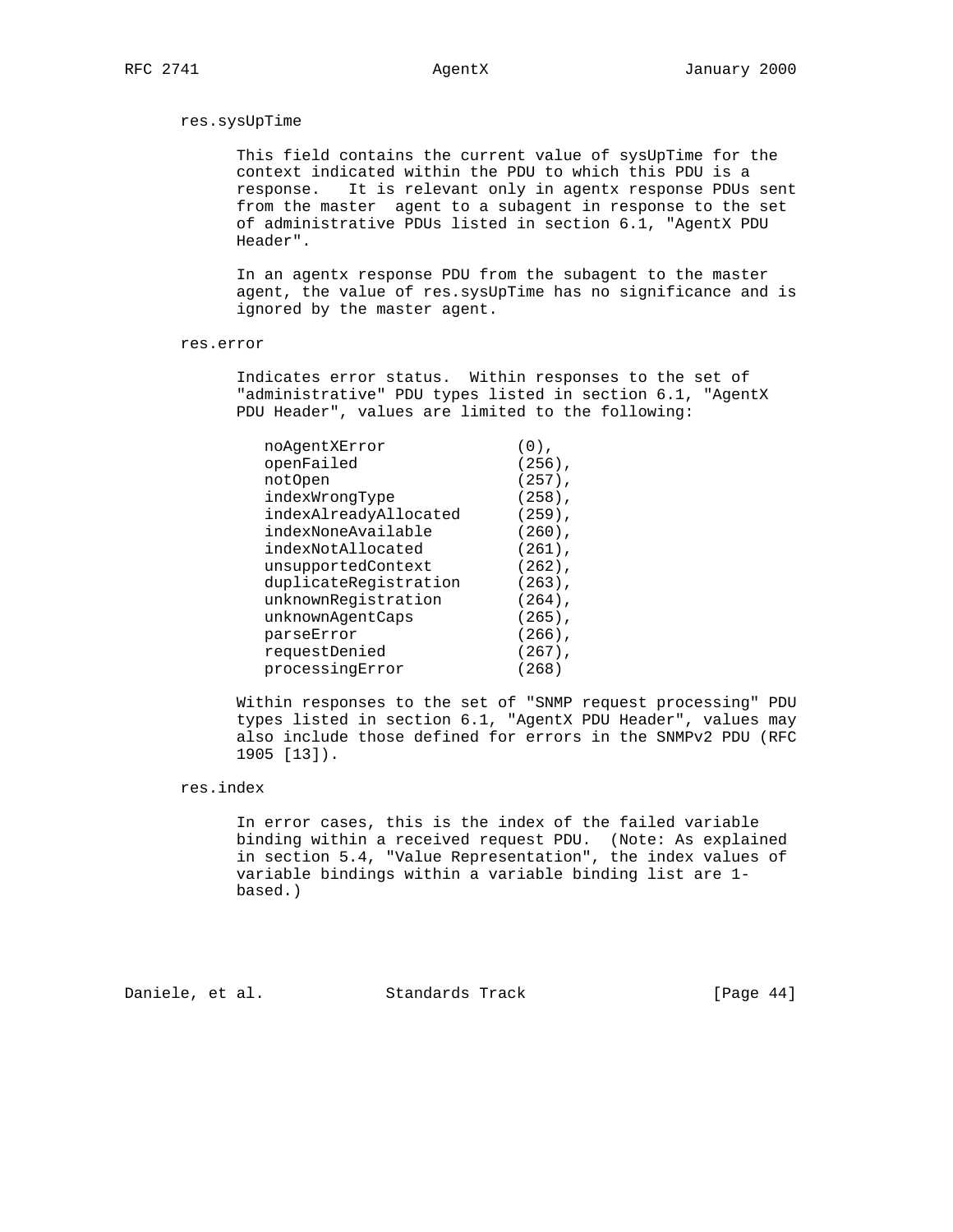A VarBindList may follow res.index, depending on which AgentX PDU is being responded to. These data are specified in the subsequent elements of procedure.

7. Elements of Procedure

 This section describes the actions of protocol entities (master agents and subagents) implementing the AgentX protocol. Note, however, that it is not intended to constrain the internal architecture of any conformant implementation.

 The actions of AgentX protocol entities can be broadly categorized under two headings, each of which is described separately:

- (1) processing AgentX administrative messages (e.g., registration requests from a subagent to a master agent); and
- (2) processing SNMP messages (the coordinated actions of a master agent and one or more subagents in processing, for example, a received SNMP GetRequest-PDU).

# 7.1. Processing AgentX Administrative Messages

 This subsection describes the actions of AgentX protocol entities in processing AgentX administrative messages. Such messages include those involved in establishing and terminating an AgentX session between a subagent and a master agent, those by which a subagent requests allocation of instance index values, and those by which a subagent communicates to a master agent which MIB regions it supports.

 Processing is defined specifically for each PDU type in its own section. For the master agent, many of these PDU types require the same initial processing steps. This common processing is defined here, and referenced as needed in the PDU type-specific descriptions.

Common Processing:

 The master agent initially processes a received AgentX PDU as follows:

- 1) An agentx-Response-PDU is created, res.sysUpTime is set to the value of sysUpTime.0 for the default context, res.error is set to 'noAgentXError', and res.index is set to 0.
- 2) If the received PDU cannot be parsed, res.error is set to ' parseError'. Examples of a parse error are:

Daniele, et al. Standards Track [Page 45]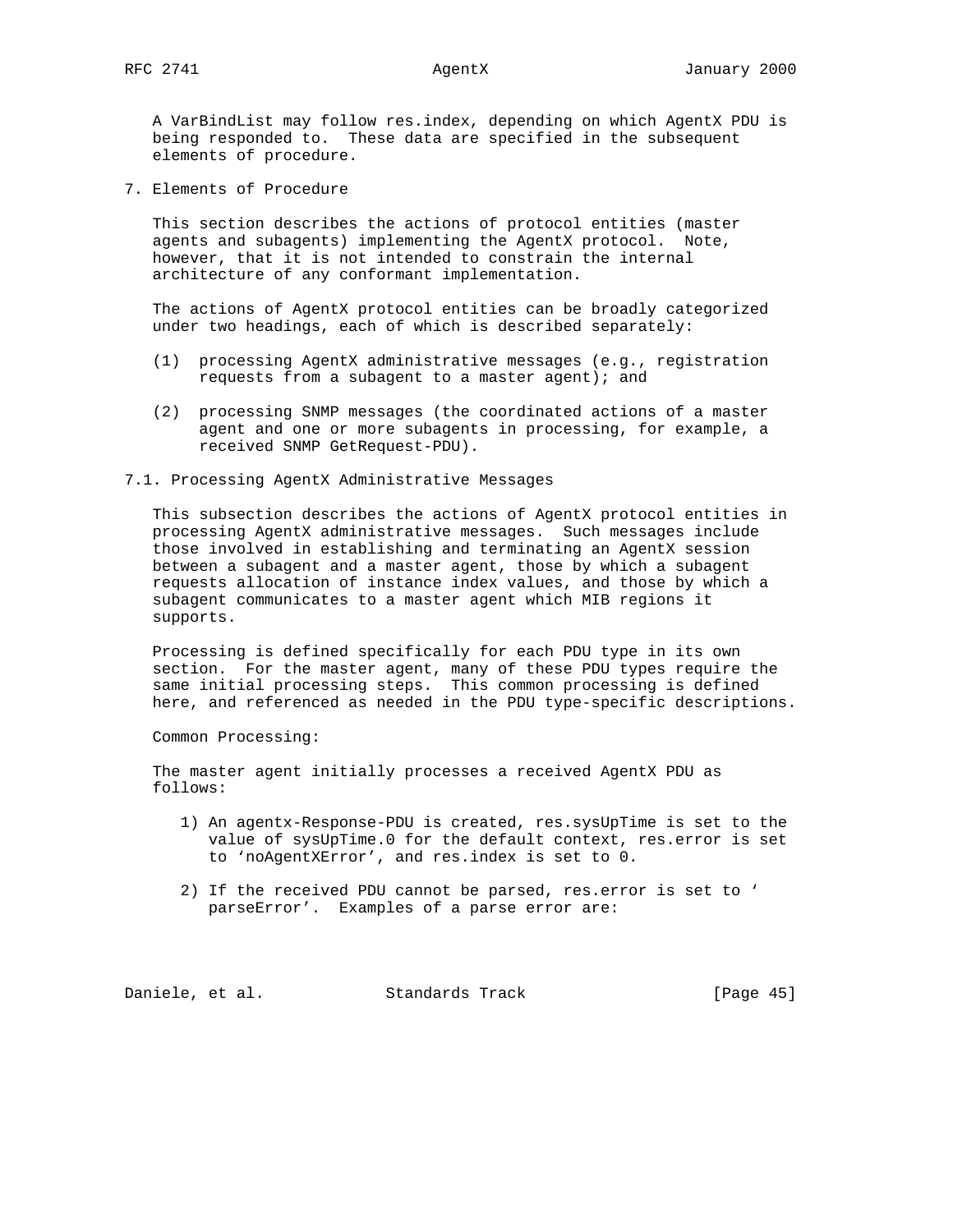- PDU length (h.payload) too short to contain current construct (Object Identifier header indicates more sub identifiers, VarBind v.type indicates data follows, etc)

- An unrecognized value is encountered for h.type, v.type, etc.
- 3) Otherwise, if h.sessionID does not correspond to a currently established session with this subagent, res.error is set to 'notOpen'.
- 4) Otherwise, if the NON\_DEFAULT\_CONTEXT bit is set and the master agent does not support the indicated context, res.error is set to 'unsupportedContext'. If the master agent does support the indicated context, the value of res.sysUpTime is set to the value of sysUpTime.0 for that context.
- Note: Non-default contexts might be added on the fly by the master agent, or the master agent might require such non-default contexts to be pre-configured. The choice is implementation-specific.
- 5) If resources cannot be allocated or some other condition prevents processing, res.error is set to 'processingError'.
- 6) At this point, if res.error is not 'noAgentXError', the received PDU is not processed further. If the received PDU's header was successfully parsed, the AgentX-Response-PDU is sent in reply. If the received PDU contained a VarBindList which was successfully parsed, the AgentX-Response-PDU contains the identical VarBindList. If the received PDU's header was not successfully parsed or for some other reason the master agent cannot send a reply, processing is complete.
- 7.1.1. Processing the agentx-Open-PDU

 When the master agent receives an agentx-Open-PDU, it processes it as follows:

- 1) An agentx-Response-PDU is created, res.sysUpTime is set to the value of sysUpTime.0 for the default context, res.error is set to 'noAgentXError', and res.index is set to 0.
- 2) If the received PDU cannot be parsed, res.error is set to 'parseError'.
- 3) Otherwise, if the master agent is unable to open an AgentX session for any reason, res.error is set to 'openFailed'.

Daniele, et al. Standards Track [Page 46]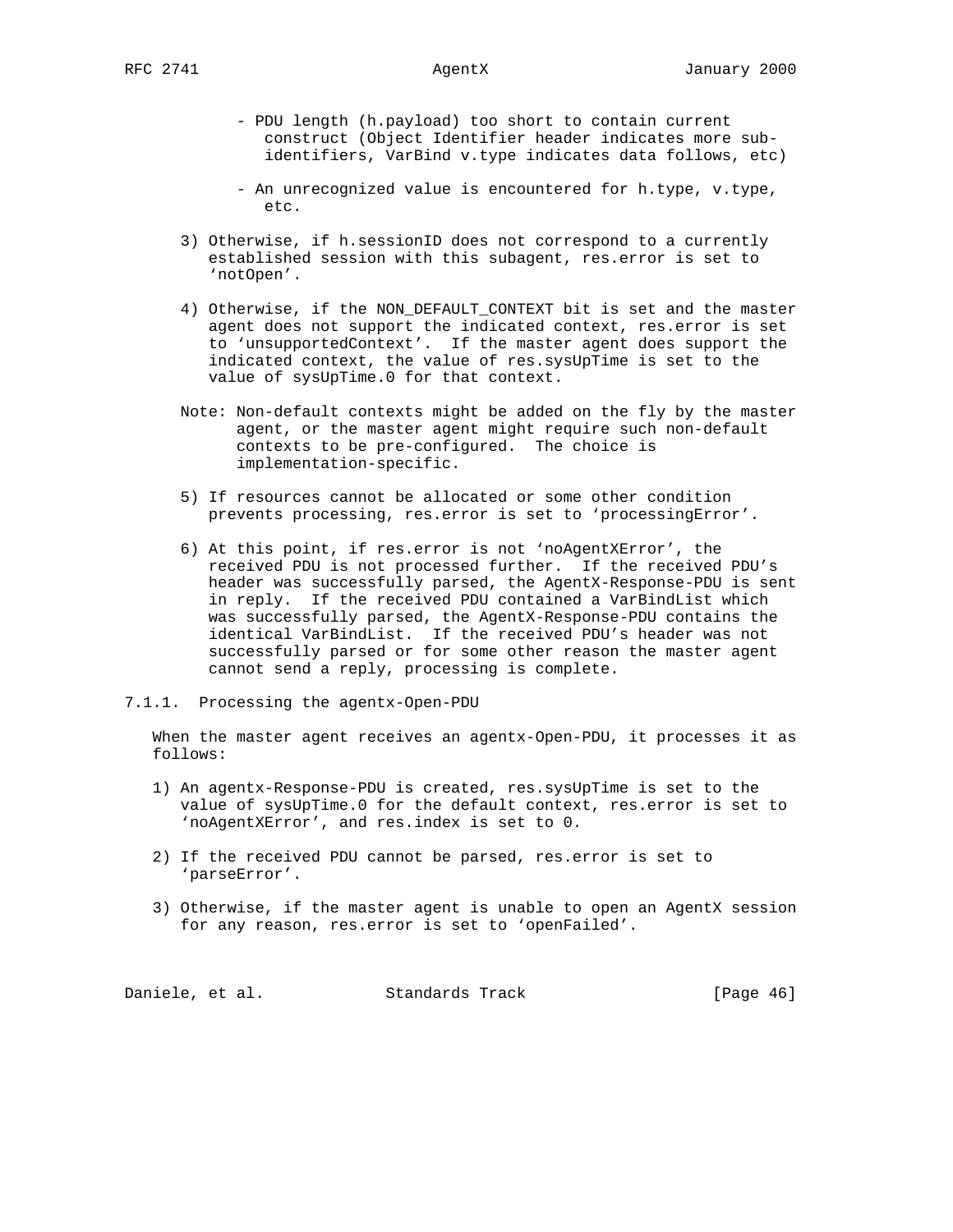4) Otherwise: The master agent assigns a sessionID to the new session and puts the value in the h.sessionID field of the agentx-Response-PDU. This value must be unique among all existing open sessions.

 The master agent retains session-specific information from the PDU for this session:

 - The NETWORK\_BYTE\_ORDER value in h.flags is retained. All subsequent AgentX protocol operations initiated by the master agent for this session must use this byte ordering and set this bit accordingly.

 The subagent typically sets this bit to correspond to its native byte ordering, and typically does not vary byte ordering for an initiated session. The master agent must be able to decode each PDU according to the h.flag NETWORK\_BYTE\_ORDER bit in the PDU, but does not need to toggle its retained value for the session if the subagent varies its byte ordering.

- The o.timeout value is used in calculating response timeout conditions for this session. This field is also referenced in the AgentX MIB (a work-in-progress) by the agentxSessionTimeout object.
- The o.id and o.descr fields are used for informational purposes. These two fields are also referenced in the AgentX MIB (a work-in-progress) by the agentxSessionObjectID object, and by the agentxSessionDescr object.
- 5) The agentx-Response-PDU is sent with the res.error field indicating the result of the session initiation.

 If processing was successful, an AgentX session is considered established between the master agent and the subagent. An AgentX session is a distinct channel for the exchange of AgentX protocol messages between a master agent and one subagent, qualified by the session-specific attributes listed in 4) above. AgentX session establishment is initiated by the subagent. An AgentX session can be terminated by either the master agent or the subagent.

7.1.2. Processing the agentx-IndexAllocate-PDU

 When the master agent receives an agentx-IndexAllocate-PDU, it performs the common processing described in section 7.1, "Processing AgentX Administrative Messages". If as a result res.error is 'noAgentXError', processing continues as follows:

Daniele, et al. Standards Track [Page 47]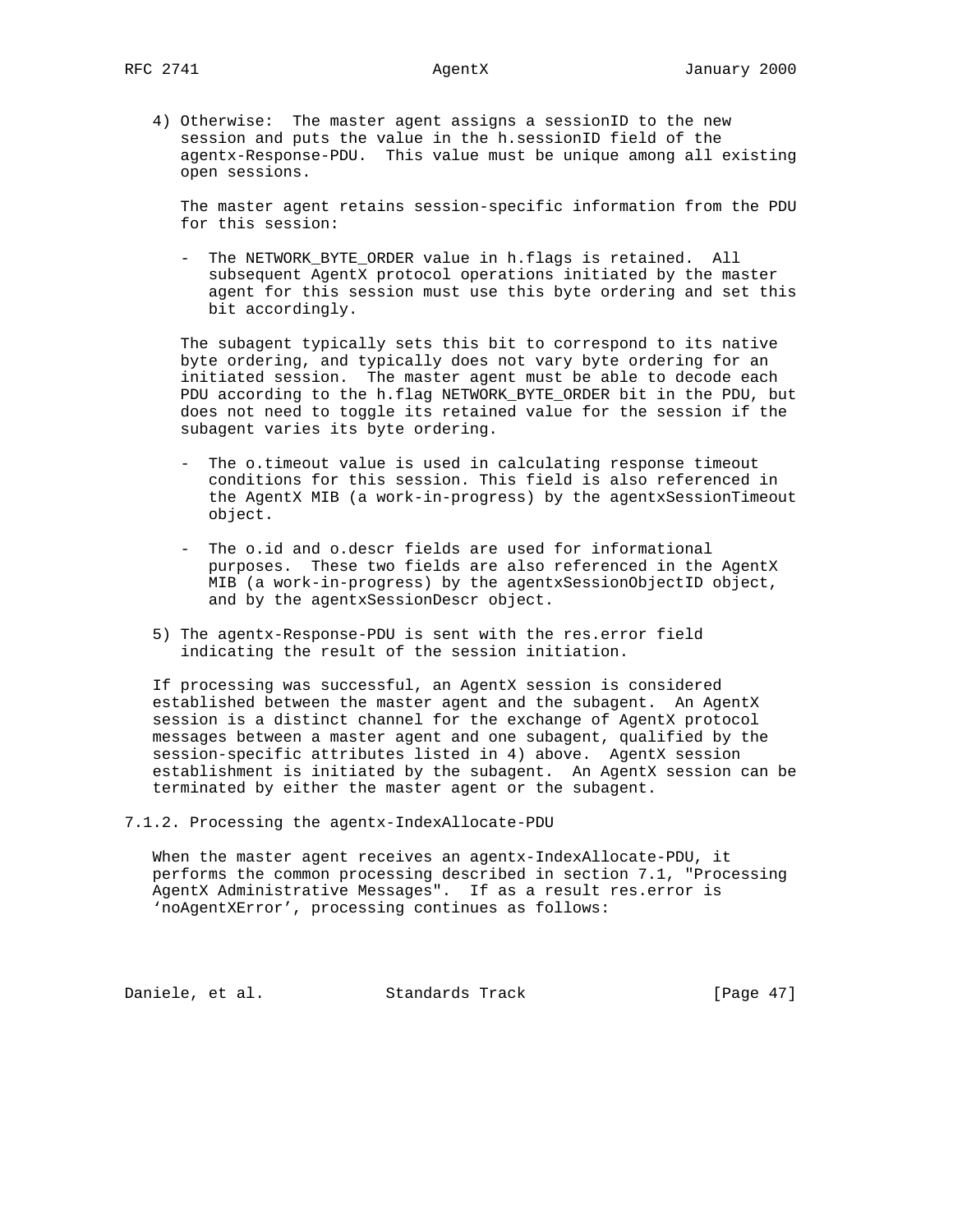1) Each VarBind in the VarBindList is processed until either all are successful, or one fails. If any VarBind fails, the agentx- Response-PDU is sent in reply containing the original VarBindList, with res.index set to indicate the failed VarBind, and with res.error set as described subsequently. All other VarBinds are ignored; no index values are allocated.

VarBinds are processed as follows:

- v.name is the OID prefix of the MIB OBJECT-TYPE for which a value is to be allocated.
- v.type is the syntax of the MIB OBJECT-TYPE for which a value is to be allocated.
- v.data indicates the specific index value requested. If the NEW\_INDEX or the ANY\_INDEX bit is set, the actual value in v.data is ignored and an appropriate index value is generated.
- a) If there are no currently allocated index values for v.name in the indicated context, and v.type does not correspond to a valid index type value, the VarBind fails and res.error is set to 'indexWrongType'.
- b) If there are currently allocated index values for v.name in the indicated context, but the syntax of those values does not match v.type, the VarBind fails and res.error is set to 'indexWrongType'.
- c) Otherwise, if both the NEW\_INDEX and ANY\_INDEX bits are clear, allocation of a specific index value is being requested. If the requested index is already allocated for v.name in the indicated context, the VarBind fails and res.error is set to 'indexAlreadyAllocated'.
- d) Otherwise, if the NEW\_INDEX bit is set, the master agent should generate the next available index value for v.name in the indicated context, with the constraint that this value must not have been allocated (even if subsequently released) to any subagent since the last re-initialization of the master agent. If no such value can be generated, the VarBind fails and res.error is set to 'indexNoneAvailable'.
- e) Otherwise, if the ANY\_INDEX bit is set, the master agent should generate an index value for v.name in the indicated context, with the constraint that this value is not currently allocated to any subagent. If no such value can be generated, then the VarBind fails and res.error is set to 'indexNoneAvailable'.

Daniele, et al. Standards Track [Page 48]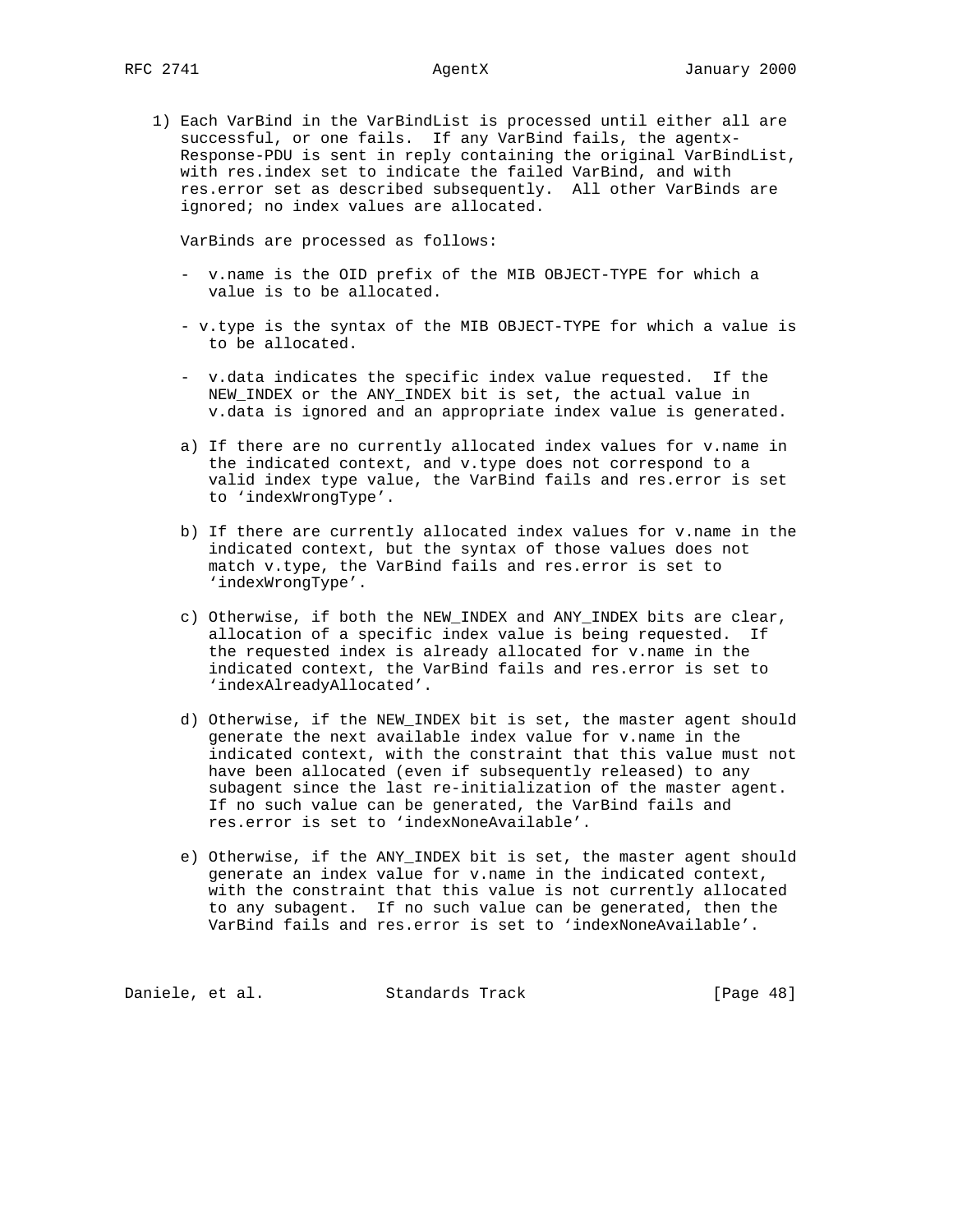2) If all VarBinds are processed successfully, the agentx-Response- PDU is sent in reply with res.error set to 'noAgentXError'. A VarBindList is included that is identical to the one sent in the agentx-IndexAllocate-PDU, except that VarBinds requesting a NEW\_INDEX or ANY\_INDEX value are generated with an appropriate value.

 See section 7.1.4.2, "Registering Stuff" for more information on how subagents should perform index allocations.

7.1.3. Processing the agentx-IndexDeallocate-PDU

 When the master agent receives an agentx-IndexDeallocate-PDU, it performs the common processing described in section 7.1, "Processing AgentX Administrative Messages". If as a result res.error is 'noAgentXError', processing continues as follows:

 1) Each VarBind in the VarBindList is processed until either all are successful, or one fails. If any VarBind fails, the agentx- Response-PDU is sent in reply, containing the original VarBindList, with res.index set to indicate the failed VarBind, and with res.error set as described subsequently. All other VarBinds are ignored; no index values are released.

VarBinds are processed as follows:

- v.name is the name of the index for which a value is to be released
- v.type is the syntax of the index object
- v.data indicates the specific index value to be released. The NEW\_INDEX and ANY\_INDEX bits are ignored.
- a) If the index value for the named index is not currently allocated to this session, the VarBind fails and res.error is set to 'indexNotAllocated'.
- 2) If all VarBinds are processed successfully, res.error is set to 'noAgentXError' and the agentx-Response-PDU is sent. A VarBindList is included which is identical to the one sent in the agentx-IndexDeallocate-PDU.

 All released index values are now available, and may be used in response to subsequent allocation requests for ANY\_INDEX values and in response to subsequent allocation requests for the particular index value.

Daniele, et al. Standards Track [Page 49]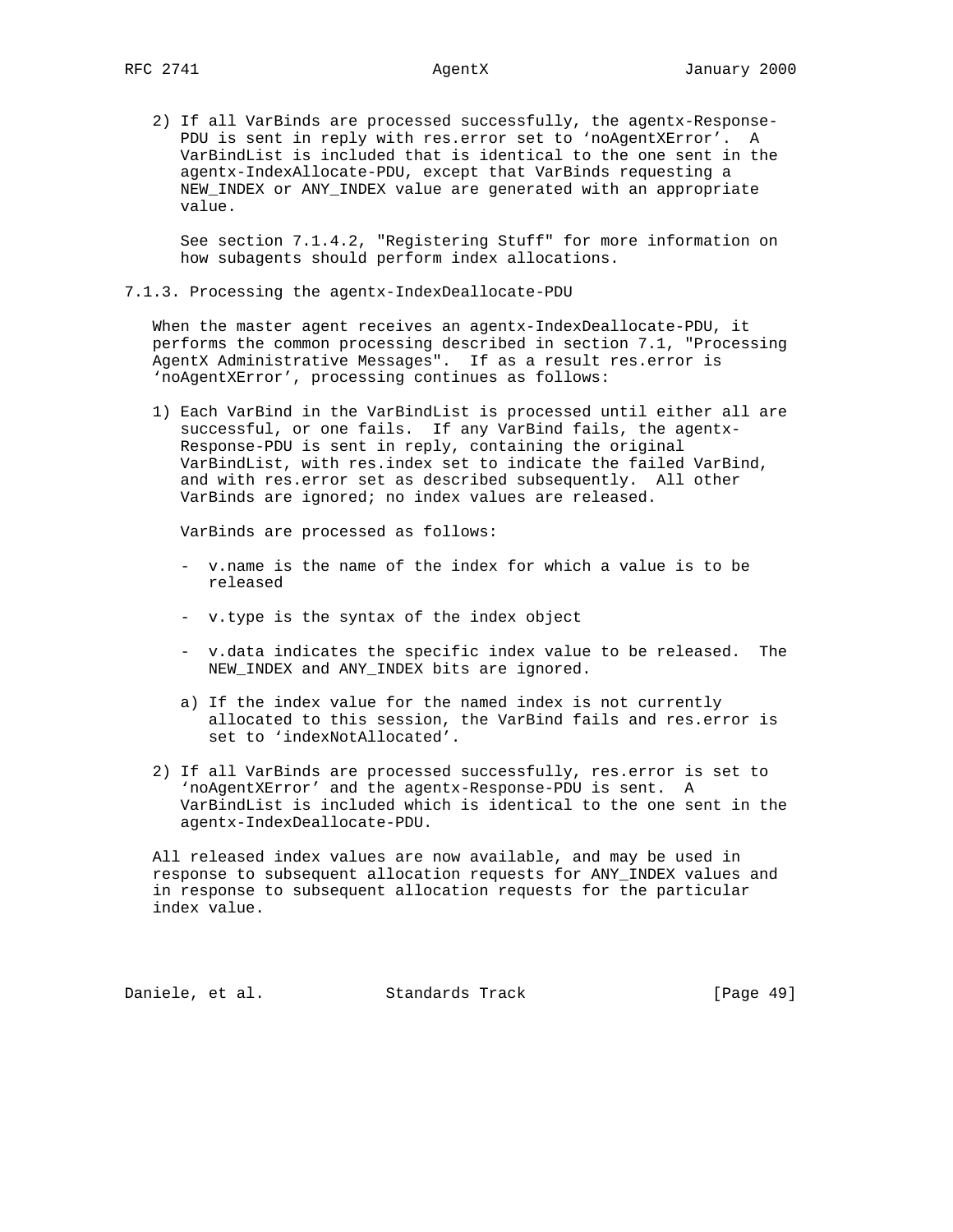# 7.1.4. Processing the agentx-Register-PDU

 When the master agent receives an agentx-Register-PDU, it performs the common processing described in section 7.1, "Processing AgentX Administrative Messages". If as a result res.error is 'noAgentXError', processing continues as follows:

 If any of the union of subtrees defined by this MIB region is exactly the same as any subtree defined by a MIB region currently registered within the indicated context, those subtrees are termed "duplicate subtrees".

 If any of the union of subtrees defined by this MIB region overlaps, or is itself overlapped by, any subtree defined by a MIB region currently registered within the indicated context, those subtrees are termed "overlapping subtrees".

- 1) If this registration would result in duplicate subtrees registered with the same value of r.priority, the request fails and an agentx-Response-PDU is returned with res.error set to 'duplicateRegistration'.
- 2) Otherwise, if the master agent does not wish to permit this registration for implementation-specific reasons, the request fails and an agentx-Response-PDU is returned with res.error set to 'requestDenied'.
- 3) Otherwise, the agentx-Response-PDU is returned with res.error set to 'noAgentXError'.

 The master agent adds this MIB region to its registration data store for the indicated context, to be considered during the dispatching phase for subsequently received SNMP protocol messages.

7.1.4.1. Handling Duplicate and Overlapping Subtrees

 As a result of this registration algorithm there are likely to be duplicate and/or overlapping subtrees within the registration data store of the master agent. Whenever the master agent's dispatching algorithm (see section 7.2.1, "Dispatching AgentX PDUs") determines that there are multiple subtrees that could potentially contain the same MIB object instances, the master agent selects one to use, termed the 'authoritative region', as follows:

Daniele, et al. Standards Track [Page 50]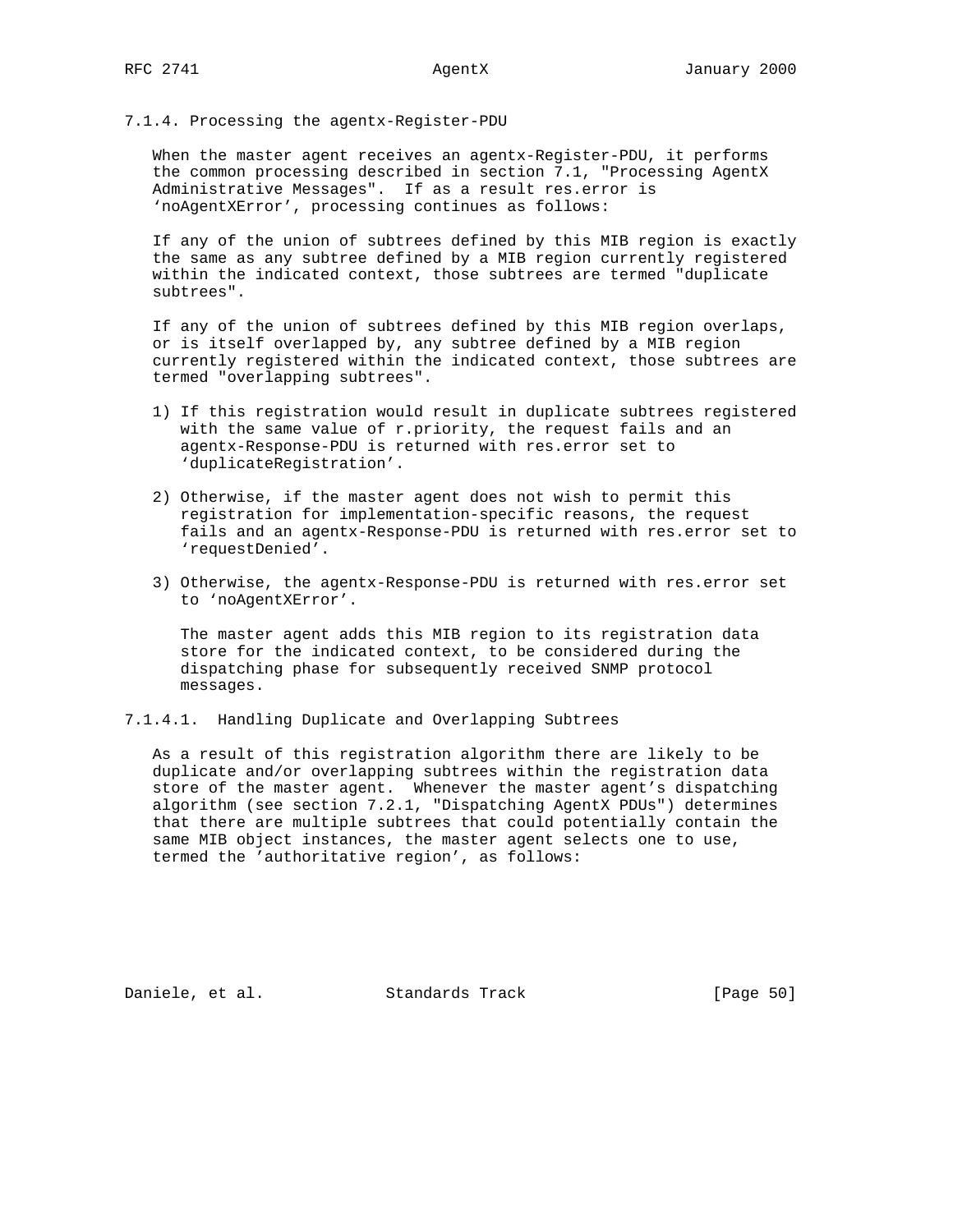- 1) Choose the one whose original agentx-Register-PDU r.subtree contained the most subids, i.e., the most specific r.subtree. Note: The presence or absence of a range subid has no bearing on how "specific" one object identifier is compared to another.
- 2) If still ambiguous, there were duplicate subtrees. Choose the one whose original agentx-Register-PDU specified the smaller value of r.priority.

# 7.1.4.2. Registering Stuff

This section describes more fully how AgentX subagents use the agentx-IndexAllocate-PDU and agentx-Register-PDU to achieve desired configurations.

# 7.1.4.2.1. Registration Priority

 The r.priority field in the agentx-Register-PDU is intended to be manipulated by human administrators to achieve a desired subagent configuration. Typically this would be needed where a legacy application registers a specific subtree, and a different (configurable) application may need to become authoritative for the identical subtree.

 The result of this configuration (the same subtree registered on different sessions with different priorities) is that the session using the better priority (see section 7.1.4.1, "Handling Duplicate and Overlapping Subtrees") will be authoritative. The other session will simply never be dispatched to.

 This is useful in the case described above, but is NOT useful in other cases, particularly when subagents share tables indexed by arbitrary values (see below). In general, subagents should register using the default priority (127).

# 7.1.4.2.2. Index Allocation

 Index allocation is a service provided by an AgentX master agent. It provides generic support for sharing MIB conceptual tables among subagents who are assumed to have no knowledge of each other.

 The master agent maintains a database of index objects (OIDs), and, for each index, the values that have been allocated for it. It is unaware of what MIB variables (if any) the index objects represent.

Daniele, et al. Standards Track [Page 51]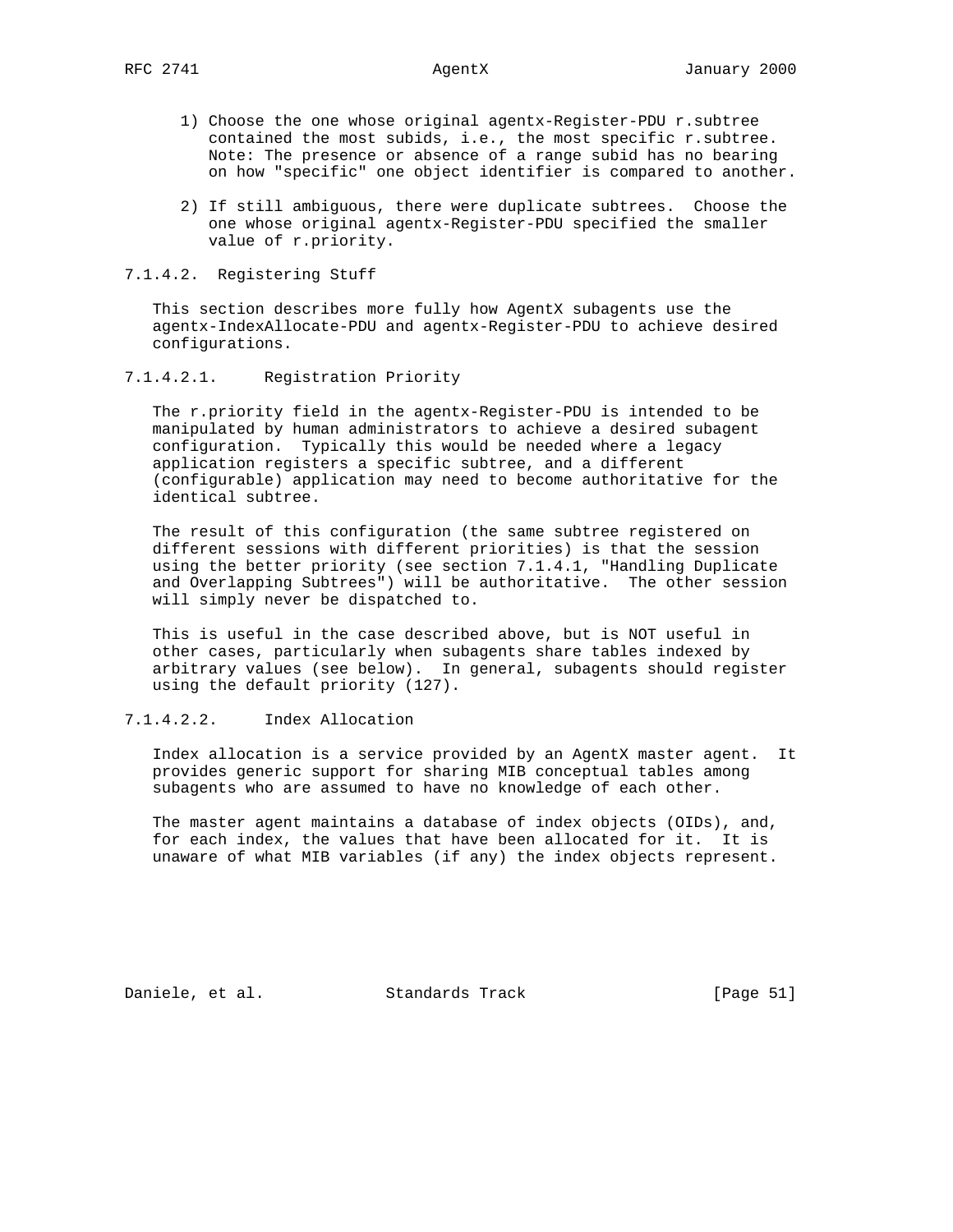By convention, subagents use the MIB variable listed in the INDEX clause as the index object for which values must be allocated. For tables indexed by multiple variables, values may be allocated for each index (although this is frequently unnecessary; see example 2 below). The subagent may request allocation of

- a) a specific index value
- b) an index value that is not currently allocated
- c) an index value that has never been allocated

 The last two alternatives reflect the uniqueness and constancy requirements present in many MIB specifications for arbitrary integer indexes (e.g., ifIndex in the IF-MIB (RFC 2233 [19]), snmpFddiSMTIndex in the FDDI MIB (RFC 1285 [20]), or sysApplInstallPkgIndex in the System Application MIB (RFC 2287 [21])). The need for subagents to share tables using such indexes is the main motivation for index allocation in AgentX.

 It is important to note that index allocation and MIB region registration are not coupled in the master agent. The current state of index allocations is not considered when processing registration requests, and the current registry is not considered when processing index allocation requests. (This is mainly to accommodate non-AgentX subagents.)

 AgentX subagents should follow the model of "first request allocation of an index, then register the corresponding region". Then a successful index allocation request gives a subagent a good hint (but no guarantee) of what it should be able to register. The registration may fail (with 'duplicateRegistration') because some other subagent session has already registered that row of the table.

 The recommended mechanism for subagents to register conceptual rows in a shared table is

- 1) Successfully allocate an index value.
- 2) Use that value to fully qualify the MIB region(s), and attempt to register using the default priority.
- 3) If the registration fails with 'duplicateRegistration' deallocate the previously allocated index value(s) for this row and go to step 1).

Daniele, et al. Standards Track [Page 52]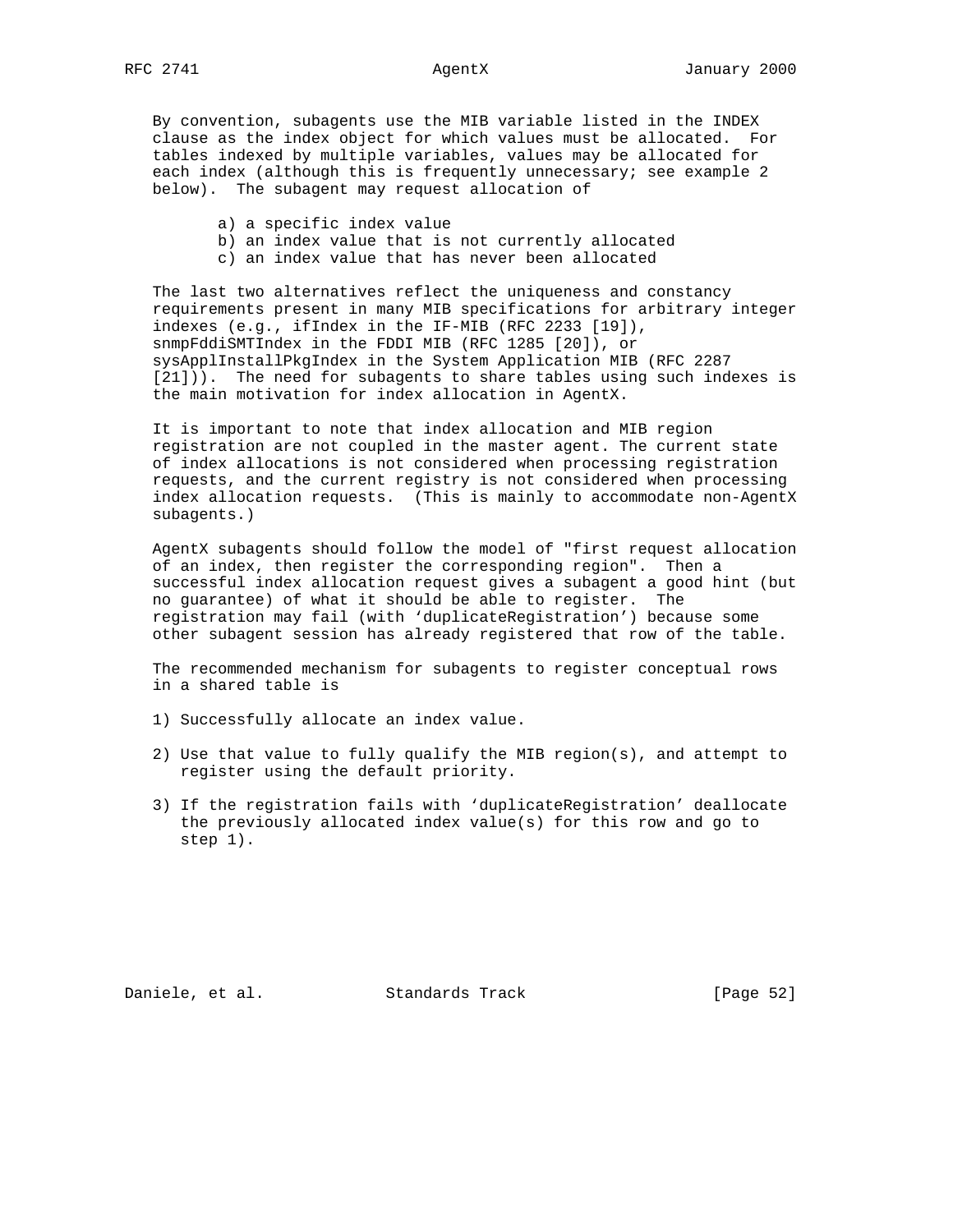Note that index allocation is necessary only when the index in question is an arbitrary value, and hence the subagent has no other reasonable way to determine which index values to use. When index values have intrinsic meaning it is not expected that subagents will allocate their index values.

 For example, RFC 1514's table of running software processes (hrSWRunTable) is indexed by the system's native process identifier (pid). A subagent implementing the row of hrSWRunTable corresponding to its own process would simply register the region defining that row's object instances without allocating index values.

7.1.4.2.3. Examples

Example 1:

 A subagent implements an interface, and wishes to register a single row of the RFC 2233 ifTable. It requests an allocation for the index object "ifIndex", for a value that has never been allocated (since ifIndex values must be unique). The master agent returns the value "7".

 The subagent now attempts to register row 7 of ifTable, by specifying a MIB region in the agentx-Register-PDU of 1.3.6.1.2.1.2.2.1.[1-22].7. If the registration succeeds, no further processing is required. The master agent will dispatch to this subagent correctly.

 If the registration failed with 'duplicateRegistration', the subagent should deallocate the failed index, request allocation of a new index i, and attempt to register ifTable.[1-22].i, until successful.

Example 2:

 This same subagent wishes to register ipNetToMediaTable rows corresponding to its interface (ifIndex i). Due to the structure of this table, no further index allocation need be done. The subagent can register the MIB region ipNetToMediaTable.[1-4].i, It is claiming responsibility for all rows of the table whose value of ipNetToMediaIfIndex is i.

Daniele, et al. Standards Track [Page 53]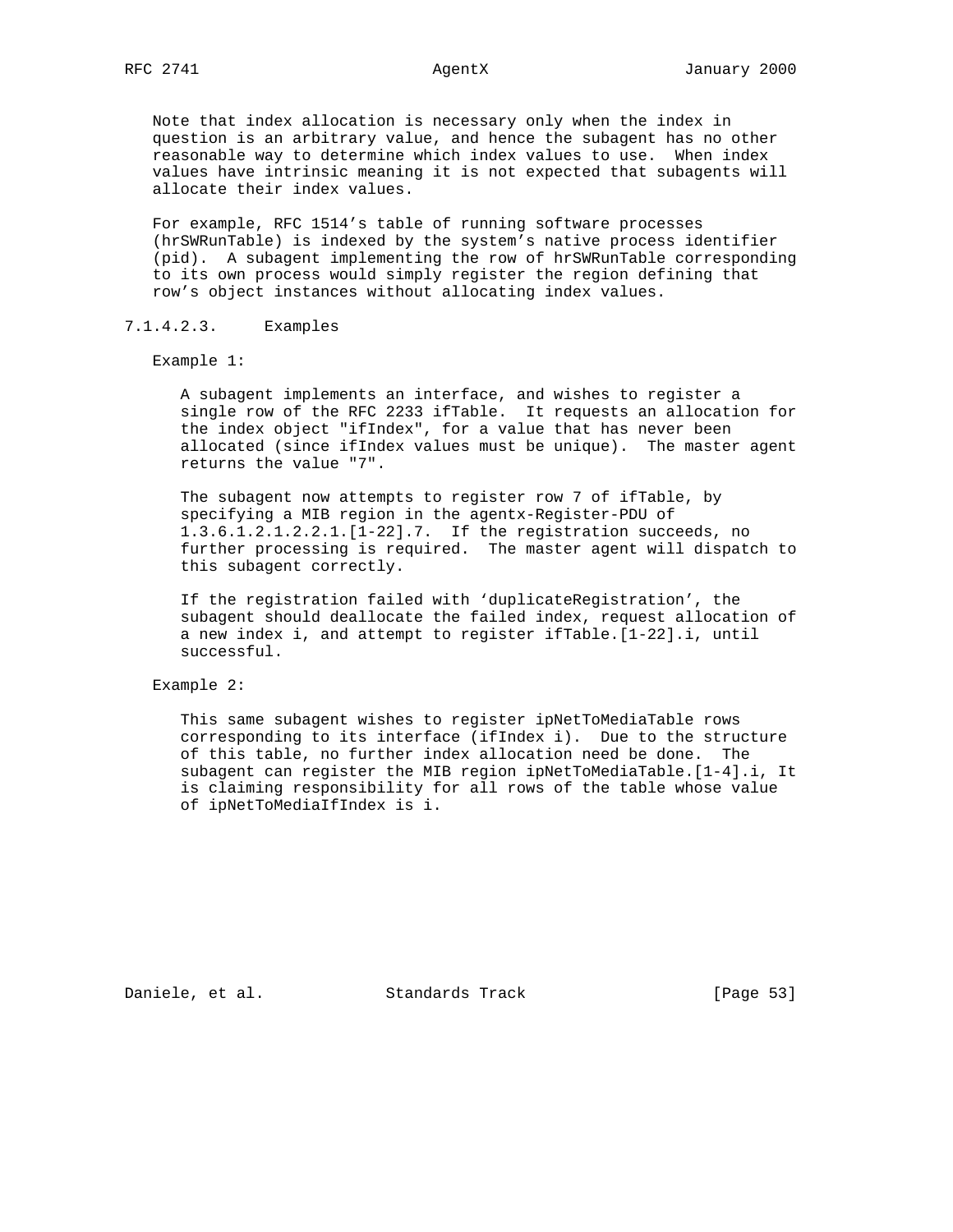Example 3:

 A network device consists of a set of processors, each of which accepts network connections for a unique set of IP addresses. Further, each processor contains a subagent that implements tcpConnTable. In order to represent tcpConnTable for the entire managed device, the subagents need to share tcpConnTable.

 In this case, no index allocation need be done at all. Each subagent can register a MIB region of tcpConnTable.[1-5].a.b.c.d, where a.b.c.d represents an unique IP address of the individual processor.

 Each subagent is claiming responsibility for the region of tcpConnTable where the value of tcpConnLocalAddress is a.b.c.d.

### Example 4:

 The Application Management MIB (RFC 2564 [22]) uses two objects to index several tables. A partial description of them is:

 applSrvIndex OBJECT-TYPE SYNTAX Unsigned32 (1..'ffffffff'h) MAX-ACCESS read-only STATUS current DESCRIPTION "An applSrvIndex is the system-unique identifier of an instance of a service. The value is unique not only across all instances of a given service, but also across all services in a system."

 applSrvName OBJECT-TYPE SYNTAX SnmpAdminString MAX-ACCESS read-only STATUS current DESCRIPTION "The human-readable name of a service. Where appropriate, as in the case where a service can be identified in terms of a single protocol, the strings should be established names such as those assigned by IANA and found in STD 2 [23], or defined by some other authority. In some cases private conventions apply and the string should in these cases be consistent with these non-standard conventions. An applicability statement may specify the service name(s) to be used."

Daniele, et al. Standards Track [Page 54]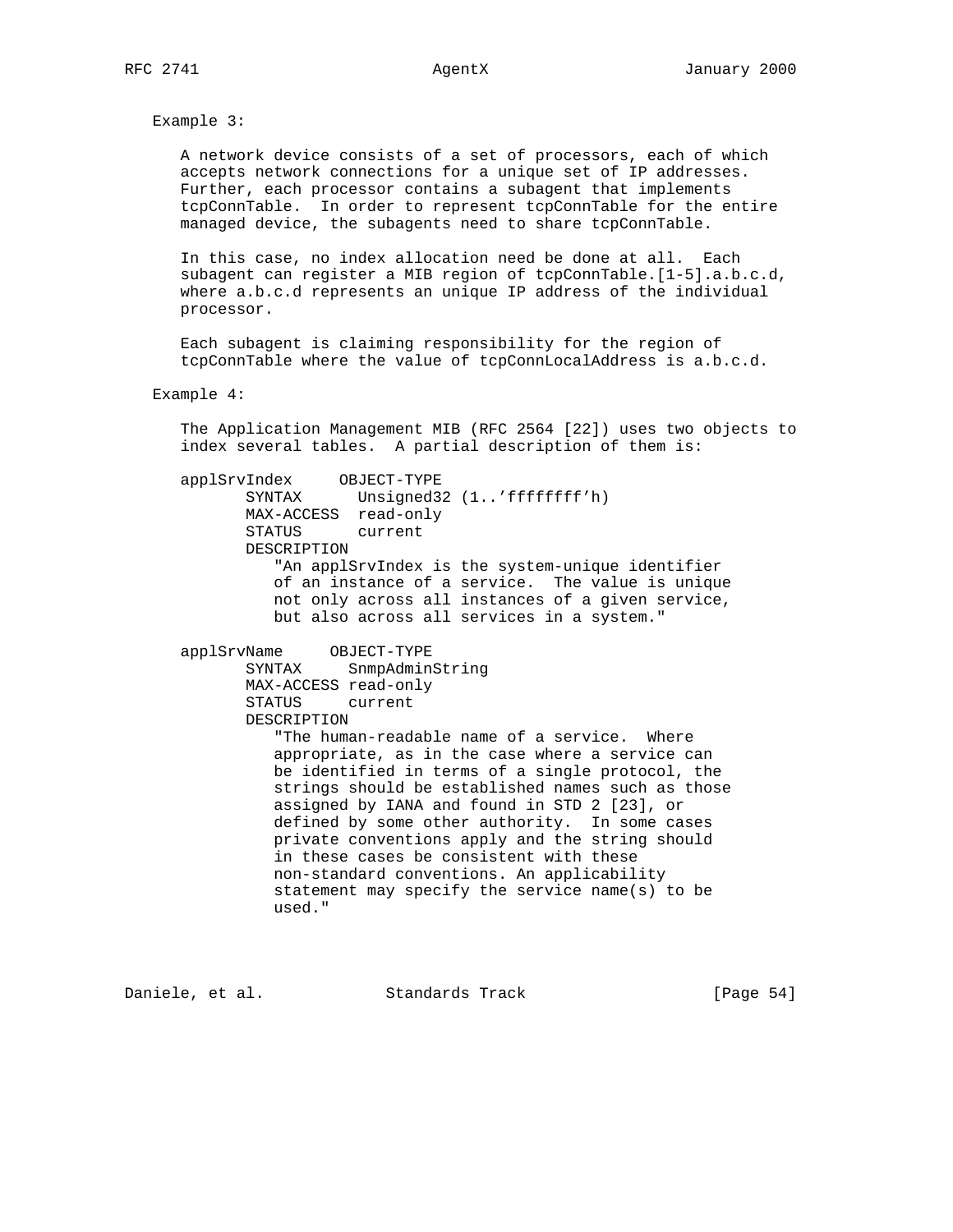Since applSrvIndex is an arbitrary value, it would be reasonable for subagents to allocate values for this index. applSrvName however has intrinsic meaning and any values a subagent would use should be known a priori, hence it is not reasonable for subagents to allocate values of this index.

# 7.1.5. Processing the agentx-Unregister-PDU

 When the master agent receives an agentx-Unregister-PDU, it performs the common processing described in section 7.1, "Processing AgentX Administrative Messages". If as a result res.error is ' noAgentXError', processing continues as follows:

- 1) If u.subtree, u.priority, u.range\_subid (and if u.range\_subid is not 0, u.upper\_bound), and the indicated context do not match an existing registration made during this session, the agentx- Response-PDU is returned with res.error set to ' unknownRegistration'.
- 2) Otherwise, the agentx-Response-PDU is sent in reply with res.error set to 'noAgentXError', and the previous registration is removed from the registration data store.
- 7.1.6. Processing the agentx-AddAgentCaps-PDU

 When the master agent receives an agentx-AddAgentCaps-PDU, it performs the common processing described in section 7.1, "Processing AgentX Administrative Messages". If as a result res.error is ' noAgentXError', processing continues as follows:

- 1) The master agent adds this agent capabilities information to the sysORTable for the indicated context. An agentx-Response-PDU is sent in reply with res.error set to 'noAgentXError'.
- 7.1.7. Processing the agentx-RemoveAgentCaps-PDU

 When the master agent receives an agentx-RemoveAgentCaps-PDU, it performs the common processing described in section 7.1, "Processing AgentX Administrative Messages". If as a result res.error is 'noAgentXError', processing continues as follows:

 1) If the combination of a.id and the optional a.context does not represent a sysORTable entry that was added by this subagent during this session, the agentx-Response-PDU is returned with res.error set to 'unknownAgentCaps'.

Daniele, et al. Standards Track [Page 55]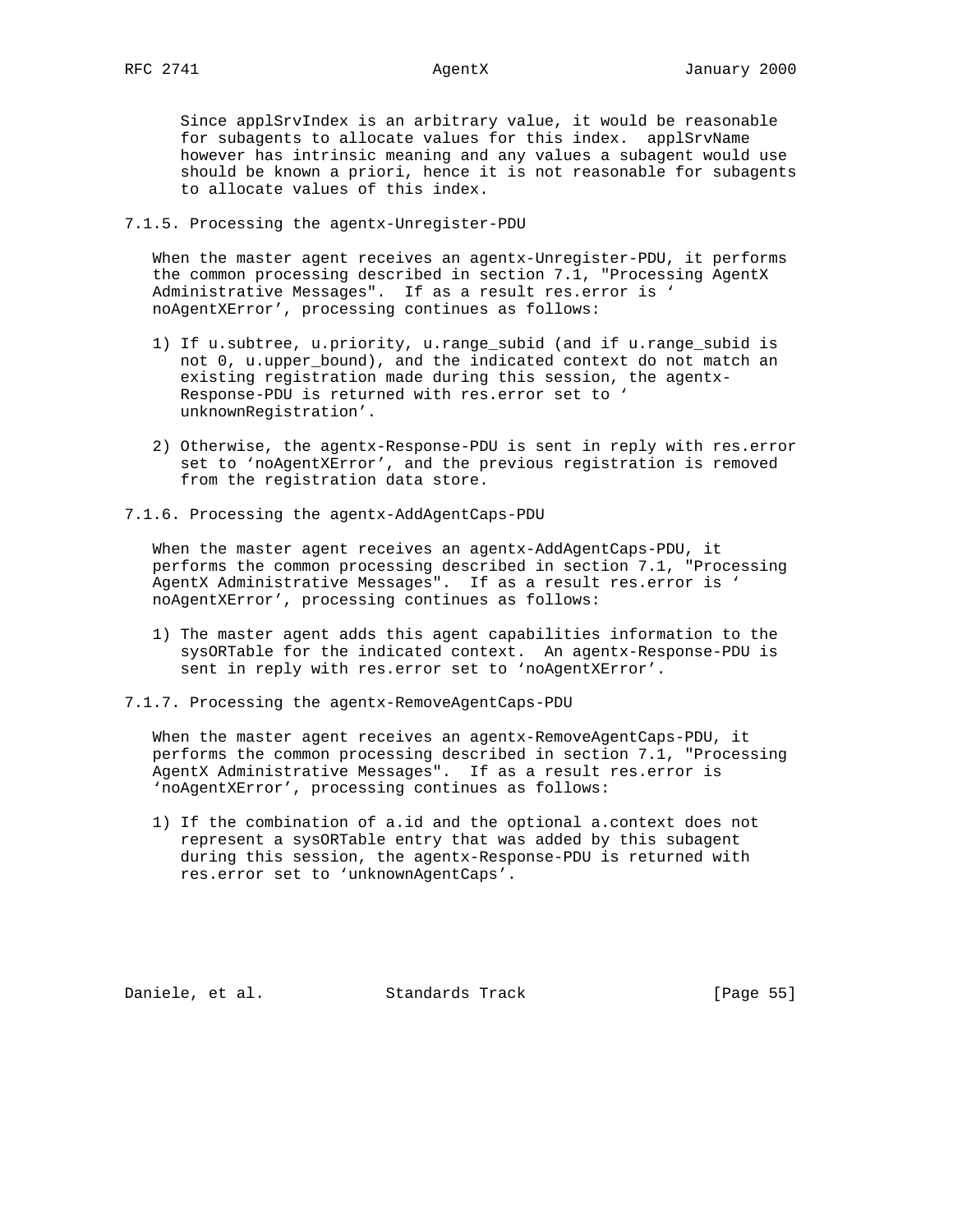- 2) Otherwise the master agent deletes the corresponding sysORTable entry and sends in reply the agentx-Response-PDU, with res.error set to 'noAgentXError'.
- 7.1.8. Processing the agentx-Close-PDU

 When the master agent receives an agentx-Close-PDU, it performs the common processing described in section 7.1, "Processing AgentX Administrative Messages", with the exception that step 4) is not performed since the agentx-Close-PDU does may not contain a context field. If as a result res.error is 'noAgentXError', processing continues as follows:

- 1) The master agent closes the AgentX session as described below, and sends in reply the agentx-Response-PDU with res.error set to 'noAgentXError':
	- All MIB regions that have been registered during this session are unregistered, as described in section 7.1.5, "Processing the agentx-Unregister-PDU".
	- All index values allocated during this session are freed, as described in section 7.1.3, "Processing the agentx- IndexDeallocate-PDU".
	- All sysORID values that were registered during this session are removed, as described in section 7.1.7, "Processing the agentx-RemoveAgentCaps-PDU".

 The master agent does not maintain state for closed sessions. If a subagent wishes to re-establish a session after it has been closed, it needs to re-register MIB regions, agent capabilities, etc.

7.1.9. Detecting Connection Loss

 If a master agent is able to detect (from the underlying transport) that a subagent cannot receive AgentX PDUs, it should close all affected AgentX sessions as described in section 7.1.8, "Processing the agentx-Close-PDU", step 1).

7.1.10. Processing the agentx-Notify-PDU

 A subagent sending SNMPv1 trap information must map this into (minimally) a value of snmpTrapOID.0, as described in 3.1.2 of RFC 1908 [24].

Daniele, et al. Standards Track [Page 56]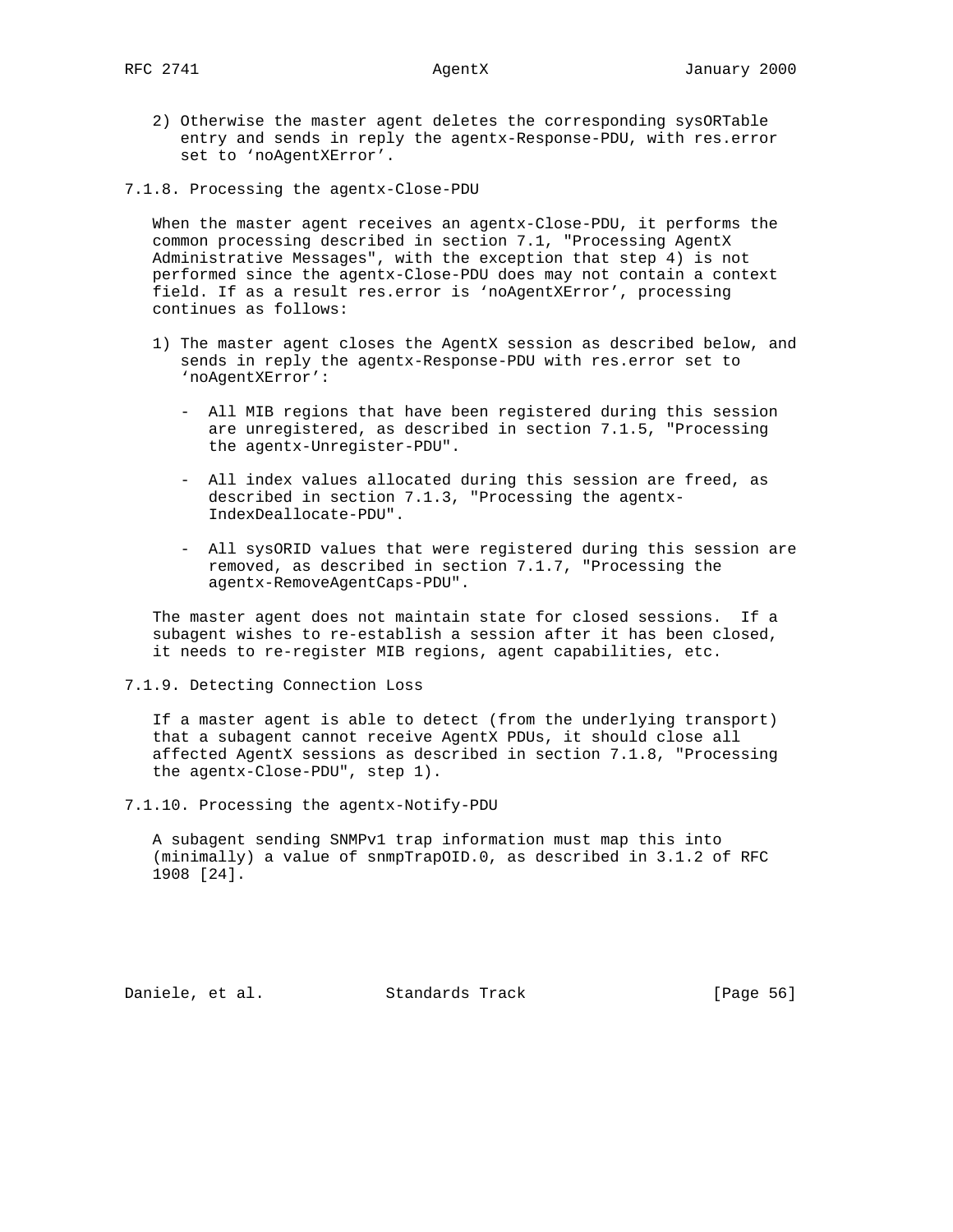When the master agent receives an agentx-Notify-PDU, it performs the common processing described in section 7.1, "Processing AgentX Administrative Messages". If as a result res.error is 'noAgentXError', processing continues as follows:

- 1) If the first VarBind is sysUpTime.0;
	- (a) if the second VarBind is not snmpTrapOID.0, res.error is set to 'processingError' and res.index to 2
	- (b) otherwise these two VarBinds are used as the first two VarBinds within the generated notification.
- 2) If the first VarBind is not sysUpTime.0;
	- (a) if the first VarBind is not snmpTrapOID.0, res.error is set to 'processingError' and res.index to 1
	- (b) otherwise this VarBind is used for snmpTrapOID.0 within the generated notification, and the master agent uses the current value of sysUpTime.0 for the indicated context as sysUpTime.0 within the notification.
- 3) An agentx-Response-PDU is sent containing the original VarBindList, and with res.error and res.index set as described above. If res.error is 'noAgentXError', notifications are sent according to the implementation-specific configuration of the master agent. If SNMPv1 Trap PDUs are generated, the recommended mapping is as described in RFC 2089 [25]. If res.error indicates an error in processing, no notifications are generated.

 Note that the master agent's successful response indicates the agentx-Notify-PDU was received and validated. It does not indicate that any particular notifications were actually generated or received by notification targets.

7.1.11. Processing the agentx-Ping-PDU

 When the master agent receives an agentx-Ping-PDU, it performs the common processing described in section 7.1, "Processing AgentX Administrative Messages". If as a result res.error is ' noAgentXError', processing continues as follows:

Daniele, et al. Standards Track [Page 57]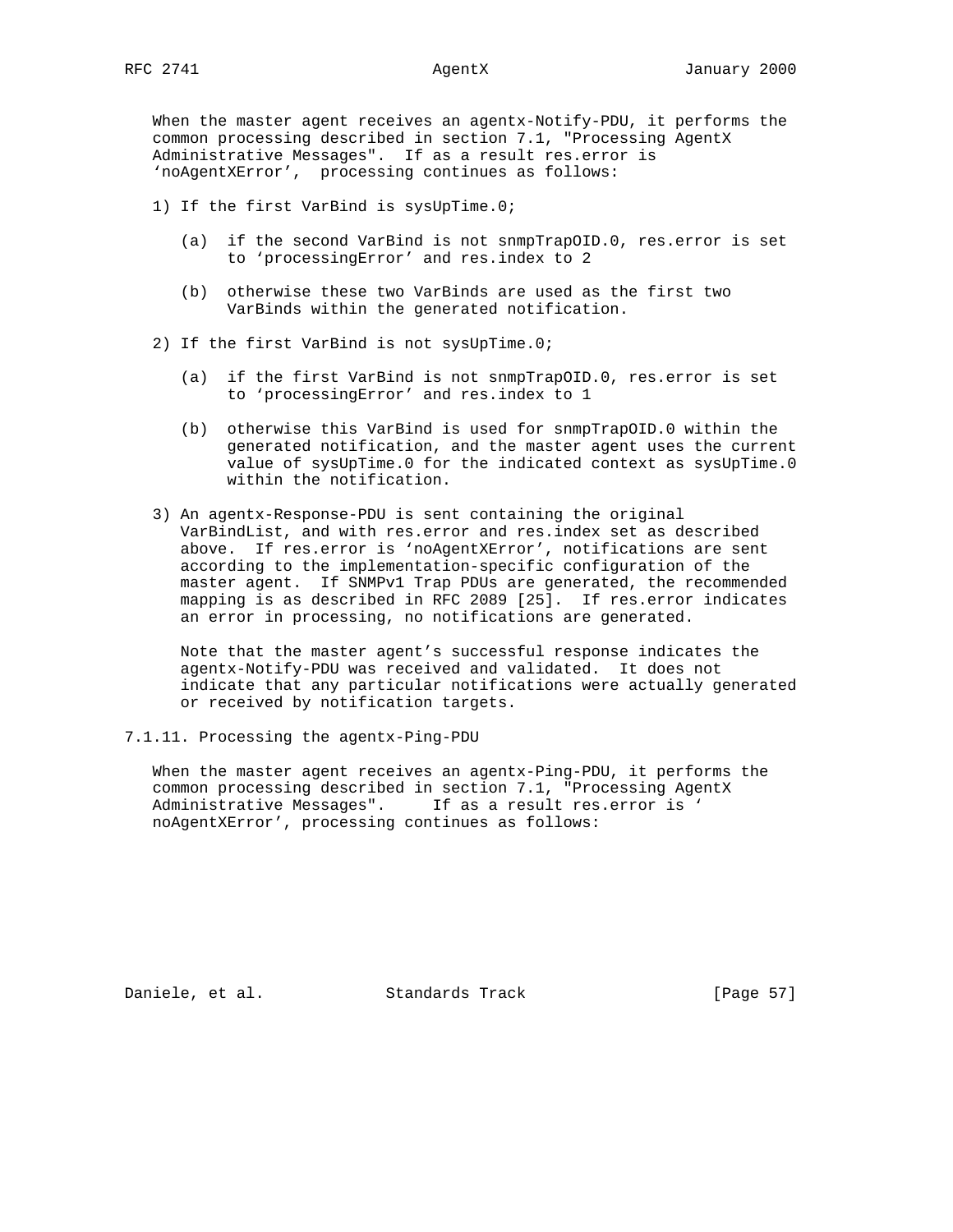1) An agentx-Response-PDU is sent in reply.

 If a subagent does not receive a response to its pings, or if it is able to detect (from the underlying transport) that the master agent is not able to receive AgentX messages, then it eventually must initiate a new AgentX session, re-register its MIB regions, etc.

# 7.2. Processing Received SNMP Protocol Messages

 When an SNMP GetRequest, GetNextRequest, GetBulkRequest, or SetRequest protocol message is received by the master agent, the master agent applies its access control policy.

 In particular, for SNMPv1 or SNMPv2c protocol messages, the master agent applies the Elements of Procedure defined in section 4.1 of STD 15, RFC 1157 [8] that apply to receiving entities. For SNMPv3, the master agent applies an Access Control Model, possibly the View-based Access Control Model (see RFC 2575 [15]), as described in section 3.1.2 and section 4.3 of RFC 2571 [1].

 For SNMPv1 and SNMPv2c, the master agent uses the community string as an index into a local repository of configuration information that may include community profiles or more complex context information. For SNMPv3, the master agent uses the SNMP Context (see section 3.3.1 of RFC 2571 [1]) for these purposes.

 If application of the access control policy results in a valid SNMP request PDU, then an SNMP Response-PDU is constructed from information gathered in the exchange of AgentX PDUs between the master agent and one or more subagents. Upon receipt and initial validation of an SNMP request PDU, a master agent uses the procedures described below to dispatch AgentX PDUs to the proper subagents, marshal the subagent responses, and construct an SNMP response PDU.

## 7.2.1. Dispatching AgentX PDUs

 Upon receipt and initial validation of an SNMP request PDU, a master agent uses the procedures described below to dispatch AgentX PDUs to the proper subagents.

General Rules of Procedure

 While processing a particular SNMP request, the master agent may send one or more AgentX PDUs on one or more subagent sessions. The following rules of procedure apply in general to the AgentX master agent. PDU-specific rules are listed in the applicable sections.

Daniele, et al. Standards Track [Page 58]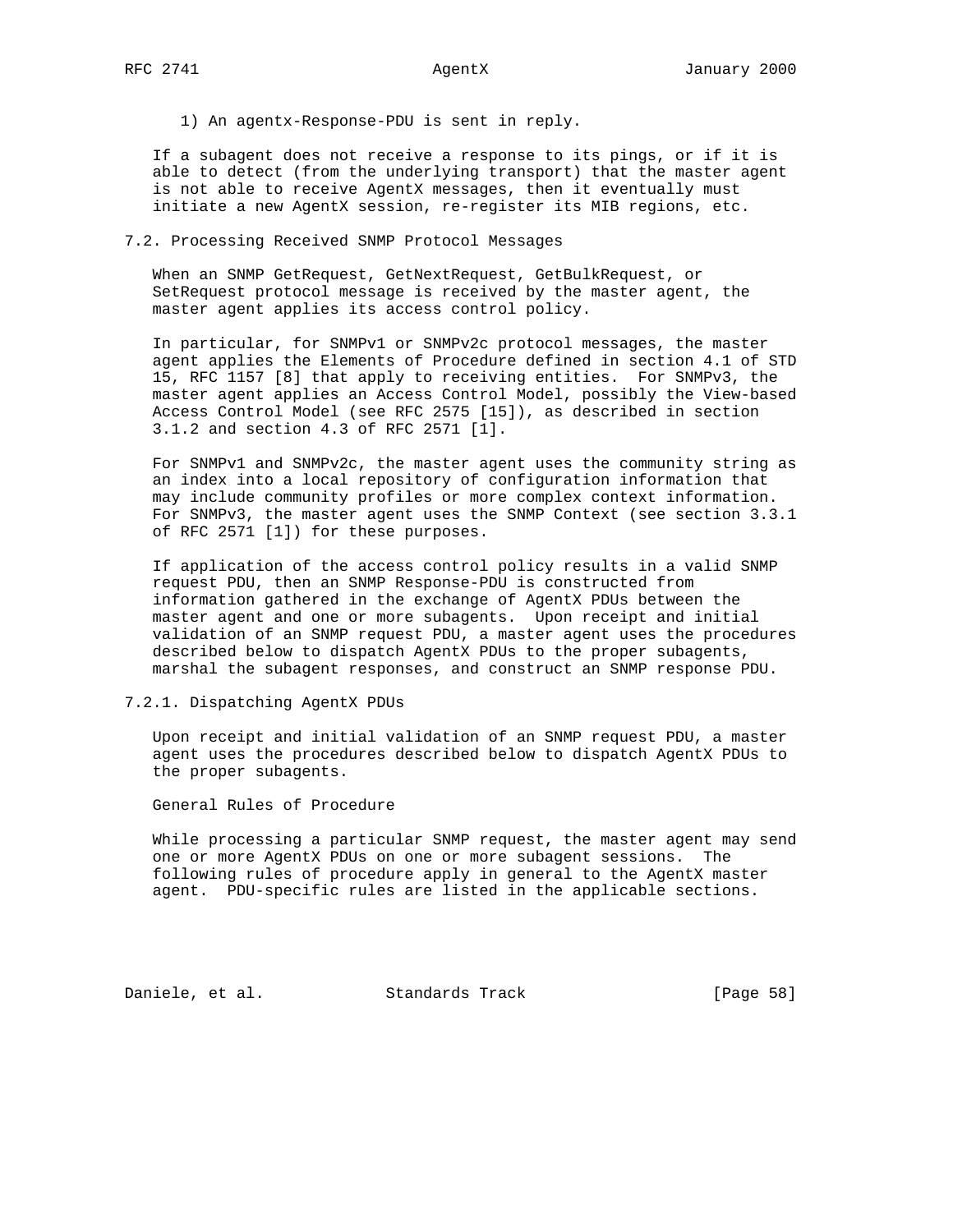1) Honoring the registry

 Because AgentX supports registration of duplicate and overlapping regions, it is possible for the master agent to obtain a value for a requested varbind from within multiple registered MIB regions.

 The master agent must ensure that the value (or exception) actually returned in the SNMP response PDU is taken from the authoritative region (as defined in section 7.1.4.1, "Handling Duplicate and Overlapping Subtrees").

2) GetNext and GetBulk Processing

 The master agent may choose to send agentx-Get-PDUs while servicing an SNMP GetNextRequest-PDU. The master agent may choose to send agentx-Get-PDUs or agentx-GetNext-PDUs while servicing an SNMP GetBulkRequest-PDU. One possible reason for this would be if the current iteration has targeted instance-level registrations.

 The master agent may choose to "scope" the possible instances returned by a subagent by specifying an ending OID in the SearchRange. If such scoping is used, typically the ending OID would be the first lexicographical successor to the target region that was registered on a session other than the target session. Regardless of this choice, rule (1) must be obeyed.

 The master agent may require multiple request-response iterations on the same subagent session, to determine the final value of all requested variables.

 All AgentX PDUs sent on the session while processing a given SNMP request must contain identical values of transactionID. Each different SNMP request processed by the master agent must present a unique value of transactionID (within the limits of the 32-bit field) to the session.

3) Number and order of variables sent per AgentX PDU

 For Get/GetNext/GetBulk operations, at any stage of the possibly iterative process, the master agent may need to dispatch several SearchRanges to a particular subagent session. The master agent may send one, some, or all of the SearchRanges in a single AgentX PDU.

 The master agent must ensure that the correct contents and ordering of the VarBindList in the SNMP Response-PDU are maintained.

Daniele, et al. Standards Track [Page 59]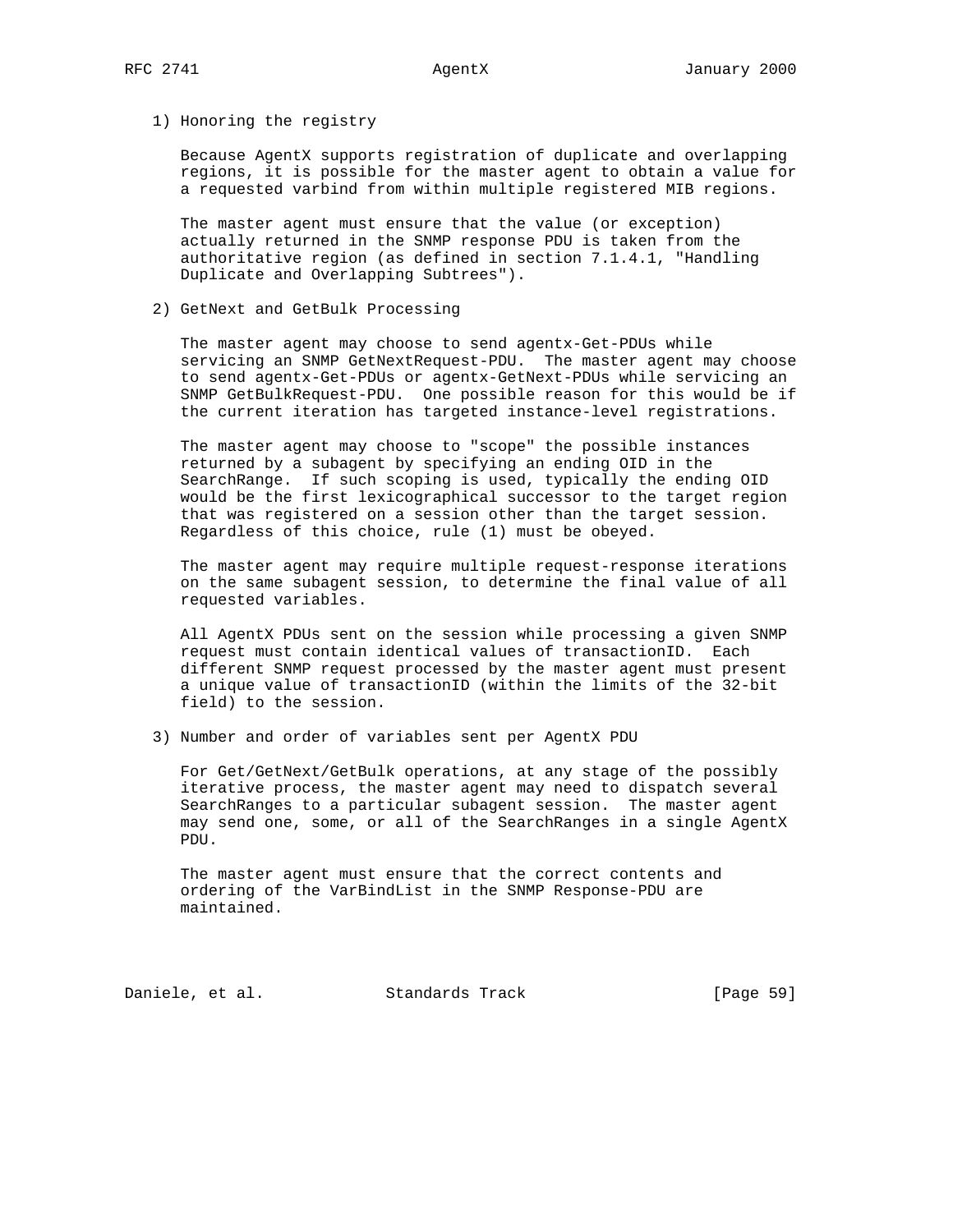The following rules govern the number of VarBinds in a given AgentX PDU:

- a) The subagent must support processing of AgentX PDUs with multiple VarBinds.
- b) When processing an SNMP Set request, the master agent must send all of the VarBinds applicable to a particular subagent session in a single agentx-TestSet-PDU.
- c) When processing an SNMP Get, GetNext, or GetBulk request, the master agent may send a single AgentX PDU on the session with all applicable VarBinds, or multiple PDUs with single VarBinds, or something in between those extremes. The determination of which method to use in a particular case is implementation-specific.
- 4) Timeout Values

 The master agent chooses a timeout value for each MIB region being queried, which is

- a) the value specified during registration of the MIB region, if it was non-zero
- b) otherwise, the value specified during establishment of the session in which this region was subsequently registered, if that value was non-zero
- c) otherwise, or, if the specified value is not practical, the master agent's implementaton-specific default value

 When an AgentX PDU that references multiple MIB regions is dispatched, the timeout value used for the PDU is the maximum value of the timeouts so determined for each of the referenced MIB regions.

5) Context

 If the master agent has determined that a specific non-default context is associated with the SNMP request PDU, that context is encoded into the AgentX PDU's context field and the NON\_DEFAULT\_CONTEXT bit is set in h.flags.

 Otherwise, no context Octet String is added to the PDU, and the NON\_DEFAULT\_CONTEXT bit is cleared.

Daniele, et al. Standards Track [Page 60]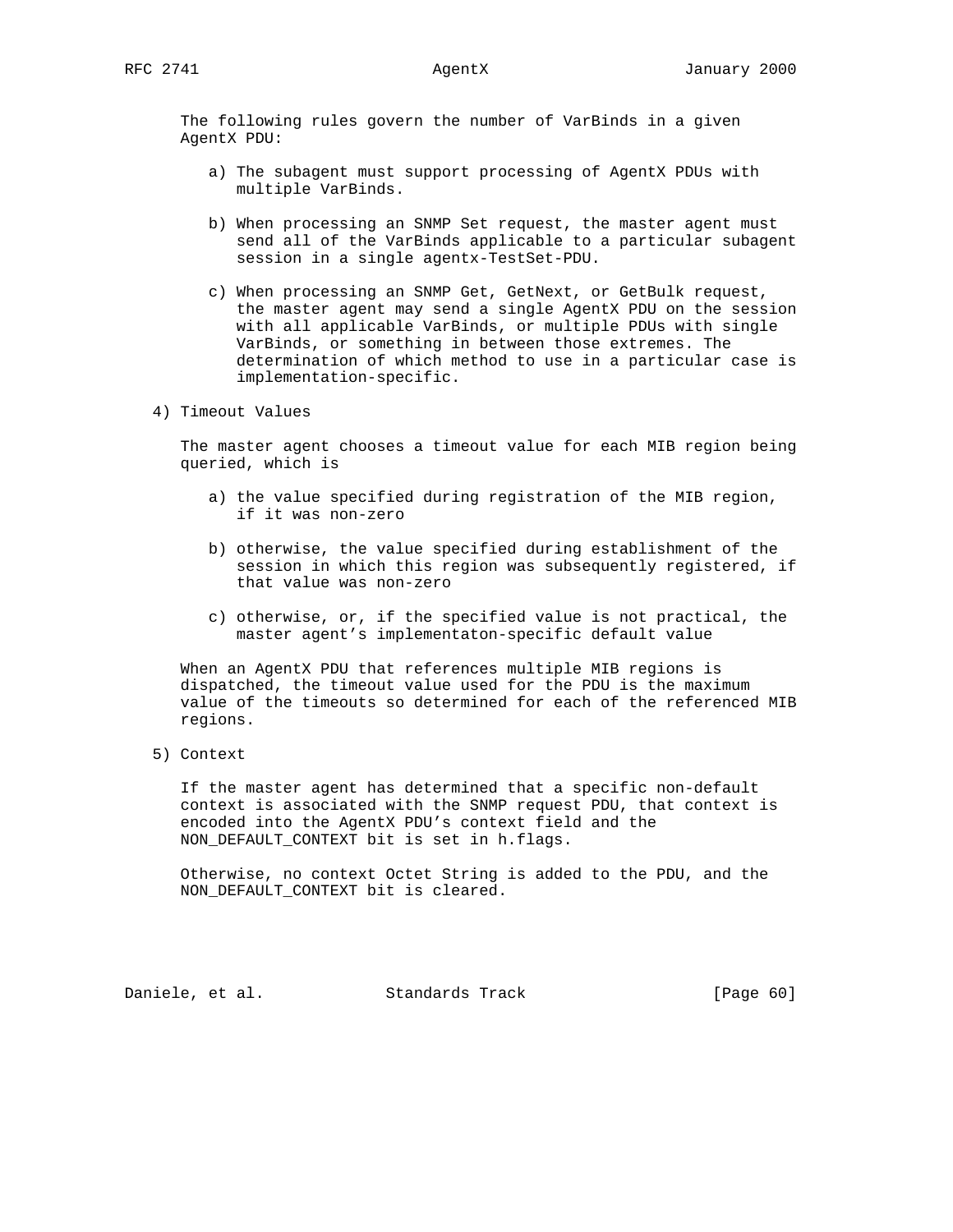# 7.2.1.1. agentx-Get-PDU

 Each variable binding in the SNMP request PDU is processed as follows:

(1) Identify the target MIB region.

 Within a lexicographically ordered set of registered MIB regions, valid for the indicated context, locate the authoritative region (according to section 7.1.4.1, "Handling Duplicate and Overlapping Subtrees") that contains the binding's name.

- (2) If no such region exists, the variable binding is not processed further, and its value is set to 'noSuchObject'.
- (3) Identify the subagent session in which this region was registered, termed the target session.
- (4) If this is the first variable binding to be dispatched over the target session in a request-response exchange entailed in the processing of this management request:
	- Create an agentx-Get-PDU for this session, with the header fields initialized as described above (see section 6.1, "AgentX PDU Header").
- (5) Add a SearchRange to the end of the target session's PDU for this variable binding.
	- The variable binding's name is encoded into the starting OID.
	- The ending OID is encoded as null.
- 7.2.1.2. agentx-GetNext-PDU

 Each variable binding in the SNMP request PDU is processed as follows:

(1) Identify the target MIB region.

 Within a lexicographically ordered set of registered MIB regions, valid for the indicated context, locate the authoritative region (according to section 7.1.4.1, "Handling Duplicate and Overlapping Subtrees") that

 a) contains the variable binding's name and is not a fully qualified instance, or

Daniele, et al. Standards Track [Page 61]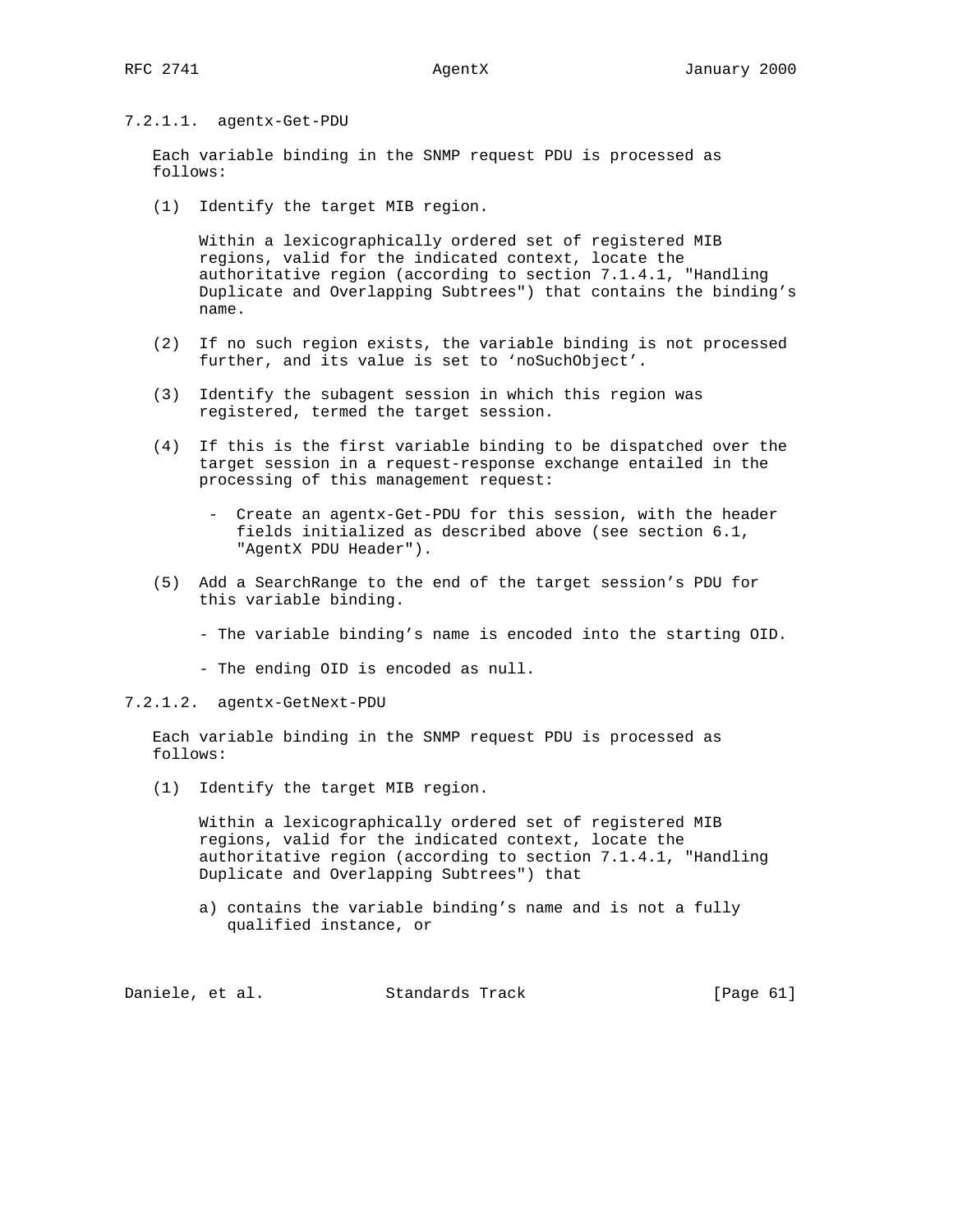- b) is the first lexicographical successor to the variable binding's name.
- (2) If no such region exists, the variable binding is not processed further, and its value is set to 'endOfMibView'.
- (3) Identify the subagent session in which this region was registered, termed the target session.
- (4) If this is the first variable binding to be dispatched over the target session in a request-response exchange entailed in the processing of this management request:
	- Create an agentx-GetNext-PDU for the session, with the header fields initialized as described above (see section 6.1, "AgentX PDU Header").
- (5) Add a SearchRange to the end of the target session's agentx- GetNext-PDU for this variable binding.
	- if (1a) applies, the variable binding's name is encoded into the starting OID, and the OID's "include" field is set to 0.
	- if (1b) applies, the target region's r.subtree is encoded into the starting OID, and its "include" field is set to 1. (This is the recommended method. An implementation may choose to use a Starting OID value that precedes r.subtree, in which case the include bit must be 0. A starting OID value that succeeds r.subtree is not permitted.)
	- the Ending OID for the SearchRange is encoded to be either NULL, or a value that lexicographically succeeds the Starting OID. This is an implementation-specific choice depending on how the master agent wishes to "scope" the possible returned instances.

7.2.1.3. agentx-GetBulk-PDU

 (Note: The outline of the following procedure is based closely on section 4.2.3, "The GetBulkRequest-PDU" of RFC 1905 [13]. Please refer to it for details on the format of the SNMP GetBulkRequest-PDU itself.)

Daniele, et al. Standards Track [Page 62]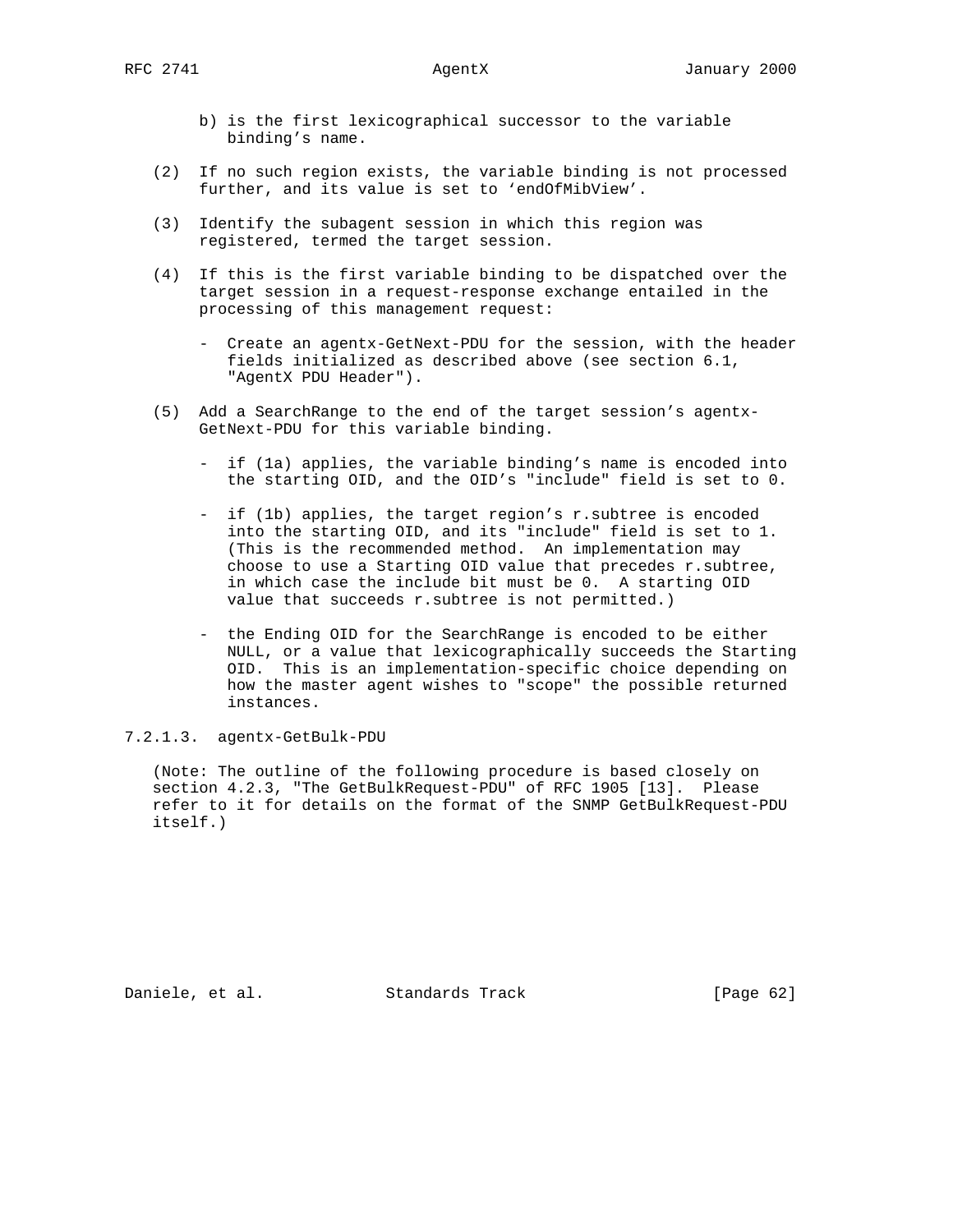Each variable binding in the request PDU is processed as follows:

- (1) Identify the authoritative target region and target session, exactly as described for the agentx-GetNext-PDU (see section 7.2.1.2, "agentx-GetNext-PDU").
- (2) If this is the first variable binding to be dispatched over the target session in a request-response exchange entailed in the processing of this management request:
	- Create an agentx-GetBulk-PDU for the session, with the header fields initialized as described above (see section 6.1, "AgentX PDU Header").
- (3) Add a SearchRange to the end of the target session's agentx- GetBulk-PDU for this variable binding, as described for the agentx-GetNext-PDU. If the variable binding was a non-repeater in the original request PDU, it must be a non-repeater in the agentx-GetBulk-PDU.

 The value of g.max\_repetitions in the agentx-GetBulk-PDU may be less than (but not greater than) the value in the original request PDU.

 The master agent may make such alterations due to simple sanity checking, optimizations for the current iteration based on the registry, the maximum possible size of a potential Response-PDU, known constraints of the AgentX transport, or any other implementation-specific constraint.

# 7.2.1.4. agentx-TestSet-PDU

 AgentX employs test-commit-undo-cleanup phases to achieve "as if simultaneous" semantics of the SNMP SetRequest-PDU within the extensible agent. The initial phase involves the agentx-TestSet-PDU.

 Each variable binding in the SNMP request PDU is processed in order, as follows:

 (1) Identify the target MIB region and target session exactly as described in section 7.2.1.1, "agentx-Get-PDU", step 1).

 Within a lexicographically ordered set of OID ranges, valid for the indicated context, locate the authoritative range that contains the variable binding's name.

 (2) If no such target region exists, this variable binding fails with an error of 'notWritable'. Processing is complete for this request.

Daniele, et al. Standards Track [Page 63]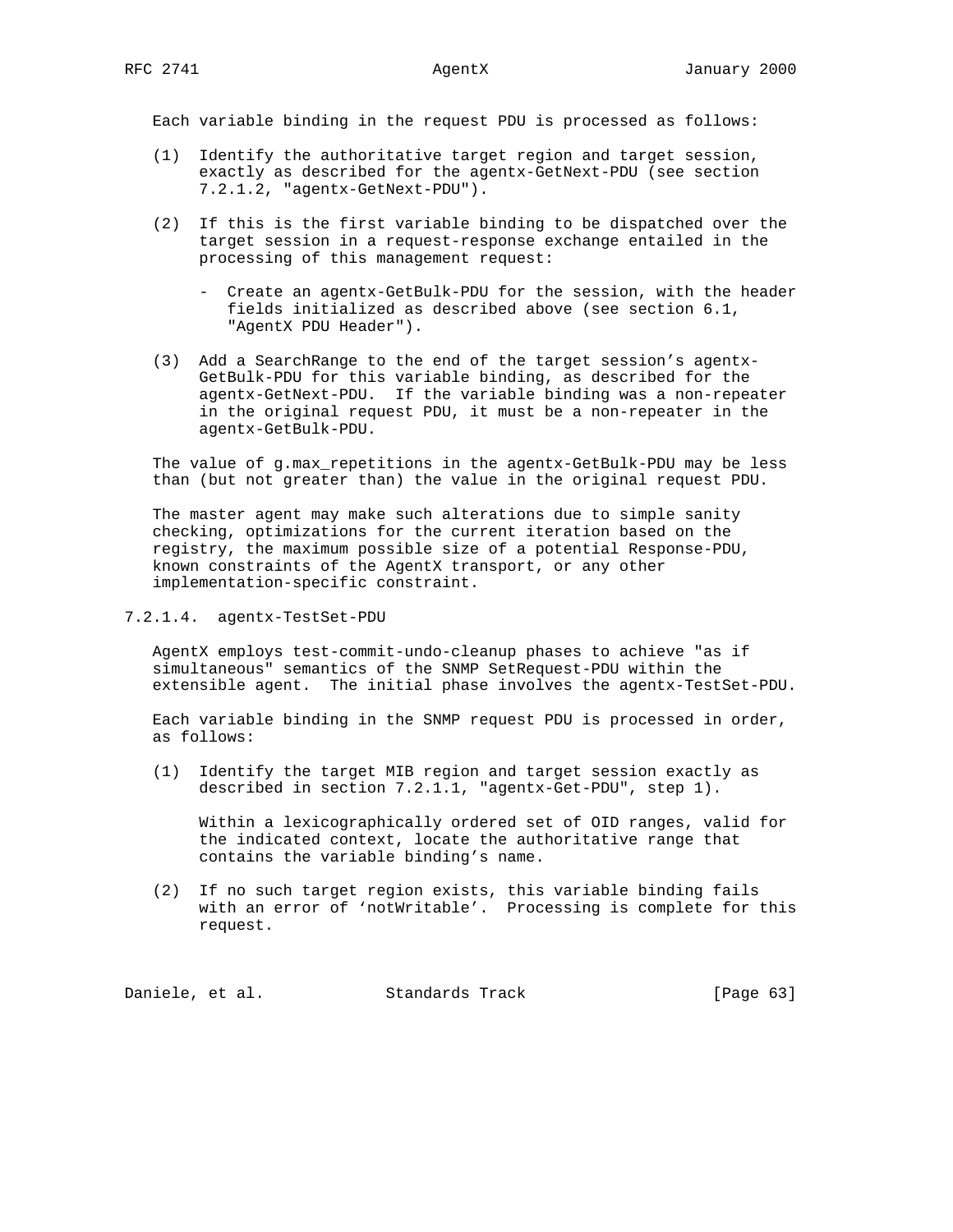- (3) If this is the first variable binding to be dispatched over the target session in a request-response exchange entailed in the processing of this management request:
	- create an agentx-TestSet-PDU for the session, with the header fields initialized as described above (see section 6.1, "AgentX PDU Header").
- (4) Add a VarBind to the end of the target session's PDU for this variable binding, as described in section 5.4, "Value Representation".

 Note that all VarBinds applicable to a given session must be sent in a single agentx-TestSet-PDU.

7.2.1.5. Dispatch

 A timeout value is calculated for each PDU to be sent, which is the maximum value of the timeouts determined for each of the PDU's SearchRanges (as described above in section 7.2.1, "Dispatching AgentX PDUs", item 4). Each pending PDU is mapped (via its h.sessionID value) to a particular transport domain/endpoint, as described in section 8 (Transport Mappings).

7.2.2. Subagent Processing

A subagent initially processes a received AgentX PDU as follows:

- If the received PDU is an agentx-Response-PDU:
- 1) If there are any errors parsing or interpreting the PDU, it is silently dropped.
- 2) Otherwise the response is matched to the original request via h.packetID, and handled in an implementation-specific manner. For example, if this response indicates an error attempting to register a MIB region, the subagent may wish to register a different region, or log an error and halt, etc.
- If the received PDU is any other type:
- 1) an agentx-Response-PDU is created whose header fields are identical to the received request PDU except that h.type is set to Response, res.error to 'noError', res.index to 0, and the VarBindList to null.
- 2) If the received PDU cannot be parsed, res.error is set to 'parseError'.

Daniele, et al. Standards Track [Page 64]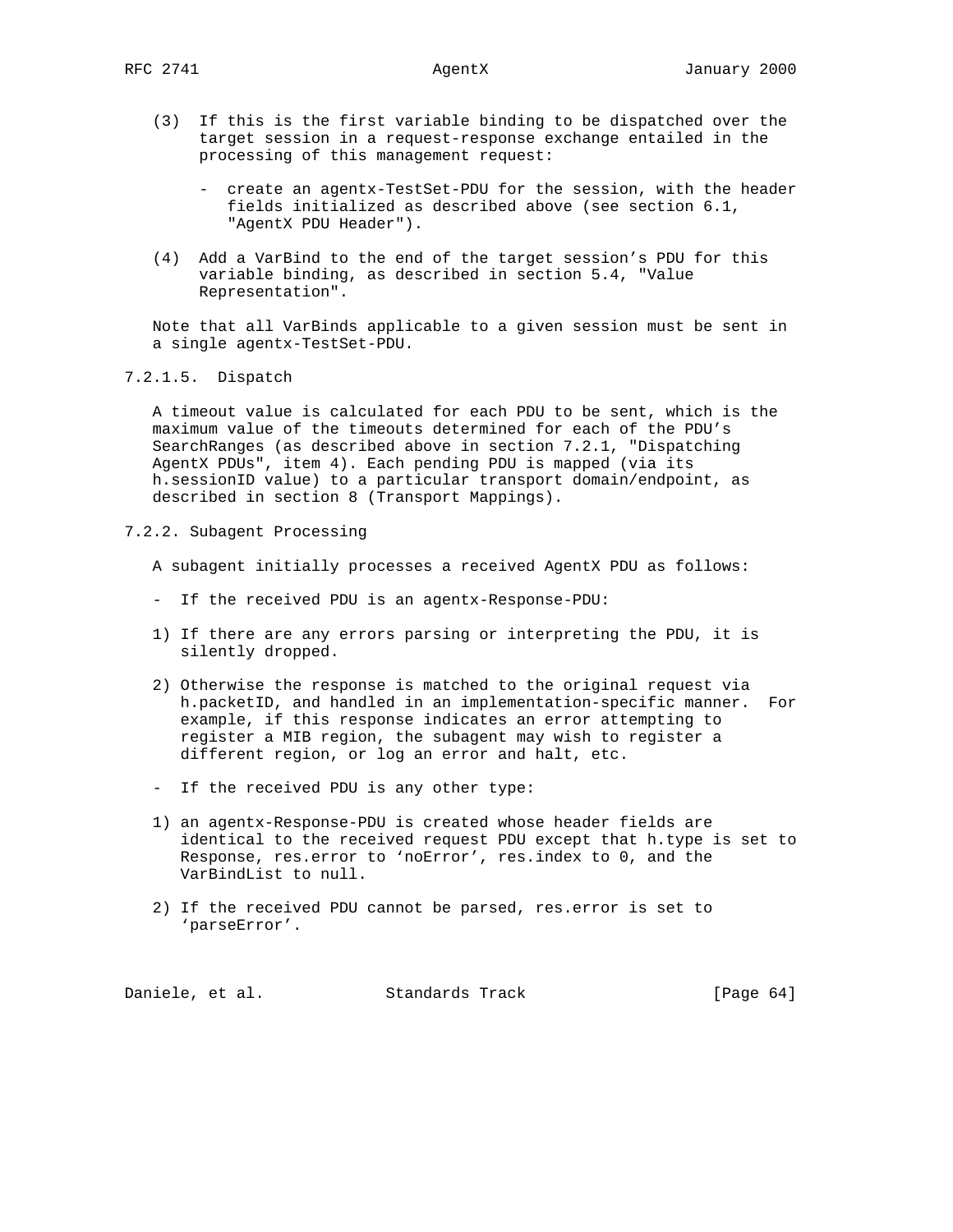- 3) Otherwise, if h.sessionID does not correspond to a currently established session, res.error is set to 'notOpen'.
- 4) At this point, if res.error is not 'noError', the received PDU is not processed further. If the received PDU's header was successfully parsed, the AgentX-Response-PDU is sent in reply. If the received PDU's header was not successfully parsed or for some other reason the subagent cannot send a reply, processing is complete.
- 7.2.3. Subagent Processing of agentx-Get, GetNext, GetBulk-PDUs

 A conformant AgentX subagent must support the agentx-Get, -GetNext, and -GetBulk PDUs, and must support multiple variables being supplied in each PDU.

When a subagent receives an agentx-Get-, GetNext-, or GetBulk-PDU, it performs the indicated management operations and returns an agentx- Response-PDU.

 Each SearchRange in the request PDU's SearchRangeList is processed as described below, and a VarBind is added in the corresponding location of the agentx-Response-PDU's VarbindList. If processing should fail for any reason not described below, res.error is set to 'genErr', res.index to the index of the failed SearchRange, the VarBindList is reset to null, and this agentx-Response-PDU is returned to the master agent.

7.2.3.1. Subagent Processing of the agentx-Get-PDU

 Upon the subagent's receipt of an agentx-Get-PDU, each SearchRange in the request is processed as follows:

- (1) The starting OID is copied to v.name.
- (2) If the starting OID exactly matches the name of a variable instantiated by this subagent within the indicated context and session, v.type and v.data are encoded to represent the variable's syntax and value, as described in section 5.4, "Value Representation".
- (3) Otherwise, if the starting OID does not match the object identifier prefix of any variable instantiated within the indicated context and session, the VarBind is set to 'noSuchObject', in the manner described in section 5.4, "Value Representation".

Daniele, et al. Standards Track [Page 65]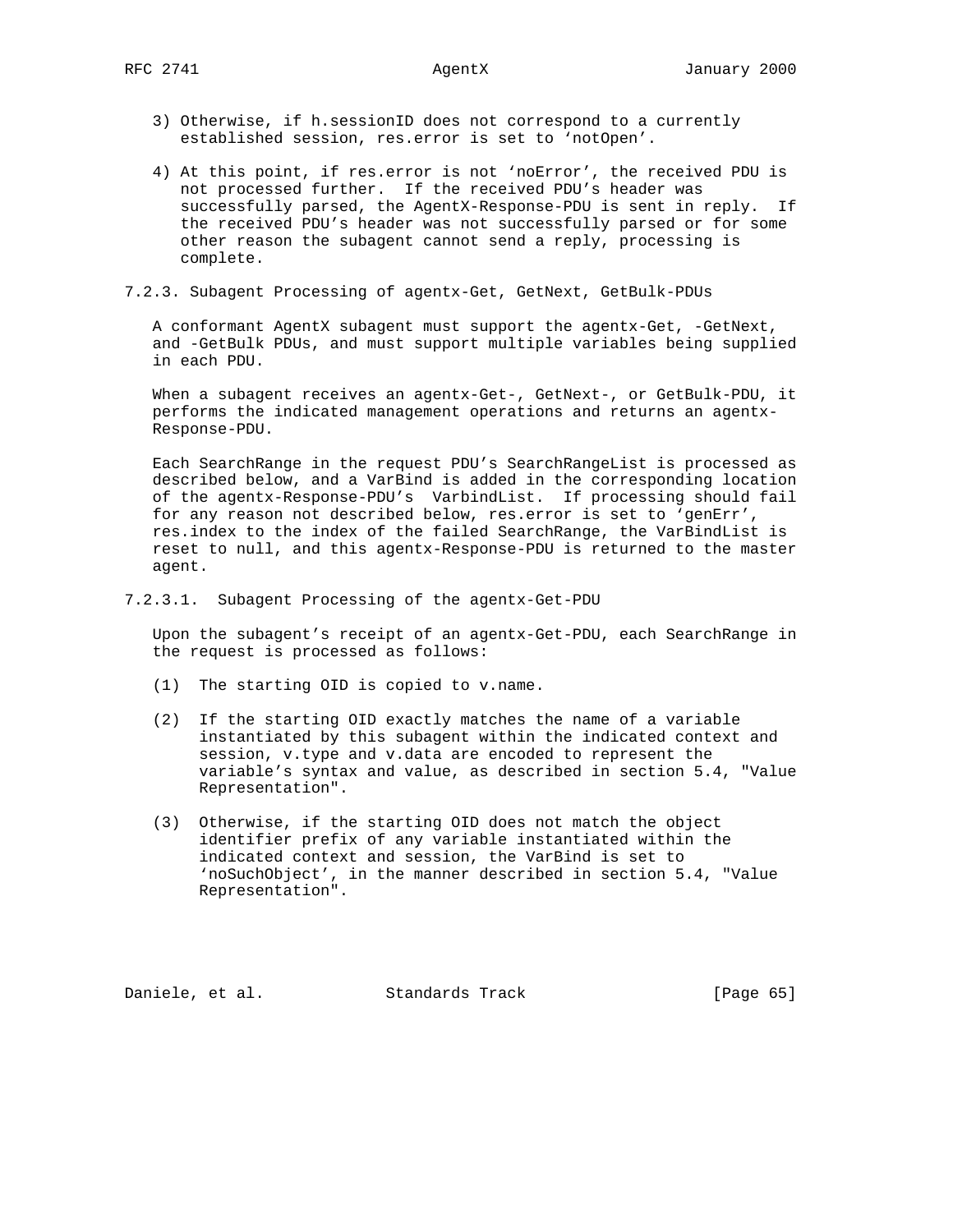(4) Otherwise, the VarBind is set to 'noSuchInstance' in the manner described in section 5.4, "Value Representation".

### 7.2.3.2. Subagent Processing of the agentx-GetNext-PDU

 Upon the subagent's receipt of an agentx-GetNext-PDU, each SearchRange in the request is processed as follows:

- (1) The subagent searches for a variable within the lexicographically ordered list of variable names for all variables it instantiates (without regard to registration of regions) within the indicated context and session, as follows:
	- if the "include" field of the starting OID is 0, the variable's name is the closest lexicographical successor to the starting OID.
	- if the "include" field of the starting OID is 1, the variable's name is either equal to, or the closest lexicographical successor to, the starting OID.
	- If the ending OID is not null, the variable's name lexicographically precedes the ending OID.

 If a variable is successfully located, v.name is set to that variable's name. v.type and v.data are encoded to represent the variable's syntax and value, as described in section 5.4, "Value Representation".

 (2) If the subagent cannot locate an appropriate variable, v.name is set to the starting OID, and the VarBind is set to ' endOfMibView', in the manner described in section 5.4, "Value Representation".

## 7.2.3.3. Subagent Processing of the agentx-GetBulk-PDU

A maximum of  $N + (M * R)$  VarBinds are returned, where

N equals g.non\_repeaters,

- M equals g.max\_repetitions, and
- R is (number of SearchRanges in the GetBulk request) N.

 The first N SearchRanges are processed exactly as for the agentx- GetNext-PDU.

 If M and R are both non-zero, the remaining R SearchRanges are processed iteratively to produce potentially many VarBinds. For each iteration i, such that i is greater than zero and less than or equal

Daniele, et al. Standards Track [Page 66]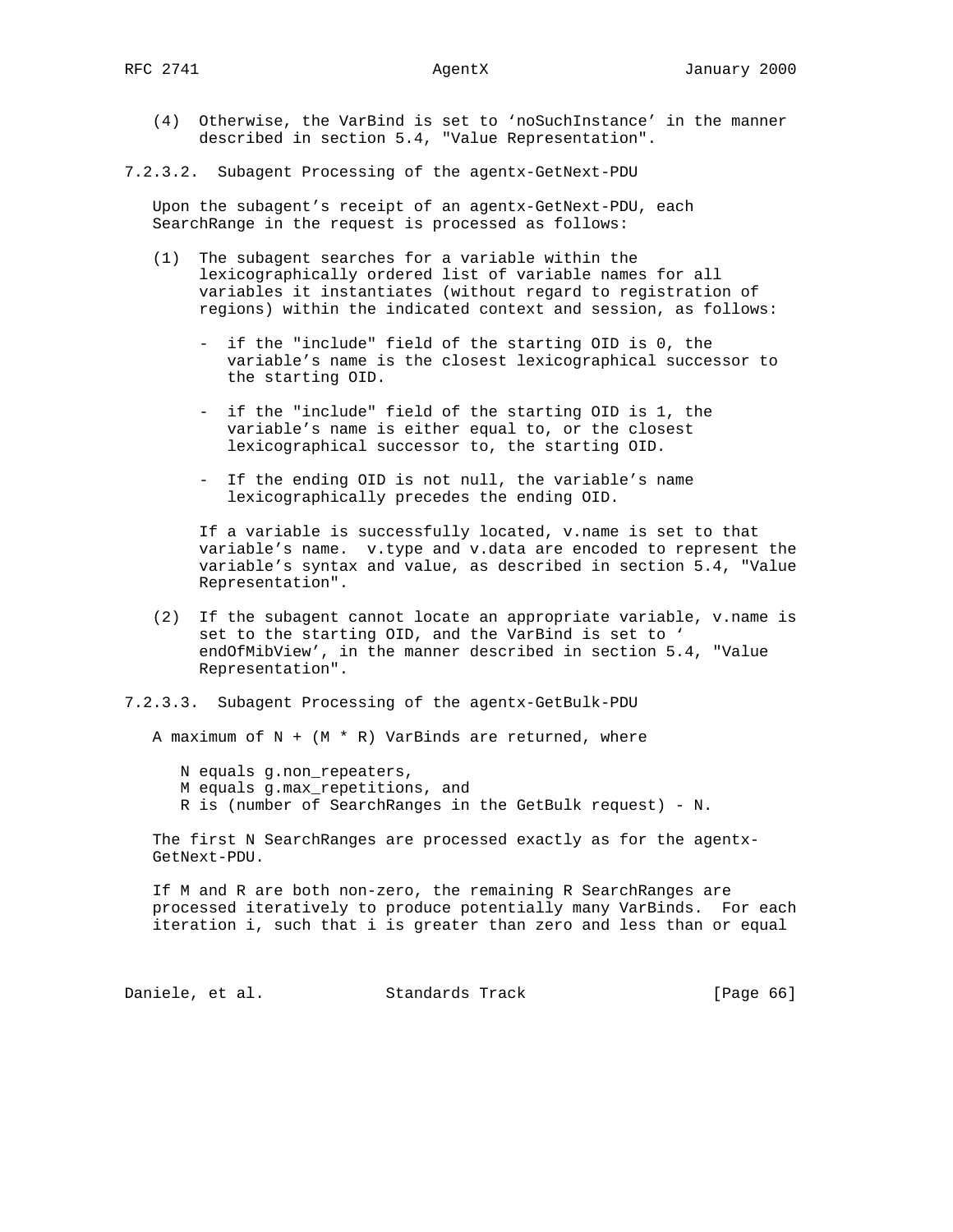to M, and for each repeated SearchRange s, such that s is greater than zero and less than or equal to R, the  $(N+((i-1)*R)+s)-th$  VarBind is added to the agentx-Response-PDU as follows:

- 1) The subagent searches for a variable within the lexicographically ordered list of variable names for all variables it instantiates (without regard to registration of regions) within the indicated context and session, for which the following are all true:
	- The variable's name is the (i)-th lexicographical successor to the (N+s)-th requested OID.

 (Note that if i is 0 and the "include" field is 1, the variable's name may be equivalent to, or the first lexicographical successor to, the (N+s)-th requested OID.)

 - If the ending OID is not null, the variable's name lexicographically precedes the ending OID.

 If all of these conditions are met, v.name is set to the located variable's name. v.type and v.data are encoded to represent the variable's syntax and value, as described in section 5.4, "Value Representation".

 2) If no such variable exists, the VarBind is set to ' endOfMibView' as described in section 5.4, "Value Representation". v.name is set to v.name of the (N+((i- 2)\*R)+s)-th VarBind unless i is currently 1, in which case it is set to the value of the starting OID in the (N+s)-th SearchRange.

Note that further iterative processing should stop if

- For any iteration i, all s values of v.type are ' endOfMibView'.
- An AgentX transport constraint or other implementation specific constraint is reached.
- 7.2.4. Subagent Processing of agentx-TestSet, -CommitSet, -UndoSet, -CleanupSet-PDUs

 A conformant AgentX subagent must support the agentx-TestSet, -CommitSet, -UndoSet, and -CleanupSet PDUs, and must support multiple variables being supplied in the agentx-TestSet-PDU.

Daniele, et al. Standards Track [Page 67]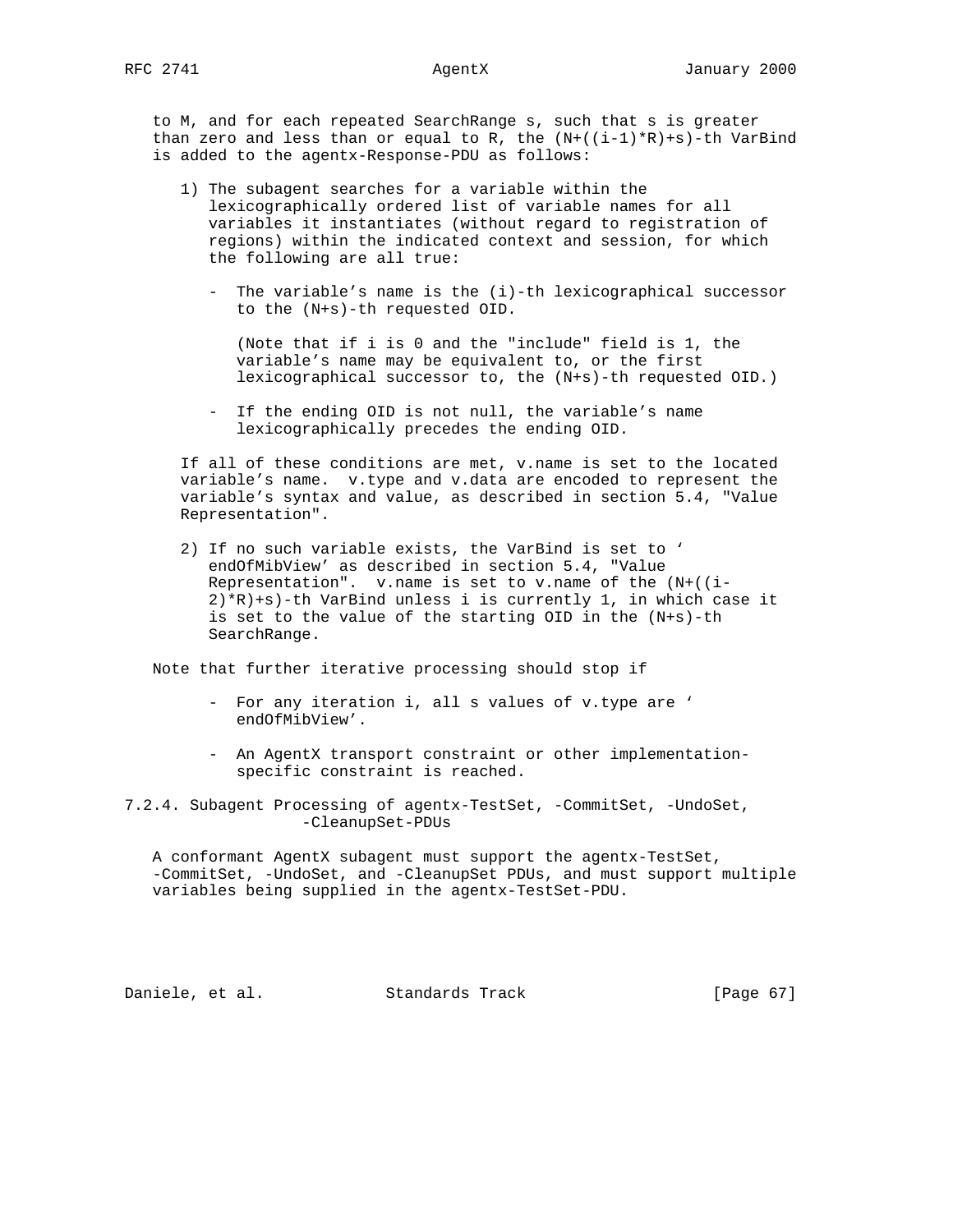These four PDUs are used to collectively perform the indicated management operation. An agentx-Response-PDU is sent in reply to each of the PDUs (except -CleanupSet), to inform the master agent of the state of the operation.

 The master agent must serialize Set transactions for each session. That is, a session need not handle multiple concurrent Set transactions.

These Response-PDUs do not contain a VarBindList.

7.2.4.1. Subagent Processing of the agentx-TestSet-PDU

 Upon the subagent's receipt of an agentx-TestSet-PDU, each VarBind in the PDU is validated until they are all successful, or until one fails, as described in section 4.2.5 of RFC 1905 [13]. The subagent validates variables with respect to the context and session indicated in the testSet-PDU.

 If each VarBind is successful, the subagent has a further responsibility to ensure the availability of all resources (memory, write access, etc.) required for successfully carrying out a subsequent agentx-CommitSet operation. If this cannot be guaranteed, the subagent should set res.error to 'resourceUnavailable'. As a result of this validation step, an agentx-Response-PDU is sent in reply whose res.error field is set to one of the following SNMPv2 PDU error-status values (see section 3, "Definitions", in RFC 1905 [13]):

| noError             |          |
|---------------------|----------|
| qenErr              | $(5)$ ,  |
| noAccess            | $(6)$ ,  |
| wrongType           | $(7)$ ,  |
| wrongLength         | $(8)$ ,  |
| wrongEncoding       | $(9)$ ,  |
| wrongValue          | $(10)$ , |
| noCreation          | $(11)$ , |
| inconsistentValue   | $(12)$ , |
| resourceUnavailable | $(13)$ , |
| notWritable         | $(17)$ , |
| inconsistentName    | (18)     |
|                     |          |

 If this value is not 'noError', the res.index field must be set to the index of the VarBind for which validation failed.

Daniele, et al. Standards Track [Page 68]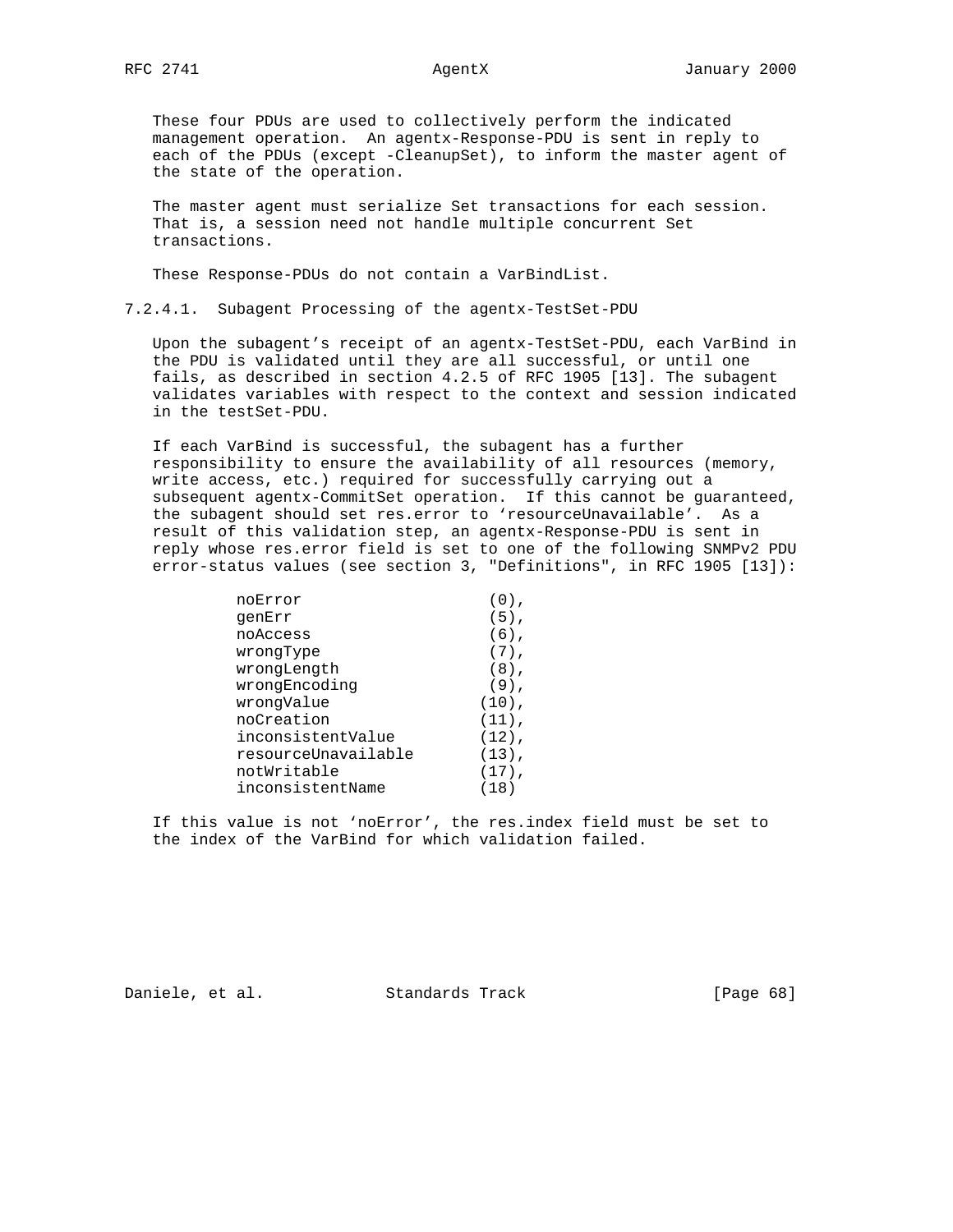Implementation of rigorous validation code may be one of the most demanding aspects of subagent development. Implementors are strongly encouraged to do this right, so as to avoid if at all possible the extensible agent's having to return 'commitFailed' or 'undoFailed' during subsequent processing.

7.2.4.2. Subagent Processing of the agentx-CommitSet-PDU

 The agentx-CommitSet-PDU indicates that the subagent should actually perform (as described in the post-validation sections of 4.2.5 of RFC 1905 [13]) the management operation indicated by the previous TestSet-PDU. After carrying out the management operation, the subagent sends in reply an agentx-Response-PDU whose res.error field is set to one of the following SNMPv2 PDU error-status values (see section 3, "Definitions", in RFC 1905 [13]):

| noError      | $(0)$ , |
|--------------|---------|
| commitFailed | (14)    |

 If this value is 'commitFailed', the res.index field must be set to the index of the VarBind (as it occurred in the agentx-TestSet-PDU) for which the operation failed. Otherwise res.index is set to 0.

7.2.4.3. Subagent Processing of the agentx-UndoSet-PDU

 The agentx-UndoSet-PDU indicates that the subagent should undo the management operation requested in a preceding CommitSet-PDU. The undo process is as described in section 4.2.5 of RFC 1905 [13].

 After carrying out the undo process, the subagent sends in reply an agentx-Response-PDU whose res.error field is set to one of the following SNMPv2 PDU error-status values (see section 3, "Definitions", in RFC 1905 [13]):

| noError    | (0). |
|------------|------|
| undoFailed | (15) |

 If this value is 'undoFailed', the res.index field must be set to the index of the VarBind (as it occurred in the agentx-TestSet-PDU) for which the operation failed. Otherwise res.index is set to 0.

 This PDU also signals the end of processing of the management operation initiated by the previous TestSet-PDU. The subagent should release resources, etc. as described in section 7.2.4.4, "Subagent Processing of the agentx-CleanupSet-PDU".

Daniele, et al. Standards Track [Page 69]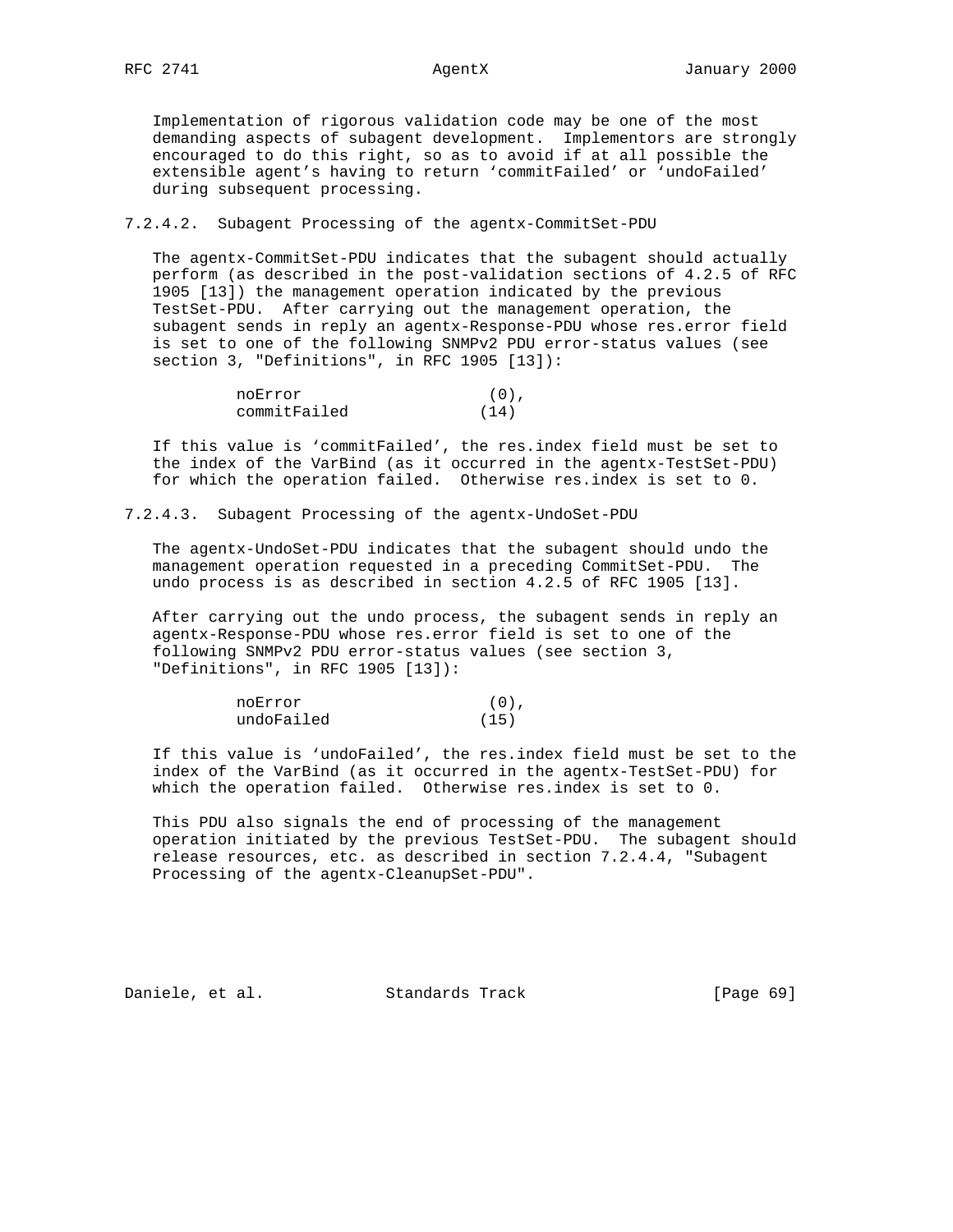7.2.4.4. Subagent Processing of the agentx-CleanupSet-PDU

 The agentx-CleanupSet-PDU signals the end of processing of the management operation requested in the previous TestSet-PDU. This is an indication to the subagent that it may now release any resources it may have reserved in order to carry out the management request. No response is sent by the subagent.

7.2.5. Master Agent Processing of AgentX Responses

 The master agent now marshals all subagent AgentX response PDUs and builds an SNMP response PDU. In the next several subsections, the initial processing of all subagent AgentX response PDUs is described, followed by descriptions of subsequent processing for each specific subagent Response.

7.2.5.1. Common Processing of All AgentX Response PDUs

 1) If a response is not received on a session within the timeout interval for this dispatch, it is treated as if the subagent had returned 'genErr' and processed as described below.

 A timeout may be due to a variety of reasons, and does not necessarily denote a failed or malfunctioning subagent. As such, the master agent's response to a subagent timeout is implementation-specific, but with the following constraint:

 A session that times out on three consecutive AgentX requests is considered unable to respond, and the master agent must close the AgentX session as described in section 7.1.8, "Processing the agentx-Close-PDU", step (2).

- 2) Otherwise, the h.packetID, h.sessionID, and h.transactionID fields of the AgentX response PDU are used to correlate subagent responses. If the response does not pertain to this SNMP operation, it is ignored.
- 3) Otherwise, the responses are processed jointly to form the SNMP response PDU.

7.2.5.2. Processing of Responses to agentx-Get-PDUs

 After common processing of the subagent's response to an agentx-Get- PDU (see section 7.2.5.1, "Common Processing of All AgentX Response PDUs", above), processing continues with the following steps:

Daniele, et al. Standards Track [Page 70]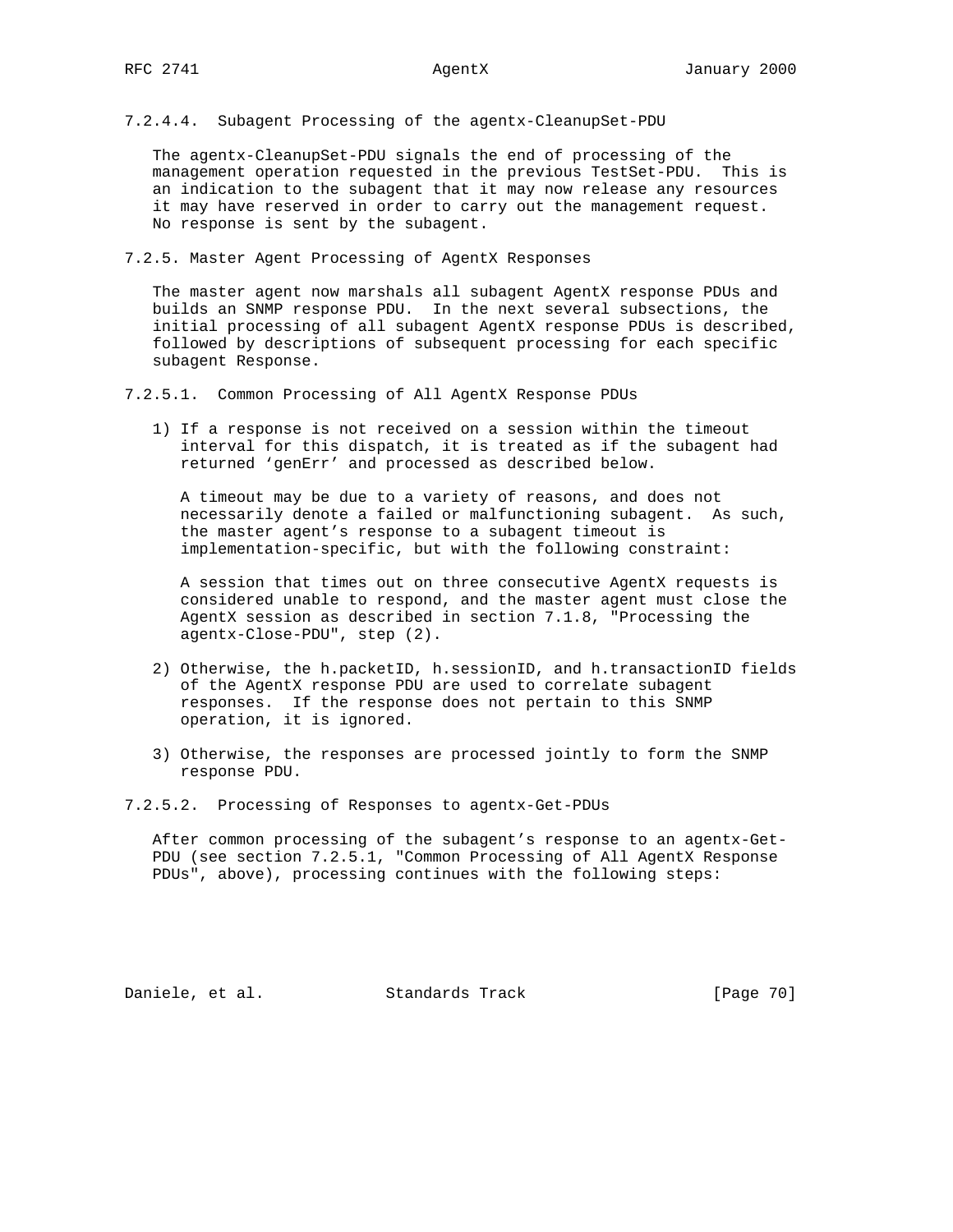1) For any received AgentX response PDU, if res.error is not 'noError', the SNMP response PDU's error code is set to this value. If res.error contains an AgentX specific value (e.g. 'parseError'), the SNMP response PDU's error code is set to a value of genErr instead. Also, the SNMP response PDU's error index is set to the index of the variable binding corresponding to the failed VarBind in the subagent's AgentX response PDU.

 All other AgentX response PDUs received due to processing this SNMP request are ignored. Processing is complete; the SNMP Response PDU is ready to be sent (see section 7.2.6, "Sending the SNMP Response-PDU").

- 2) Otherwise, the content of each VarBind in the AgentX response PDU is used to update the corresponding variable binding in the SNMP Response-PDU.
- 7.2.5.3. Processing of Responses to agentx-GetNext-PDU and agentx-GetBulk-PDU

 After common processing of the subagent's response to an agentx- GetNext-PDU or agentx-GetBulk-PDU (see section 7.2.5.1, "Common Processing of All AgentX Response PDUs", above), processing continues with the following steps:

 1) For any received AgentX response PDU, if res.error is not 'noError', the SNMP response PDU's error code is set to this value. If res.error contains an AgentX specific value (e.g. 'parseError'), the SNMP response PDU's error code is set to a value of genErr instead. Also, the SNMP response PDU's error index is set to the index of the variable binding corresponding to the failed VarBind in the subagent's AgentX response PDU.

 All other AgentX response PDUs received due to processing this SNMP request are ignored. Processing is complete; the SNMP response PDU is ready to be sent (see section 7.2.6, "Sending the SNMP Response-PDU").

 2) Otherwise, the content of each VarBind in the AgentX response PDU is used to update the corresponding VarBind in the SNMP response PDU.

 After all expected AgentX response PDUs have been processed, if any VarBinds still contain the value 'endOfMibView' in their v.type fields, processing must continue:

Daniele, et al. Standards Track [Page 71]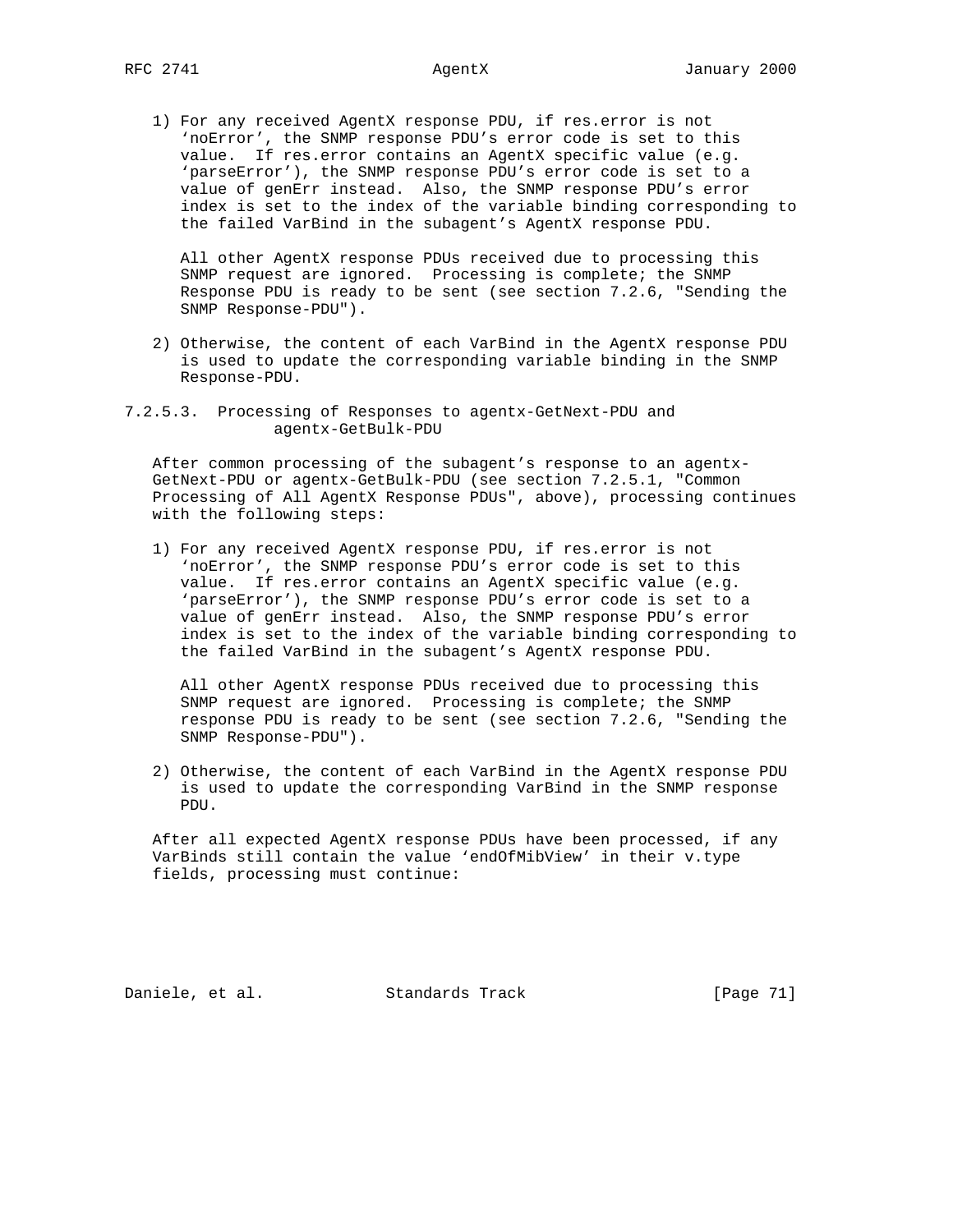- 3) A new iteration of AgentX request dispatching is initiated (as described in section 7.2.1.2, "agentx-GetNext-PDU"), in which only those VarBinds whose v.type is 'endOfMibView' are processed.
- 4) For each such VarBind, an authoritative target MIB region is identified in which the master agent expects to find suitable MIB variables. The target session is the one on which this new target region was registered.

 The starting OID in each SearchRange is set to the value of v.name for the corresponding VarBind, and its "include" field is set to  $0.$ 

- 5) The value of transactionID must be identical to the value used during the previous iteration.
- 6) The AgentX PDUs are sent on the target session(s), and the responses are received and processed according to the steps described in section 7.2.5, "Master Agent Processing of AgentX Responses".
- 7) This process continues iteratively until a complete SNMP Response-PDU has been built, or until there remain no authoritative MIB regions to query.

 Note that r.subtree for the new target region identified in step 4) may not lexicographically succeed r.subtree for the region that has returned 'endOfMibView'. For example, consider the following registry:

 session A 'mib-2' (1.3.6.1.2.1) session B 'ip' (1.3.6.1.2.1.4) session C 'tcp' (1.3.6.1.2.1.6)

 If while processing a GetNext-Request-PDU session B returns 'endOfMibView' for a variable name within 1.3.6.1.2.1.4, the target MIB region identified in step 4) would be 1.3.6.1.2.1 (since it may contain variables whose names precede 1.3.6.1.2.1.6).

 Note also that if session A returned variables from within 1.3.6.1.2.1.6, they must be discarded since session A is NOT authoritative for that region.

7.2.5.4. Processing of Responses to agentx-TestSet-PDUs

 After common processing of the subagent's response to an agentx- TestSet-PDU (see section 7.2.5.1, "Common Processing of All AgentX Response PDUs", above), processing continues with the further

Daniele, et al. Standards Track [Page 72]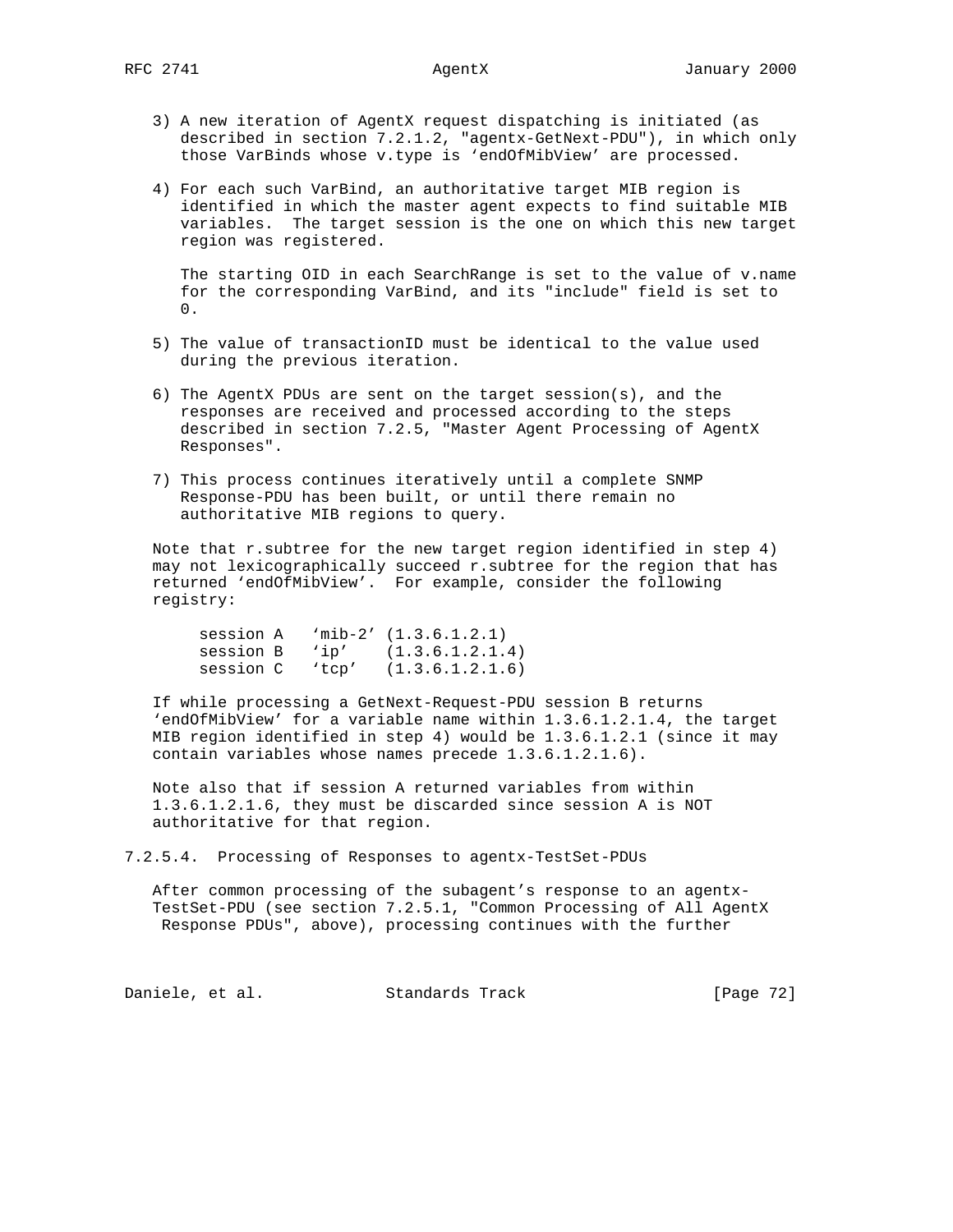exchange of AgentX PDUs. The value of h.transactionID in the agentx-CommitSet, -UndoSet, and -CleanupSet-PDUs must be identical to the value sent in the testSet-PDU.

 The state transitions and PDU sequences are depicted in section 7.3, "State Transitions".

 The set of all sessions who have been sent an agentx-TestSet-PDU for this particular transaction are referred to below as "involved sessions".

 1) If any target session's response is not 'noError', all other agentx-Response-PDUs received due to processing this SNMP request are ignored.

 An agentx-CleanupSet-PDU is sent to all involved sessions. Processing is complete; the SNMP response PDU is constructed as described below in 7.2.6, "Sending the SNMP Response-PDU".

 2) Otherwise an agentx-CommitSet-PDU is sent to all involved sessions.

7.2.5.5. Processing of Responses to agentx-CommitSet-PDUs

 After common processing of the subagent's response to an agentx- CommitSet-PDU (see section 7.2.5.1, "Common Processing of All AgentX Response PDUs", above), processing continues with the following steps:

 1) If any response is not 'noError', the SNMP response PDU's error code is set to this value. If res.error contains an AgentX specific value (e.g. 'parseError'), the SNMP response PDU's error code is set to a value of genErr instead. Also, the SNMP response PDU's error index is set to the index of the VarBind corresponding to the failed VarBind in the agentx-TestSet-PDU.

 An agentx-UndoSet-PDU is sent to each target session that has been sent an agentx-CommitSet-PDU. An agentx-CleanupSet-PDU is sent to the remainder of the involved sessions.

 2) Otherwise an agentx-CleanupSet-PDU is sent to all involved sessions. Processing is complete; the SNMP response PDU is constructed as described below in section 7.2.6, "Sending the SNMP Response-PDU".

Daniele, et al. Standards Track [Page 73]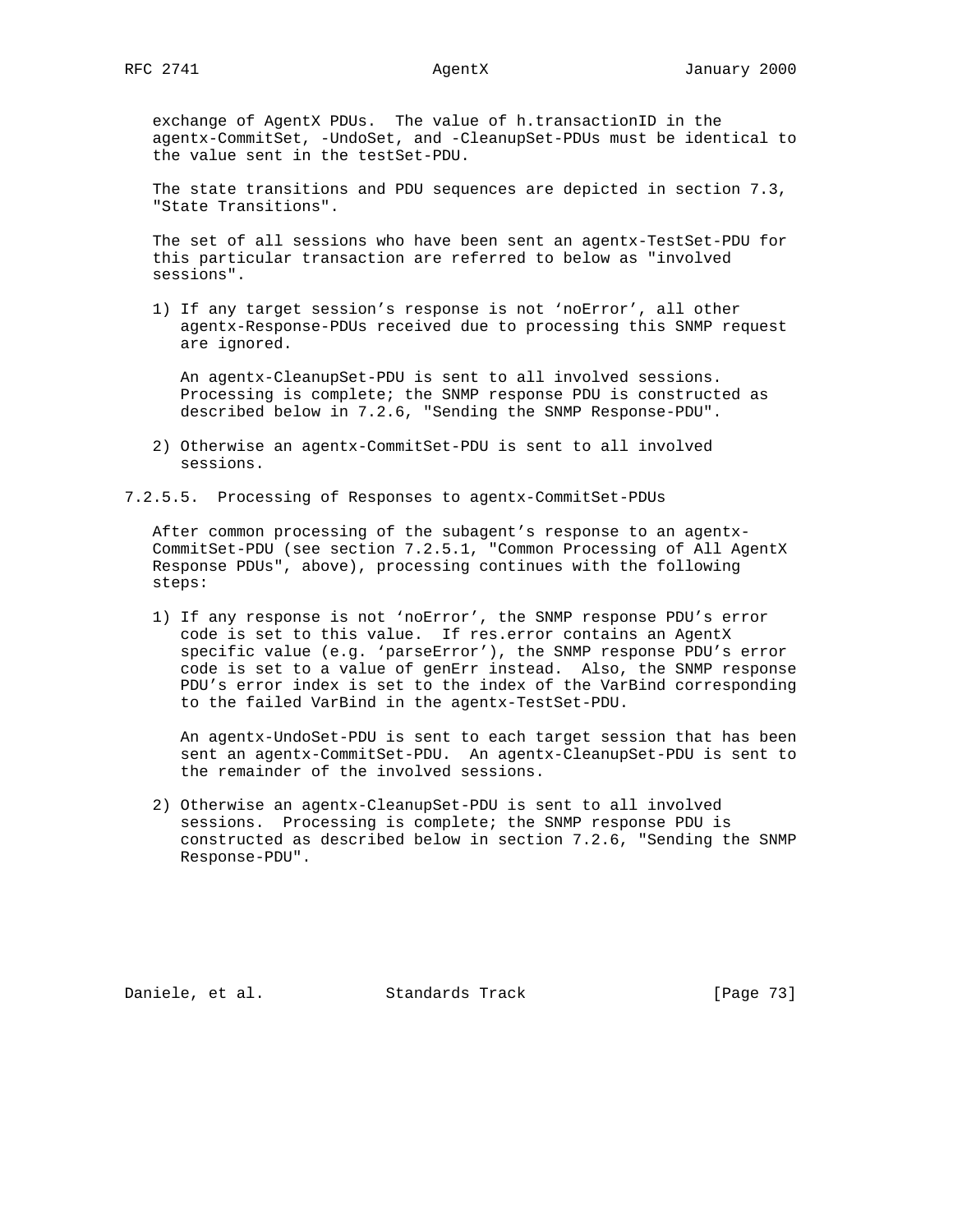7.2.5.6. Processing of Responses to agentx-UndoSet-PDUs

 After common processing of the subagent's response to an agentx- UndoSet-PDU (see section 7.2.5.1, "Common Processing of All AgentX Response PDUs", above), processing continues with the following steps:

- 1) If any response is 'undoFailed' the SNMP response PDU's error code is set to this value. Also, the SNMP response PDU's error index is set to 0.
- 2) Otherwise, if any response is not 'noError' the SNMP response PDU's error code is set to this value. Also, the SNMP response PDU's error index is set to the index of the VarBind corresponding to the failed VarBind in the agentx-TestSet-PDU. If res.error is an AgentX specific value (e.g. 'parseError'), the SNMP response PDU's error code is set to a value of genErr instead.
- 3) Otherwise the SNMP response PDU's error code and error index were set in section 7.2.5.5 step 1)
- 7.2.6. Sending the SNMP Response-PDU

 Once the processing described in section 7.2.5, "Master Agent Processing of AgentX Responses" is complete, there is an SNMP response PDU available. The master agent now implements the Elements of Procedure for the applicable version of the SNMP protocol in order to encapsulate the PDU into a message, and transmit it to the originator of the SNMP management request. Note that this may involve altering the PDU contents (for instance, to replace the original VarBinds if an error condition is to be returned).

 The response PDU may also be altered in order to support the SNMPv1 PDU. In such cases the required PDU mapping is that defined in RFC 2089 [25]. (Note in particular that the rules for handling Counter64 syntax may require re-sending AgentX GetBulk or GetNext PDUs until a VarBind of suitable syntax is returned.)

7.2.7. MIB Views

 AgentX subagents are not aware of MIB views, since view information is not contained in AgentX PDUs.

 As stated above, the descriptions of procedures in section 7, "Elements of Procedure", of this memo are not intended to constrain the internal architecture of any conformant implementation. In particular, the master agent procedures described in section 7.2.1,

Daniele, et al. Standards Track [Page 74]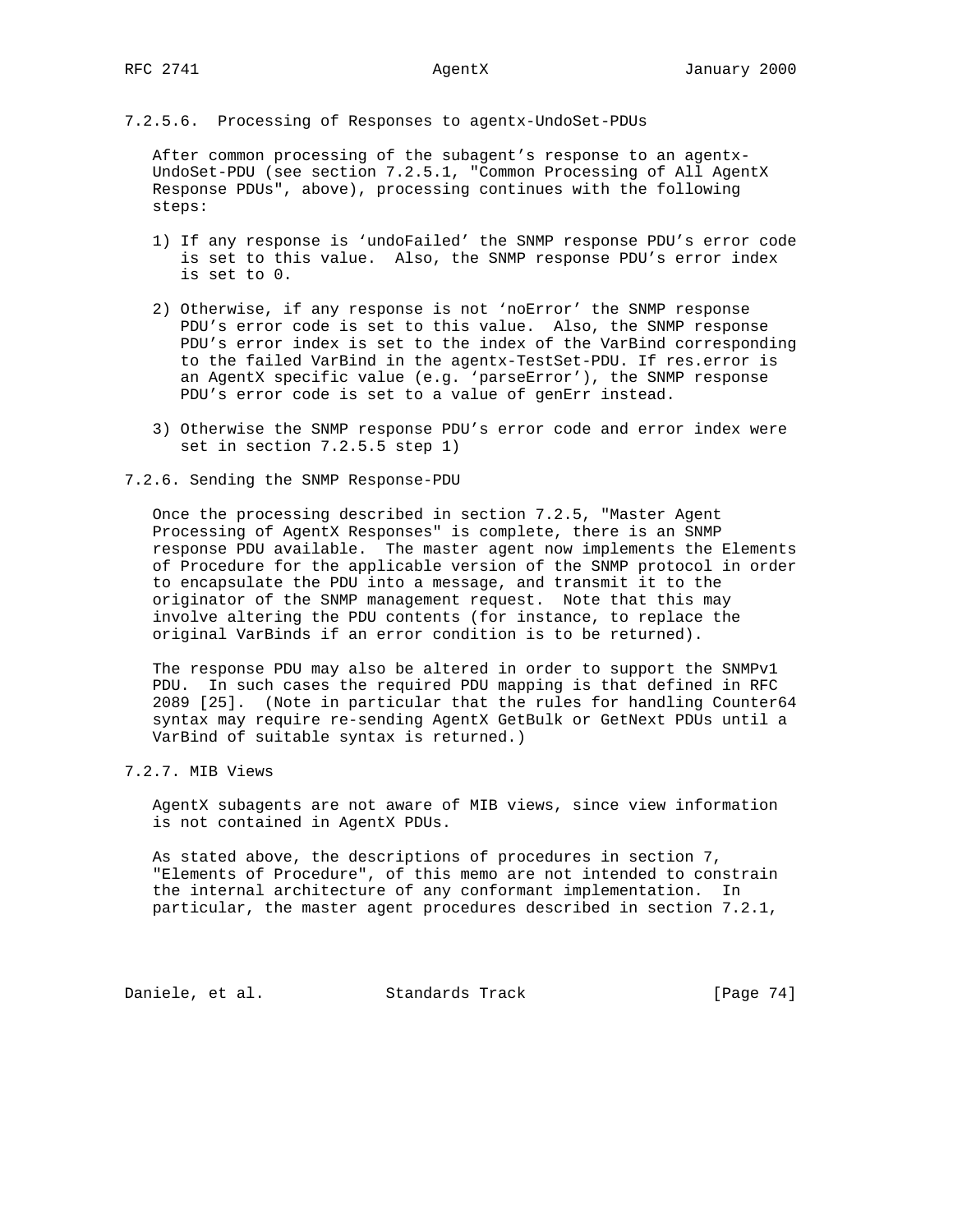"Dispatching AgentX PDUs" and in section 7.2.5, "Master Agent Processing of AgentX Responses" may be altered so as to optimize AgentX exchanges when implementing MIB views.

 Such optimizations are beyond the scope of this memo. But note that section 7.2.3, "Subagent Processing of agentx-Get, GetNext, GetBulk- PDUs", defines subagent behavior in such a way that alteration of SearchRanges may be used in such optimizations.

### 7.3. State Transitions

 State diagrams are presented from the master agent's perspective for transport connection and session establishment, and from the subagent's perspective for Set transaction processing.

### 7.3.1. Set Transaction States

 The following table presents, from the subagent's perspective, the state transitions involved in Set transaction processing:

Daniele, et al. Standards Track [Page 75]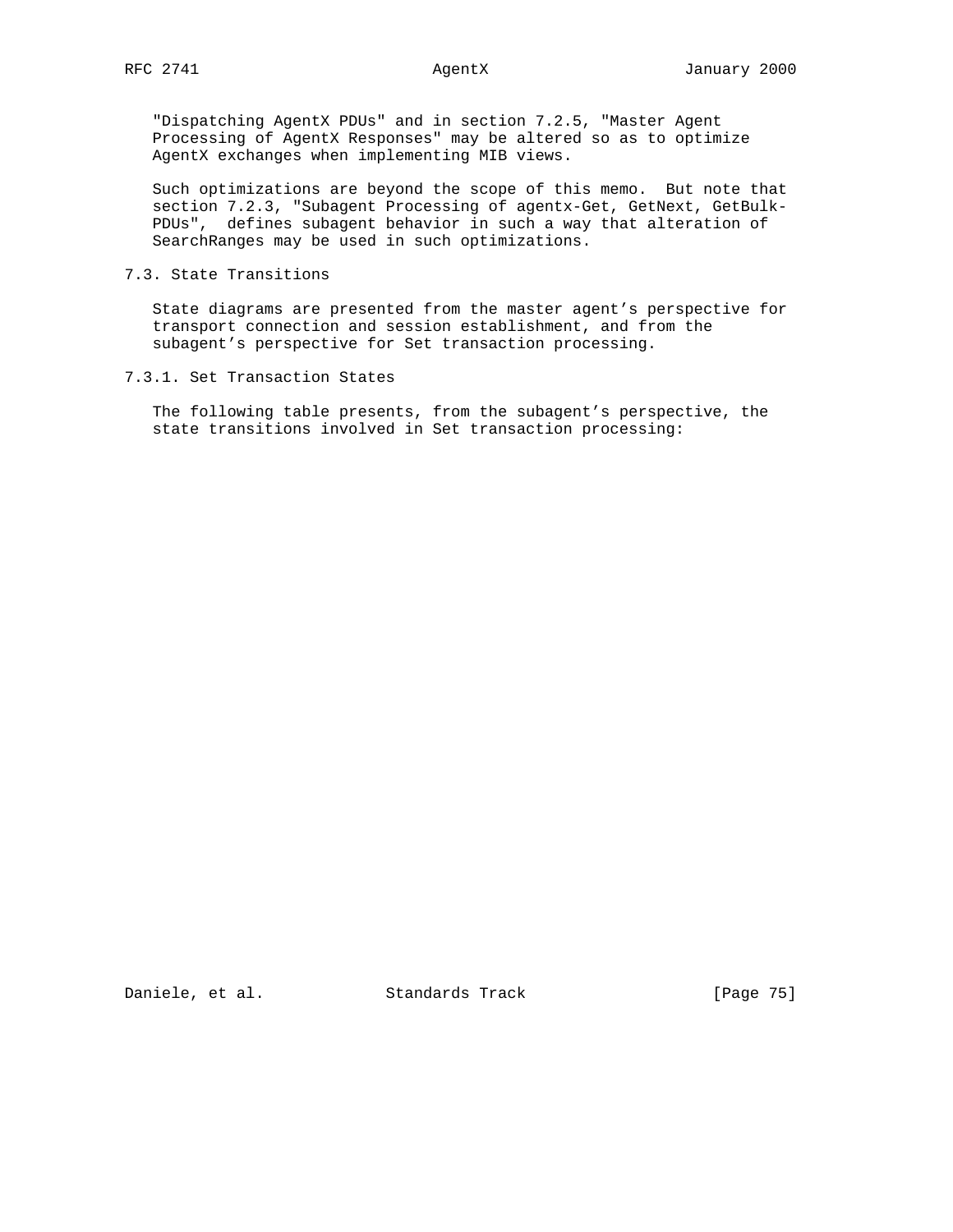| <b>EVENT</b>                    | $\mathbb A$<br>(Initial<br>State)                                   | B.<br>TestOK                                             | C<br>Commit<br>OK. | D.<br>Test<br>Fail | E<br>Commit<br>Fail |
|---------------------------------|---------------------------------------------------------------------|----------------------------------------------------------|--------------------|--------------------|---------------------|
| Receive<br>TestSet<br>PDU       | 7.2.4.1<br>All varbinds<br>OK?<br>$Yes$ $->B$<br>$No \rightarrow D$ | X                                                        | X                  | X                  | X                   |
| Receive<br>$Commit-$<br>Set PDU | X                                                                   | 7.2.4.2<br>NoError?<br>Yes $\rightarrow$ C<br>$NO$ $->E$ | X                  | X                  | X                   |
| Receive<br>UndoSet<br>PDU       | X                                                                   | X                                                        | 7.2.4.3<br>->done  | X                  | 7.2.4.3<br>->done   |
| Receive<br>Cleanup-<br>Set PDU  | X                                                                   | 7.2.4.4<br>->done                                        | 7.2.4.4<br>->done  | 7.2.4.4<br>->done  | X                   |
| Session<br>Loss                 | ->done                                                              | rollback<br>->done                                       | undo<br>->done     | ->done             | ->done              |

STATE

 There are three possible sequences that a subagent may follow for a particular set transaction:

- 1) TestSet CommitSet CleanupSet
- 2) TestSet CommitSet UndoSet<br>3) TestSet Cleanup:
- CleanupSet

 Note that a single PDU sequence may result in multiple paths through the finite state machine (FSM). For example, the sequence

TestSet CommitSet UndoSet

may walk through either of these two state sequences:

 (initial) TestOK CommitOK (done) (initial) TestOK CommitFail (done)

Daniele, et al. Standards Track [Page 76]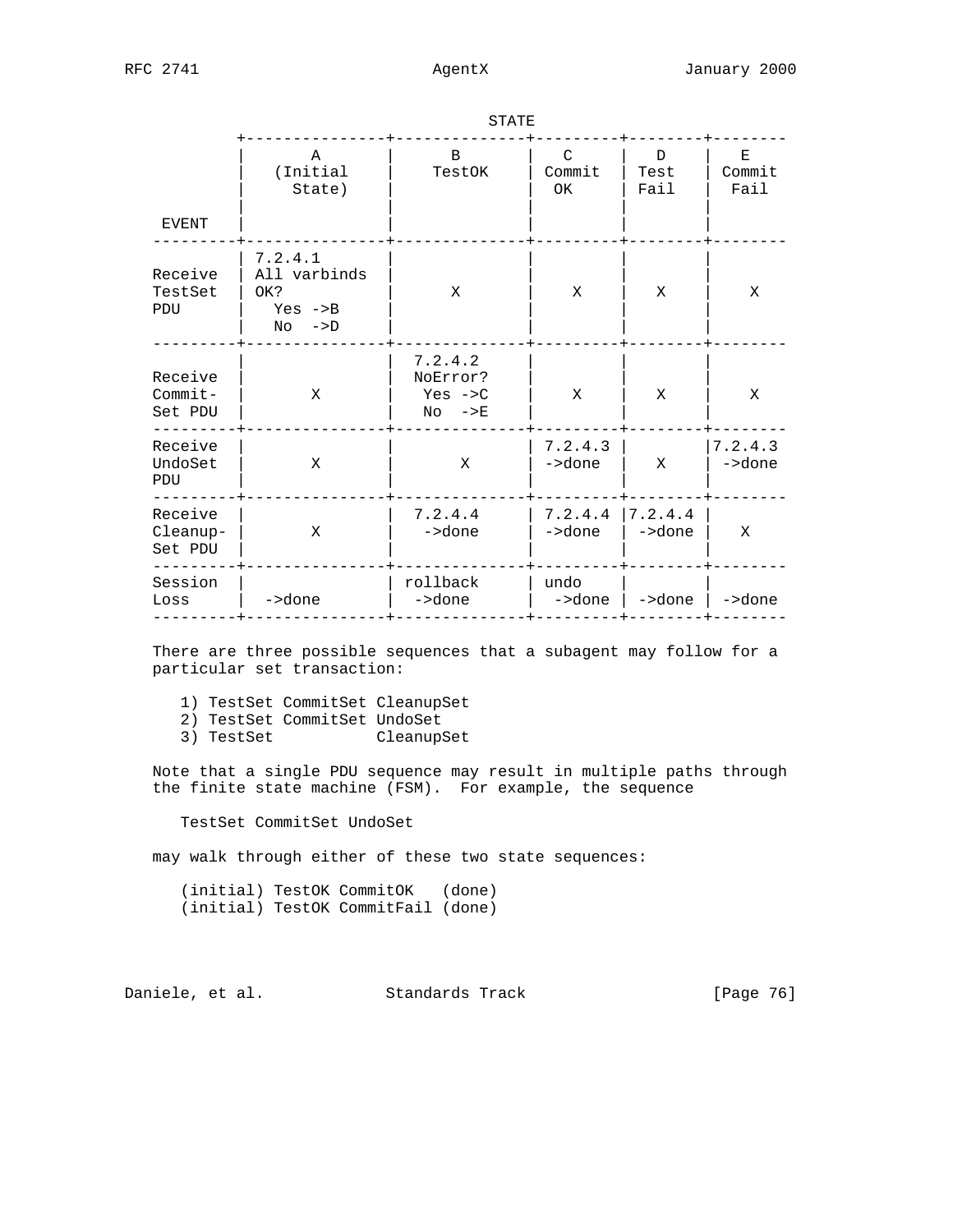# 7.3.2. Transport Connection States

 The following table presents, from the master agent's perspective, the state transitions involved in transport connection setup and teardown:

|                                       | STATE             |                                                                                     |  |
|---------------------------------------|-------------------|-------------------------------------------------------------------------------------|--|
| EVENT                                 | A<br>No transport | B<br>Transport<br>connected                                                         |  |
| Transport<br>connect<br>indication    | $->B$             | X                                                                                   |  |
| Receive<br>Open-PDU                   | Χ                 | if no resources<br>available<br>reject, else<br>establish<br>session<br>$->B$       |  |
| Receive<br>Response-PDU               | X                 | if matching<br>session id,<br>feed to that<br>session's FSM<br>else ignore<br>$->B$ |  |
| Receive other<br>PDUs                 | X                 | if matching<br>session id,<br>feed to that<br>session's FSM<br>else reject<br>$->B$ |  |
| Transport<br>disconnect<br>indication | Χ                 | notify all<br>sessions on<br>this transport<br>$->A$                                |  |

Daniele, et al. Standards Track [Page 77]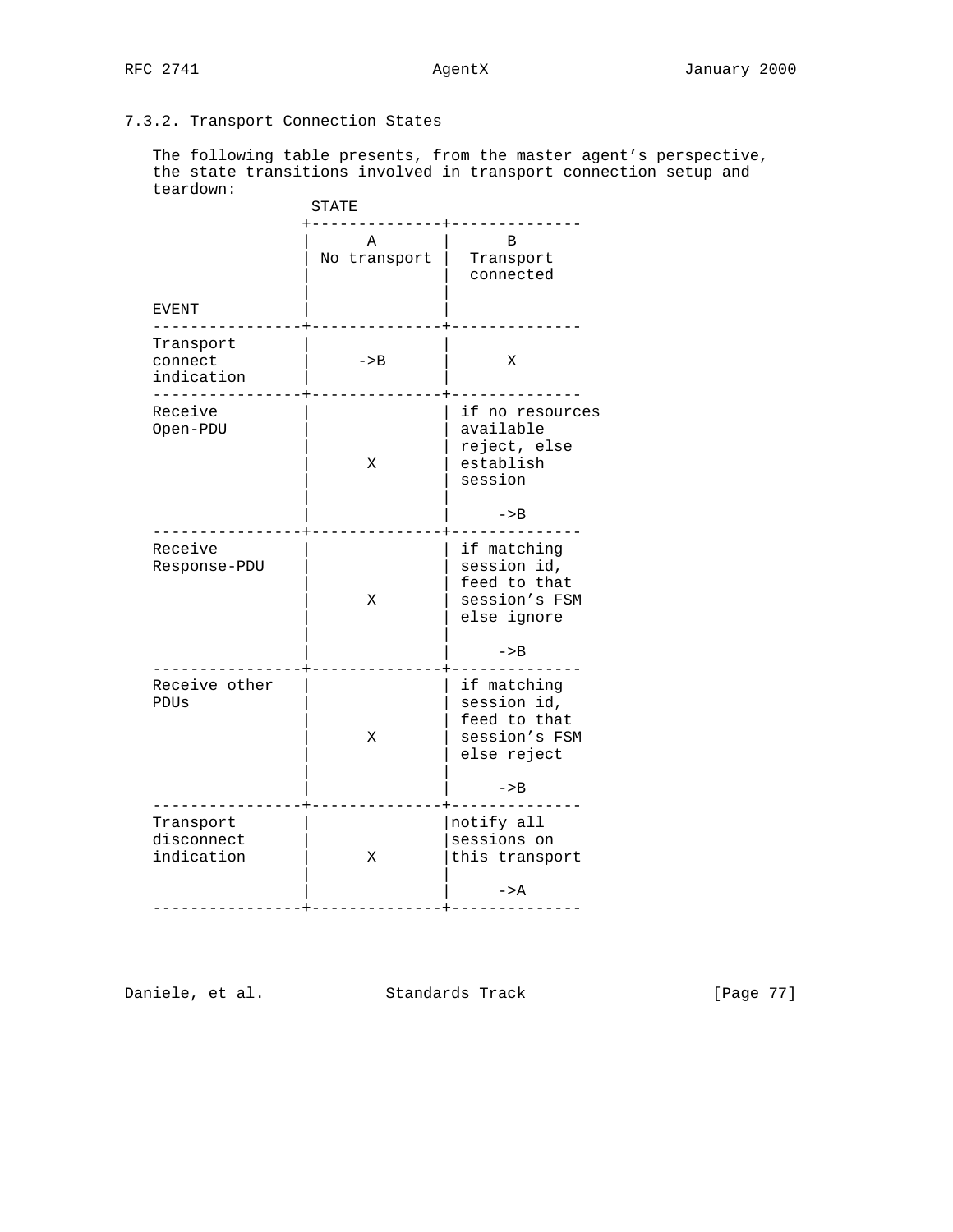# 7.3.3. Session States

 The following table presents, from the master agent's perspective, the state transitions involved in session setup and teardown:

|                                                                                                                   | <b>STATE</b>    |                               |  |
|-------------------------------------------------------------------------------------------------------------------|-----------------|-------------------------------|--|
| EVENT                                                                                                             | Α<br>No session | B<br>  Session<br>established |  |
| Receive<br>Open PDU                                                                                               | 7.1.1<br>$->B$  | X                             |  |
| Receive<br>Close PDU                                                                                              | Χ               | 7.1.8<br>$->A$                |  |
| Receive<br>Register PDU                                                                                           | Χ               | 7.1.4<br>$->B$                |  |
| Receive<br>Unregister<br>PDU                                                                                      | Χ               | 7.1.5<br>$->B$                |  |
| Receive<br>Get PDU<br>GetNext PDU<br>GetBulk PDU<br>TestSet PDU<br>CommitSet PDU<br>UndoSet PDU<br>CleanupSet PDU | Χ               | Χ                             |  |
| Receive<br>Notify PDU                                                                                             | Χ               | 7.1.10<br>$->B$               |  |
| Receive Ping<br>PDU                                                                                               | Χ               | 7.1.11<br>$->B$               |  |

(continued next page)

Daniele, et al. Standards Track [Page 78]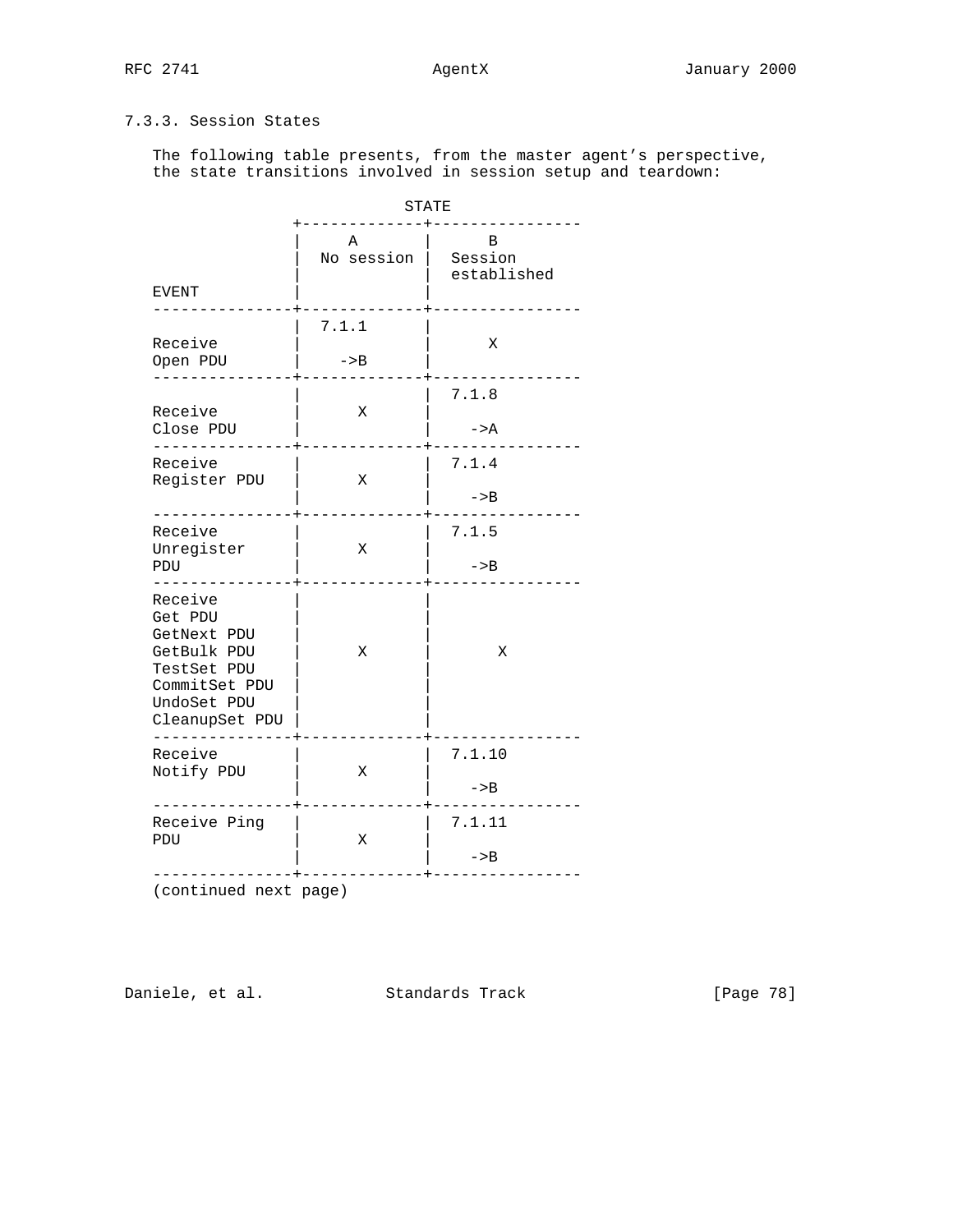| Receive<br>IndexAllocate<br>PDU   | Х | 7.1.2<br>$->B$ |
|-----------------------------------|---|----------------|
| Receive<br>IndexDeallocate<br>PDU | Χ | 7.1.3<br>$->B$ |
| Receive<br>AddAgentxCaps<br>PDU   | X | 7.1.6<br>$->B$ |
| Receive<br>RemoveAgentxCap<br>PDU | Χ | 7.1.7<br>$->B$ |
| Receive<br>Response PDU           | Χ | 7.2.5<br>$->B$ |
| Receive<br>Other PDU              | Χ | Χ              |

## 8. Transport Mappings

 The same AgentX PDU formats, encodings, and elements of procedure are used regardless of the underlying transport.

- 8.1. AgentX over TCP
- 8.1.1. Well-known Values

 The master agent accepts TCP connection requests for the well-known port 705. Subagents connect to the master agent using this port number.

8.1.2. Operation

 Once a TCP connection has been established, the AgentX peers use this connection to carry all AgentX PDUs. Multiple AgentX sessions may be established using the same TCP connection. AgentX PDUs are sent within an AgentX session. AgentX peers are responsible for mapping the h.sessionID to a particular TCP connection.

Daniele, et al. Standards Track [Page 79]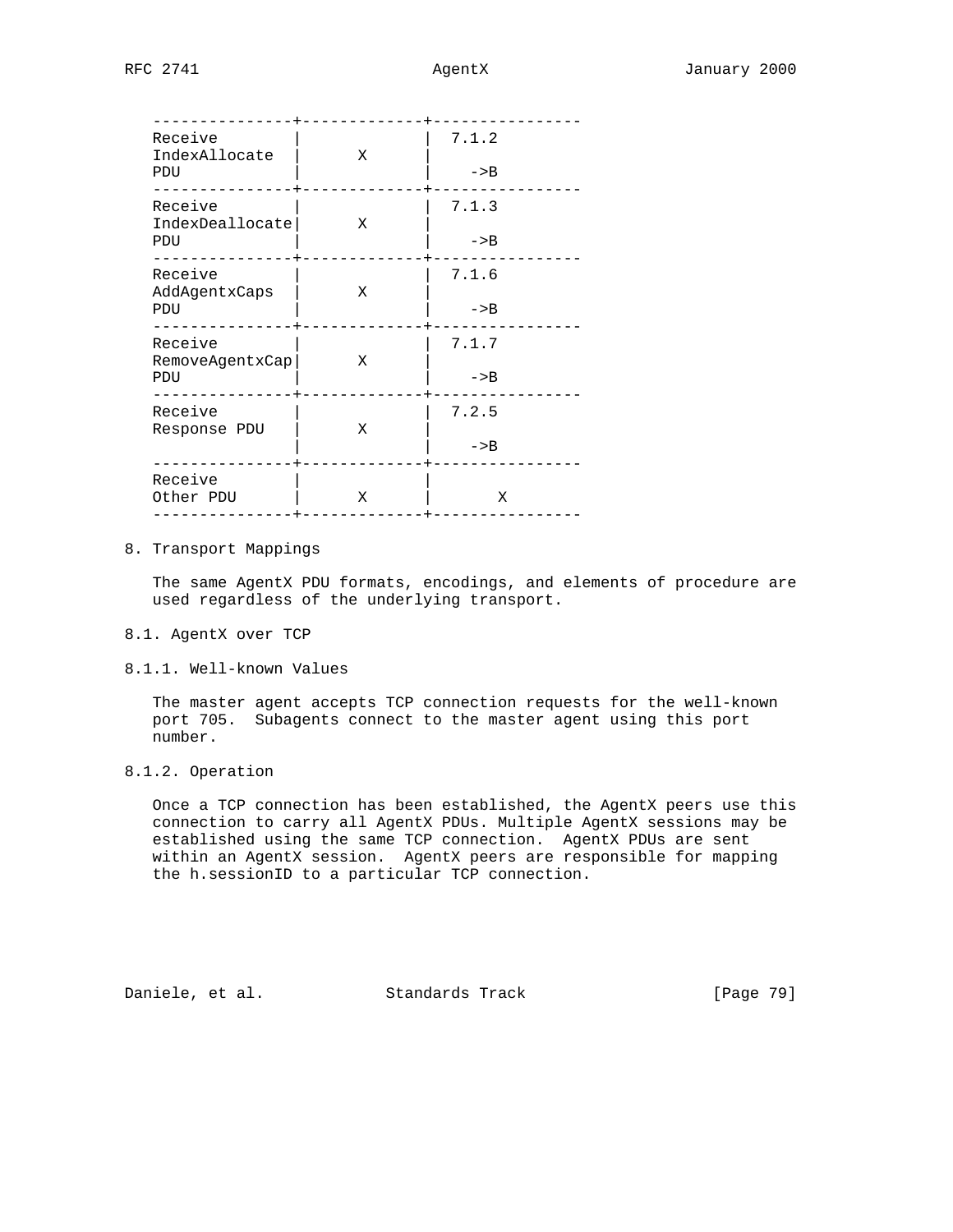The AgentX entity must not "interleave" AgentX PDUs within the TCP byte stream. All the bytes of one PDU must be sent before any bytes of a different PDU. The receiving entity must be prepared for TCP to deliver byte sequences that do not coincide with AgentX PDU boundaries.

### 8.2. AgentX over UNIX-domain Sockets

 Many (BSD-derived) implementations of the UNIX operating system support the UNIX pathname address family (AF\_UNIX) for socket communications. This provides a convenient method of sending and receiving data between processes on the same host.

Mapping AgentX to this transport is useful for environments that

- wish to guarantee subagents are running on the same managed node as the master agent, and where
- sockets provide better performance than TCP or UDP, especially in the presence of heavy network I/O

### 8.2.1. Well-known Values

 The master agent creates a well-known UNIX-domain socket endpoint called "/var/agentx/master". (It may create other, implementation specific endpoints.)

 This endpoint name uses the character set encoding native to the managed node, and represents a UNIX-domain stream (SOCK\_STREAM) socket.

8.2.2. Operation

 Once a connection has been established, the AgentX peers use this connection to carry all AgentX PDUs.

 Multiple AgentX sessions may be established using the same connection. AgentX PDUs are sent within an AgentX session. AgentX peers are responsible for mapping the h.sessionID to a particular connection.

 The AgentX entity must not "interleave" AgentX PDUs within the socket byte stream. All the bytes of one PDU must be sent before any bytes of a different PDU. The receiving entity must be prepared for the socket to deliver byte sequences that do not coincide with AgentX PDU boundaries.

Daniele, et al. Standards Track [Page 80]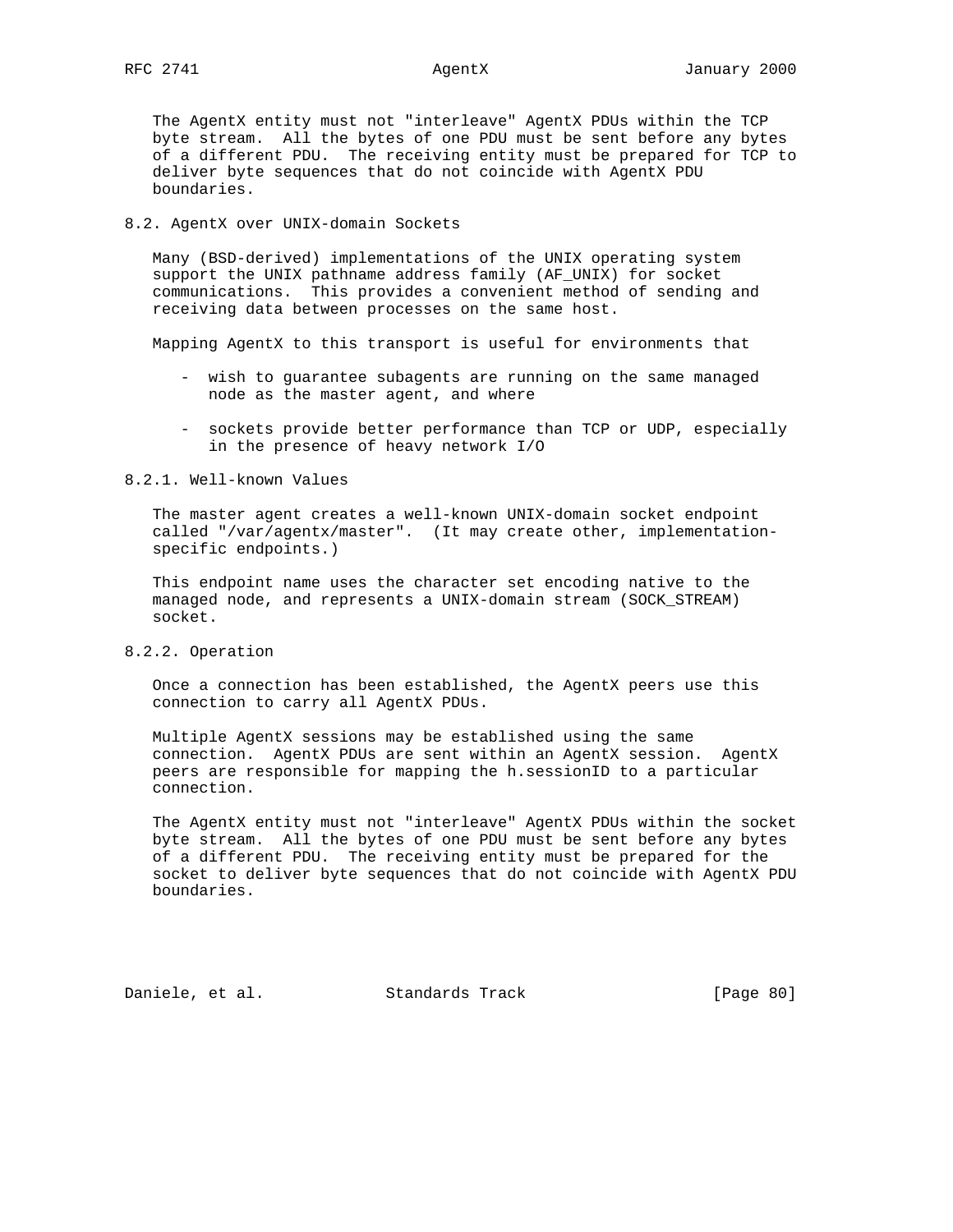### 9. Security Considerations

 This memo defines a protocol between two processing entities, one of which (the master agent) is assumed to perform authentication of received SNMP requests and to control access to management information. The master agent performs these security operations independently of the other processing entity (the subagent).

Security considerations require three questions to be answered:

- 1. Is a particular subagent allowed to initiate a session with a particular master agent?
- 2. During an AgentX session, is any SNMP security-related information (for example, community names) passed from the master agent to the subagent?
- 3. During an AgentX session, what part of the MIB tree is this subagent allowed to register?

 The answer to the third question is: A subagent can register any subtree (subject to AgentX elements of procedure, section 7.1.4, "Processing the agentx-Register-PDU"). Currently there is no access control mechanism defined in AgentX. A concern here is that a malicious subagent that registers an unauthorized "sensitive" subtree, could see modification requests to those objects, or by giving its own clever answer to NMS queries, could cause the NMS to do something that leads to information disclosure or other damage.

The answer to the second question is: No.

 Now we can answer the first question. AgentX does not contain a mechanism for authorizing/refusing session initiations. Thus, controlling subagent access to the master agent may only be done at a lower layer (e.g., transport).

 An AgentX subagent can connect to a master agent using either a network transport mechanism (e.g., TCP), or a "local" mechanism (e.g., shared memory, named pipes).

 In the case where a local transport mechanism is used and both subagent and master agent are running on the same host, connection authorization can be delegated to the operating system features. The answer to the first security question then becomes: "If and only if the subagent has sufficient privileges, then the operating system will allow the connection".

Daniele, et al. Standards Track [Page 81]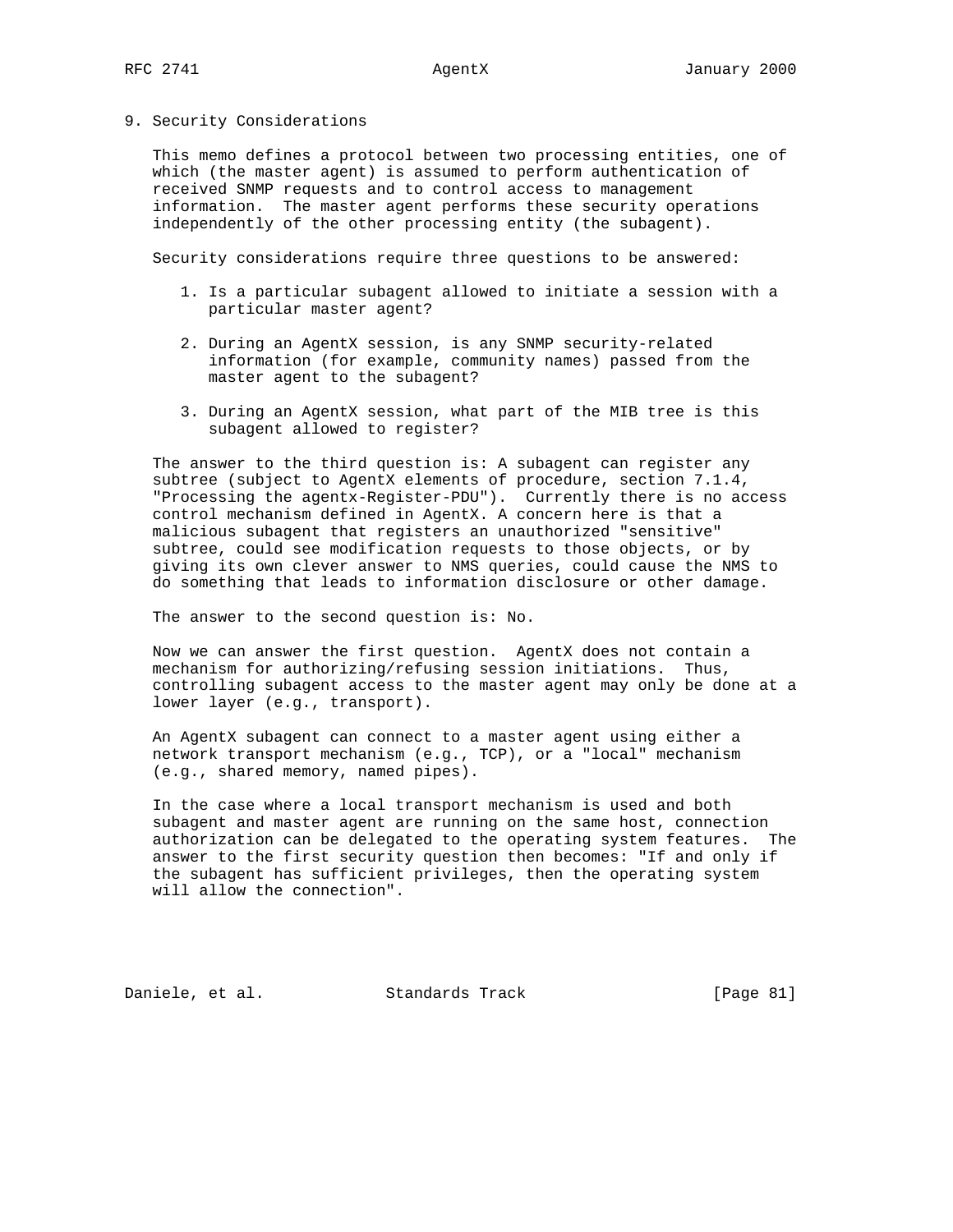If a network transport is used, currently there is no inherent security. Transport Layer Security, SSL, or IPsec SHOULD be used to control and protect subagent connections in this mode of operation.

 However, we RECOMMEND that subagents always run on the same host as the master agent and that operating system features be used to ensure that only properly authorized subagents can establish connections to the master agent.

10. Acknowledgements

 The initial development of this memo was heavily influenced by the DPI 2.0 specification RFC 1592 [26].

 This document was produced by the IETF Agent Extensibility (AgentX) Working Group, and benefited especially from the contributions of the following working group members:

 David Battle, Uri Blumenthal, Jeff Case, Maria Greene, Lauren Heintz, Dave Keeney, Harmen van der Linde, Bob Natale, Aleksey Romanov, Don Ryan, and Juergen Schoenwaelder.

 An honorable mention is extended to Randy Presuhn in recognition for his numerous technical contributions to this specification; for his many answers provided on (and hosting of) the AgentX e-mail list and ftp site, and, for the valued support and guidance Randy provided to the Working Group chair.

The AgentX Working Group is chaired by:

 Bob Natale ACE\*COMM Corporation 704 Quince Orchard Road Gaithersburg, MD 20878

 Phone: +1-301-721-3000 Fax: +1-301-721-3001 EMail: bnatale@acecomm.com

Daniele, et al. Standards Track [Page 82]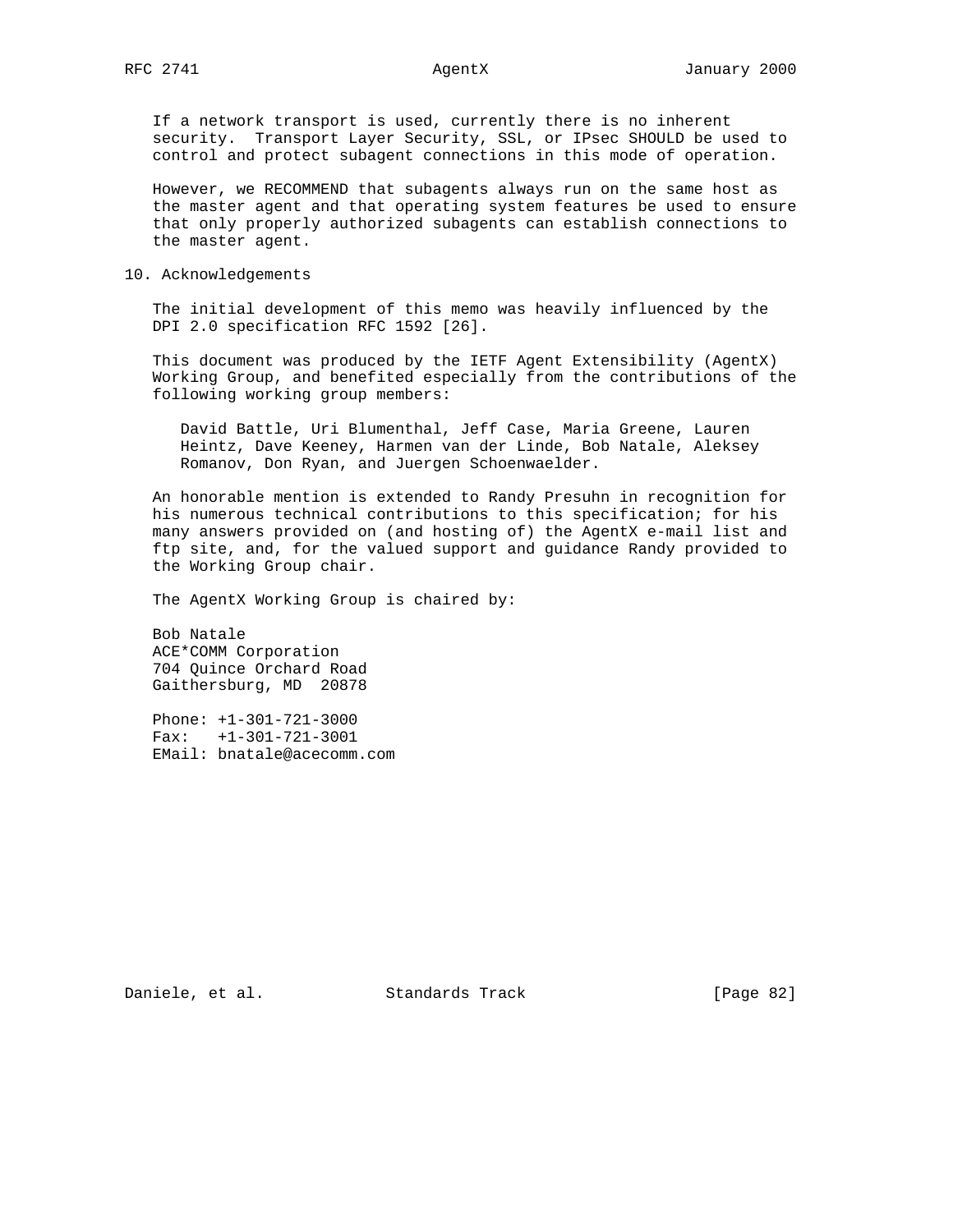11. Authors' and Editor's Addresses

 Mike Daniele Compaq Computer Corporation 110 Spit Brook Rd Nashua, NH 03062

 Phone: +1-603-881-1423 EMail: daniele@zk3.dec.com

 Bert Wijnen IBM T.J.Watson Research Schagen 33 3461 GL Linschoten Netherlands

 Phone: +31-348-432-794 EMail: wijnen@vnet.ibm.com

 Mark Ellison (WG editor) Ellison Software Consulting, Inc. 38 Salem Road Atkinson, NH 03811

 Phone: +1-603-362-9270 EMail: ellison@world.std.com

 Dale Francisco (editor) Cisco Systems 150 Castilian Dr Goleta CA 93117

 Phone: +1-805-961-3642 Fax: +1-805-961-3600 EMail: dfrancis@cisco.com

Daniele, et al. Standards Track [Page 83]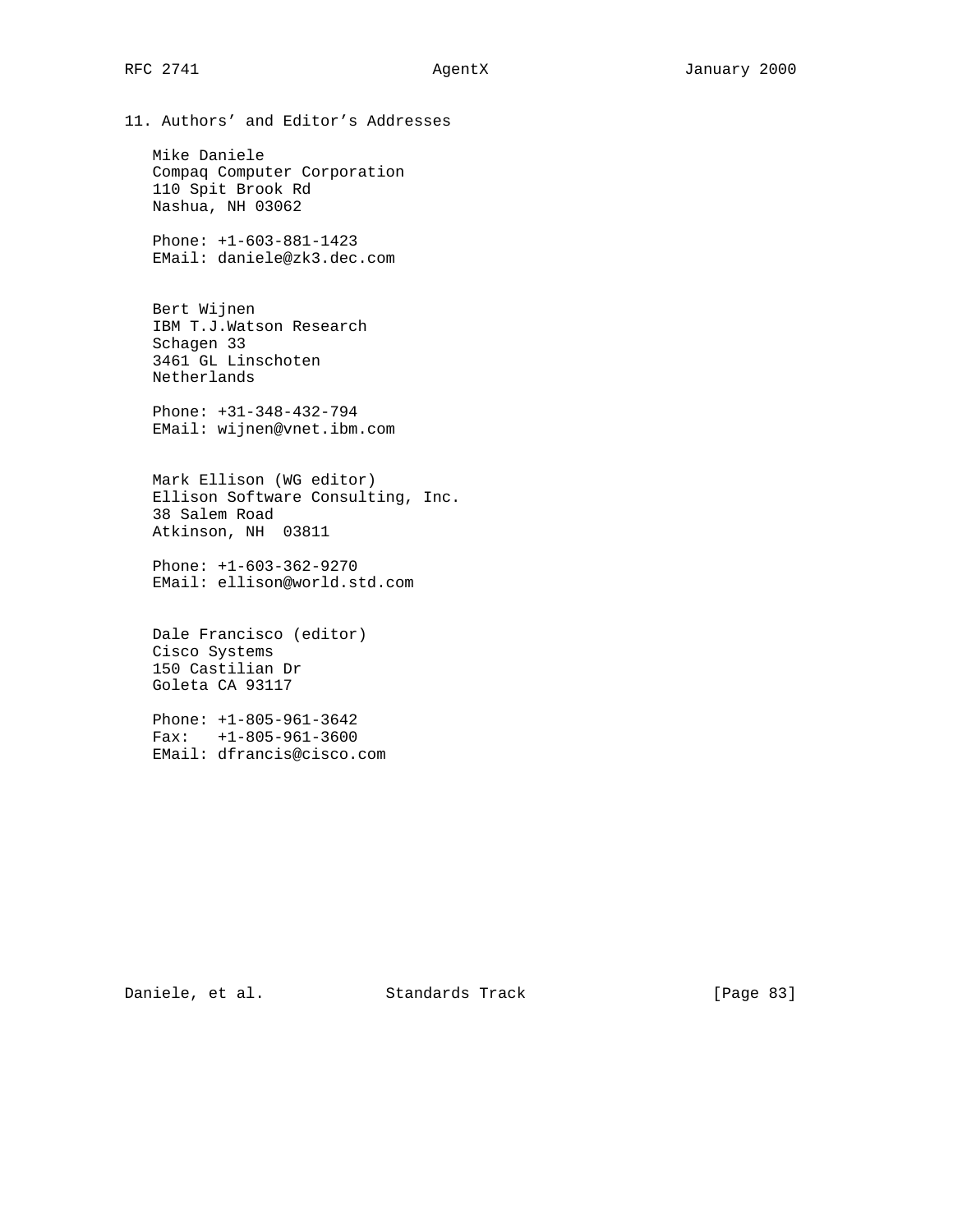### 12. References

- [1] Harrington, D., Presuhn, R. and B. Wijnen, "An Architecture for Describing SNMP Management Frameworks", RFC 2571, April 1999.
- [2] Rose, M. and K. McCloghrie, "Structure and Identification of Management Information for TCP/IP-based Internets", STD 16, RFC 1155, May 1990.
- [3] Rose, M. and K. McCloghrie, "Concise MIB Definitions", STD 16, RFC 1212, March 1991.
- [4] Rose, M., "A Convention for Defining Traps for use with the SNMP", RFC 1215, March 1991.
- [5] McCloghrie, K., Perkins, D., Schoenwaelder, J., Case, J., Rose, M. and S. Waldbusser, "Structure of Management Information Version 2 (SMIv2)", STD 58, RFC 2578, April 1999.
- [6] McCloghrie, K., Perkins, D., Schoenwaelder, J., Case, J., Rose, M. and S. Waldbusser, "Textual Conventions for SMIv2", STD 58, RFC 2579, April 1999.
- [7] McCloghrie, K., Perkins, D., Schoenwaelder, J., Case, J., Rose, M. and S. Waldbusser, "Conformance Statements for SMIv2", STD 58, RFC 2580, April 1999.
- [8] Case, J., Fedor, M., Schoffstall, M. and J. Davin, "Simple Network Management Protocol", STD 15, RFC 1157, May 1990.
- [9] Case, J., McCloghrie, K., Rose, M. and S. Waldbusser, "Introduction to Community-based SNMPv2", RFC 1901, January 1996.
- [10] Case, J., McCloghrie, K., Rose, M. and S. Waldbusser, "Transport Mappings for Version 2 of the Simple Network Management Protocol (SNMPv2)", RFC 1906, January 1996.
- [11] Case, J., Harrington D., Presuhn R. and B. Wijnen, "Message Processing and Dispatching for the Simple Network Management Protocol (SNMP)", RFC 2572, April 1999.
- [12] Blumenthal, U. and B. Wijnen, "User-based Security Model (USM) for version 3 of the Simple Network Management Protocol (SNMPv3)", RFC 2574, April 1999.

Daniele, et al. Standards Track [Page 84]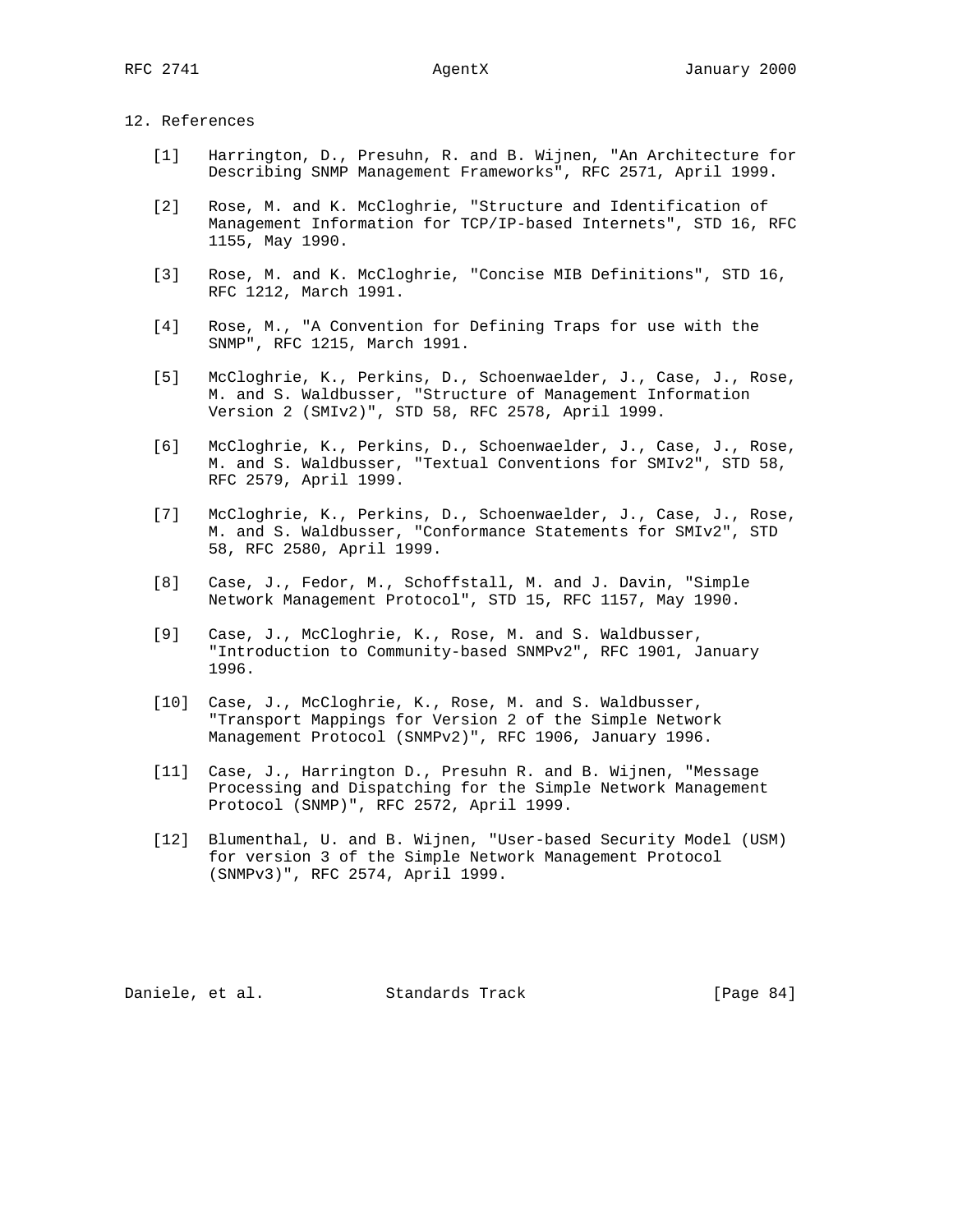- [13] Case, J., McCloghrie, K., Rose, M. and S. Waldbusser, "Protocol Operations for Version 2 of the Simple Network Management Protocol (SNMPv2)", RFC 1905, January 1996.
- [14] Levi, D., Meyer, P. and B. Stewart, "SNMPv3 Applications", RFC 2573, April 1999.
- [15] Wijnen, B., Presuhn, R. and K. McCloghrie, "View-based Access Control Model (VACM) for the Simple Network Management Protocol (SNMP)", RFC 2575, April 1999.
- [16] Case, J., Mundy, R., Partain, D. and B. Stewart, "Introduction to Version 3 of the Internet-standard Network Management Framework", RFC 2570, April 1999.
- [17] Case, J., McCloghrie, K., Rose, M. and S. Waldbusser, "Management Information Base for Version 2 of the Simple Network Management Protocol (SNMPv2)", RFC 1907, January 1996.
- [18] Information processing systems Open Systems Interconnection Specification of Abstract Syntax Notation One (ASN.1), International Organization for Standardization. International Standard 8824, (December, 1987).
- [19] McCloghrie, K. and F. Kastenholz, "The Interfaces Group MIB using SMIv2", RFC 2233, November 1997.
- [20] Case, J., "FDDI Management Information Base", RFC 1285, January 1992.
- [21] Krupczak, C. and J. Saperia, "Definitions of System-Level Managed Objects for Applications", RFC 2287, April 1997.
- [22] Kalbfleisch, C., Krupczak, C., Presuhn, R. and J. Saperia, "Application Management MIB", RFC 2564, May 1999.
- [23] Reynolds, J. and J. Postel, "Assigned Numbers", STD 2, RFC 1700, October 1994.
- [24] Case, J., McCloghrie, K., Rose, M. and S. Waldbusser, "Coexistence between Version 1 and Version 2 of the Internet standard Network Management Framework", RFC 1908, January 1996.
- [25] Wijnen, B. and D. Levi, "V2ToV1: Mapping SNMPv2 onto SNMPv1 Within a Bilingual SNMP Agent", RFC 2089, January 1997.

Daniele, et al. Standards Track [Page 85]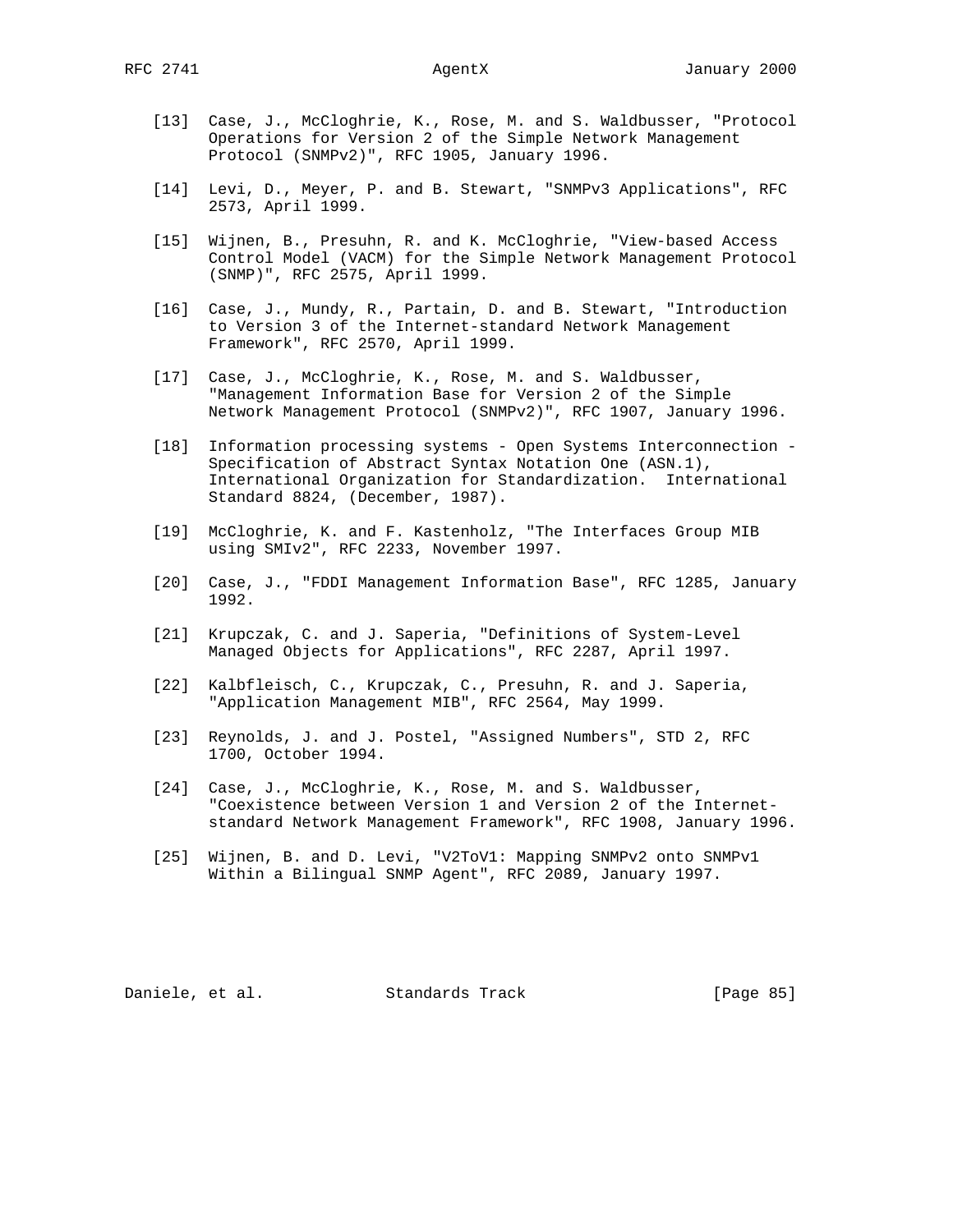- [26] Wijnen, B., Carpenter, G., Curran, K., Sehgal, A. and G. Waters, "Simple Network Management Protocol: Distributed Protocol Interface, Version 2.0", RFC 1592, March 1994.
- [27] Bradner, S., "Key words for use in RFCs to Indicate Requirement Levels", BCP 14, RFC 2119, March 1997.

### 13. Notices

 The IETF takes no position regarding the validity or scope of any intellectual property or other rights that might be claimed to pertain to the implementation or use of the technology described in this document or the extent to which any license under such rights might or might not be available; neither does it represent that it has made any effort to identify any such rights. Information on the IETF's procedures with respect to rights in standards-track and standards-related documentation can be found in BCP-11. Copies of claims of rights made available for publication and any assurances of licenses to be made available, or the result of an attempt made to obtain a general license or permission for the use of such proprietary rights by implementors or users of this specification can be obtained from the IETF Secretariat.

 The IETF invites any interested party to bring to its attention any copyrights, patents or patent applications, or other proprietary rights which may cover technology that may be required to practice this standard. Please address the information to the IETF Executive Director.

Daniele, et al. Standards Track [Page 86]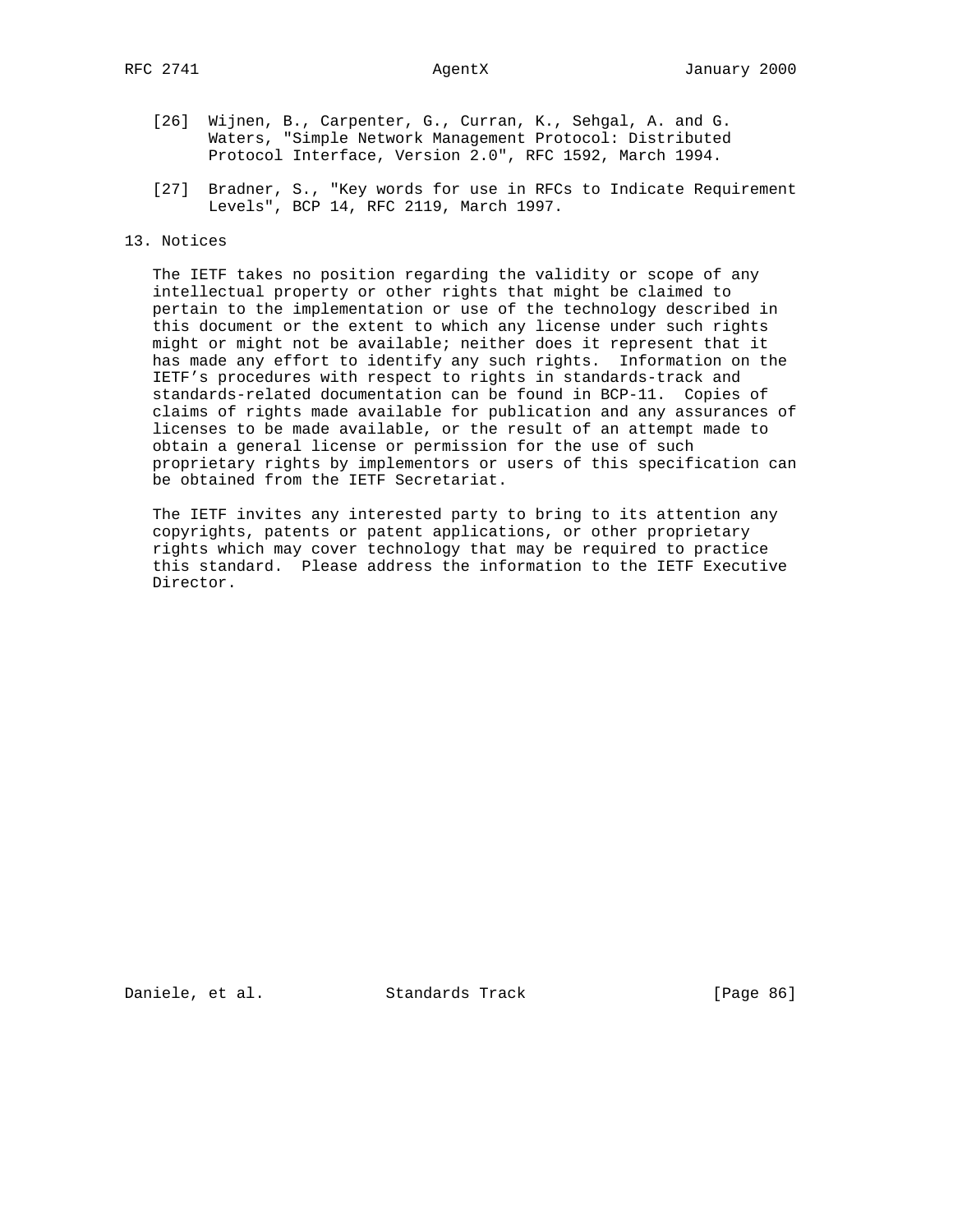A. Changes relative to RFC 2257

Changes on the wire:

- The agentx-Notify-PDU and agentx-Close-PDU now generate an agentx-Response-PDU.
- The res.error field may contain three new error codes: parseFailed(266), requestDenied(267), and processingError(268).

Clarifications to the text of the memo:

- Modified the text of step (4) in section 4.2, "Applicability" to separate the two concerns of row creation, and counters that count rows.
- The use of the r.range\_subid field is more clearly defined in section 6.2.3, "The agentx-Register-PDU".
- Default priority (127) for registration added to the description of r.priority in section 6.2.3, "The agentx- Register-PDU".
- Made the distinction of "administrative processing" PDUs and "SNMP request processing" PDUs in section 6.1, "AgentX PDU Header" description of h.type. This distinction is used in the Elements of Procedure relative to the res.sysuptime and res.error fields.
- Rewrote portions of text in section 6.2.3, "The agentx- Register-PDU" to be more explicit about the following points:
	- There is a default registration priority of 127.
	- Improved the description of r.range\_subid, independent of the prefix in r.region.
	- Improved description and examples of how to use the registration mechanism.
	- Added a description for r.upper\_bound.
	- changed r.region to r.subtree (because the text used the terms "region", "range", and "OID range" in too loose a fashion. r.subtree can not represent anything more by itself than a simple subtree. In conjunction with r.range\_subid and r.upper\_bound, it can represent a "region", that is, a union of subtrees)
- Modified the text in section 6.2.4, "The agentx-Unregister-PDU" to include a description of u.range\_subid and u.upper\_bound

Daniele, et al. Standards Track [Page 87]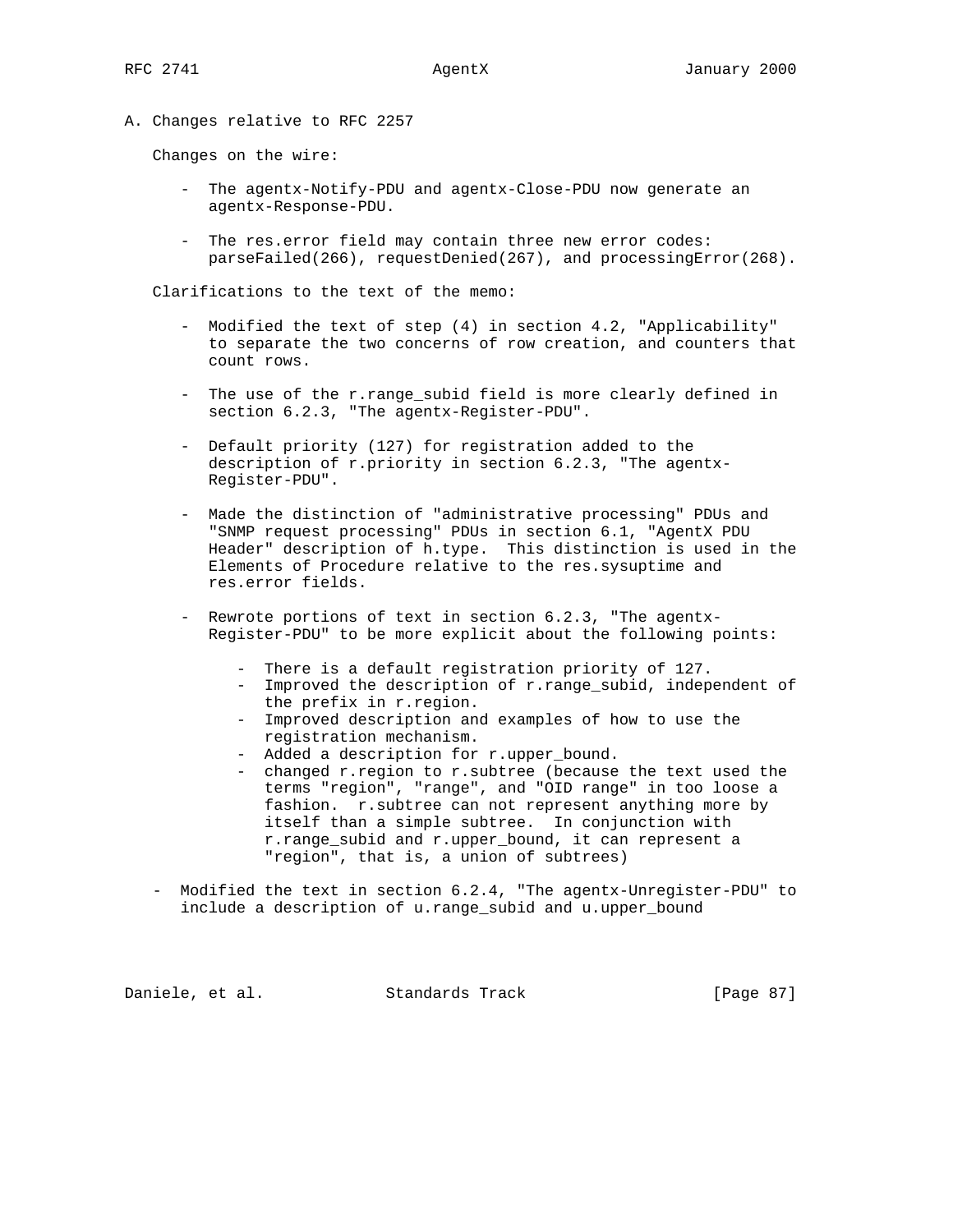- Added use of the 'requestDenied' error code in section 7.1.4, "Processing the agentx-Register-PDU".
- Removed text in section 7, "Elements of Procedure" on parse errors and protocol errors.
- Added a new section, 7.1, "Processing AgentX Administrative Messages" which defines common processing and how to use the 'parseError' and 'processingError' instead of closing a session, and how to handle context.
- Removed the common processing text from the other administrative processing Elements of Procedure sections, and added a reference to section 7.1, "Processing AgentX Administrative Messages". The affected sections are:
	- 7.1.2, "Processing the agentx-IndexAllocate-PDU" - 7.1.3, "Processing the agentx-IndexDeallocate-PDU" - 7.1.4, "Processing the agentx-Register-PDU" - 7.1.5, "Processing the agentx-Unregister-PDU" - 7.1.6, "Processing the agentx-AddAgentCaps-PDU" - 7.1.7, "Processing the agentx-RemoveAgentCaps-PDU" - 7.1.8, "Processing the agentx-Close-PDU" - 7.1.10, "Processing the agentx-Notify-PDU" - 7.1.11, "Processing the agentx-Ping-PDU"
- Reworked the text in section 7.1.1, "Processing the agentx-Open-PDU" to include new error codes, and, to eliminate reference to an indicated context.
- Modified the text in Section 7.1.10, "Processing the agentx-Notify-PDU" to state that context checking is performed.
- Substantially modified the text in section 7.1.4.1, "Handling Duplicate and Overlapping Subtrees".
- Removed the section on "Using the agentx-IndexAllocate-PDU" and added section 7.1.4.2, "Registering Stuff". This change is intended to provide a more concise and a more cohesive description of how things are supposed to work.
- Modified the test in section 7.1.5, "Processing the agentx-Unregister-PDU" to require a match on u.range\_subid and on u.upper\_bound when these fields were applicable in the corresponding agentx-Register-PDU.

Daniele, et al. Standards Track [Page 88]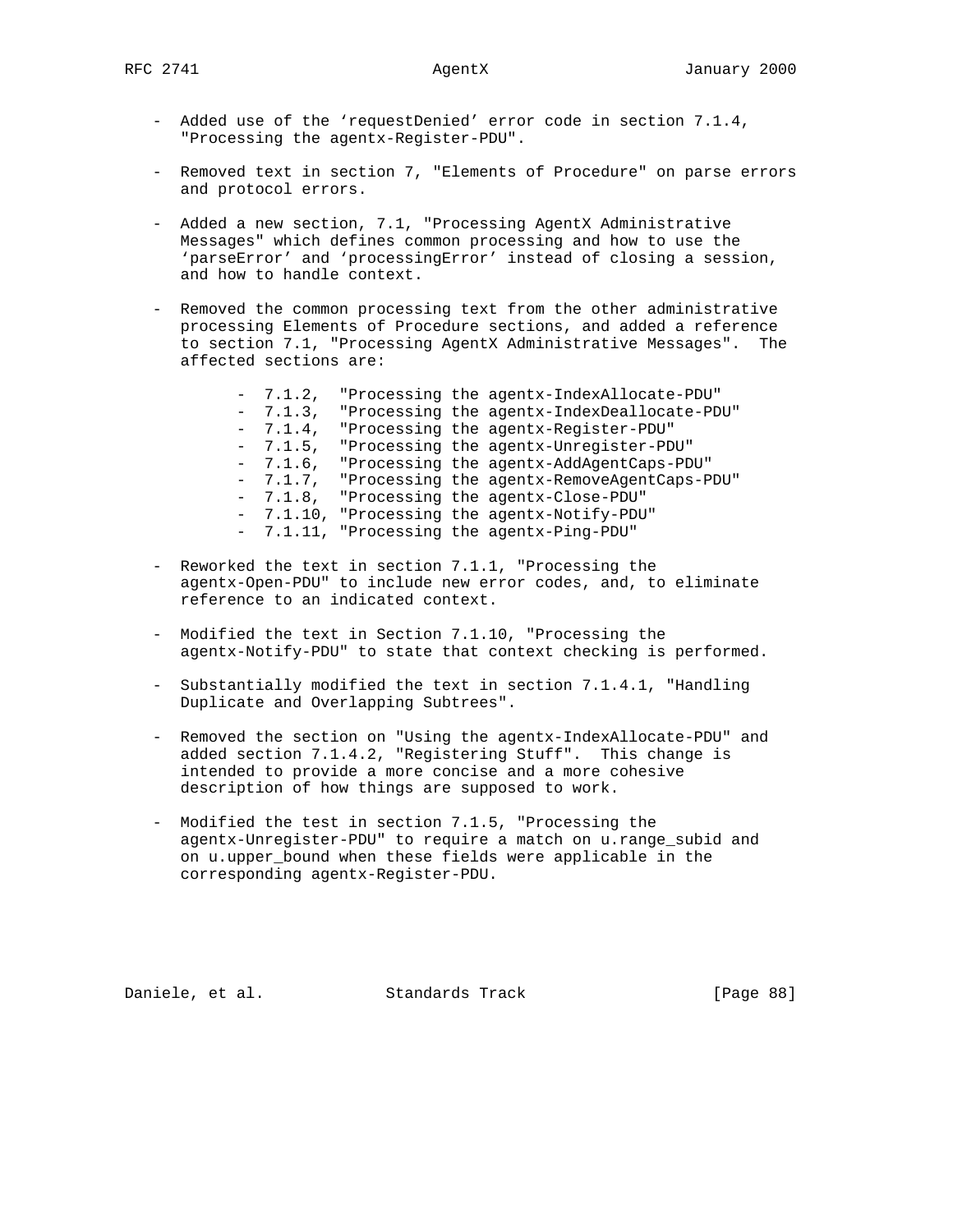- Removed all references to "splitting", and all uses of the term "OID range". The text now refers to regions or subtrees directly, and relies on rule (1), "Honoring the Registry", in section 7.2.1, "Dispatching AgentX PDUs".
- Modified text in clause 4(c) of section 7.2.1, "Dispatching AgentX PDUs", clarifying that the master agent can use its implementation-specific default timeout value when the timeout value registered by the subagent is impractical.
- Added text in section 7.2.2, "Subagent Processing" describing common processing.
- Added an example to the text in section 7.2.5.3, "Processing of Responses to agentx-GetNext-PDU and agentx-GetBulk-PDU", and, removed the definition of "contains" from this section.
- Modified text in step (1) of section 7.2.5.5, "Processing of Responses to agentx-CommitSet-PDUs", eliminating directive for master agent to ignore additional responses to agentx-CommitSet-PDUs after the first error response.
- Modified text in section 7.2.5.6, "Processing of Responses to agentx-UndoSet-PDUs", cleaning up commit/undo elements of procedure per feedback received on the AgentX email list.
- Modified the text in section 8.1.2, "Operation" to explicitly prohibit interleaved sends, and, added a caution about exchanging AgentX messages via TCP.
- Modified text to be more explicit that the OID in the agentx-Allocate-PDU is an OBJECT-TYPE and does not contain any instance sub-identifiers.
- Replaced the term "subagent" with the term "session" in many places throughout the text.
- Modified the text relative to master agent processing of the agentx-TestSet-PDU, agentx-CommitSet-PDU, and the agentx-UndoSet-PDU to explicitly state that only "involved" sessions receive an agentx-CommitSet-PDU, and possibly, an agentx-UndoSet-PDU.
- Modified the text to use the term "transaction", instead of "packet" (and others), where appropriate. This helps distinguish the overall transaction from a particular sequence of packets or PDUs.

Daniele, et al. Standards Track [Page 89]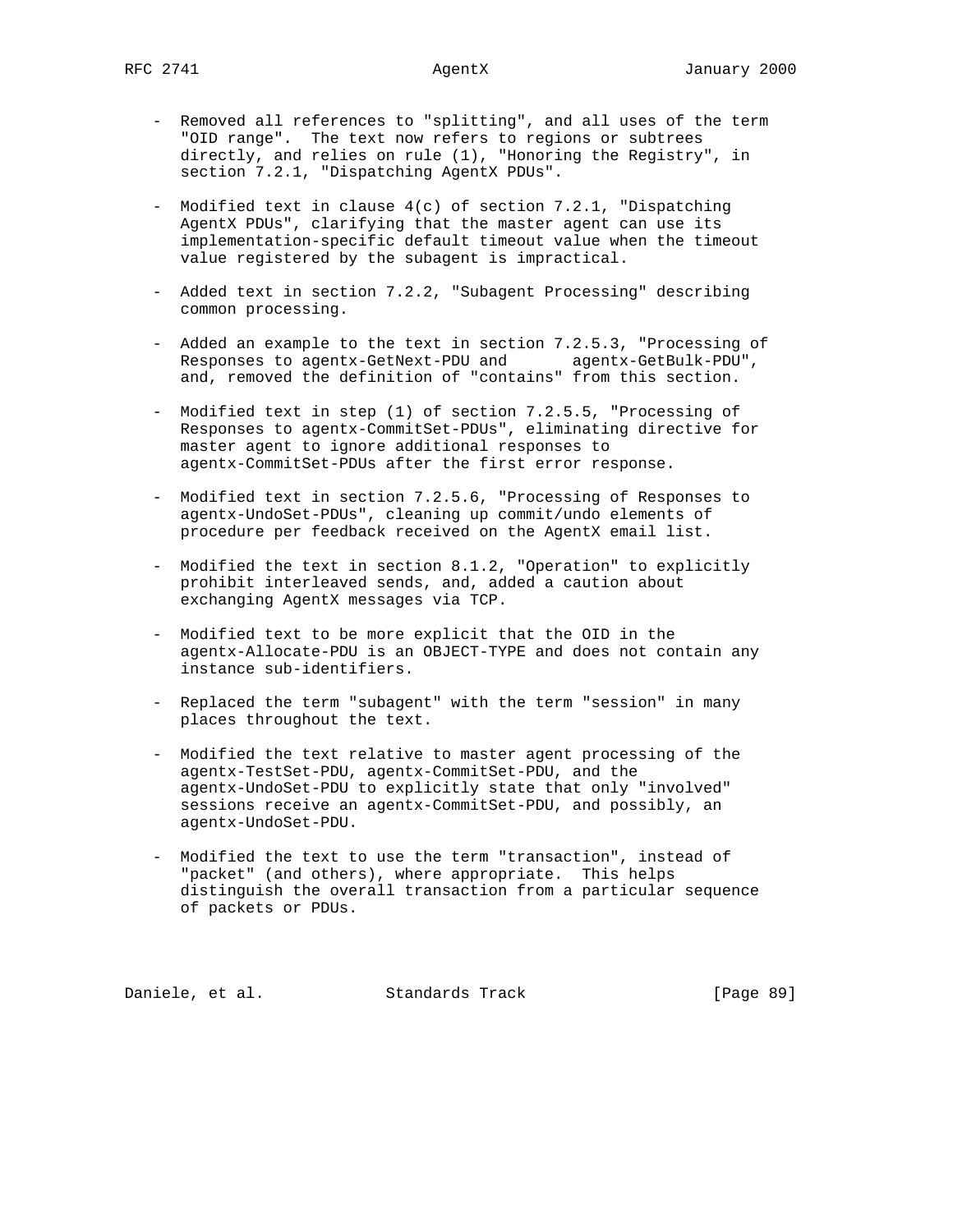- Modified the text to explicitly state that a session is not required to support concurrent sets.
- Added section 13, "Notices".
- Added text to section 1, Introduction, relative to BCP 14 key words.
- Modified text to section 9, Security Considerations, to include use of BCP 14 key words.
- Modified text to section 9, Security Considerations, to include IPSEC as a suggested Transport Layer Security.

Daniele, et al. Standards Track [Page 90]